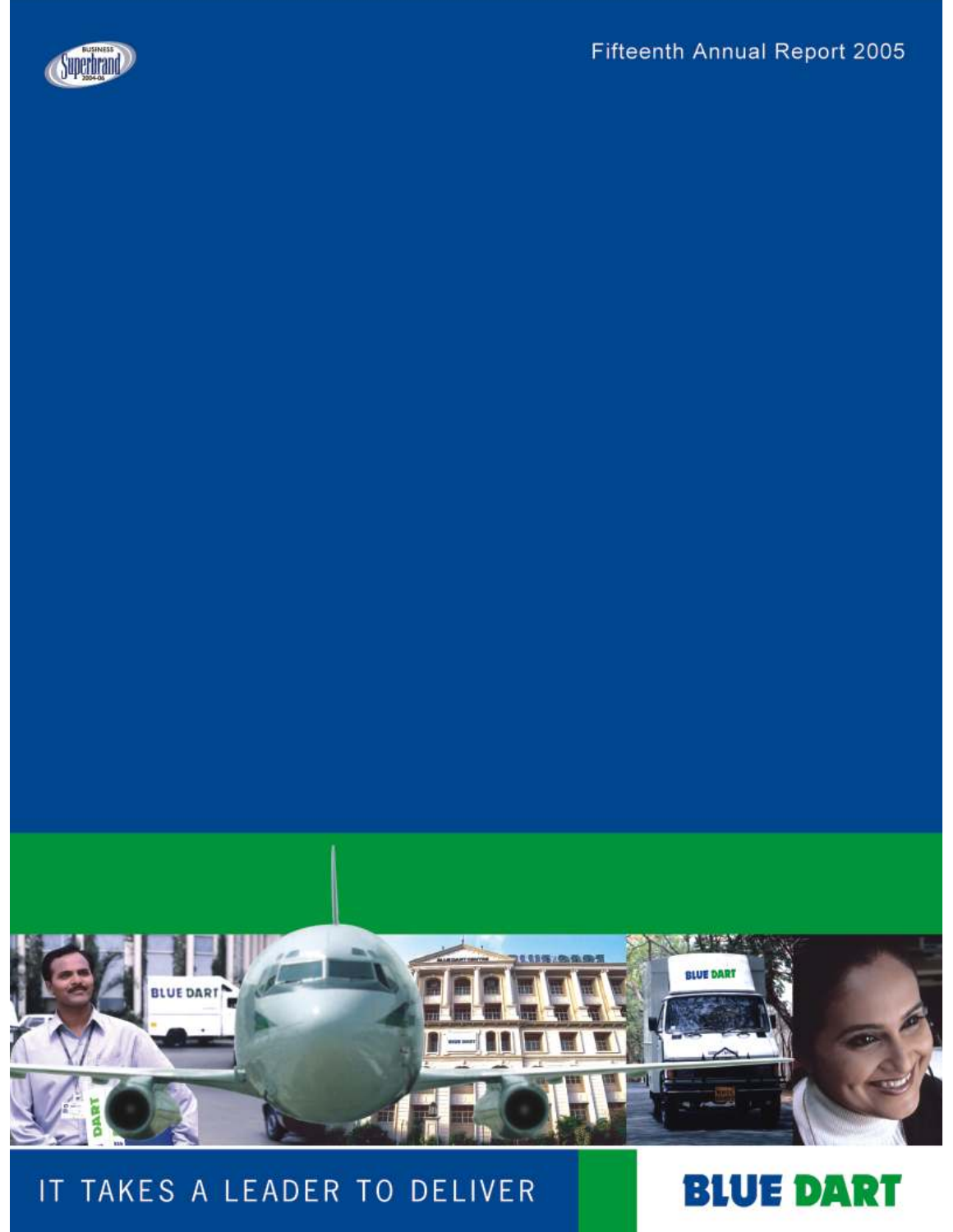# **Our Vision**

To be the best and set the pace in the air express integrated transportation and distribution industry, with a business and human conscience.

We commit to develop, reward and recognise our people who, through high quality and professional service, and use of sophisticated technology, will meet and exceed customer and stakeholder expectations profitably.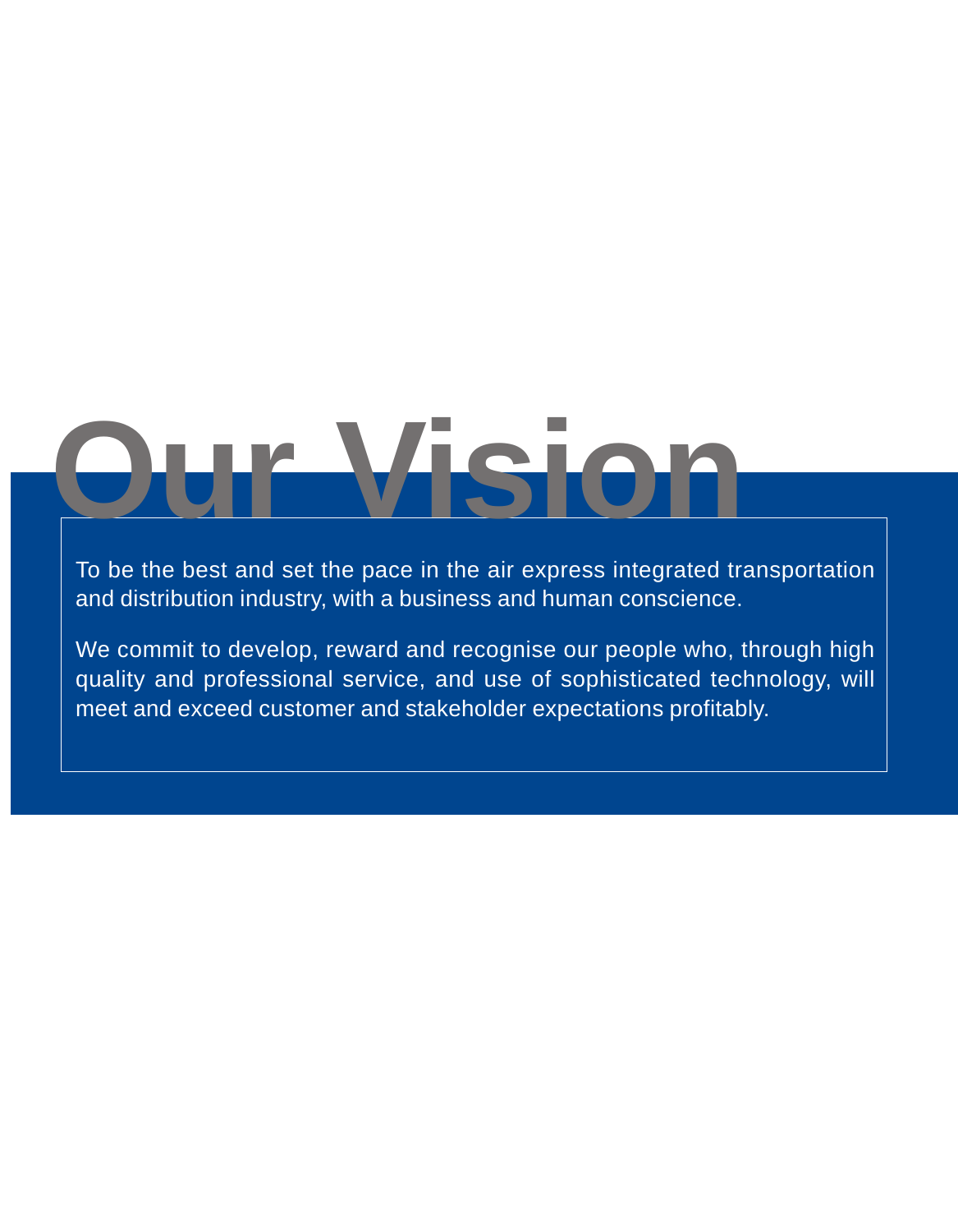# **Table of Contents**

### **BLUE DART EXPRESS LIMITED**

| Financial Summary<br>1990 - Campon Barbara, 1990 - Camponian Barbara, 1990 - Camponian Barbara, 1990 - Camponian Barbara, 1990 - Camponian Barbara, 1990 - Camponian Barbara, 1990 - Camponian Barbara, 1990 - Camponian Barbara |  |
|----------------------------------------------------------------------------------------------------------------------------------------------------------------------------------------------------------------------------------|--|
|                                                                                                                                                                                                                                  |  |
|                                                                                                                                                                                                                                  |  |
|                                                                                                                                                                                                                                  |  |
|                                                                                                                                                                                                                                  |  |
|                                                                                                                                                                                                                                  |  |

|                                                                                                          | 23 |
|----------------------------------------------------------------------------------------------------------|----|
|                                                                                                          | 31 |
| Auditorsí Certificate on Corporate Governance Report                                                     | 34 |
|                                                                                                          |    |
|                                                                                                          |    |
|                                                                                                          |    |
|                                                                                                          |    |
|                                                                                                          |    |
| Statement pursuant to Section 212 (1) (e) of the<br>Companies Act, 1956 relating to Subsidiary Companies | 54 |

### **CONCORDE AIR LOGISTICS LIMITED**

### **SKYLINE AIR LOGISTICS LIMITED**

### **CONSOLIDATED ACCOUNTS**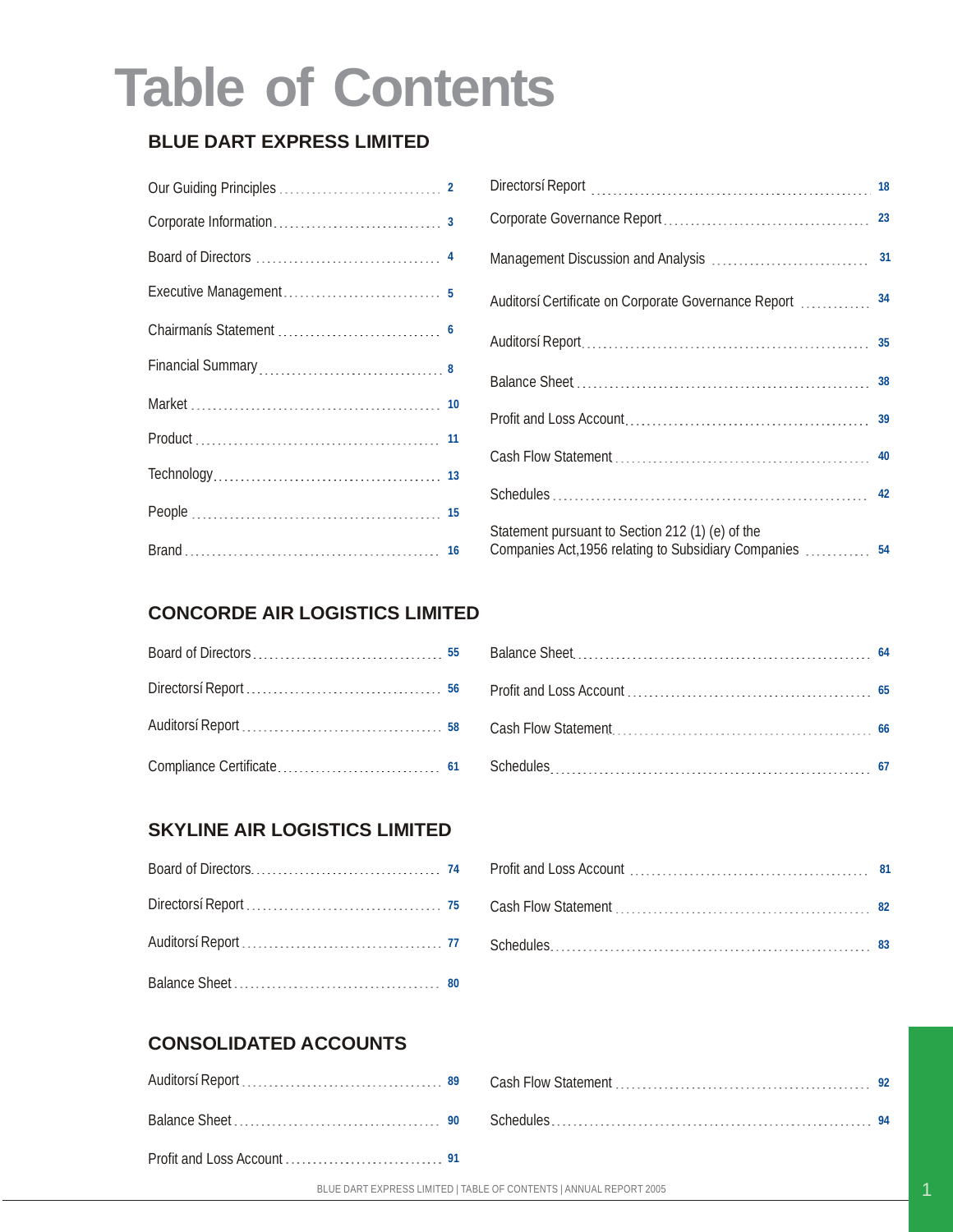# **Our Guiding Principles**

- We will treat each other fairly and with respect and dignity.
- We will encourage freedom in communication of thoughts and ideas in all our interactions.
- We value integrity and we will be uncompromising in upholding it at all times.
- We will give due importance to the health, safety and well being of our people.
- We will ensure that our PSP philosophy serves as a driving force behind the success of our organisation.
- We will encourage and inculcate in all a winning attitude.
- We will encourage learning, self-development and building effective leadership.
- We will expect our people to be accountable for all their actions related to the company.
- We will provide a workplace where each and every employee is nurtured and who in turn will nurture the organisation, thereby creating wealth for stakeholders.
- We will drive the First Time Right concept to achieve 100% Quality and Customer satisfaction.
- We will encourage passion and enthusiasm for Work, Service Quality and Customer Care.
- We will project a positive, caring and professional image of ourselves and our service at all times.
- We will avoid waste by being conscious of the impact of all our actions on the environment.
- We will continue to be a law abiding, apolitical and secular company.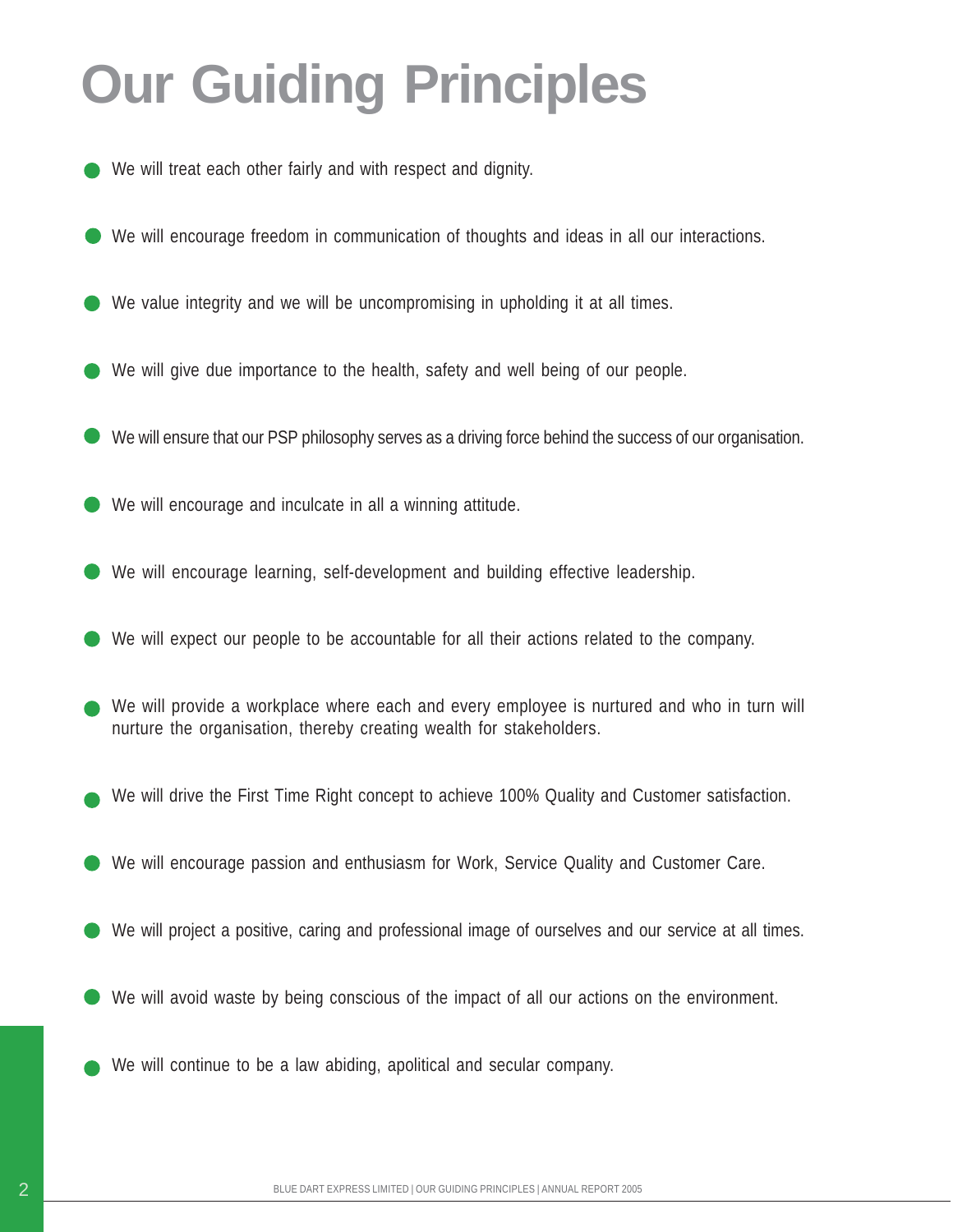# **Corporate Information**

## **REGISTERED OFFICE**

Blue Dart Centre, Sahar Airport Road, Andheri (East), Mumbai-400 099 Tel : 28396444 Fax : 28244131/28311184 www.bluedart.com

### **PRINCIPAL BANKERS**

Canara Bank ICICI Bank Ltd. IDBI Bank Ltd.

### **AUDITORS**

Price Waterhouse

### **SOLICITORS**

Mulla & Mulla & Craigie Blunt & Caroe DSK Legal

# **REGISTRAR & TRANSFER AGENT**

Intime Spectrum Registry Ltd.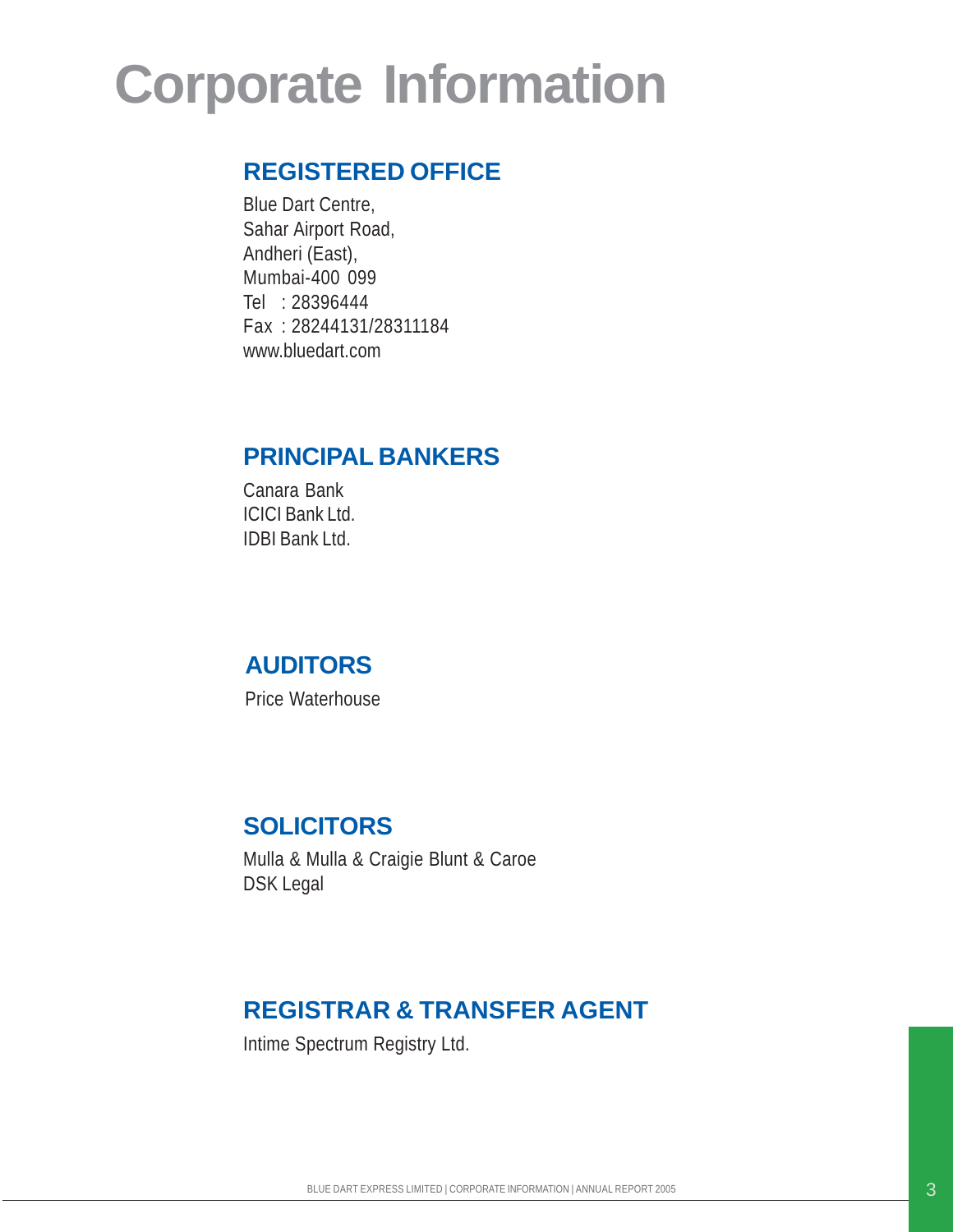# **Board of Directors**



**Air Marshal S.S. Ramdas (Retd.) PVSM, AVSM,VM,VSM Chairman**



**Clyde C. Cooper Managing Director (upto 12th March, 2006) Director-effective 13th March, 2006**



**Malcolm Monteiro Managing Director (effective 13th March, 2006)**



**Greg Tanner Director**



**Suresh G. Sheth Director**



**Ross Allen Additional Director**



**Stephen Fenwick Alternate Director to Ross Allen**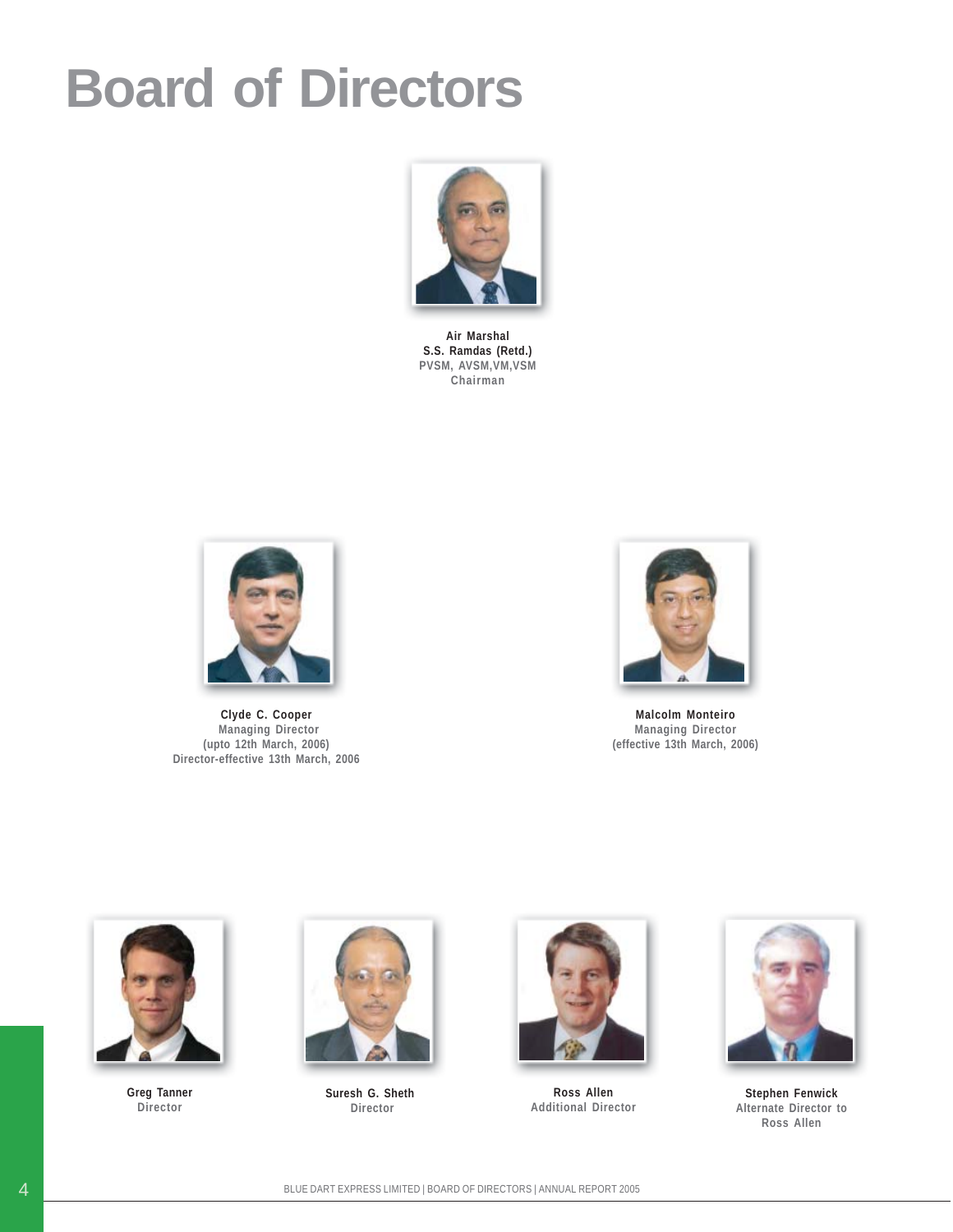# **Executive Management**



**Yogesh Dhingra Finance Director & Group Chief Financial Officer**



**Tulsi Nowlakha Mirchandaney Sr. V.P.- Marketing & Projects**



**Arun Kulkarni Sr. V.P.- Administration & Ground Operations**



**V.N Iyer V.P.- Corporate Accounts**



**Arun Nangpal V.P.- Customer Service**



**Anil J. Gambhir Head - Internal Audit**



**Tushar Gunderia Company Secretary**



**Ashoka Kumar Jain Sr. V.P.- North Region**



**Anil Khanna Sr. V.P.- West 1 Region**



**Gopinath Menon Sr. V.P.- South 2 Region**



**K. Gopa Kumar V.P.- South 1 Region**



**Balfour Manuel V.P.- West 1 Region**



**Amod Dasgupta V.P.- East Region**



**Samir Shah General Mgr.-West 2 Region**



**T.A. Krishnan V.P.- North Region**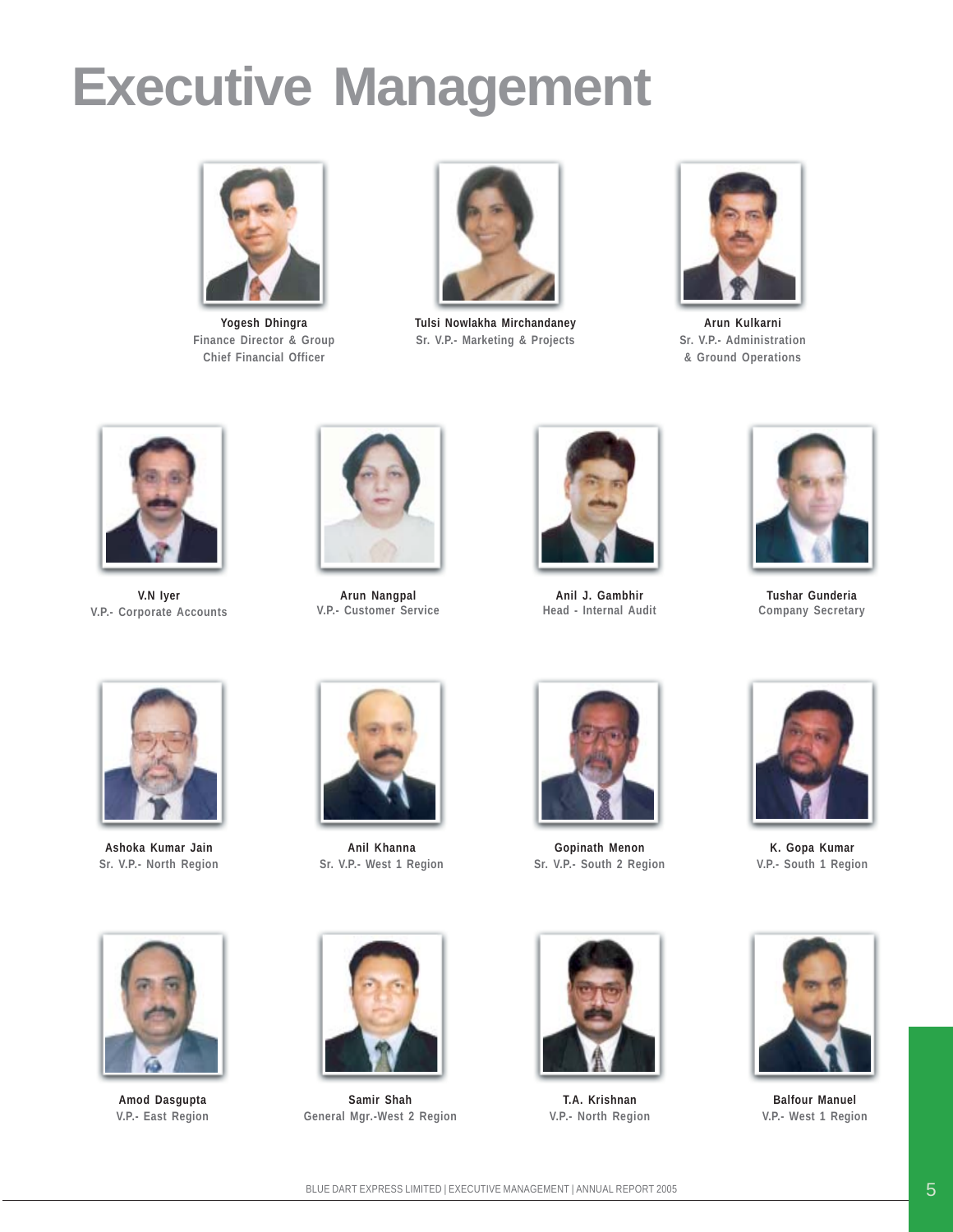# **Chairman's Statement**

#### **Dear Shareholders,**

I wish each one of you a very cordial and warm welcome to the 15<sup>th</sup> Annual General Meeting of your Company. You would be delighted to learn that your Company performed extremely well on its Sales during the nine month period from April 1, 2005 to December 31, 2005 with a turnover of Rs 4.23 billion as compared to Rs 3.37 billion, an increase of 25.52% over the corresponding period of the previous year. During the same period, your Company's net profit stood at Rs. 434.1 million, up from Rs 294.9 million over the same period of the previous year. The Board of Directors of your Company has recommended a dividend of 15% for the period of nine months ended December 31, 2005.

The year 2005 witnessed many natural disasters not just in our country, but around the world. We were impacted by the aftermath of the terrifying Tsunami, the earthquake in parts of Kashmir and our neighbouring country, and the unprecedented and devastating rain in Mumbai, India's financial and commercial hub.

However, despite these impacts, the Indian economy continues to report healthy growth. Advance estimates released by the Central Statistical Organisation place real GDP growth at 8.1 per cent for 2005-06. After growing by a poor rate of 3.8 percent in 2002-03, GDP growths were robust in subsequent years. In 2003-04 and 2004-05, real GDP was up by 8.5 per cent and 7.5 per cent, respectively. With these growth rates, the average growth for three years worked out to be fractionally above eight per cent. Led by manufacturing and services, the economy is expected to grow at 8.1 per cent in real terms for the Financial Year 2006-07.



This Year's National Budget seeks to carry forward this momentum. The budget focused on maintaining the growth momentum by providing money for infrastructure, agriculture, rural development and social sector spending. The Golden

project is envisaged to enhance road connectivity and improve commerce and trade. All this spending is expected to drive and sustain future growth.

In 2005-06, the total organised Express Industry market size in India is estimated at approximately Rupees 26 billion, and the organised domestic segment at Rupees 11 billion. The Express Industry Council of India survey projects industry to grow at 20% each year. Currently, Blue Dart is the only player in the high quality segment, with all other players operating in the low-cost segment.

Blue Dart, today, is South Asia's premier courier and integrated air express package distribution company that offers secure and reliable delivery of consignments to over 13,880 locations in India and 220 countries worldwide. Between April to December 2005, your Company carried 37.67 million shipments weighing 96,024 tonnes, compared to 30.84 million shipments and 81,676 tonnes for the same nine-month period of the previous year, a creditable performance against an exceptionally challenging environment.

In the year 2005, your Company was awarded the Business Superbrand trophy, having been selected from over 854 brands across 82 product categories in India, adding to its Consumer Superbrand status in 2003-04 and its Brand Leadership Award in 2003.

Over the years, Blue Dart has been focusing on building a world-class network of infrastructure, technology, operations and services through a professional and committed workforce. Blue Dart has added quality capacity in the past years in response to increased demand, especially for air package services that play an important role in distribution for the B2B segment. Blue Dart's biggest opportunity is the growth potential of India. As consumption grows, it will drive a corresponding demand for distribution into smaller towns and within the region. Blue Dart is ideally positioned to provide the delivery capability required to support customers' growing needs, and will evolve ways to actively participate in the customers' businesses and serve them better.

During the period of nine months ended December 31, 2005, your Company added new premises for its regional headquarters for the North at Delhi, four expanded new state-of-the-art facilities of about 91,000 sq. ft. at Delhi, Bangalore, Ahmedabad and Jaipur, to facilitate the growing ground distribution, and a total of 30 operations and service centres in Delhi, U.P., Rajasthan, Punjab and Chandigarh in the North, Gujarat, Maharashtra and M.P. in the West, and Tamil Nadu and Karnataka in the South, to support the increased capacity requirements and future growths of the regions.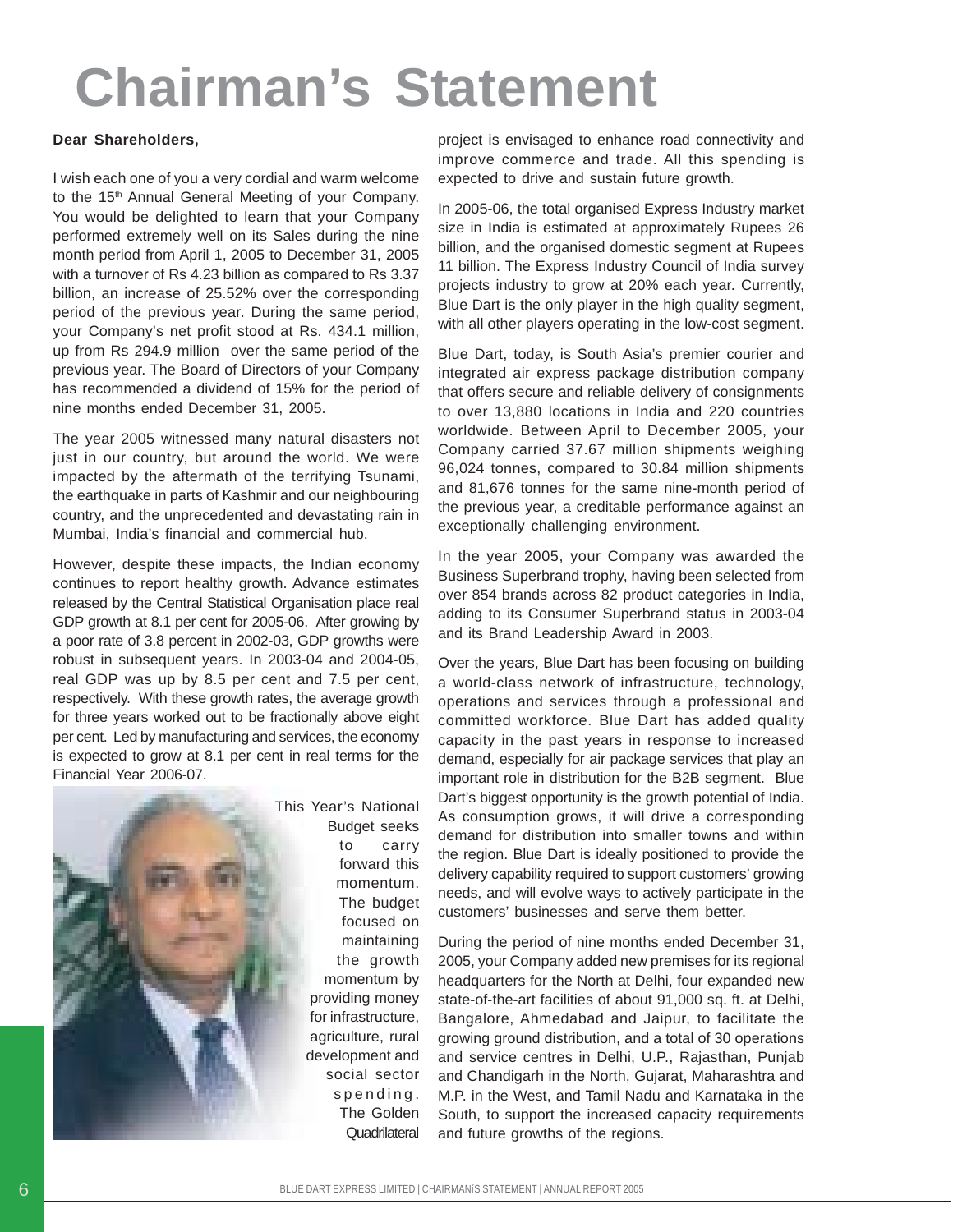Technology support was further augmented during the year and connectivity infrastructure and hardware were upgraded at the Blue Dart Centre to support faster gigabyte networking at the central site. The powerful sales automation module, "Sa'fire", was rolled out in a phased manner to a salesforce of 252 users across the country to enhance sales efficiency, knowledge, management and measurements. Blue Dart also initiated migration from its earlier MSMail to a Microsoft Exchange Platform.

Your Company recently launched a unique SMS based service that enables customers to track their shipments via SMS from anywhere in the country. This service is a first of its kind in the Express Industry in India.

Your Company provides distribution services across industries and currently services over 62 industry segments. Those that have a requirement for reliability, speed, security and dataflow are regular users of our services. Among industries using Blue Dart's services regularly are the IT industry, Drugs and Pharmaceuticals, Telecommunications, Electronics, Consumer Durables, Readymade Garments and Banking and Financial Services.

In 2006, Blue Dart plans to further augment its domestic air and operational capacity with the addition of 45 new, world-class facilities, and with the induction of two Boeing 757 freighter aircraft by Blue Dart Aviation in mid-2006, as part of its fleet modernisation initiative and strengthening of its critical air infrastructure. This would be a maiden operation of the Boeing 757 by an Indian air operator.

Some of our concerns are the volatile and increasing prices of fuel, though we have a fuel mechanism surcharge to counter this to some extent. Further, the economy has a direct bearing on demand and consumption and, consequently, on distribution. A growing economy and newer markets would present interesting future opportunities, while a declining one would present a challenge. Additionally, the proposed amendments to the Postal Act have been under discussion for some time, and any changes that would have negative repercussions on the express industry and Blue Dart, could be a potential risk. Your Company views the proposals in its present form as regressive which does not reflect modern societal needs and is not in line with global best practices. With increased competition and the induction of more low-cost capacity and players into the market, pressures on yields are expected to be a challenge in the coming years.

As a prudent organisation, your Company views risk as an important item on its agenda and constantly reviews areas of concern.

The synergies of Blue Dart and DHL brought together two strong brands with premier offerings in the domestic

and international air express and logistics arena, and offer increasing future opportunities. Blue Dart's established domestic strengths and unique infrastructure complement DHL's market leadership in international air express to provide customers with a complete spectrum of domestic and international services that present a lifeline to trade and commerce.

The year closed with the announcement of Mr. Clyde Cooper relinquishing his position as Managing Director owing to personal reasons, and the leadership transition to Malcolm Monteiro, Chief Operating Officer, who takes over as Managing Director with effect from the March 13,2006. Mr Clyde Cooper, one of the founders of Blue Dart, has been with the Company for over 22 years and was instrumental in building it into a dominant leader in the express industry in India and the South Asian region.

Good Corporate Governance has always been an integral part of the Company's business philosophy, and your Company continues to deliver value to our stakeholders through its People Philosophy and Corporate Governance, based on distinctive customer service, business ethics, accountability and profitability.

Our people have been and continue to be our greatest differentiator, because they deliver the quality of services that distinguish and sustain our brand. Your Company takes pride in its dedicated, diverse and professional team of over 4,100 people whose sustained and committed performance deliver our strong results.

I take this opportunity to thank all our people for their exemplary dedication and hard work, and for rendering impeccable services to every constituent of your Company's customers, to deliver on our brand promise.

I express my gratitude, on behalf of your Company, and on my own behalf, to our bankers, financial institutions, government authorities,business associates and other constituents for their valuable support and unstinting co-operation.

I deeply appreciate and thank you for the confidence and faith that you have reposed in Blue Dart, thereby providing us with the impetus to grow.

I look forward to your continued support and participation in the growth of the Company.

I take this opportunity to thank Mr. Cooper on behalf of the Board Members, on behalf of your Company and on my own behalf for his valuable contribution to the growth and success of the Company.

Warm regards,

Mumbai Air Marshal S.S.Ramdas (Retd.) March 8, 2006 Chairman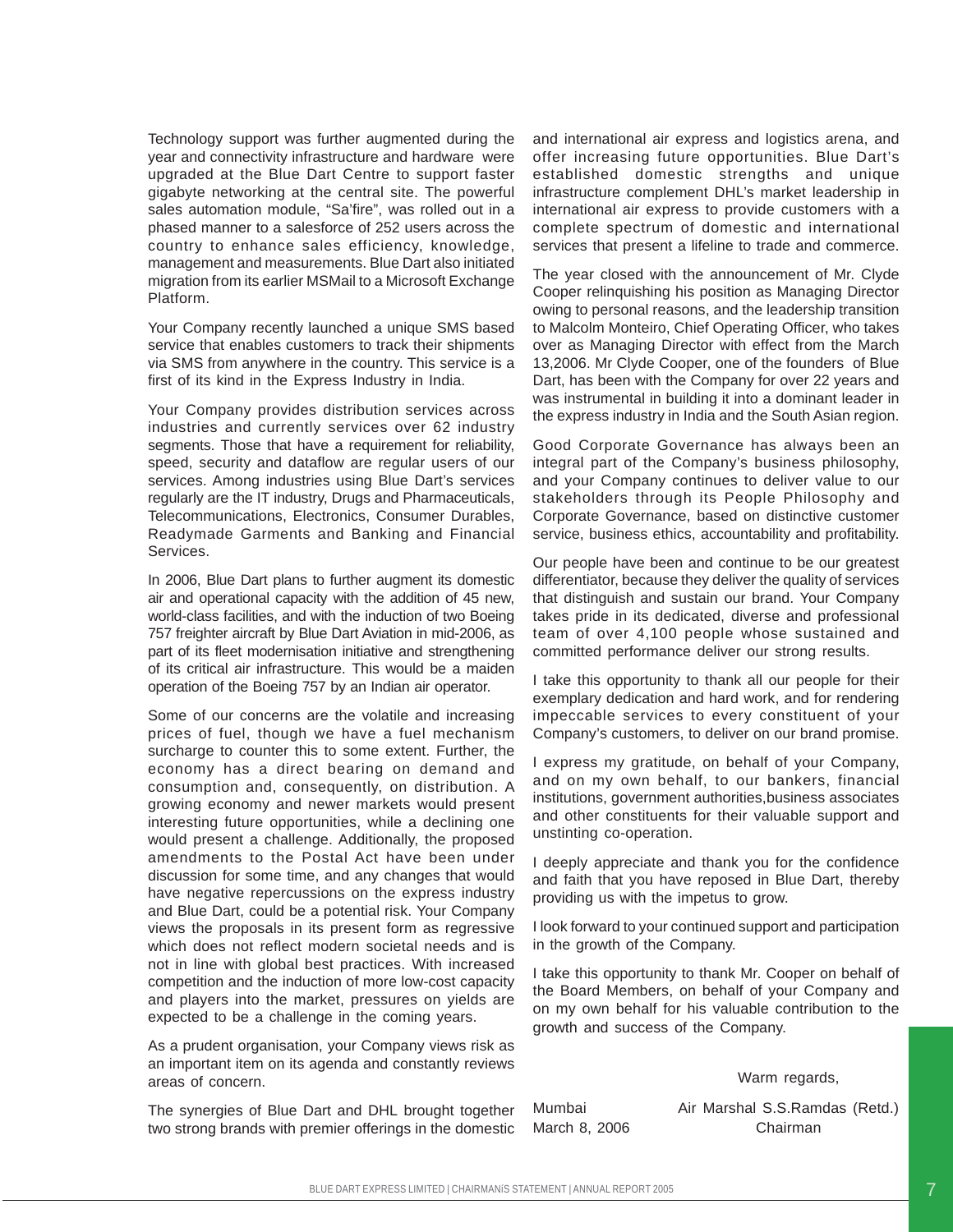# **Financial Summary**

# **Financial Summary of Last Five Years**

|                           |          |          |          |          | <b>Rupees in Millions</b> |
|---------------------------|----------|----------|----------|----------|---------------------------|
| <b>Particulars</b>        | 2001-02  | 2002-03  | 2003-04  | 2004-05  | Apr 01 to<br>Dec 31 2005* |
| Income from Operations    | 2,866.65 | 3,149.94 | 3,548.64 | 4583.27  | 4,150.87                  |
| Other Income              | 5.93     | 3.75     | 4.69     | 47.08    | 75.79                     |
| <b>Total Income</b>       | 2,872.58 | 3,153.69 | 3,553.33 | 4,630.35 | 4,226.66                  |
| <b>Total Expenditure</b>  | 2,469.05 | 2,706.71 | 2,996.71 | 3,828.63 | 3,411.07                  |
| <b>Operating Profit</b>   | 403.53   | 446.98   | 556.62   | 801.72   | 815.59                    |
| Interest (net)            | 88.74    | 56.87    | 43.52    | 47.23    | 22.59                     |
| <b>Gross Profit</b>       | 314.79   | 390.11   | 513.10   | 754.49   | 793.00                    |
| Depreciation              | 62.07    | 78.21    | 100.14   | 153.20   | 131.41                    |
| <b>Profit Before Tax</b>  | 252.72   | 311.90   | 412.96   | 601.29   | 661.59                    |
| <b>Taxation</b>           | 72.64    | 101.08   | 148.16   | 210.89   | 227.50                    |
| <b>Profit After Tax</b>   | 180.08   | 210.82   | 264.80   | 390.40   | 434.09                    |
| Equity                    | 237.62   | 237.62   | 237.62   | 237.62   | 237.62                    |
| <b>Reserves</b>           | 847.86   | 942.26   | 1,086.60 | 1,395.85 | 1,789.36                  |
| <b>Gross Fixed Assets</b> | 1,361.73 | 1,460.57 | 1,869.04 | 2,330.58 | 2,413.16                  |
| Book Value (in Rs.)       | 45.63    | 49.30    | 55.47    | 68.60    | 85.27                     |
| ROCE (in percentage)      | 23.03    | 25.76    | 28.95    | 35.42    | 32.73                     |
| Debt Equity (in times)    | 0.57     | 0.44     | 0.49     | 0.33     | 0.21                      |
| <b>Networth</b>           | 1,085.48 | 1,179.88 | 1,324.22 | 1,633.10 | 2,026.60                  |

\* The Company has changed its financial year to calendar year basis. Accordingly, the current accounting period of the Company is for the nine months ended December 31, 2005 and hence the current period financial figures are not comparable with the previous years.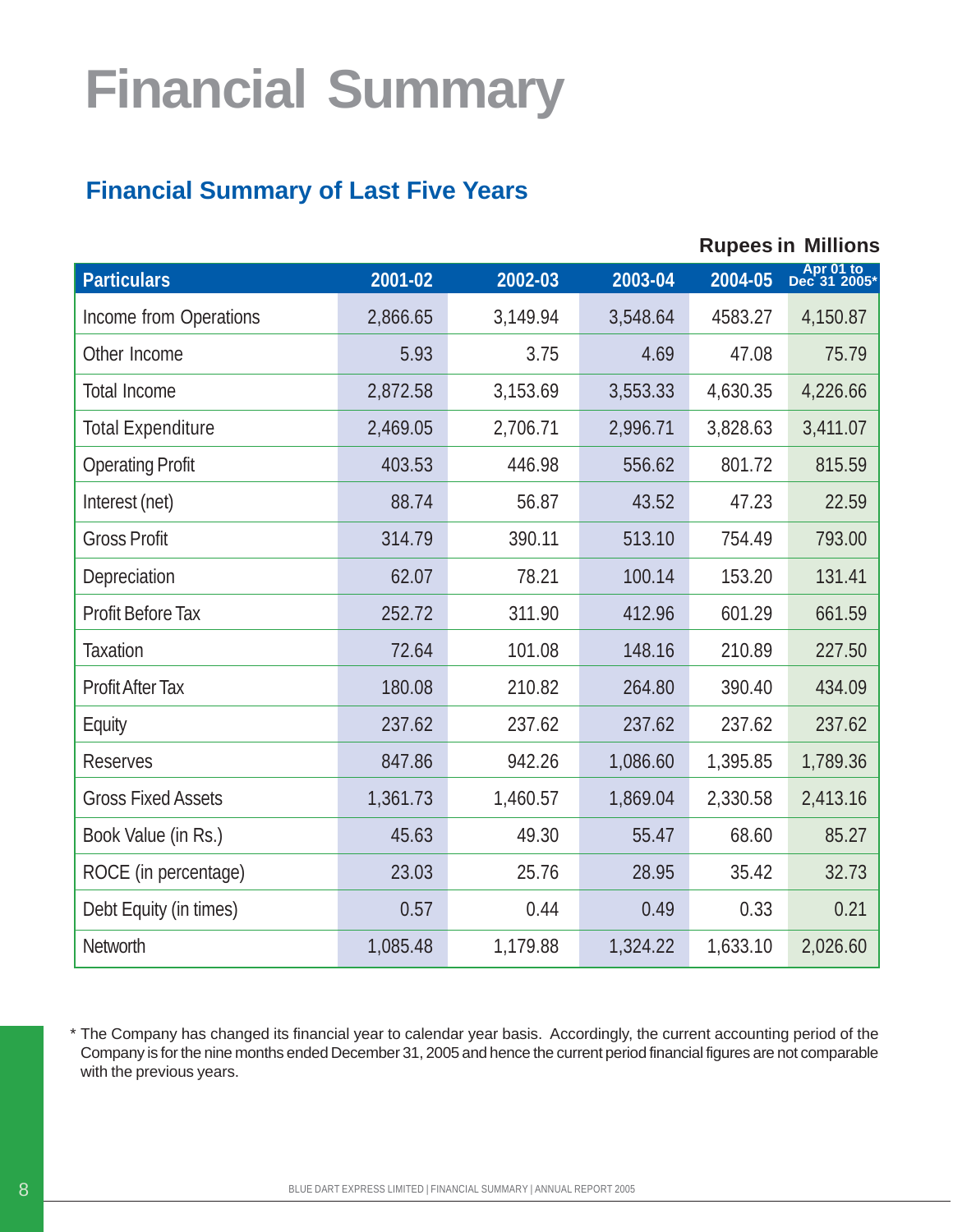# **Financial Summary**



# **Five Years In Review**

\* The Company has changed its financial year to calendar year basis. Accordingly, the current accounting period of the Company is for the nine months ended December 31, 2005 and hence the current period financial figures are not comparable with the previous years.



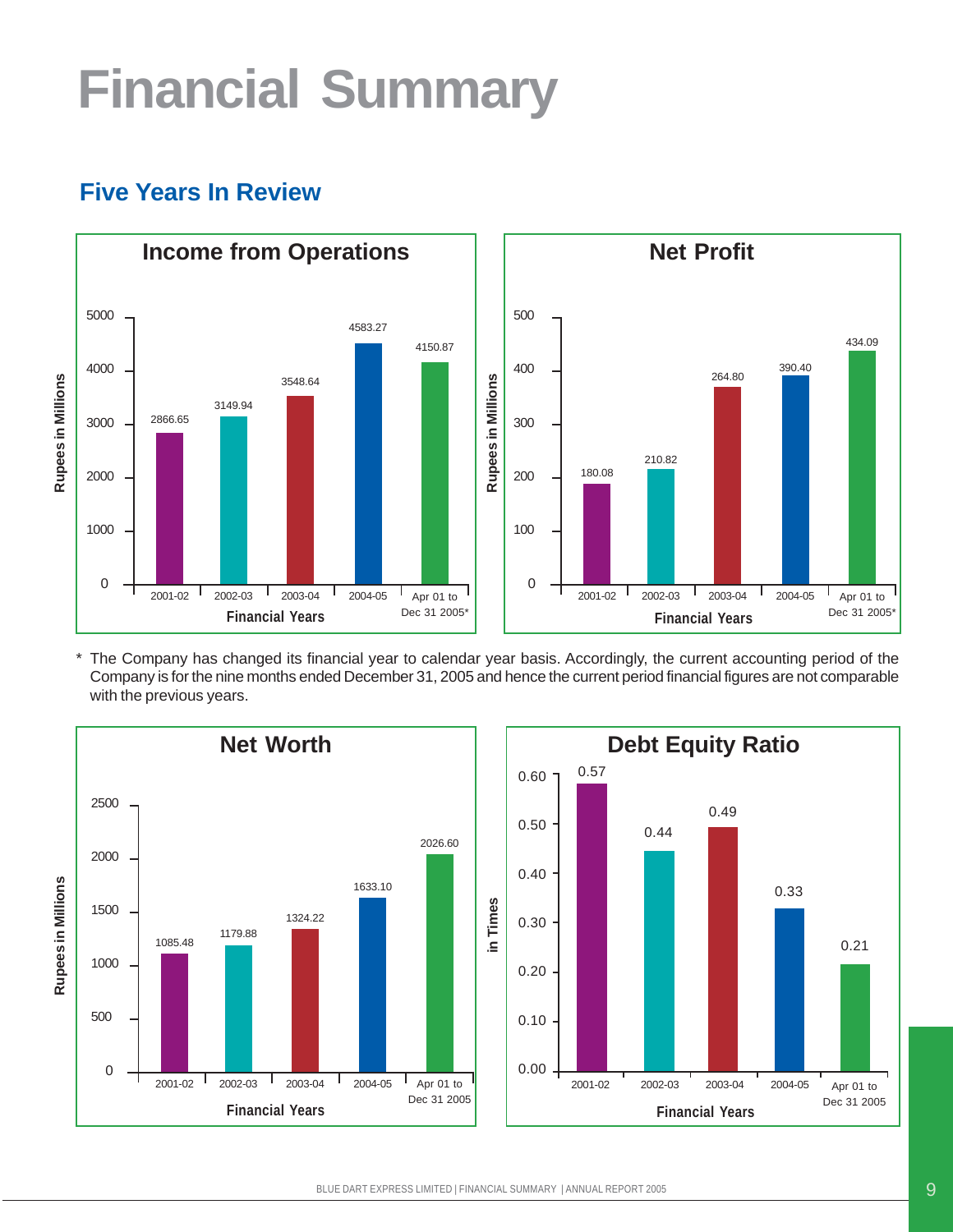

Till about twenty years ago, India's courier industry was essentially limited to carriage of high value items, such as diamonds and cash, by 'angadiyas' or traditional couriers who travelled with these items on their person. Parcels were primarily sent by post and air cargo agents were focused on large freight shipments. Time-definite delivery of small packages, door-to-door, was a niche waiting to be discovered.

With the growth of industries such as banking and financial services, pharmaceuticals, computer/IT and readymade garments, the need for express delivery services was acutely felt. Given this growing market, Blue Dart commenced operations.

Blue Dart has been a resounding success. It changed the environment and the way people corresponded, communicated and distributed packages. It was also able to accurately identify and anticipate changing customer needs and to respond and service them. From being a small package service provider, Blue Dart has, today, become an important part of the supply chain for many industries. It has almost single-handedly expanded the market.

It's technology support and customer software are in a state of continuous development and are the most advanced in the domestic courier space. No one else in the country provides the kind of integrated delivery capability offered by Blue Dart. A market study in 2002 revealed that Blue Dart is the most 'reliable' express company, with the highest spontaneous, top-of-mind recall among all users\*.

India's express industry, projected to grow annually at 20% over the next five years, was estimated at Rs.36 billion for the year 2004-05\*\*, growing at 20% each year to Rs. 62 billion by 2007-08.

Domestic express makes up about 60% of the total, of which a little less than half is organised. The unorganised and semiorganised segments, which consist largely of regional and intra-city service providers, and EMS Speedpost, account for the rest. The organised segment, including the international majors' share, constitutes approximately 65% of the total and is made up of a small group of fewer than two-dozen players.

\* Drishti Strategic Research Services.

\*\*Express Industry Report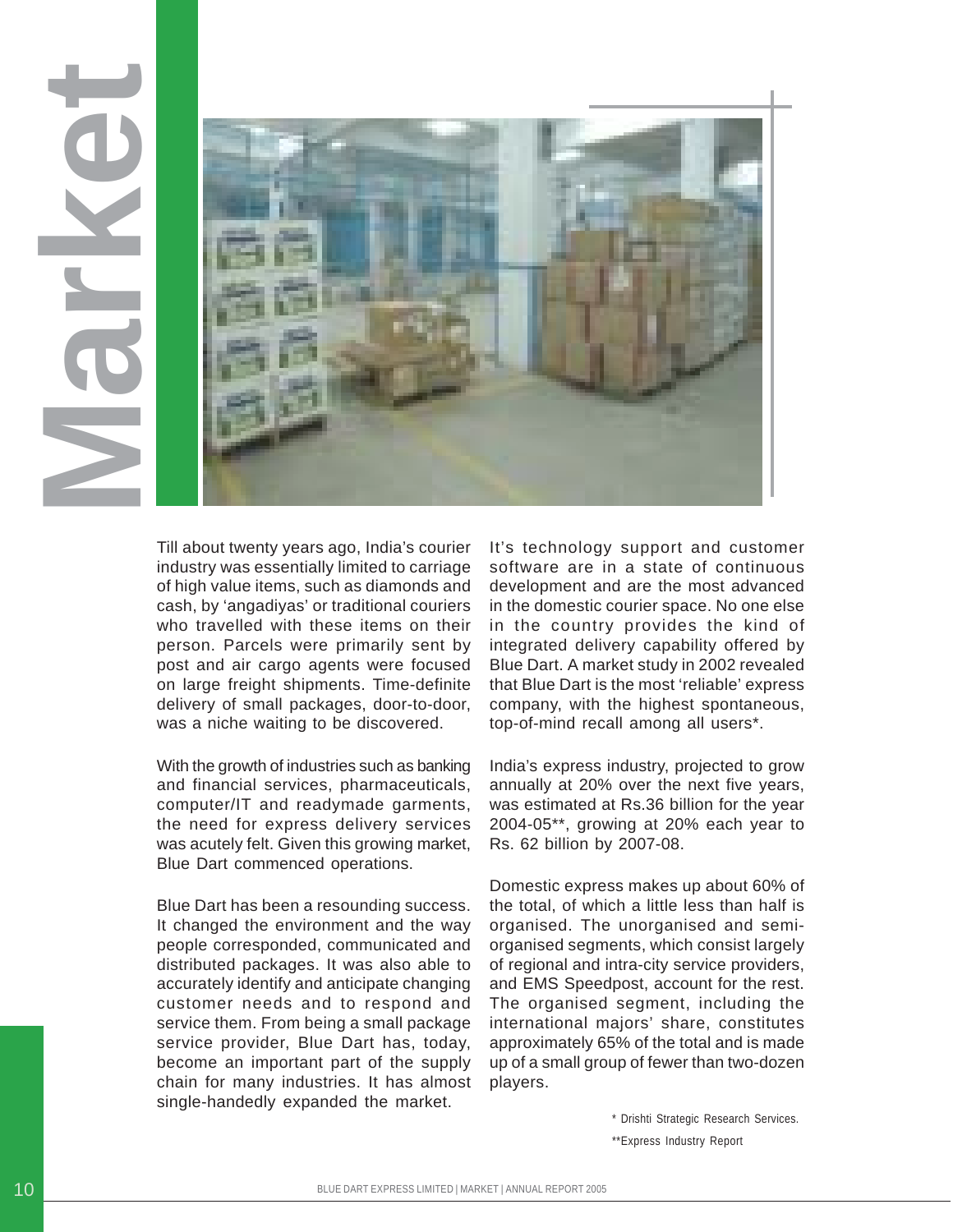

#### **EXPRESS SERVICE OFFERINGS**

#### **Domestic Priority:**

For documents and packages, under 32kgs per piece, that require unfailing reliability and speed. This service is available to over 13,880 locations in India.

#### **Dart Apex:**

Efficient, time-definite supply-chain support for commercial shipments that require regulatory expertise and clearances. Shipments are handled door to door through an integrated air and surface network.

#### **Smart Box:**

A ready, convenient, cost-effective packaging unit that includes a personal pickup from a customer's doorstep and door delivery at the destination. The easy-toassemble units come in sizes of 10kgs. and 25kgs., and are designed to securely accommodate a variety of products.

#### **Dart Surfaceline:**

An economical, domestic, door-to-door, ground distribution option, for shipments that are less time-sensitive. Surface vehicles operate around the country to fixed, pre-determined time-schedules from company warehouses, to ensure reliability and security.

#### **International Services:**

Deliveries to more than 220 countries and territories worldwide through Blue Dart's alliance partner and leading global express company, DHL Worldwide Express.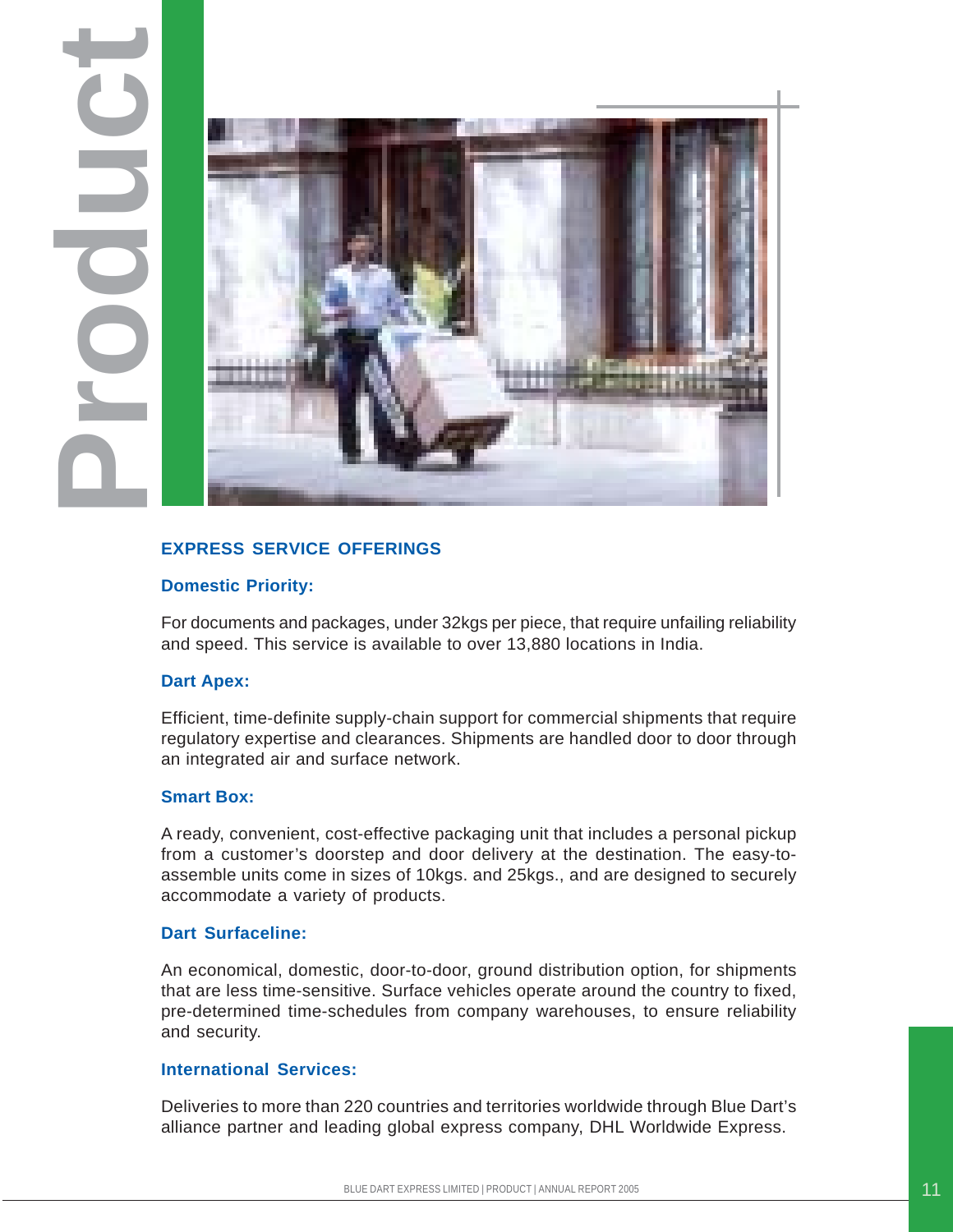#### **AIR FREIGHT SERVICES OFFERINGS**

#### **Domestic Airport-to-Airport:**

Late cut-offs and early morning deliveries to the 6 cities of Bangalore, Chennai, Delhi, Hyderabad, Kolkata and Mumbai. Shipments are security checked at screening facilities available in dedicated warehouses at the airports. A seventh city, Ahmedabad will come online in 2006.

#### **Interline Services:**

Transhipment of customs-bonded import and export loads to and from six of India's main international gateways. This facility is available with 24 major international airlines who are Blue Dart's interline partners.

#### **Charters:**

Blue Dart's freighters offer palletised capacity for carriage of urgent, time-sensitive, emergency material between major airports in India, and international airports in the region. Blue Dart's freighters offer the highest payload available in the Indian skies.

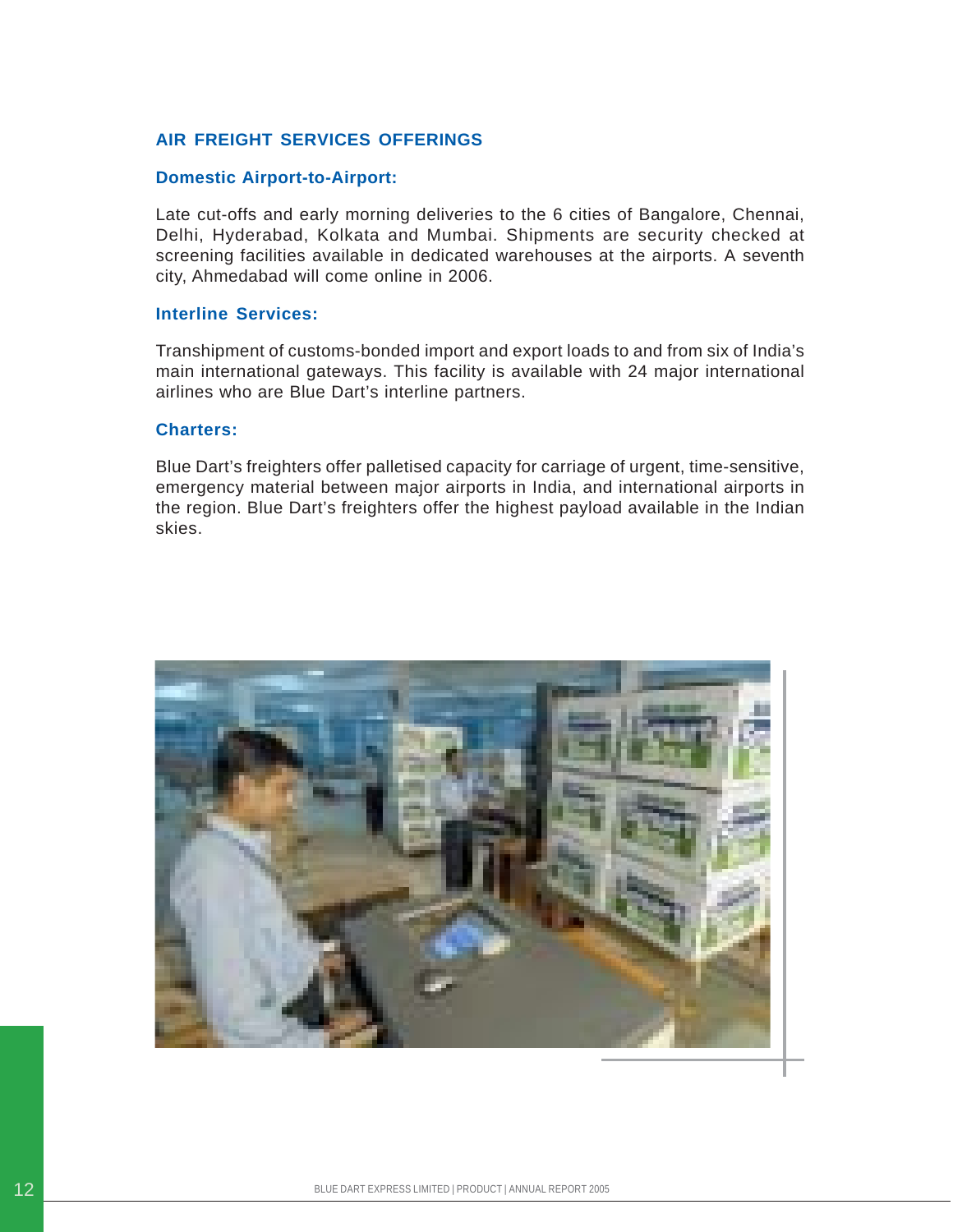

differentiating it from competition and positioning the company at the forefront of the industry.

Among the technology innovations by the in-house development team are: -

**COSMAT II TM** (Computerised On-line System for Management, Accounting and Tracking) is a complete ERP system indigenously developed by Blue Dart.

- TrackDart<sup>™</sup> Users can Track the status of a shipment by using the **TrackDart™** box, which is available on the upper left panel of every page on the website. One may track multiple shipments sent on Blue Dart services between India, Bangladesh, Bhutan and Nepal.
- **MailDartTM** Users without net browsing access can track their shipments via e-mail using **MailDart™.** E-mails sent to track @ bluedart.com with the waybill numbers will recieve an automated response providing the latest status of the shipments.
- **InternetDart™** For more advanced users, InternetDart<sup>™</sup> allows filtered views of tracking data for all packages dispatched over the last 45 days.
- **MobileDartTM MobileDartTM** just got simpler. Track the status of a shipment from anywhere across the country by sending an SMS to 6767.
- **PackTrack™** (Applications Program Interface) is designed for any client involved in logistics, distribution and inventory control. It has been designed to streamline and integrate shipping processes.
- **ImageDartTM** will enable users of Blue Dart's Apex (Air Package Express) and Surfaceline services to download Proof Of Delivery (POD) and Delivery Challans (DC) online, from the Blue Dart website.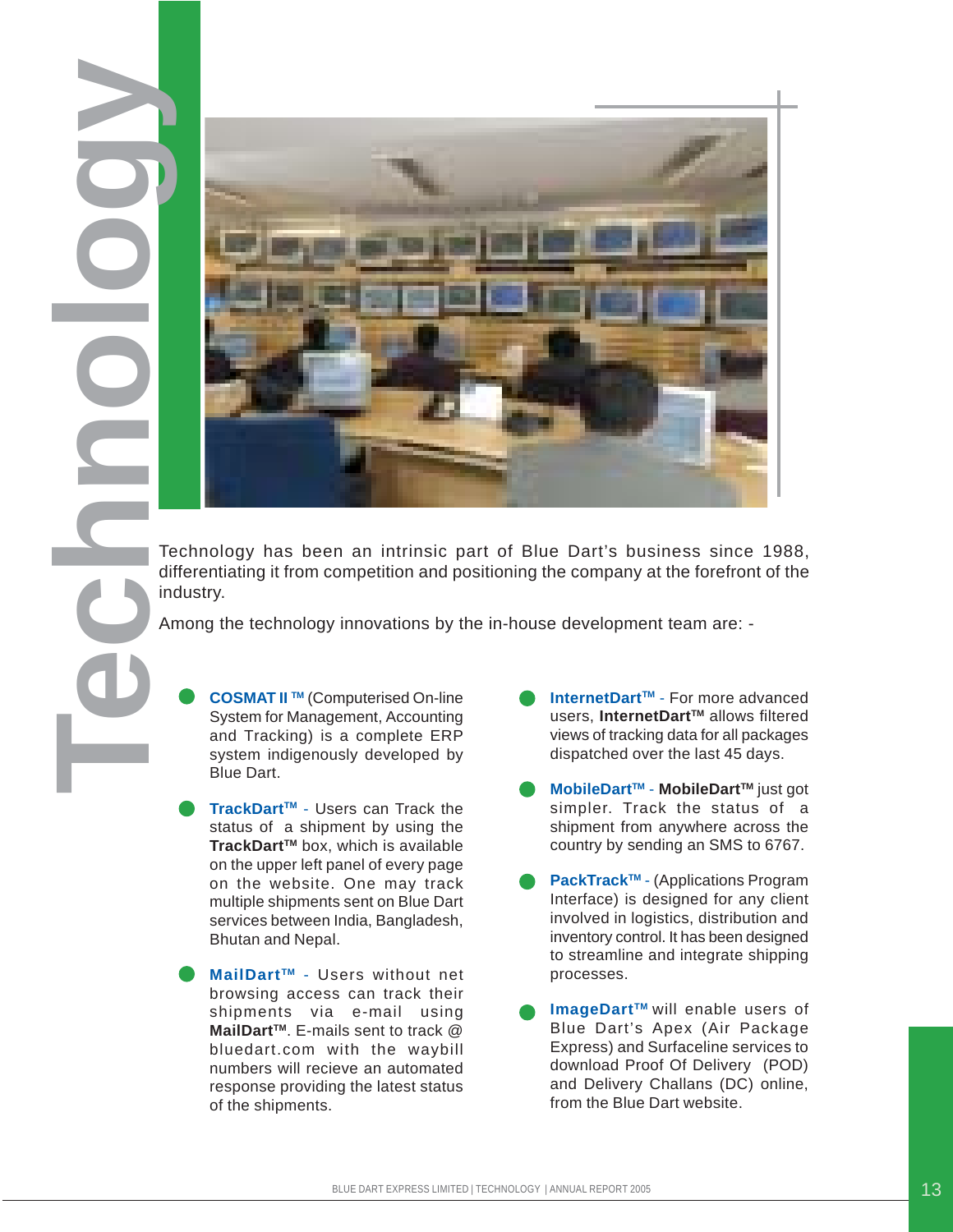- **ShopTrack™** is designed specifically to support and enhance the services provided by a portal or any e-business. The customer needs to enter the ordernumber of their purchase and the shipping and delivery details are displayed on the same page.
- **ShipDart™** is especially created for the convenience of regular customers. It enables user control over the shipping and tracking processes. It is installed at the customer's premises in order to interface with their own system for the pre-shipping and post-tracking activities.
- **SENTOR™** (Status Entry Offline for Regional service participants/Remote locations) is an application program provided to Blue Dart channel partners and Blue Dart offices in remote areas.

Via the Internet. **SENTOR™** users receive detailed information on inbound packages for delivery.

- **CARESSTM** (Complaint Appreciation, Resolution and Evaluation to Satisfaction System) - indigenously developed, this solution allows logging, resolution, closure and analysis of customer complaints.
- **SHIELD<sup>™</sup>** the online security module simplifies tracking of any security incident across the country. It enables the regional security team to track the cases till closure, and derive trends as an effective management tool.
- **SMART™** India's only real- time, computerised cargo reservation system with confirmed space booking.

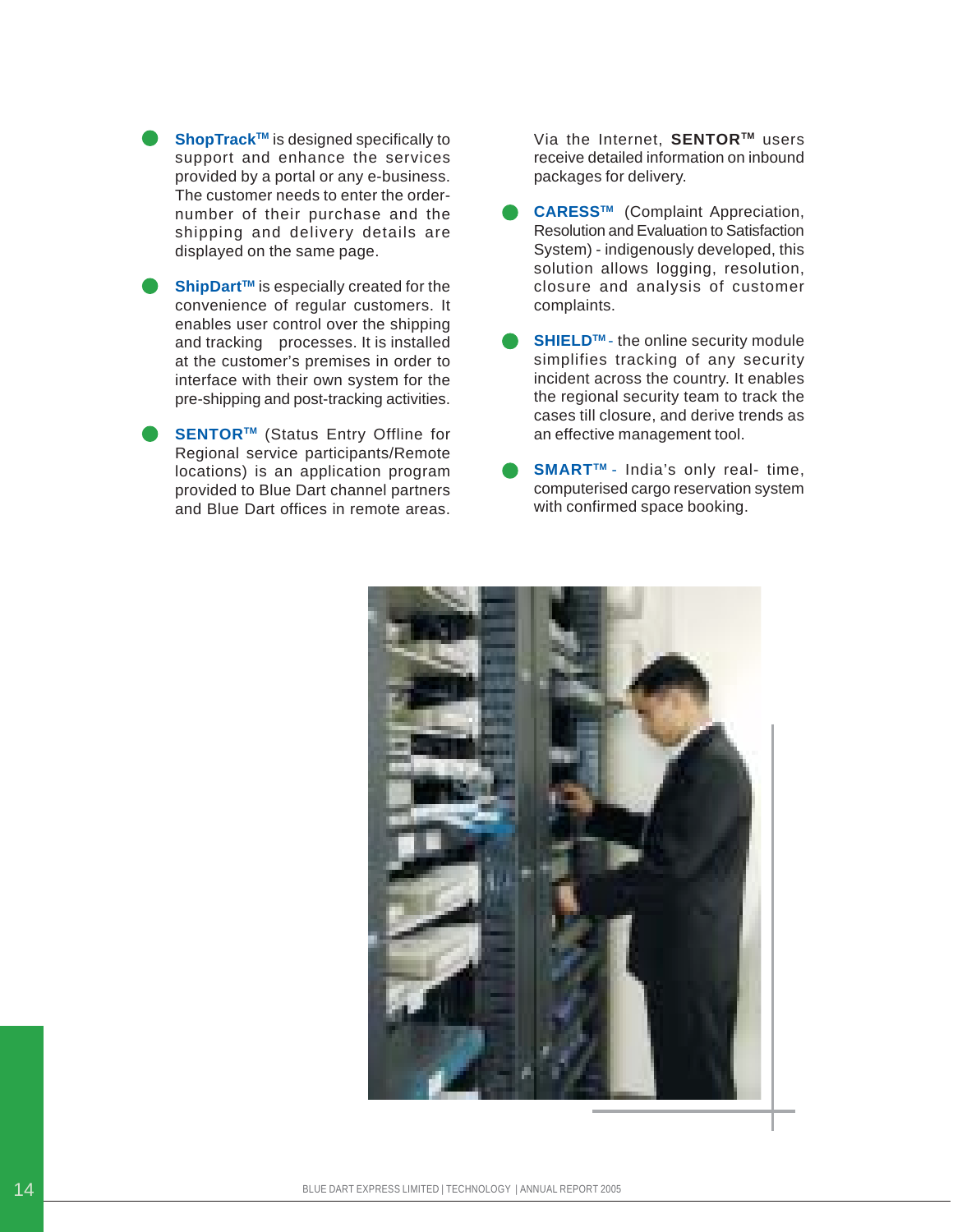

A People-First-Philosophy forms the Core of our organisation culture and is our driving force.

The objective of this philosophy is to have a highly motivated people force deliver quality service to ensure profits and continuous growth.

A cross functional team, "Initiators", was formed at all regions to carry out various activities in an informal environment throughout the year to create positive energy and bonding among Blue Darters.

The activities carried out by our Initiators team across the country in 2005 were:

- Blue Dart Anniversary Celebrations
- Republic Day Celebrations
- Cricket Tournaments
- Carrom Tournaments
- Family Picnics
- Talent Shows
- Valentine's Day Celebrations
- Blood Donation Camps
- Dental Check-ups
- Health Awareness Talks
- Yoga
- Self-Development Discussions

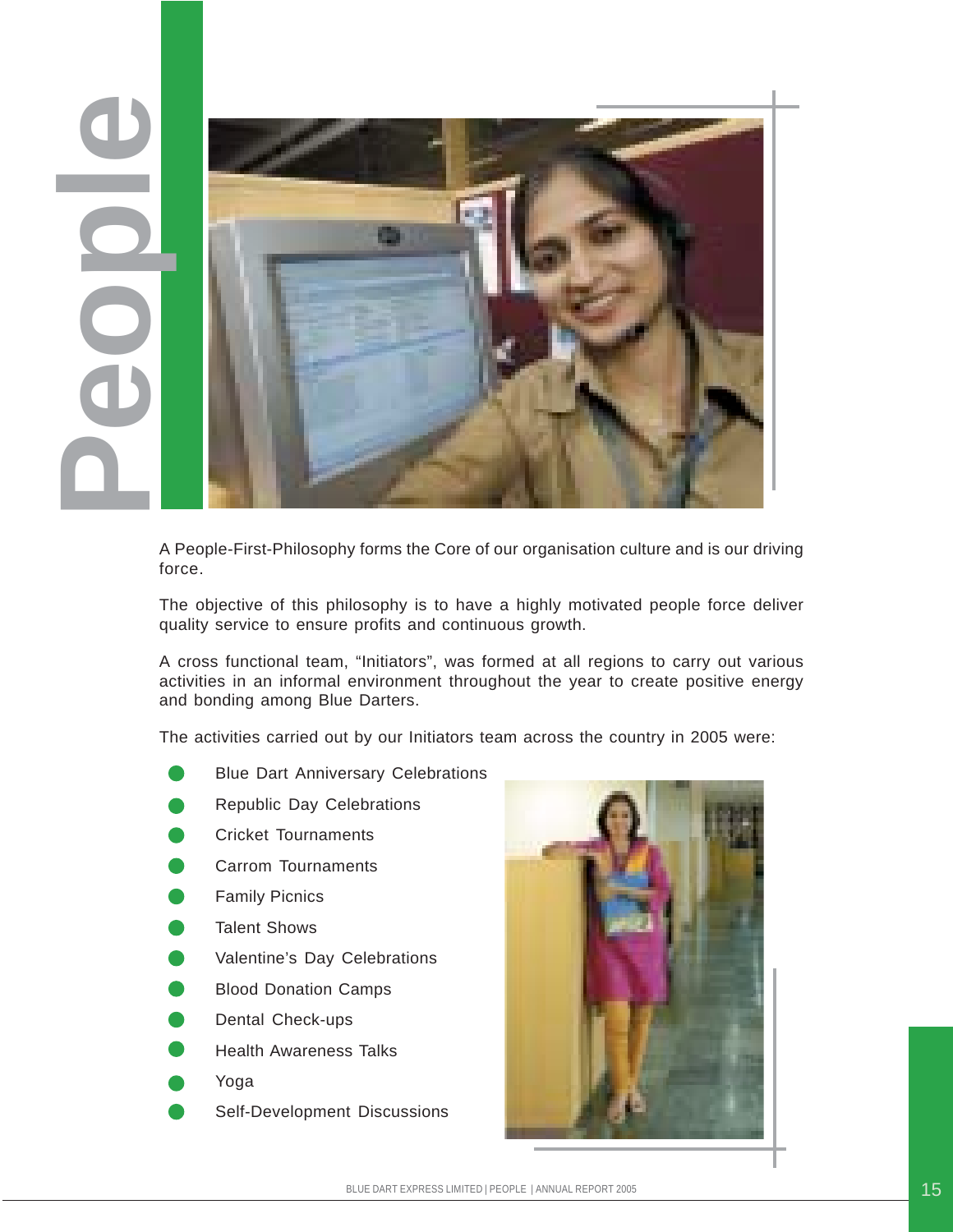

#### **Brand Values**

When the company started out in 1983, the founders looked at values that they stood for and could be identified with; values that could stand the test of time and external forces. That was the genesis of Blue Dart. Blue has been associated with quality and strength ñ blue chip, blue steel, blue diamonds. Dart signifies a singular, unwavering focus towards a goal. These were the values that set Blue Dart apart from competition and positioned it as the most dependable and trusted express company. When a shipment is urgent and important, customers trust only Blue Dart. It has been like a proverbial rock, standing firm and delivering, through floods, riots, strikes and earthquakes.

#### **Brand Achievements**

Blue Dart has always been alive to market needs, and surveys the market regularly to listen to its customers, and actions gaps that are thrown up to continuously raise the bar on service excellence. This has helped Blue Dart retain its dominant position in India.

Blue Dart was nominated to ëThe Emerging Company of the Yearí award instituted by The Economic Times, and won the award for ëBrand Excellence and Leadershipí at the India Brand Summit in November 2003. It was selected as a Superbrand for 2003-2004 by a jury comprising of eminent professionals from 700 brands across 98 categories. It was selected a Business Superbrand for 2004-2006 from over 854 brands across 82 product categories.

#### **Promotion**

Initially, Blue Dartís thrust was on total customer experience ñ the brand tangibles such as the retail outlets (service counters), vehicles, signages, as well as the intangibles delivered by its skilled and committed people force at customer touchpoints - customer service, operations and sales communications.

Then, Blue Dart re-commenced its media campaign in 2004 to consolidate the ëReliabilityí platform where Blue Dart is clearly differentiated from the rest of the players. The campaign also reinforced the delivery capability of Blue Dart in terms of its capacity, which is the largest in the country today.

Blue Dart rolled out a brand workshop campaign in 2003 for its internal customers. The campaign sought to heighten awareness of the brandís direct impact on customer perception and loyalty. It instilled in every Blue Darter a sense of personal contribution towards the brand and transformed front line employees into brand ambassadors for the company, so that brand image is no longer the preserve of marketing alone, but the responsibility of every employee of Blue Dart.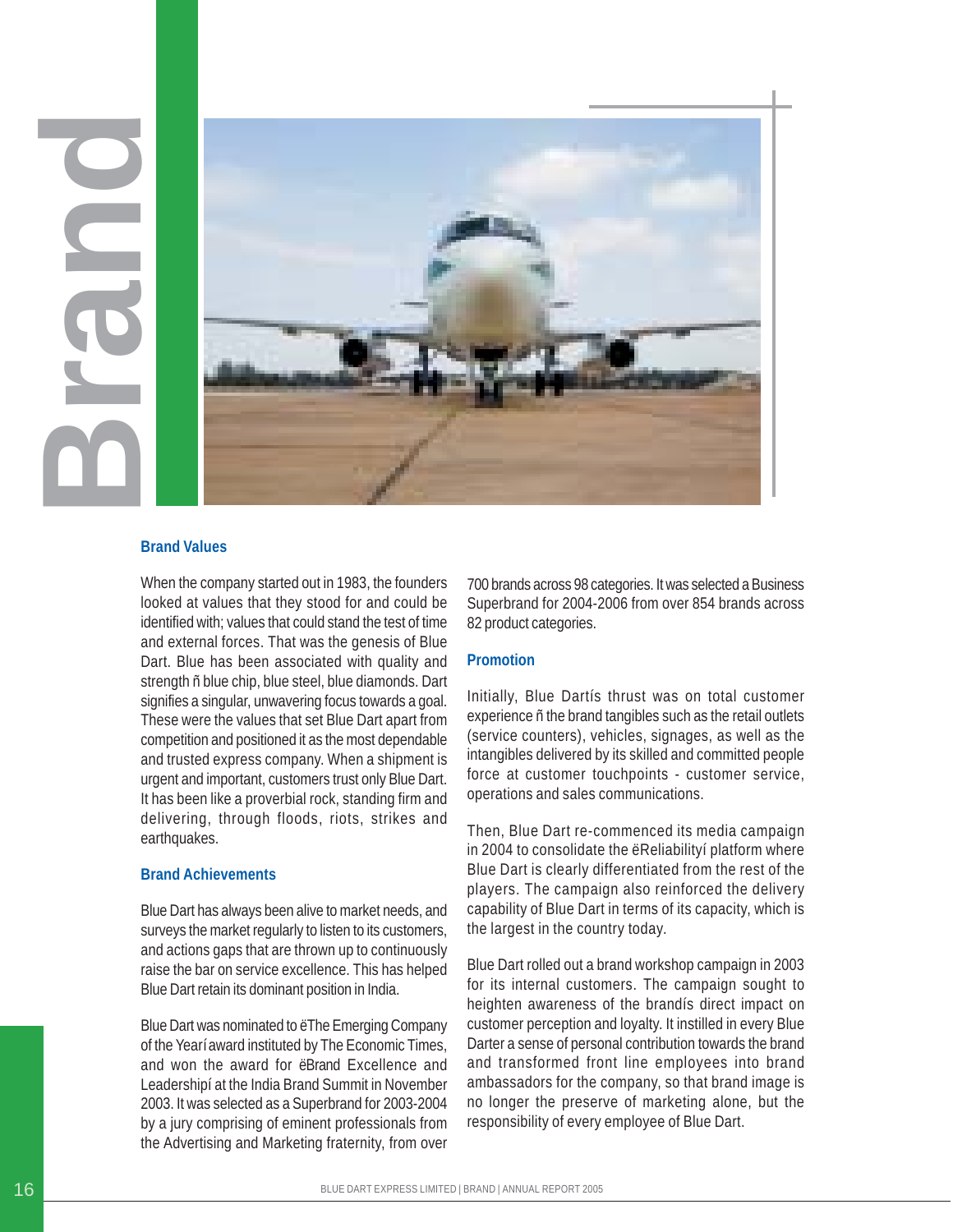**Blue Dart, Bangalore was awarded the Best Service Provider and Valued Partner Award for 2005 by Titan, one of our prestigious clients, at the Partnership Meet.**



#### **Things you did not know about Blue Dart**

- Blue Dart is the largest express company in South Asia.
- Blue Dartís Kolkata office was blessed and inaugurated in 1995 by Nobel Peace Laureate, the late Mother Teresa of the Missionaries of Charity.
- In 2001, the Civil Aviation Ministry commissioned Blue Dart aircraft for relief operations in the earthquakeaffected town of Bhuj in Gujarat.
- Between January to December 2005 Blue Dart carried about 125,000 tonnes of shipments on its network, which is more than the total air exports out of the major metros of Chennai, Bangalore or Kolkata.

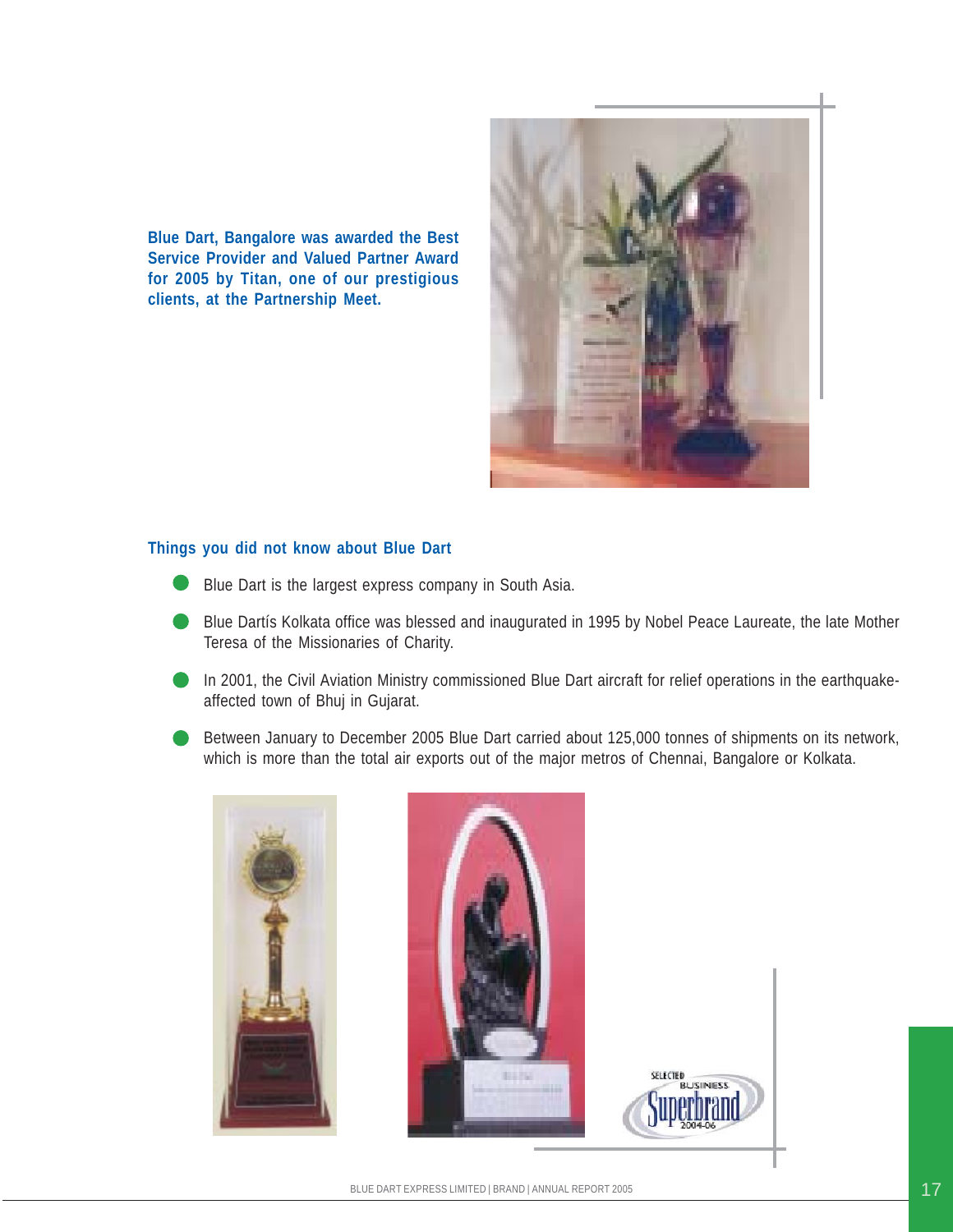#### **To the Members**

Your Directors have great pleasure in presenting the Fifteenth Annual Report of your Company for the period April 1, 2005 to December 31, 2005.

#### **FINANCIAL RESULTS**

**(Rs. in millions)**

| <b>Particulars</b>                           | For nine<br>months ended<br><b>December</b><br>31, 2005 | For the<br>year ended<br><b>March</b><br>31, 2005 |
|----------------------------------------------|---------------------------------------------------------|---------------------------------------------------|
| Revenues                                     |                                                         |                                                   |
| <b>Services</b>                              | 4,151                                                   | 4,583                                             |
| Other Income                                 | 76                                                      | 47                                                |
| Less: Operating Expenses                     | 3,411                                                   | 3,829                                             |
| <b>Operating Profit (EBIDTA)</b>             | 816                                                     | 801                                               |
| Less: Interest Cost (Net)                    | 23                                                      | 47                                                |
| Depreciation/Amortisation                    | 131                                                     | 153                                               |
| Earnings before tax                          | 662                                                     | 601                                               |
| Less: Provision for Income tax               | 228                                                     | 211                                               |
| Earnings after tax                           | 434                                                     | 390                                               |
| Profit & Loss A/c balance<br>brought forward | 792                                                     | 522                                               |
| Profit available for appropriation           | 1,226                                                   | 912                                               |
| <b>Dividend</b>                              | 36                                                      | 71                                                |
| Tax on Dividend                              | 5                                                       | 10                                                |
| <b>Transfer to General Reserves</b>          | 21                                                      | 39                                                |
|                                              | 1,164                                                   | 792                                               |

#### **FINANCIAL YEAR**

In the Meeting of the Board of Directors of the Company held on April 26, 2005, the Board of Directors approved change of the Financial Year end of the Company to the Calendar Year, from March 31 to December 31, and accordingly the Accounts of the Company are for the period of Nine months from April 1, 2005 to December 31, 2005.

#### **REVIEW OF PERFORMANCE**

Your Company continued to improve its performance on all parameters during the period. Your Company has effectively leveraged its assets, infrastructure and investments, resulting in improved productivity and performance for the period under review. During the period, your Company has successfully added new facilities by setting up regional headquarters for its North Region at Delhi, expanded state-of-the-art facilities of about 91,000 sq. ft. at Bangalore, Ahmedabad, Delhi and

Jaipur, to facilitate the growing ground distribution, and 30 operations and service centres were set up in Delhi, U.P., Rajasthan, Punjab and Chandigarh (in the North), Gujarat, Maharashtra and M.P. (in the West) and Tamil Nadu and Karnataka (in the South), to support the increased capacity requirements and for future growth of the regions.

Your Company continues to strengthen its pre-eminent position in domestic markets and has significantly grown its operating profits, with a mixture of topline growth, effective cost management and the right product mix, resulting in profit after tax of Rs. 434 millions, as compared to Rs. 390 millions of the previous year.

During the period, there was an adverse impact on sales of approximately Rs. 30 millions on account of Mumbai floods on July 26, 2005 and its aftermath, including the infrastructure breakdown experienced by the city, disrupting and negatively affecting general economic activity.

Other income includes the reversal of Rs. 68 millions made earlier for a one-time retention compensation to the Managing Director, on account of rejection of application by the Central Government.

Your Company has been certified for ISO 9001 standards since 1996 and has been successfully re-certified in August, 2005 to the new global ISO 9001-2000 standards for ìDesign, management and operations of countrywide express transportation and distribution services within the Indian sub-continent and to international destinations serviced through multinational express Companies.î

#### **DIVIDEND**

Your Directors are pleased to recommend a dividend of Rs. 1.50 per equity share of Rs.10/- each.

Your Directors wish to conserve resources for future expansion and growth of the Company.

The dividend, once approved by the members in the ensuing Annual General Meeting will be paid out of the profits of the Company for the period and will sum up to a total of Rs.41 millions including dividend distribution tax, as compared to Rs. 81 millions in the previous year.

#### **OPERATIONS REVIEW**

#### **Revenue**

Your Company is South Asiaís premier courier and integrated air express distribution company and offers a comprehensive range of services and products for both domestic and international shippers. Blue Dartís continuous commitment towards identifying and addressing the needs and concerns of customers has enabled it to provide unmatched standards of service quality, with over 99.96% reliability levels, in the express industry. Over the years, Blue Dart has continuously evolved to meet the growing demands of business and customers, innovating new products and expanding its network and infrastructure, thereby increasing its market share in the country.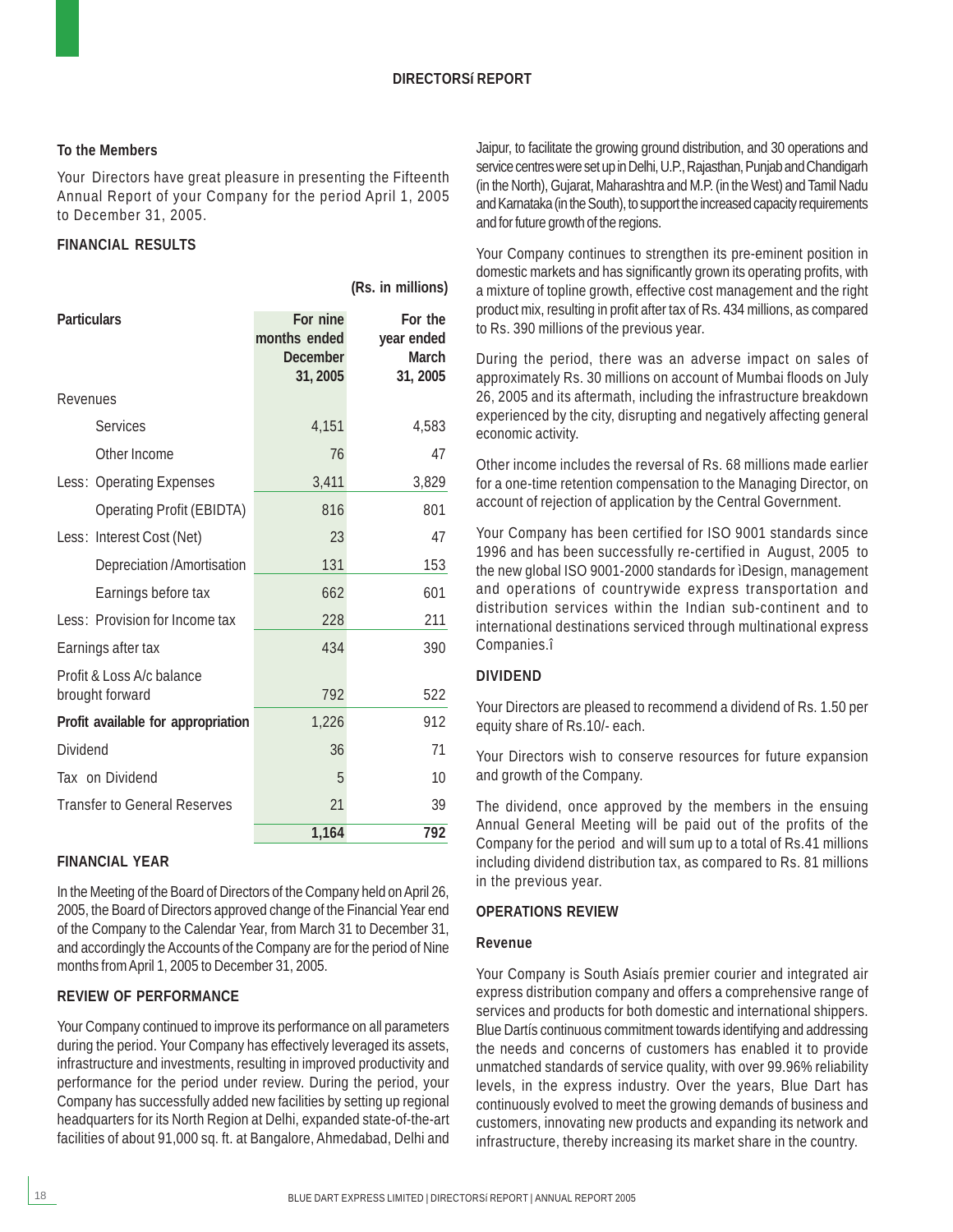During the period under review, your Company carried over 37.25 million domestic shipments and 0.42 million international shipments weighing over 96,024 tonnes.

#### **Aviation System**

The Companyís ACMI Contract with Blue Dart Aviation Ltd., its Associate Company, for dedicated air carriage capacities helped to sustain Blue Dartís leadership position despite turbulence in the Indian aviation segment, with infrastructure and human resources failing to cope with the demands of numerous low-cost start-up carriers. Blue Dart Aviation Ltd. posted an excellent 99.53% despatch reliability during the period. Blue Dart Aviation Ltd. is in an advanced stage of increasing the dedicated air carriage capacities for the Company by inducting two Boeing 757-200 cargo aircraft with higher payload capacity.

#### **Facilities**

Your Company has Infrastructure facilities including the state-of-theart warehousing facilities (220 nos.) of approximately 483,000 sq. ft. area across the country.

#### **FINANCE**

Your Company continues with various initiatives for bringing down the cost of borrowings, which includes application of new dynamic short-term instruments so as to have an efficient working capital management.

#### **Credit Rating**

Your Company continues to enjoy the highest credit quality rating for its Commercial Paper programme/ Short Term debt programme;

ìF1+(ind)î (F one plus (ind)) assigned by Fitch Ratings India Private Ltd. for the Companyís short-term programme of Rs. 300 millions (outstanding Rs. 200 millions), indicating very high certainty of timely payment.

ìA1+î (A one plus) assigned by ICRA Ltd. for Companyís Commercial Paper / Short Term debt programme of Rs.250 millions (outstanding-Nil). The ratings indicate highest safety.

#### **SUBSIDIARY COMPANIES AND ASSOCIATE COMPANY**

During the period under review, Skyline Air Logistics Ltd. and Concorde Air Logistics Ltd. became Wholly Owned Subsidiaries of your Company with effect from December 13, 2005.

The audited statements of accounts for the period ended December 31, 2005 of Skyline Air Logistics Ltd. and Concorde Air Logistics Ltd., the Companyís Wholly Owned Subsidiaries together with the report of Directors and the Auditors, as required pursuant to the provisions of Section 212 of the Companies Act, 1956 are attached.

The Consolidated Financial Results represent those of Blue Dart Express Limited and its Wholly Owned Subsidiaries, viz; Skyline Air Logistics Ltd. and Concorde Air Logistics Ltd. and its Associate Company, Blue Dart Aviation Ltd. The Company has consolidated its results based on the Accounting standard on Consolidation of Financial Statements (AS-21) and Accounting Standard on Accounting for Investments in Associates in Consolidated Financial Statements (AS-23) issued by the Institute of Chartered Accountants of India.

#### **ACQUISITION OF SHARES OF YOUR COMPANY BY DHL EXPRESS (SINGAPORE) PTE. LTD.**

DHL Express (Singapore) Pte. Ltd. holds 81.03% of the Equity capital of the Company. The acquisition of majority share by DHL Express (Singapore) Pte. Ltd. provides the Company and its customers with firm strategic advantage. The service offerings that would emanate from the synergies of both organisations cover the entire spectrum of distribution within India and between India and the rest of world. Blue Dart is a leading brand in the country with an unmatched domestic network, infrastructure and people. DHL is an acknowledged global leader with a strong and long-standing presence in India. Together, both present a powerful backbone to business and trade success for India and its trading partners.

#### **OUTLOOK FOR THE FUTURE**

Your Company is ideally placed in the Indian market, with a trained and committed force of over 4,100 people, the latest state of the art technology, integrated air, and ground infrastructure, wide geographical coverage to support Indiaís growth and development, distribution and third party logistics and supply chain management needs of the Industry.

The Company plans to enhance capacities within the network by induction of additional dedicated air and ground carriage capacities, over a period, to capitalize on the future growth of the express industry.

Your Directors look forward to improved performance over the coming years.

#### **SUPERBRAND**

In the year 2005, your Company was awarded a Business Superbrand trophy, having been selected from over 854 brands across 82 product categories in India, adding to its Superbrand status in 2003-04 and its Brand Leadership Award in 2003.

The Superbrands organisation is committed to recognising enduring brands and encouraging brand development.

#### **DIRECTORS**

During the period ended December 31, 2005, Air Marshal S. S. Ramdas (Retd.), Director, was appointed as Chairman of the Board of Directors in the Board Meeting of the Company held on October 19, 2005.

19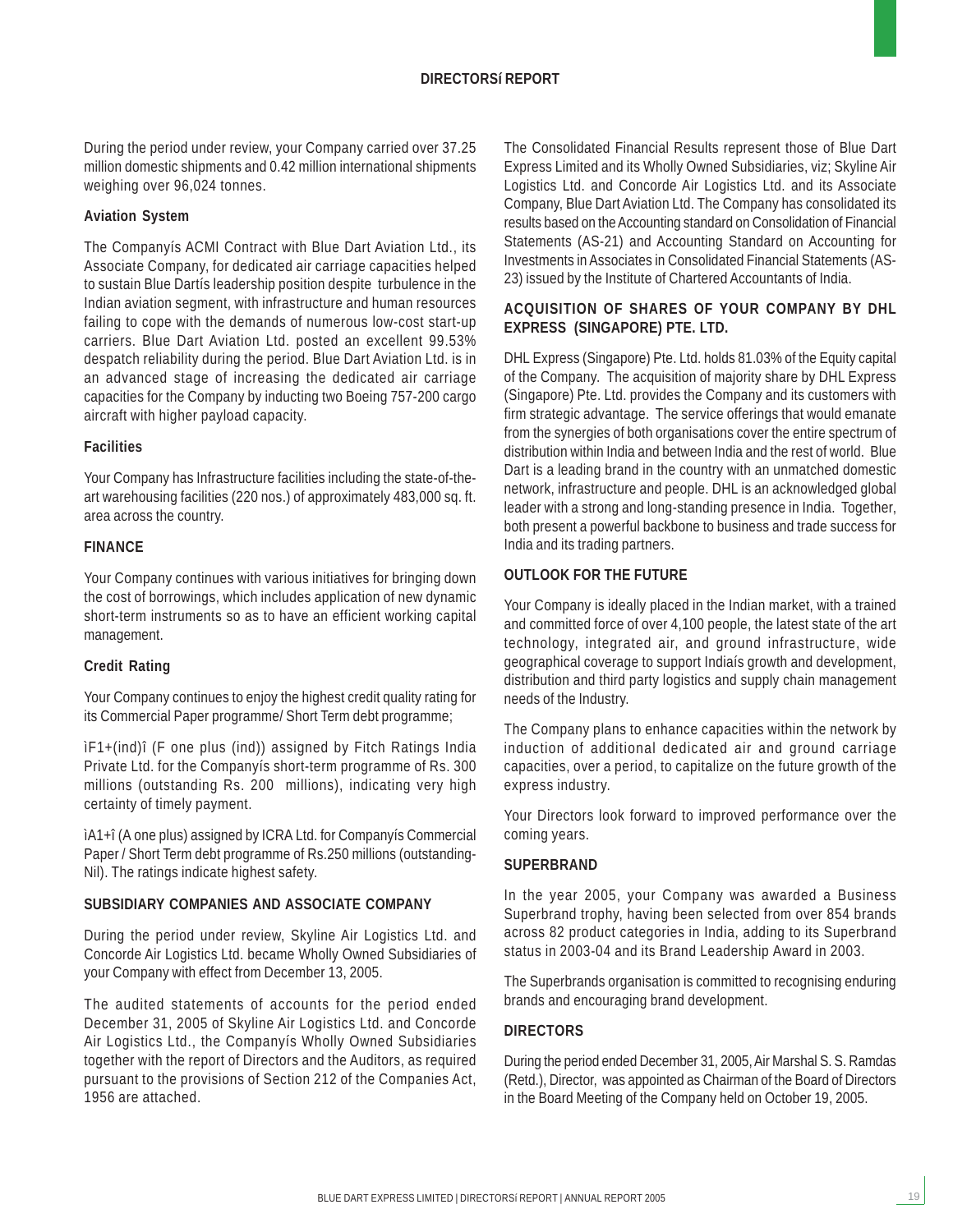#### **DIRECTORSí REPORT**

Mr. Bryan Jamison, the nominee of DHL Express (Singapore) Pte. Ltd. had resigned as a Director of the Company with effect from June 7, 2005 and Mr.Greg Tanner, the nominee of DHL Express (Singapore ) Pte. Ltd. was appointed as a Director of the Company in the Board Meeting of the Company held on the same day i.e., June 7, 2005.

Mr. Anil Thadani, Nominee Director of Newfields Holdings Ltd. resigned as a Director with effect from July 4, 2005 and consequently Mr. Deepak Vaidya, an Alternate Director to Mr. Thadani ceased to be a Director with effect from July 4, 2005.

Mr. Ross Allen, a nominee of DHL Express (Singapore) Pte. Ltd. was appointed as an Additional Director at the Board Meeting held on December 13, 2005. Mr.Stephen Fenwick, also a nominee of DHL Express (Singapore) Pte. Ltd. was appointed as an Alternate Director to Mr. Ross Allen.

Mr. Clyde Cooper, Managing Director, tendered his resignation in the Board Meeting of the Company held on December 13, 2005 and requested that he be relieved from his responsibilities as Managing Director with effect from March 13, 2006. The Board accepted his resignation and placed on record, its sincere appreciation and thanks for the valuable contribution of Mr. Cooper to the growth and success of the Company ever since its inception. Mr. Cooper will, however, continue to function as a Non - Executive Director on the Board of the Company with effect from March 13, 2006.

In the Board meeting of the Company held on February 7, 2006, Mr. Malcolm Monteiro, Chief Operating Officer, has been appointed as Managing Director of the Company with effect from March 13, 2006.

Mr. Ross Allen and Mr.Malcolm Monteiro hold office upto the ensuing Annual General Meeting. The Company has received notices under the provisions of Section 257 of the Companies Act, 1956 proposing the candidature of Mr. Ross Allen and Mr.Malcolm Monteiro as Directors of the Company.

Mr. Stephen Fenwick ceased to be an Alternate Director to Mr. Ross Allen on February 7, 2006 and was re-appointed by the Board as an Alternate Director to Mr. Ross Allen, with effect from February 8, 2006.

In accordance with the provisions of the Companies Act, 1956 and Articles of Association of the Company, Mr.Clyde Cooper, Director and Mr. Suresh Sheth, Director, retire by rotation at the ensuing Annual General Meeting and, being eligible, offer themselves for re-appointment.

#### **AUDIT COMMITTEE**

The Company has an Audit Committee comprising of three Non-Executive Directors viz; Air Marshal S.S. Ramdas (Retd.), Mr. Greg Tanner and Mr. Suresh Sheth. The Chairman of the Committee is Air Marshal S.S. Ramdas (Retd.). Mr.Tushar Gunderia, Company Secretary, acts as the Secretary to the Committee.

The terms of reference of the Audit Committee are as stipulated in the provisions of Clause 49 of the Listing Agreement.

As Mr. Cooper, Managing Director tendered his resignation, effective from March 13, 2006, Mr. Malcolm Monteiro, who assumes the position of Managing Director, will be the permanent invitee to the Audit Committee in place of Mr. Cooper.

#### **DIRECTORSí RESPONSIBILITY STATEMENT**

Pursuant to the provisions of the Section 217 (2AA) of the Companies Act, 1956, your Directors confirm:

- i) that in the preparation of the accounts, the applicable accounting standards have been followed, along with proper explanation relating to material departures;
- ii) that the Directors have selected such accounting policies and applied them consistently and made judgments and estimates, that are reasonable and prudent, so as to give a true and fair view of the state of affairs of the Company at the end of the financial year and of the profit of the Company for that period;
- iii) that the Directors have taken proper and sufficient care for the maintenance of adequate accounting records, in accordance with the provisions of the Act, for safeguarding the assets of the Company and for preventing and detecting fraud and other irregularities;
- iv) that the Directors have prepared the accounts on a going concern basis.

#### **LISTING ARRANGEMENT**

The Companyís equity shares are listed on the Stock Exchanges at Mumbai and The National Stock Exchange of India Ltd. (NSE). The Company has paid its Annual Listing fees to the above Stock Exchanges for Financial Year 2005 ñ 2006.

#### **CORPORATE GOVERNANCE**

Your Company has been practicing principles of good corporate governance over the years. The endeavour of your Company is not only to comply with the regulatory requirements but also to practice Corporate Governance principles that lay a strong emphasis on integrity, transparency and overall accountability. Your Company is fully committed to Good Corporate Governance and has complied with the Corporate Governance Code as stipulated under the provisions of the Listing Agreement entered into with the Stock Exchanges. A separate Section on Corporate Governance, along with a certificate from the Auditors confirming compliance, is annexed and forms part of the Directorsí Report.

#### **FIXED DEPOSITS**

Your Company has not accepted any fixed deposits under Section 58A of the Companies Act, 1956.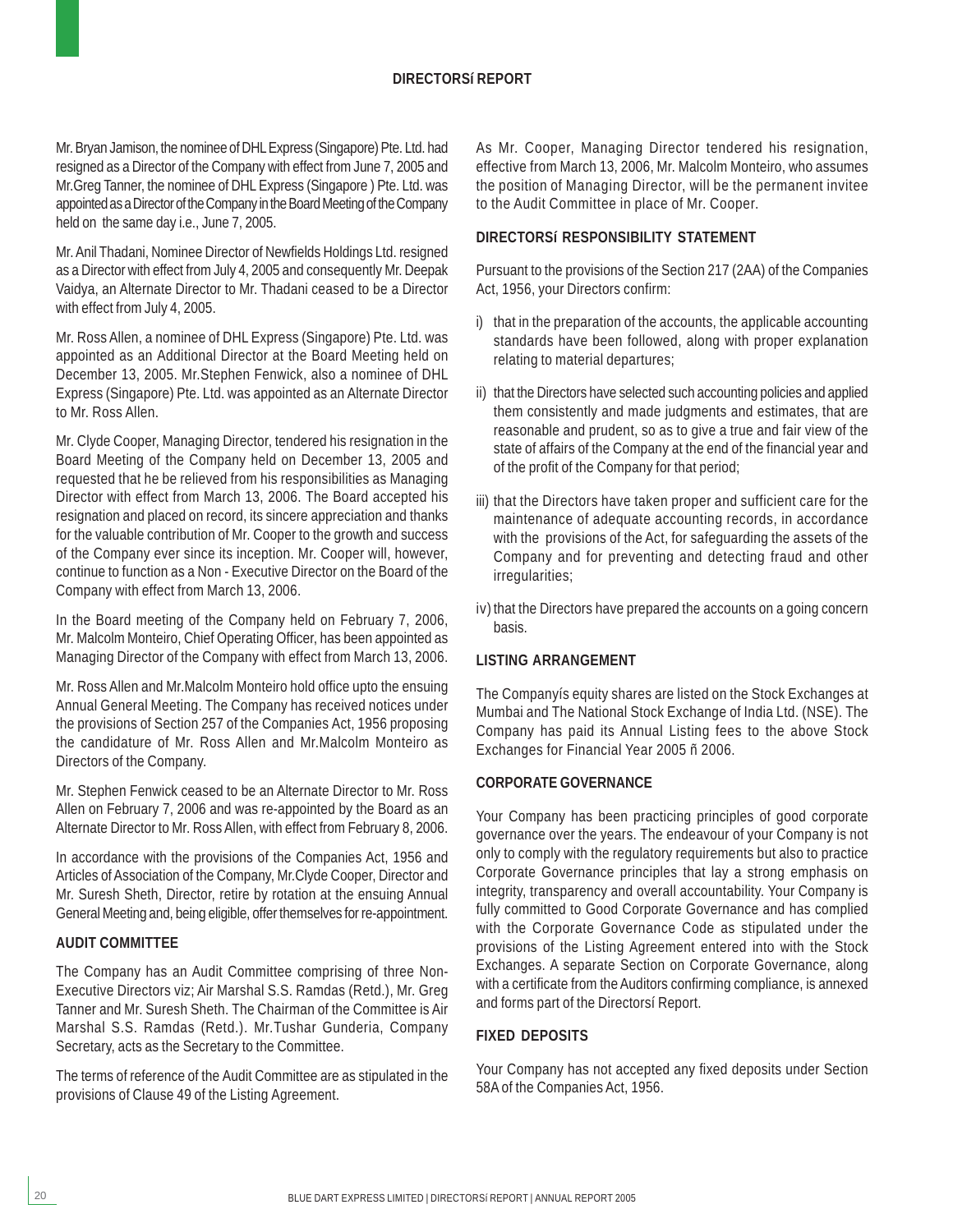#### **DIRECTORSí REPORT**

#### **AUDITORS**

The Statutory Auditors of the Company M/s. Price Waterhouse, Chartered Accountants, retire at the conclusion of the forthcoming Annual General Meeting and, being eligible, offer themselves for re-appointment. Your Company has received the necessary certificate from them to the effect that their re-appointment, if made, will be in accordance with the provisions of Section 224 (1B) of the Companies Act, 1956.

The Board of Directors recommends re-appointment of M/s. Price Waterhouse as the Statutory Auditors of the Company.

#### **HUMAN RESOURCE DEPLOYMENT**

Harmonious employee relations continued to prevail in the Company. The Company continued its focus on training and development of people through internal and external management development programmes.

#### **EMPLOYEES**

Information on particulars of employeesí remuneration as per Section 217(2A) of the Companies Act, 1956, read with Companies (Particulars of Employees) Rules 1975 forms part of this report. However, as per provisions of Section 219(1)(b)(iv) of the Companies Act, 1956, the report and accounts are being sent to all shareholders of the Company, excluding the Statement of Particulars of Employees, which is available for inspection at the Registered office of the Company during working hours. Any shareholder interested in such particulars may inspect the same.

#### **PARTICULARS REGARDING CONSERVATION OF ENERGY, TECHNOLOGY ABSORPTION AND FOREIGN EXCHANGE EARNINGS AND EXPENDITURE**

The particulars regarding foreign exchange earnings and expenditure are annexed hereto as Annexure ìAî and forms part of this report. Since your Company does not own any manufacturing facility, the other particulars relating to conservation of energy and technology absorption stipulated in the Companies (Disclosure of Particulars in the Report of the Board of Directorsí Rules, 1988) are not applicable.

#### **ACKNOWLEDGEMENT**

Your Directors take this opportunity to thank all our People, for their dedicated service and contribution made towards the growth of the Company and also for rendering impeccable service to every constituent of the Companyís customers, without which our reputation for service excellence and leadership would not have been a household name. The enthusiasm and unstinting efforts of the employees have clearly positioned the Company as South Asiaís premier courier and integrated air express distribution Company. Your Companyís consistent growth has been made possible by their hard work, service excellence, solidarity, cooperation, commitment, and support.

Your Directors also express their deep sense of gratitude to our Customers, Associates, Banks & Financial Institutions, Suppliers, Solicitors, Advisors and all our well wishers for their continuous guidance and support.

And to you, our Shareholders, we are deeply grateful for the confidence and faith that you have always placed in us.

For and on behalf of the Board of Directors

**Air Marshal S.S. Ramdas (Retd.) Clyde C. Cooper** Chairman Managing Director

Director Director

**Ross Allen Director** 

Mumbai, February 7, 2006

**Greg Tanner Suresh G.Sheth**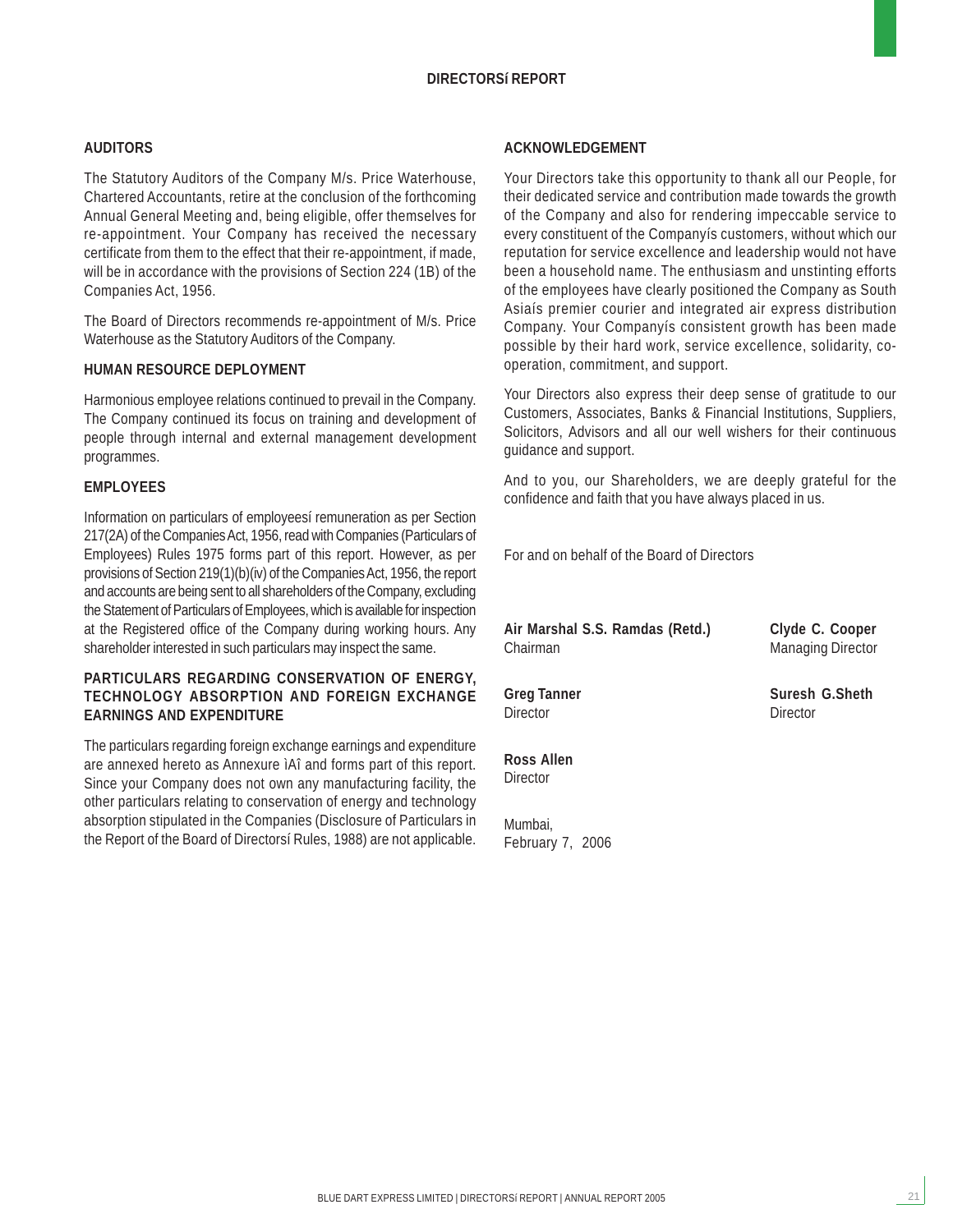### **ANNEXURE TO THE DIRECTORSí REPORT**

#### **ANNEXURE 'A'**

#### **PARTICULARS REGARDING CONSERVATION OF ENERGY, TECHNOLOGY ABSORPTION AND FOREIGN EXCHANGE EARNINGS AND EXPENDITURE**

#### **A) Earnings in Foreign Currency**

Earnings in foreign currency during the year was Rs. 43.51 millions (previous year ñ Rs.84.58 millions)

#### **B) Expenditure in Foreign Currency**

22

Expenditure in foreign currency during the year was Rs.57.21 millions (previous year ñ Rs. 24.47 millions)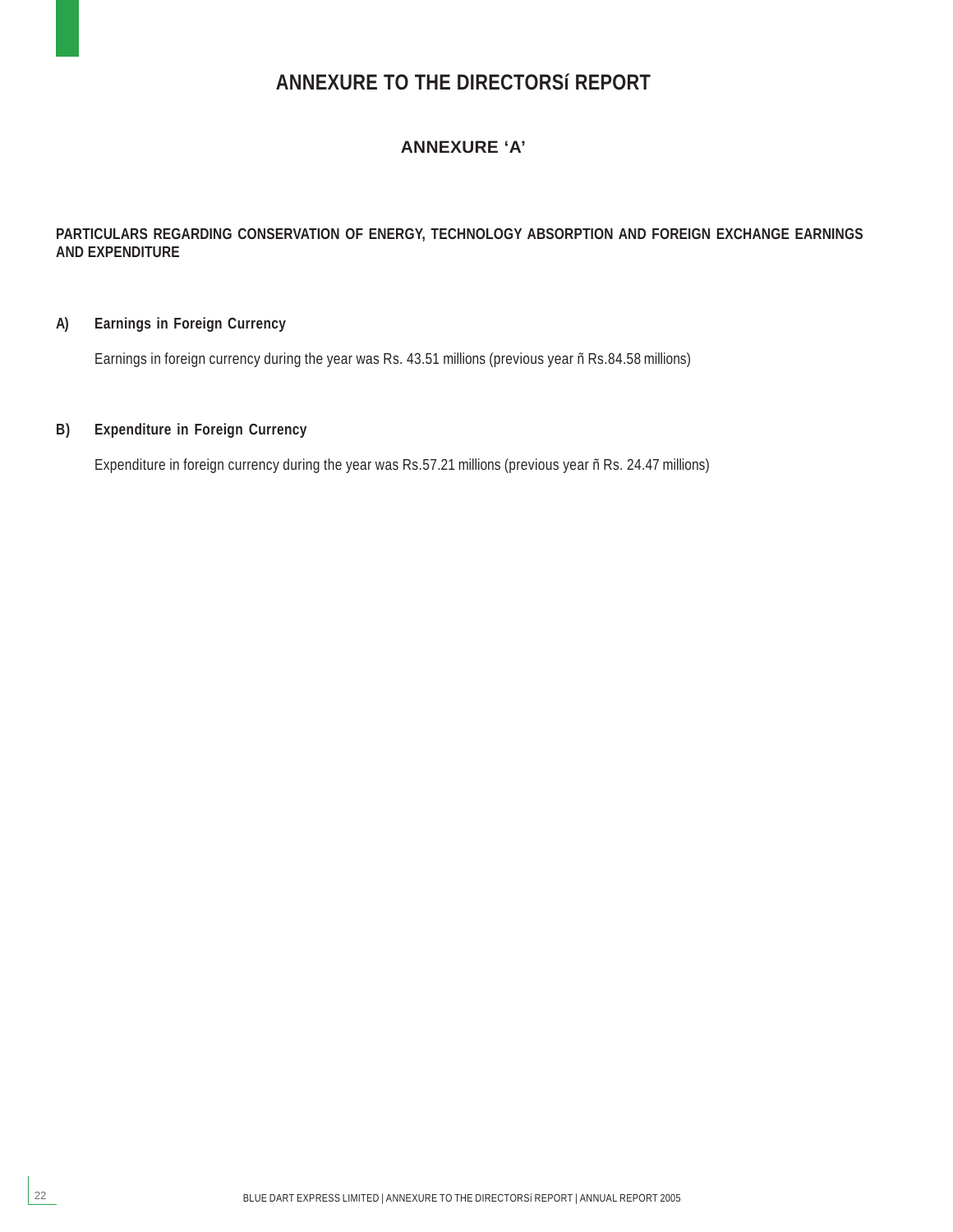#### **1. Blue Dartís philosophy on Corporate Governance**

The basic philosophy of Corporate Governance at ëBlue Dartí is to achieve business excellence and to create and enhance the value for its Stakeholders, Customers, Employees and business associates and thereby to make a significant contribution to the Economy. Blue Dart Corporate Governance principles uphold its standing at the forefront of Corporate Governance best practices. The Company endeavours to achieve the highest levels of transparency, accountability, integrity and responsibility.

#### **2. Board of Directors**

During the period ended December 31, 2005, Air Marshal S. S. Ramdas (Retd.), Director, was appointed as a Chairman of the Board in the Board Meeting held on October 19, 2005.

Mr. Bryan Jamison, the nominee of DHL Express (Singapore) Pte. Ltd. had resigned as a Director of the Company with effect from June 7, 2005 and Mr. Greg Tanner, the nominee of DHL Express (Singapore) Pte. Ltd. was appointed as a Director of the Company in the Board Meeting held on June 7, 2005.

Mr. Anil Thadani, Nominee Director of Newfields Holdings Ltd. resigned as a Director with effect from July 4, 2005. Mr. Deepak Vaidya, an Alternate Director to Mr. Thadani also ceases to be a Director with effect from July 4, 2005.

Mr. Ross Allen, a nominee of DHL Express (Singapore) Pte. Ltd. was appointed as an Additional Director at the Board Meeting held on December 13, 2005. Mr. Stephen Fenwick, also a nominee of DHL Express (Singapore) Pte. Ltd. was appointed as an Alternate Director to Mr. Ross Allen.

Mr. Clyde Cooper, Managing Director, tendered his resignation at the Board Meeting of the Company held on December 13, 2005 and requested that he be relieved from his responsibilities as Managing Director with effect from March 13, 2006. Mr. Cooper, however, shall continue to function as a Non Executive Director on the Board of the Company with effect from March 13, 2006.

In the Board meeting of the Company held on the February 7, 2006, Mr. Malcolm Monteiro, Chief Operating Officer, has been appointed as Managing Director of the Company with effect from March 13, 2006.

Consequent to presence of Mr. Ross Allen at the Board Meeting of the Company held on February 7, 2006, Mr. Stephen Fenwick, an Alternate Director to Mr. Ross Allen had ceased to be a Director. Mr. Stephen Fenwick was re-appointed by the Board as an Alternate Director to Mr. Ross Allen with effect from February 8, 2006.

As at December 31, 2005, the composition of the Board of Directors consists of one Executive Director and four Non -Executive Directors. All key decisions are taken only after detailed deliberations and discussions by the Board. The members of the Board possess adequate experience, expertise and skills necessary to manage the affairs of the Company in the most efficient manner. The Board acts with autonomy and independence in exercising strategic decisionmaking process and discharging its fiduciary responsibilities.

The Board members are presented with all the relevant information on all vital matters affecting the working of the Company as well as those, which require deliberations at the highest level. It is ensured that the information, as required under Annexure I to the provisions of Clause 49 of the Listing Agreement, is being made available to the Board Members.

The size and composition of the Board conforms to the requirements of Corporate Governance norms as stipulated under the provisions of the Listing Agreement entered into with the Stock Exchanges.

The meetings of the Board of Directors are scheduled well in advance and held at the Companyís Registered Office at Mumbai. The Notice of the Board meeting is sent 15 days in advance, and the Board Agenda with detailed enclosures are sent at least 7 days in advance to all the Directors.

During the period under review, five Board Meetings were held viz; April 26, 2005, June 7, 2005, July 19, 2005, October 19, 2005 and December 13, 2005.

Details of attendance of each Director at the Board Meetings, last Annual General Meeting, and the number of other Directorship and Membership in Committees thereof are as under:

| Name of Director                                   | <b>Position</b>                          | <b>Attendance Particulars</b><br>Directorship in<br><b>Designation</b><br>Other Indian |                                 |                 |            | Membership    | Committee |
|----------------------------------------------------|------------------------------------------|----------------------------------------------------------------------------------------|---------------------------------|-----------------|------------|---------------|-----------|
|                                                    |                                          |                                                                                        | <b>Board</b><br><b>Meetings</b> | <b>Last AGM</b> | Companies* | <b>Member</b> | Chairman  |
| Air Mshl. S. S. Ramdas (Retd.)                     | Independent & Non Executive Director     | Chairman<br>(from October 19, 2005)                                                    | 5                               | Yes             | $\Omega$   | $\Omega$      | $\Omega$  |
| Mr. Clyde Cooper                                   | <b>Executive Director</b>                | <b>Managing Director</b>                                                               | 5                               | <b>Yes</b>      |            |               |           |
| Mr. Greg Tanner                                    | Non Independent & Non Executive Director | <b>Director</b>                                                                        |                                 | <b>Yes</b>      |            |               |           |
| Mr. Suresh G Sheth                                 | Independent & Non Executive Director     | <b>Director</b>                                                                        |                                 | <b>Yes</b>      |            |               |           |
| Mr. Ross Allen                                     | Non Independent & Non Executive Director | <b>Director</b>                                                                        |                                 | No              |            |               |           |
| Mr. Stephen Fenwick (Alternate to Mr. Ross Allen)  | Non Independent & Non Executive Director | <b>Director</b>                                                                        |                                 | No              |            |               |           |
| Mr. Bryan Jamison                                  | Non Independent & Non Executive Director | Chairman<br>(till June 7, 2005)                                                        |                                 | No              | $\Omega$   | $\Omega$      |           |
| Mr. Anil Thadani*                                  | Independent & Non Executive Director     | <b>Director</b>                                                                        | $\Omega$                        | <b>No</b>       |            | $\Omega$      |           |
| Mr. Deepak Vaidya* (Alternate to Mr. Anil Thadani) | Independent & Non Executive Director     | <b>Director</b>                                                                        |                                 | <b>No</b>       | 11         |               |           |

Mr. Anil Thadani, Nominee Director of Newfields Holdings Ltd. resigned as a Director with effect from July 4, 2005. Mr. Deepak Vaidya, an Alternate Director to Mr. Thadani also ceased to be a Director with effect from July Notes : 1) Mr. Bryan Jamison resigned as a Director on June 7, 2005

2) During the period under review, Mr. Clyde Cooper and Mr. Suresh Sheth ceased to be Directors of Skyline Air Logistics Ltd. and Concorde Air Logistics Ltd. with effect from December 13, 2005.

3) Mr. Ross Allen has been appointed as an Additional Director with effect from December 13, 2005.

4) Mr. Malcolm Monteiro has been appointed as an Additional Director with effect from March 13, 2006 and shall assume the position of Managing Director with effect from that date.

5) Mr. Stephen Fenwick ceased to be an Alternate Director to Mr Ross Allen on February 7, 2006 and was reappointed by the Board as an Alternate Director to Mr. Ross Allen, with effect from February 8, 2006 ëIndependent Directorí means director who, apart from receiving directorís remuneration, does not have any other material pecuniary relationship or transactions with the company, its promoters, its management or its subsidiaries, which in the judgment of the Board may affect independence of judgment of the director.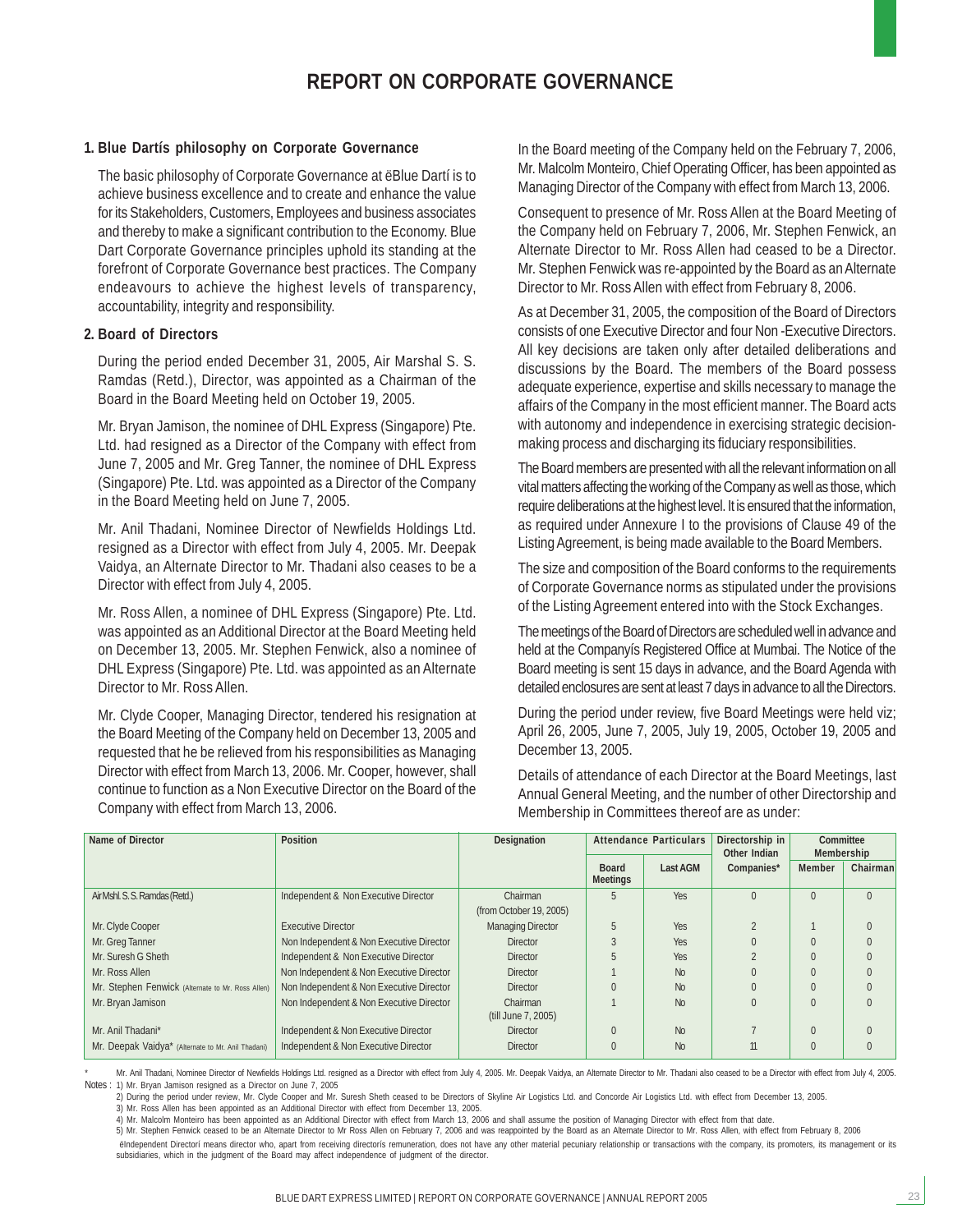#### **3. Audit Committee**

The Audit Committee of the Board deals with all matters relating to financial reporting, internal controls, risk management, etc. and reports to the Board from time to time. The Board of Directors of the Company had constituted an Audit Committee in its Board Meeting held on May 8, 2001. The Audit Committee presently comprises two Independent Non-Executive Directors viz; Air Marshal S.S. Ramdas (Retd.) and Mr. Suresh Sheth, and one Non -Independent and Non-Executive Director, Mr. Greg Tanner. The Chairman of the Committee is Air Marshal S. S. Ramdas (Retd). Mr. Tushar Gunderia, Company Secretary, acts as the Secretary to the Committee.

The permanent invitees to the Audit Committee are Mr. Clyde Cooper, Managing Director and Mr. Yogesh Dhingra, Finance Director & Group Chief Financial Officer.

As Mr. Cooper, Managing Director tendered his resignation, effective from March 13, 2006, Mr. Malcolm Monteiro, who assumes the position of Managing Director, will be the permanent invitee to the Audit Committee in place of Mr. Cooper.

The terms of reference of the Audit Committee are in accordance with the provisions of Clause 49 of the Listing Agreement entered into with the Stock Exchanges and inter-alia includes the following;

- (a) Overseeing the financial reporting process and ensuring correct disclosure of financial information.
- (b) Reviewing with management the annual financial statements that specially emphasize on accounting policies and practices, compliance with the accounting standards, qualifications, if any, in the draft audit report and other legal requirements concerning financial statements.
- (c) Reviewing the Companyís financial and risk management policies.
- (d) Reviewing adequacy of internal audit function including their policies, procedures, techniques and other regulatory requirements and reporting the matter to the Board.
- (e) Reviewing with the management, Statutory and Internal auditors, the adequacy of internal control systems.
- (f) Recommending appointment and removal of External and Internal Auditors and fixation of their fees.
- (g) Reviewing the findings of any internal investigations by the Internal Auditors into matters where there is a suspected fraud or irregularities or a failure of internal control systems of a material nature and reporting the matter to the Board.
- (h) Reviewing with the management the quarterly financial statements before submission to the Board for approval.
- (i) Reviewing related party transactions.

The constitution of Audit Committee and other related information as on December 31, 2005 is as under:

| <b>Name of Director</b>        | <b>Position</b> |             | <b>No. of Meetings</b> |
|--------------------------------|-----------------|-------------|------------------------|
|                                |                 | <b>Held</b> | <b>Attended</b>        |
| Air Mshl.S.S. Ramdas(Retd.)    | Chairman        | 3           |                        |
| Mr. Greg Tanner                | Member          | 2           |                        |
| Mr. Suresh G. Sheth            | Member          | 3           |                        |
| Mr. Deepak Vaidya              | Member          |             |                        |
| (Resigned w.e.f. July 4, 2005) |                 |             |                        |

#### **4. Compensation Committee**

The Board of Directors of the Company had constituted a ëCompensation Committeeí of Directors in the Board Meeting held on May 7, 2002. The Compensation Committee comprises two Independent Non - Executive Directors viz; Mr. Suresh Sheth and Air Marshal S. S. Ramdas (Retd.) and Mr. Greg Tanner, Non-Independent and Non-Executive Director. The Committee is chaired by Mr. Suresh Sheth, Director.

The Executive Directors are paid remuneration in terms of the resolution passed by the members at the General Meetings.

The terms of reference of the ëCompensation Committeeí includes review and recommendation to the Board of Directors on remuneration payable to Executive Directors.

Ministry of Finance, Department of Company Affairs had, vide its notification dated GSR 580(E) dated July 24, 2003, permitted Companies to pay sitting fees up to a maximum of Rs. 20,000/- per meeting. In view of the above, sitting fees of Rs.20,000/- per meeting were paid to Non-Executive Directors for each meeting of the Board, Audit Committee and Compensation Committee attended by them.

In terms of the provisions of amended clause 49 of the Listing Agreement, the Board is required to have at least one third of the members of the Board as Independent Directors, if the Chairman is Non-Executive. The Companyís present Board comprises of Air Marshal S. S. Ramdas (Retd.) and Mr. Suresh Sheth, who are Independent Directors on the Board of the Company.

Air Marshal S. S. Ramdas (Retd.), the Independent Director has an honours degree in Mechanical and Electrical Engineering from Pune University. He was the Chairman and Managing Director of Indian Airlines and Vayudoot Airlines, Director on the Board of Air India, and a member on the Board of the National Airportsí Authority. He is a Fellow of the Aeronautical Society of India (FAeSI), Fellow of the Institution of Engineers-India (FIE) and Chartered Engineer (CEng). He has been decorated by the President of India with the Param Vishisht Seva Medal (PVSM), as well as the Ati Vishisht Seva Medal (AVSM), the Vayu Sena Medal (VM) and the Vishisht Seva Medal (VSM).

Mr. Suresh Sheth, the Independent Director is a Commerce graduate from Sydenham College, and a Fellow Chartered Accountant (FCA) and Member of the Institute of Chartered Accountants for the past 35 years. Mr. Sheth is a partner in a firm of Chartered Accountants, M/s. Sheth & Company

In the meeting of the shareholders of the Company held on July 24, 2001, the shareholders of the Company had approved payment of commission to Non Executive Directors, not exceeding 1% of the Net Profit of the Company in accordance with the provisions of the Companies Act, 1956. In accordance with the provisions of Companies Act, 1956, for the valuable contribution by way of advice for various project works from time to time, the Company proposes to pay commission to Air Marshal S. S. Ramdas (Retd.) and Mr. Suresh Sheth, Non-Executive Directors, at such rate as determined by the Board of Directors of the Company and within the ceiling as prescribed under the provisions of the Companies Act, 1956.

In terms of Agreements executed with the Company, the details of terms of the remuneration payable to ëExecutive Directorsí are as under: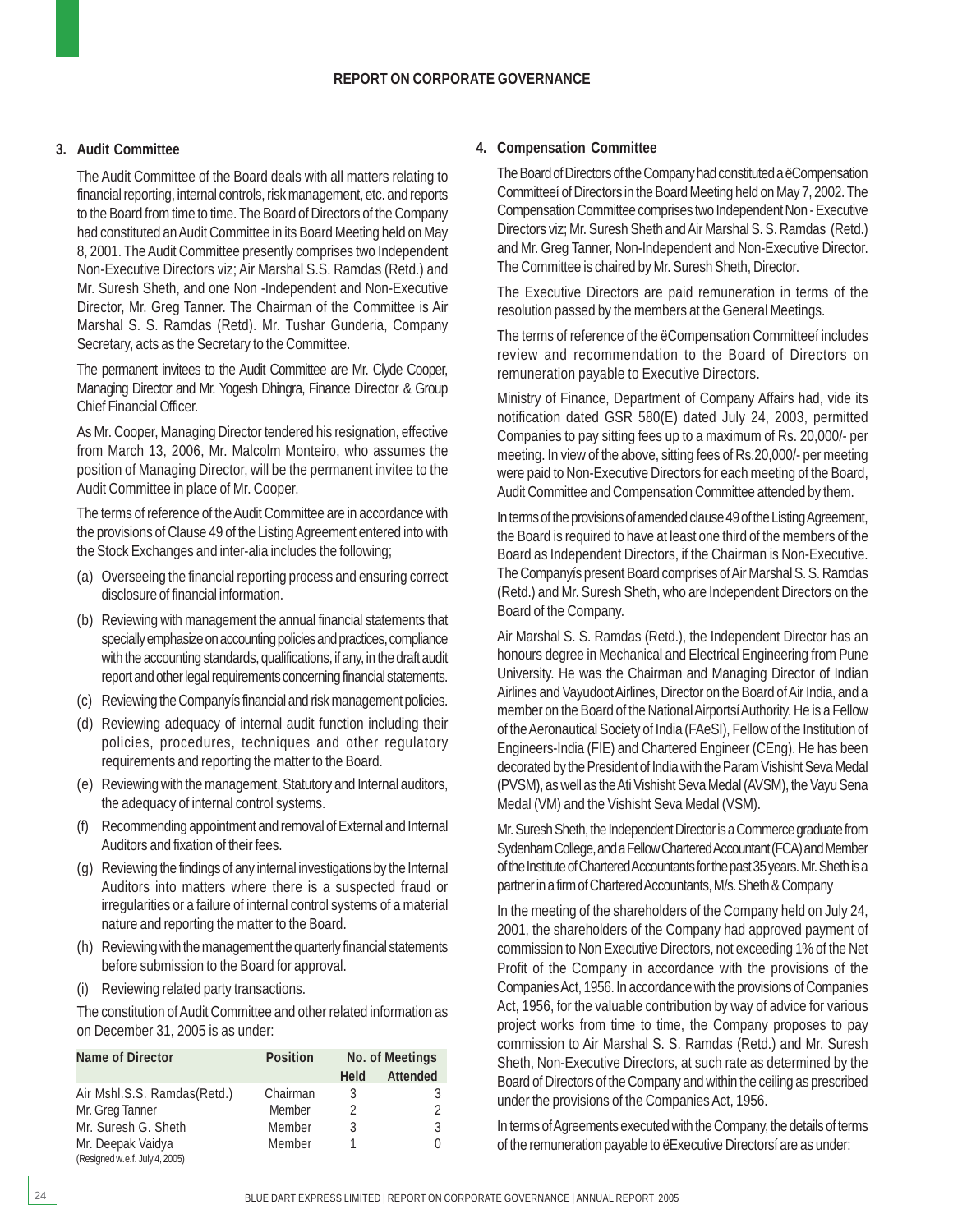#### **1. Mr. Clyde Cooper ñ Managing Director (upto March 12, 2006)**

#### **Category A**

- 1. Salary : Rs.7,80,000/- (Rupees Seven Lacs Eighty Thousand only) per month.
- 2. a) Special Allowance: Rs.2,06,000/- (Rupees Two Lacs Six Thousand only) per month.
- 3. Perquisites :
	- a. Housing : An Unfurnished residential accommodation or an amount of Rs.3,30,000/- per month as House Rent Allowance in lieu thereof.
	- b. Medical Re-imbursement : Re-imbursement of medical expenses (including insurance premium for medical and hospitalization policy, if any) for self and family, subject to one monthís salary in a year or five months salary over a period of five years.
	- c. Personal Accident Insurance: Personal Accident Insurance for self and his family, the premium of which shall not exceed Rs.75,000/- per annum.
	- d. Chauffeur Driven Car : Company will provide a Chauffeur driven car.
	- e. Leave and Travel Concession : For self and family, once in a year incurred in accordance with rules specified by the Company from to time.
	- f. Club fees : Fees of clubs subject to a maximum of two clubs. This will not include admission and life membership fees.

#### **Category B**

#### **Commission :**

At the rate of One percent (1%) of net profits of the Company for each financial year of the Company or part thereof computed in the manner laid down in Section 309 (5) of the Companies Act, 1956.

However, the total commission payable for any year shall not exceed the amount equal to salary for that year.

#### **Category C**

- (a)The Companyís contribution to Provident Fund in accordance with the Rules and Regulations of the Company. Such Contributions will not be included in the computation of the ceiling on perquisites to the extent is not taxable under the provisions of the Income Tax Act, 1961.
- (b)Gratuity as per the provisions of the Payment of Gratuity Act or as per the Gratuity Scheme of the Company, whichever is higher.
- (c) Encashment of unavailed leave at the end of the tenure of the term. Such encashment shall not be included in the computation of the ceiling on remuneration specified in Schedule XIII to the Companies Act, 1956.

#### **Category D**

The Company shall provide telephone, telefax and other communication facilities at the residence of the Managing Director.

During the term of employment of the Managing Director, in the event in any financial year, the Company does not earn any profits or earns inadequate profits as contemplated under the

provisions of Schedule XIII of the Companies Act, 1956 unless otherwise approved by the Central Government, the remuneration shall be paid as per the monetary ceiling prescribed in Schedule XIII to the Companies Act, 1956 or any re-enactment thereof.

#### **2. Mr. Malcolm Monteiro ñ Managing Director (With effect from March 13, 2006)**

Basic - Rs. 3,00,000/- per month

HRA - Rs. 2,07,000/- per month

Special Allowance ñ Rs. 2,06,000/- per month

In addition to the above amount, Mr. Monterio shall be entitled to the following;

(i) Companyís contribution to Provident Fund, in accordance with the Rules and Regulations of the Company.

Such contribution will not be included in the computation of the ceiling on perquisites to the extent not taxable under the provisions of Income Tax Act, 1961.

- (ii) Gratuity payable at a rate not exceeding half a monthís salary for each completed year of service. Such amount shall not be included in the computation of the ceiling on the remuneration as specified in Schedule XIII to the Companies Act, 1956.
- (iii) Encashment of unavailed leave at the end of each year.
- (iv) In addition to the above, the following amounts will be reimbursed:
- a) Running and Maintenance expense of motorcar including motorcar insurance.
- b) Telephone expenses at residence.
- (v) Coverage under Companyís Group Insurance Cover.
- (vi) Club Membership fees : Fees of club subject to a maximum of one club. This will not include admission and life membership fees.
- (vii) Corporate Credit Card

Subscription and Annual fees for the Corporate Credit Card.

- (viii)One time Special Incentive Amount for the period from April 2006 to December 2006 not exceeding the sum of Rs. 85,17,000/-.
- (ix) In addition to the above, if the Companyís Profit figures are achieved, Managing Director shall be entitled to an Incentive of Rs. 45,68,000/- for the financial year ending December 2006.
- (x) Increment for each year from April 2006, shall be determined by the ëCompensation Committeeí and which shall subject to approval of the Board of Directors and by shareholders of the Company in the General Meeting of Shareholders.
- (xi) Special Incentive for each year shall be determined each year by the ëCompensation Committeeí subject to the approval of Board of Directors and Members of the Company.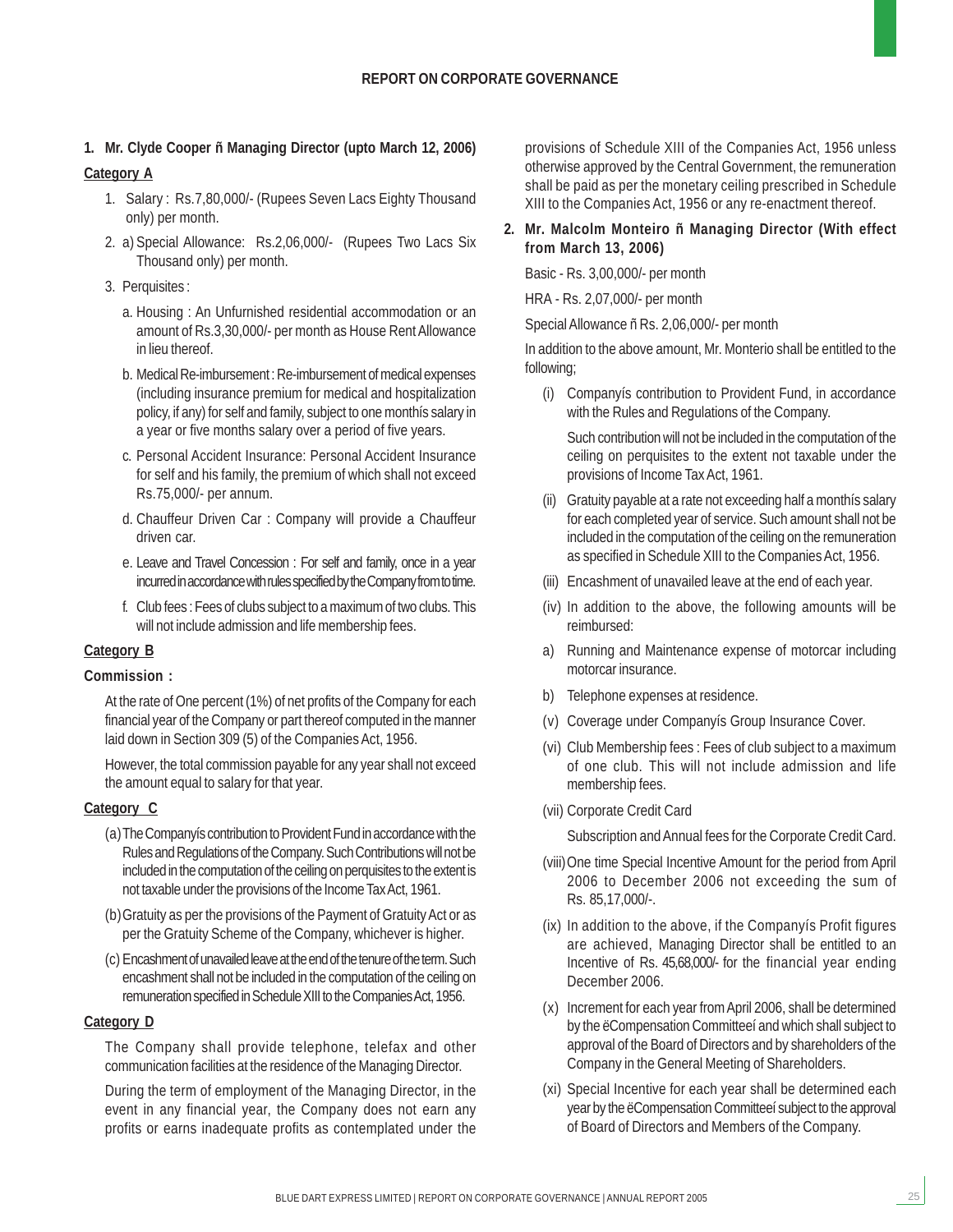(xii) In case, if Mr.Monterio opts for the contribution to superannuation fund, the corresponding amount contributed shall be reduced from the Special Allowance. Such contribution to superannuation fund will not be included in the computation of the ceiling on perquisites to the extent not taxable under the provisions of the Income Tax Act, 1961.

During the term of employment of the Managing Director, in the event in any financial year, the Company does not earn any profits or earns inadequate profits as contemplated under the provisions of Schedule XIII of the Companies Act, 1956 unless otherwise approved by the Central Government, the remuneration shall be paid as per the monetary ceiling prescribed in Schedule XIII to the Companies Act, 1956 or any re-enactment thereof.

The Company does not have any stock option scheme.

#### **5. Change in financial year**

In the Meeting of the Board of Directors of the Company held on April 26, 2005, the Board of Directors approved change of the Financial Year end of the Company to the Calendar Year, from March 31 to December 31. Accordingly, the Accounts of the Company for the current Financial Year are for the period of nine months from April 1, 2005 to December 31, 2005.

#### **6. Investorsí Grievance Committee**

The ëInvestorsí Grievance Committeeí of the Company approves and monitors transfers and transmission of shares, split and consolidation of share certificates. The Committee also monitors redressal of complaints received from the shareholders relating to transfer/transmission of shares, nonreceipt of annual reports, transfer of credit of shares to demat accounts, dividend and other investor related matters. The Meetings are held once in a fortnight to consider the matters placed before it.

The Committee consists of Mr. Suresh Sheth, Non Executive Director acting as the Chairman of the Committee and Mr. Clyde Cooper. Mr. Tushar Gunderia, Company Secretary, has been designated as the ëCompliance Officerí.

As Mr. Cooper, Managing Director tendered his resignation, effective from March 13, 2006, Mr. Malcolm Monteiro, who assumes the position of Managing Director, has been inducted in the Investor Grievance Committee in place of Mr. Cooper.

During the period under review, Two Hundred and Seventy Five correspondence were received from the shareholders/ investors. All the correspondence have been attended to expeditiously.

All valid share transfers / transmission and other requests received during the period were approved and attended to by the Committee. There were no requests for transfer of Equity Shares pending as on December 31, 2005.

The details of einvestorsí Correspondenceí received during the period are as under:

| <b>Nature of Correspondence</b>     | No. of<br>Correspondence<br>received | No. of<br>Correspondence<br>resolved /attended |
|-------------------------------------|--------------------------------------|------------------------------------------------|
| <b>Change of Address</b>            | 29                                   | 29                                             |
| Non Receipt of Share                | 27                                   | 27                                             |
| certificate/Transfer / Transmission |                                      |                                                |
| Request for loss / duplicate/       | 31                                   | 31                                             |
| replacement of Share                |                                      |                                                |
| Certificates                        |                                      |                                                |
| Revalidation / Non Receipt of       | 46                                   | 46                                             |
| <b>Dividend Warrants</b>            |                                      |                                                |
| Others <sup>*</sup>                 | 142                                  | 142                                            |
| <b>Total</b>                        | 275                                  | 275                                            |

Others include correspondence pertaining to updating of new signatures, non receipt of rejected Dematerialisation Request Forms, registration of Power of Attornies, procedure for transmission, dividend mandate instructions, request for Annual Reports and such administrative matters.

The Company and the Registrar & Transfer Agents have attended to most of the investorís correspondence within a period of 8 days from the date of receipt of correspondence during the period ended December 31, 2005.

M/s. Intime Spectrum Registry Limited are the Registrars and Share Transfer Agents of the Company.

Pursuant to Securities and Exchange Board of India (Prohibition of Insider Trading) Regulations, 1992, as amended, the Company has formulated, adopted, and implemented the ëBlue Dart Code of Conduct for Prevention of Insider Tradingí and the ëCode for Corporate Disclosure Practicesë and the same are strictly adhered to.

The Investorsí Grievance Committee monitors compliance of the provisions of the ëBlue Dart Code of Conduct for prevention of Insider Tradingí and the ëCode for Corporate Disclosure Practicesí.

#### **7. General Body Meetings**

Details of Annual General Meetings held during last three years:

| <b>AGM</b> for Financial Date<br><b>Year ended</b> | <b>Time</b> | Location                                                                                                     |
|----------------------------------------------------|-------------|--------------------------------------------------------------------------------------------------------------|
| 2002 ñ 2003                                        |             | 08.07.03 4.30 p.m Walchand Hirachand Hall,                                                                   |
| 2003 ñ 2004                                        |             | 22.07.04 4.30 p.m Indian Merchantsí Chamber,<br>LNM IMC Building, Churchgate,<br>Mumbai 400 020              |
| 2004 ñ 2005                                        |             | 19.07.05 4.00 p.m Hotel Le Royal Meridien Mumbai,<br>Sahar Airport Road, Andheri (East),<br>Mumbai - 400 099 |

The Company had convened the Meeting of shareholders by ëPostal Ballotí method on January 6, 2005, for the purpose of divestment upto 100 % of its equity shares in its erstwhile wholly owned subsidiary; Blue Dart Aviation Ltd.

Mr. B. H. Antia, Sr. Partner, Advocate and Solicitor from M/s. Mulla & Mulla, had acted as a Scrutinizer for the said Meeting.

All the resolutions set out in the respective Notices were passed by the Members. No resolution is proposed to be passed by ëpostal ballotí in the ensuing Annual General Meeting of the Company.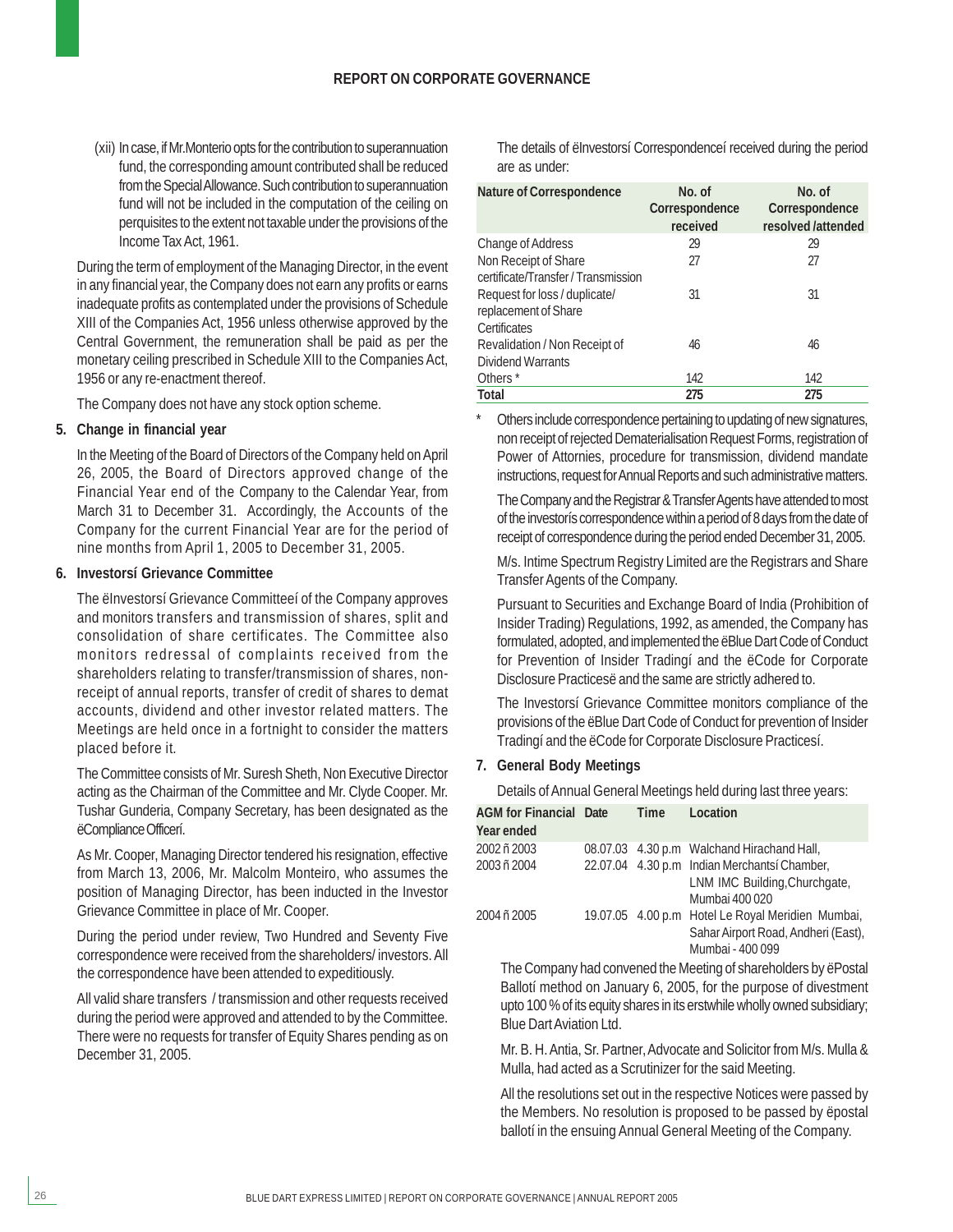The Company also had convened Extraordinary General meeting of the shareholders of the Company on April 8, 2005.

#### **8. Disclosures**

None of the transactions entered into by the Company with any of the related parties were in conflict with the interests of the Company.

No penalty or strictures were imposed on the Company by any of the Stock Exchanges, SEBI or other statutory authorities on any matters related to capital markets during the last three years.

#### **9. Means of Communication**

The quarterly, half yearly and yearly results are published in ëThe Economic Timesí and regional language newspapers. The financial results and press releases are also immediately posted on the Companyís website viz; www.bluedart.com

#### **10. General Shareholder Information**

**Financial Calendar** (tentative and subject to change) **Board Meetings**

 $Financial$  Calendar (tentative and subject to change)

**Book Closure period Dividend Payment Date Listing on Stock Exchanges** 

For the information of investors, the Company also publishes at least seven days in advance, notice of the Board Meeting at which the financial results are proposed to be approved by the Board.

The Quarterly, Half yearly and Yearly results are published in Newspapers with adequate disclosures for the knowledge of shareholders. The Company does not have a system of intimating shareholders individually about the financial results but queries, if any, are replied immediately.

ëManagement Discussion and Analysisí Report forms an integral part of the Directorsí Report.

In terms of the provisions of Clause 51 of the Listing Agreement pertaining to ëElectronic Data Information Filing and Retrievalí (EDIFAR) System, the requisite quarterly financial results, Corporate Governance Reports, Shareholding Pattern Statements and Annual Financial Statements are posted on the website at www.sebiedifar.nic.in immediately.

**Annual General Meeting :** April 27, 2006 at 4.30 p.m. at Hotel Le Royal Meridien Mumbai , Chancellor II, Sahar Airport Road, Andheri (East), Mumbai ñ 400099

|                      | Schedule of<br><b>Board Meetings</b>                                                    | Date             |
|----------------------|-----------------------------------------------------------------------------------------|------------------|
|                      | <b>First Quarter ending</b><br>March 31, 2006                                           | April 27, 2006   |
|                      | Second Quarter &<br>Half Year ending<br>June 30, 2006                                   | July 13, 2006    |
|                      | Third Quarter ending<br>September 30, 2006                                              | October 26, 2006 |
|                      | Last Quarter & Year ending<br>December 31, 2006                                         | January 25, 2007 |
| $\ddot{\phantom{0}}$ | Schedule of<br><b>Audit Committee Meetings</b>                                          | Date             |
|                      | First Quarter ending<br>March 31, 2006                                                  | April 27, 2006   |
|                      | Second Quarter &<br>Half Year ending<br>June 30, 2006                                   | July 13, 2006    |
|                      | Third Quarter ending<br>September 30, 2006                                              | October 26, 2006 |
|                      | Last Quarter & year ending<br>December 31, 2006                                         | January 25, 2007 |
| ÷                    | April 20, 2006 to April 27, 2006                                                        |                  |
| t                    | April 30, 2006                                                                          |                  |
| ÷.                   | 1. The Bombay Stock Exchange, Mumbai<br>2. The National Stock Exchange of India Limited |                  |
|                      |                                                                                         |                  |

(The Company has paid its Annual Listing fees to all the above Stock Exchanges for Financial Year 2005 ñ 2006.)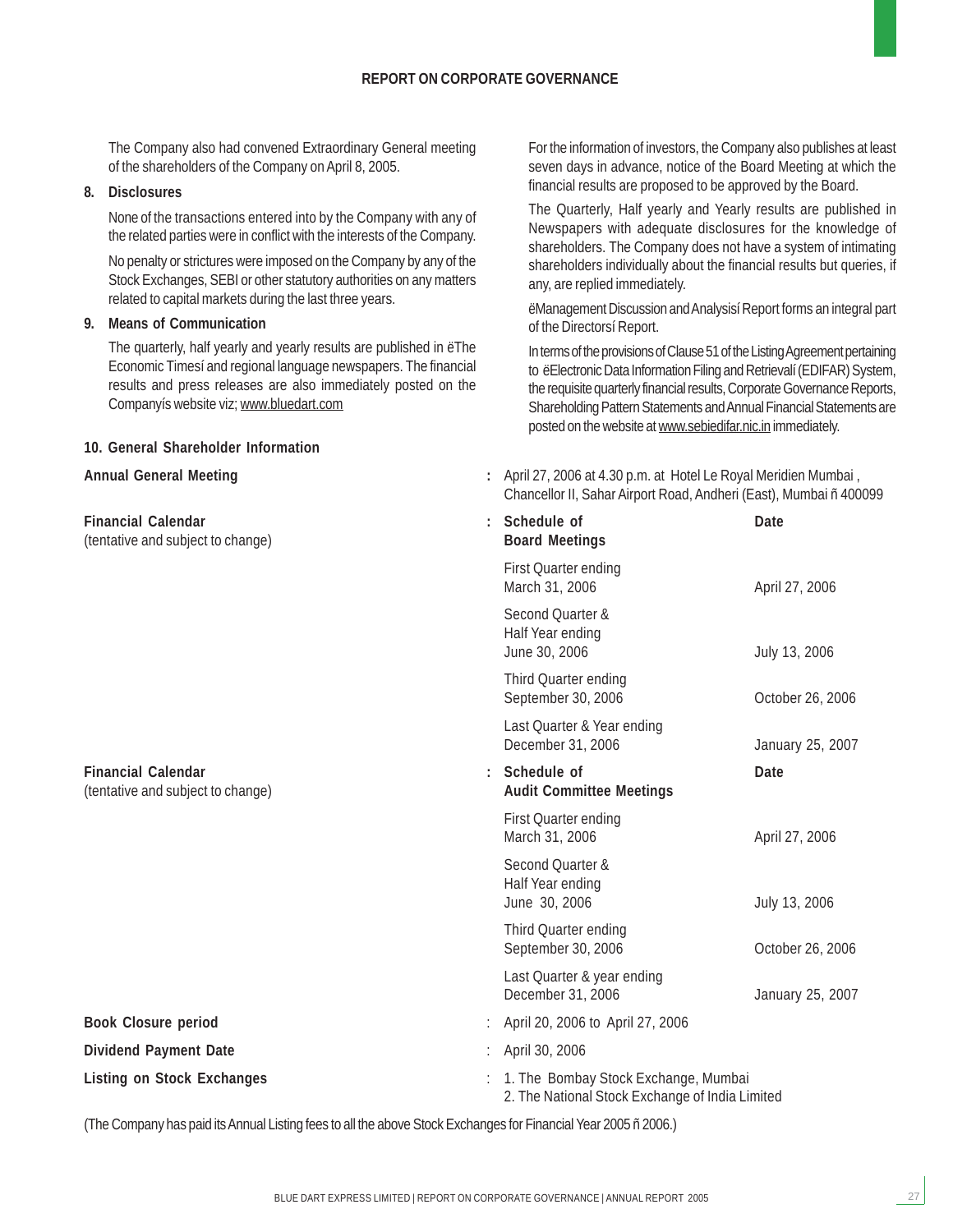#### **REPORT ON CORPORATE GOVERNANCE**

| <b>Stock market Performance</b> |          |                  |                          |                   |
|---------------------------------|----------|------------------|--------------------------|-------------------|
| Stock Code / Symbol             |          | $\therefore$ BSE | ٠.                       | 526612            |
|                                 |          | <b>NSE</b>       | $\sim 1000$ km s $^{-1}$ | Symbol - BLUEDART |
|                                 |          |                  |                          | Series ñ EQ       |
| <b>ISIN</b>                     | <b>T</b> | INE233B01017     |                          |                   |

#### **Stock Market Data:**

**High and Low quotations of shares at Mumbai & National Stock Exchange**

| 2005      |   |      | <b>BSE</b> |        | <b>NSE</b> |        |  |
|-----------|---|------|------------|--------|------------|--------|--|
|           |   |      | High       | Low    | High       | Low    |  |
| April     | ñ | 2005 | 399.00     | 320.05 | 414.00     | 318.00 |  |
| May       | ñ | 2005 | 391.00     | 324.00 | 395.00     | 325.35 |  |
| June      | ñ | 2005 | 405.00     | 352.00 | 403.65     | 339.00 |  |
| July      | ñ | 2005 | 538.00     | 385.00 | 489.00     | 385.00 |  |
| August    | ñ | 2005 | 497.00     | 375.00 | 497.00     | 428.10 |  |
| September | ñ | 2005 | 478.00     | 421.00 | 489.90     | 420.00 |  |
| October   | ñ | 2005 | 520.00     | 420.00 | 500.00     | 421.00 |  |
| November  | ñ | 2005 | 560.00     | 435.00 | 565.00     | 403.60 |  |
| December  | ñ | 2005 | 599.70     | 544.90 | 605.00     | 539.05 |  |

#### **Stock Price Performance in comparison to the BSE Sensex :**

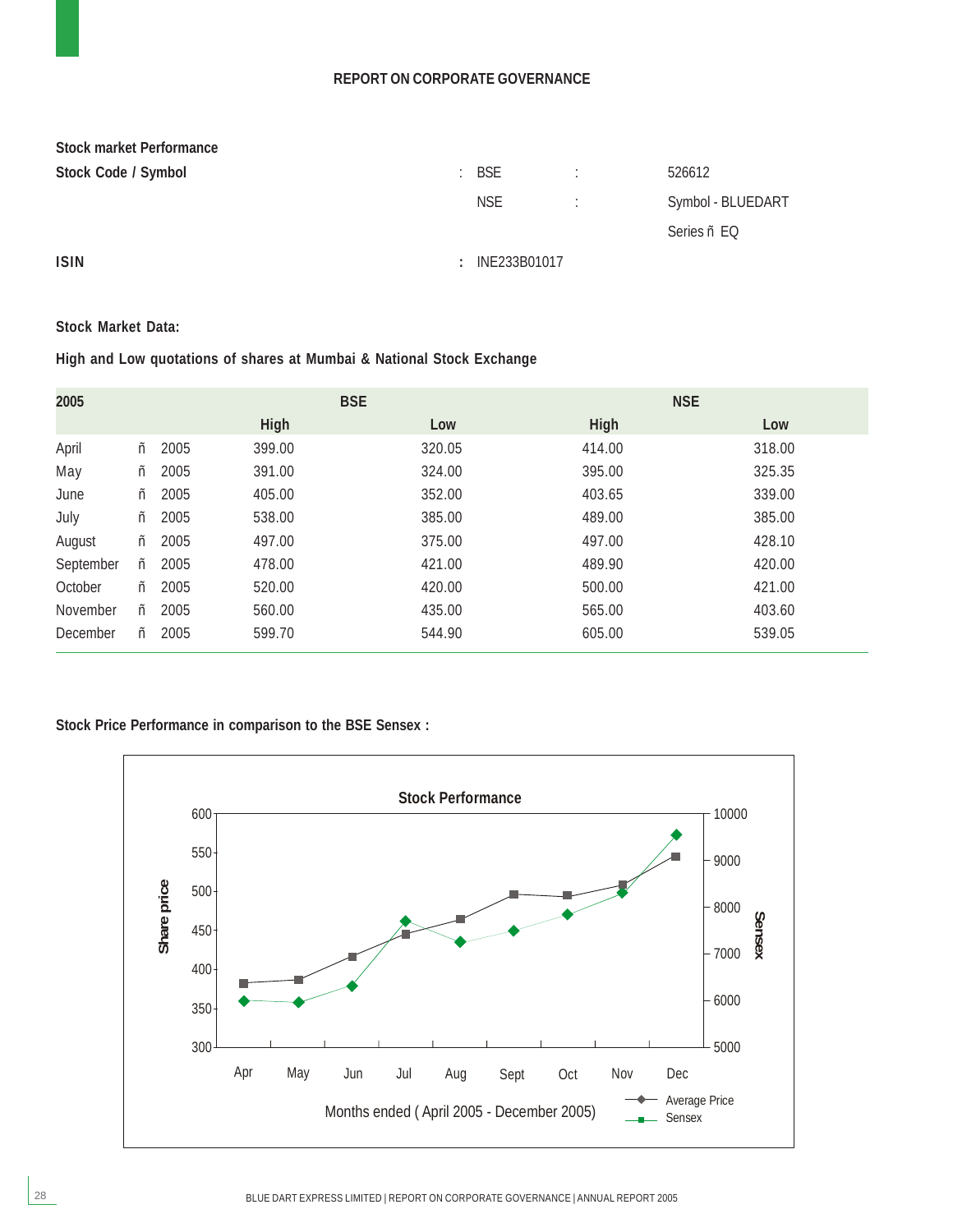#### **REPORT ON CORPORATE GOVERNANCE**

#### Registrar & Share Transfer Agent **1988** 2008 : M/s. Intime Spectrum Registry Ltd

- C-13, Pannalal Silk Mill Compound, L.B.S Marg, Bhandup (W), Mumbai - 400 078 Phone: 022 - 2596 3838 Fax : 022 - 2594 6969 Email : isrl@intimespectrum.com
- Share Transfer System **:** The Share Transfers, which are received in the physical form, are processed well within the statutory prescribed period from the date of receipt, subject to the documents being valid and complete. All share transfers are approved in the Investorsí Grievance Committee Meeting, which is held once in a fortnight.

| No of Shares |          | No. of Shareholders | % of Share Holders | Shares held | % of shares |
|--------------|----------|---------------------|--------------------|-------------|-------------|
| 1            | $-500$   | 4,501               | 93.73              | 6,31,795    | 2.66        |
| 501          | $-1000$  | 142                 | 2.96               | 1,13,075    | 0.47        |
| 1001         | $-2000$  | 74                  | 1.54               | 1,08,194    | 0.46        |
| 2001         | $-3000$  | 25                  | 0.52               | 65,359      | 0.28        |
| 3001         | $-4000$  | 8                   | 0.17               | 27,623      | 0.12        |
| 4001         | $-5000$  | 4                   | 0.08               | 18,969      | 0.08        |
| 5001         | $-10000$ | 14                  | 0.29               | 1,05,148    | 0.44        |
| 10001        | - Above  | 33                  | 0.71               | 2,26,57,771 | 95.49       |
| <b>Total</b> |          | 4,801               | 100.00             | 2,37,27,934 | 100.00      |

#### **Distribution of Shareholding as on December 31, 2005**

#### **Categories of shareholders as on December 31, 2005**

| <b>Category</b>                                | No. of Shareholders | No of Shares held | <b>Voting Strength %</b> |
|------------------------------------------------|---------------------|-------------------|--------------------------|
| <b>Promoters</b>                               |                     | 1,92,27,887       | 81.0348                  |
| Foreign Body Corporate                         |                     | 200               | 0.0008                   |
| Banks, Financial Institutions and Mutual Funds | 21                  | 26,27,593         | 11.0739                  |
| Individuals                                    | 4,504               | 11,91,953         | 5.0234                   |
| Companies                                      | 194                 | 4,45,146          | 1.8760                   |
| NRIS & FIIS                                    | 71                  | 2,30,142          | 0.9700                   |
| <b>Clearing Members</b>                        | 9                   | 5,013             | 0.0211                   |
| <b>Total</b>                                   | 4,801               | 2,37,27,934       | 100.0000                 |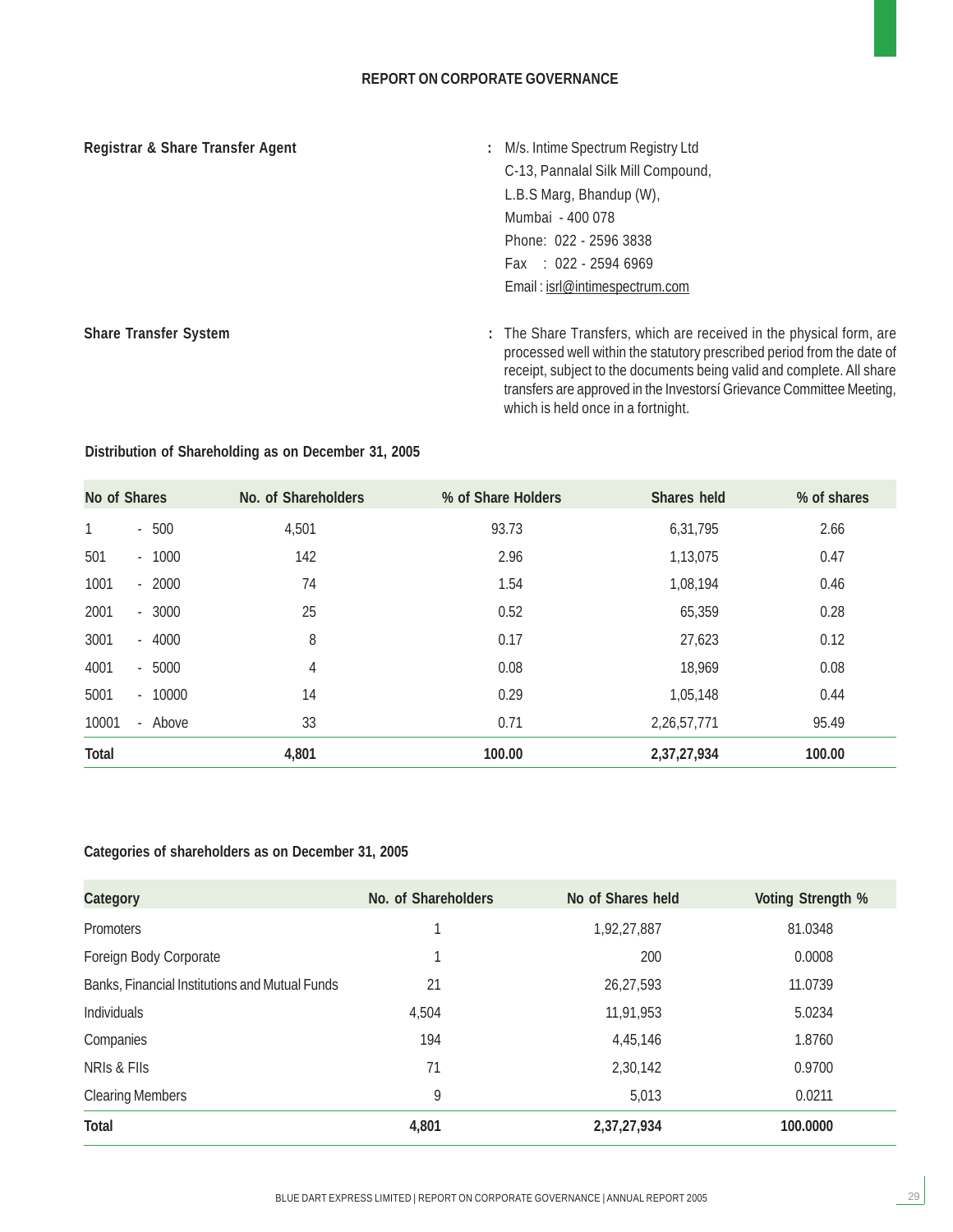#### **REPORT ON CORPORATE GOVERNANCE**

| Dematerialisation of Shares and Liquidity |   | The trading in Companyis equity shares is compulsory in the dematerialised<br>mode for all investors with effect from August 28, 2000. As on December 31,<br>2005, 23,419,211 Equity Shares representing 98.70 % of the paid up Equity<br>Share Capital of the Company are in the dematerialised mode. |                                              |  |
|-------------------------------------------|---|--------------------------------------------------------------------------------------------------------------------------------------------------------------------------------------------------------------------------------------------------------------------------------------------------------|----------------------------------------------|--|
|                                           |   | Dematerialisation of shares offers various advantages which, inter-alia, includes<br>the following:                                                                                                                                                                                                    |                                              |  |
|                                           |   | No scope for any risk of loss, theft or fraud with regard to share certificates<br>1.                                                                                                                                                                                                                  |                                              |  |
|                                           |   | 2.<br>Bad deliveries are almost eliminated.                                                                                                                                                                                                                                                            |                                              |  |
|                                           |   | 3.<br>Shorter settlements thereby enhancing liquidity.                                                                                                                                                                                                                                                 |                                              |  |
|                                           |   | No stamp duty on transfer of securities held in demat mode.<br>4.                                                                                                                                                                                                                                      |                                              |  |
|                                           |   | 5.<br>No concept of Market Lots.                                                                                                                                                                                                                                                                       |                                              |  |
|                                           |   | There is no requirement for lodging of transfer deeds and lodging /<br>6.<br>dispatching the transfer documents with the Company, thus avoiding a lot of<br>paper work.                                                                                                                                |                                              |  |
|                                           |   | In view of above, shareholders holding their equity shares in the physical form<br>are requested to get their shares dematerialised, as soon as possible.                                                                                                                                              |                                              |  |
| <b>Outstanding GDR /ADR</b>               | ÷ | <b>NIL</b>                                                                                                                                                                                                                                                                                             |                                              |  |
| <b>Plant Location</b>                     | ÷ | The Company does not carry any manufacturing activities. The Company<br>offers its existing range of integrated transportation and distribution of shipments<br>through its network of 220 offices spread across India.                                                                                |                                              |  |
| <b>Address for communication</b>          | ÷ | Investors should address their correspondence to the Registrar & Share<br>Transfer Agents, M/s. Intime Spectrum Registry Limited at the address mentioned<br>hereinabove.                                                                                                                              |                                              |  |
|                                           |   | Contact Person:                                                                                                                                                                                                                                                                                        |                                              |  |
|                                           |   | Ms. Swati Uchil ñ Head: Share Registry                                                                                                                                                                                                                                                                 |                                              |  |
|                                           |   | Mr. Ganesh Umashankar ñ Deputy Head: Registry                                                                                                                                                                                                                                                          |                                              |  |
|                                           |   | Investors may also contact Ms. Prabha Singh, Manager - Secretarial, or<br>Mr. Vijay Kamath - Manager - Secretarial, at the Registered Office of the<br>Company for any assistance and guidance in connection with investorsí matters.                                                                  |                                              |  |
|                                           |   | Telephone                                                                                                                                                                                                                                                                                              | 2839 6444                                    |  |
|                                           |   | Ext. Nos.                                                                                                                                                                                                                                                                                              | 3422 or 3499                                 |  |
|                                           |   | Email                                                                                                                                                                                                                                                                                                  | PrabhaS@bluedart.com<br>VKamath@bluedart.com |  |
| <b>Analyst Contact</b>                    |   | Mr. Yogesh Dhingra ñ Finance Director & Group Chief Financial Officer                                                                                                                                                                                                                                  |                                              |  |
| <b>General Information Contact</b>        |   | Ms. Tulsi Mirchandaney ñ Sr. V. P. Marketing & Projects.                                                                                                                                                                                                                                               |                                              |  |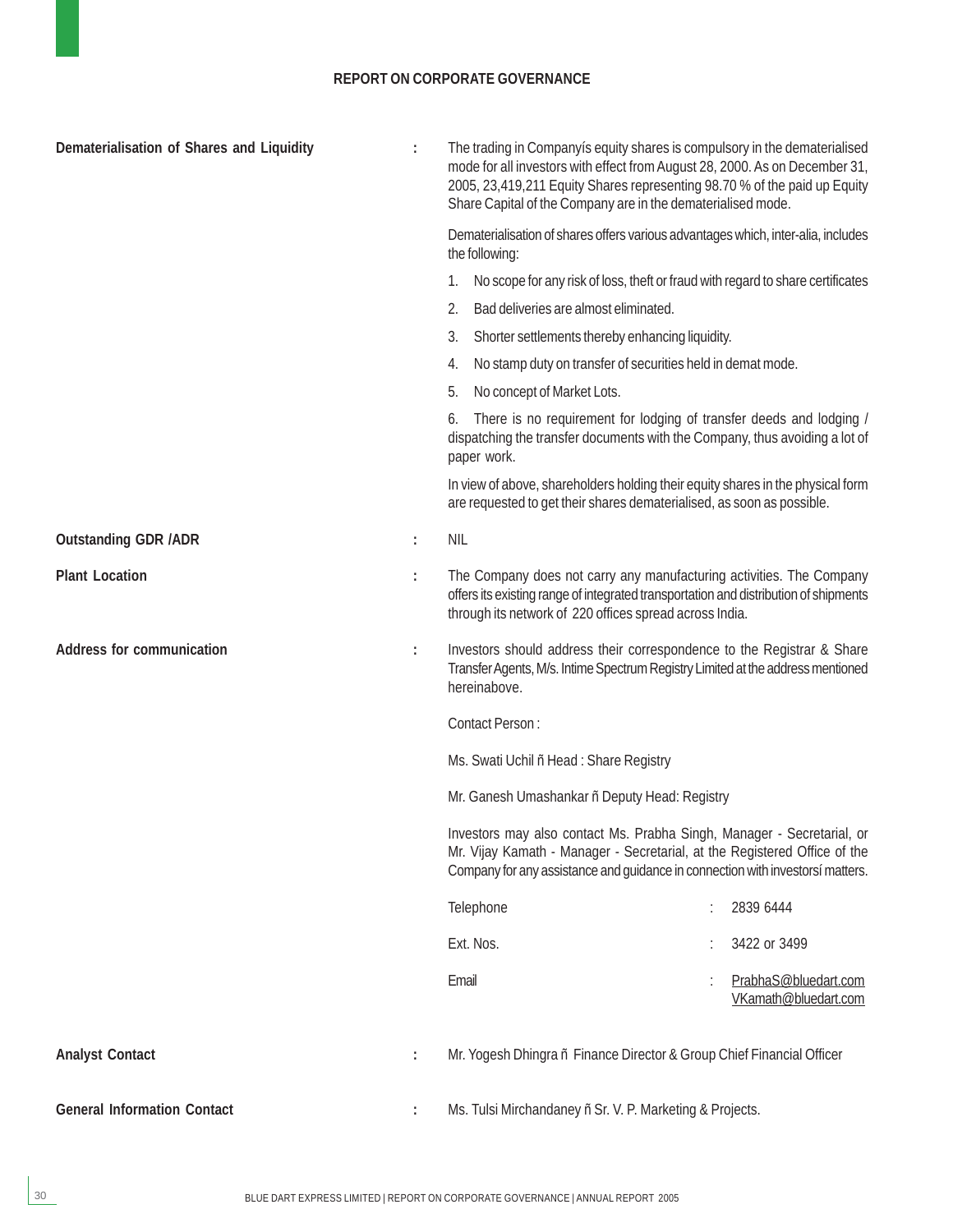#### **MANAGEMENT DISCUSSION AND ANALYSIS**

#### **Industry Structure and Developments**

In India, over a decade since the seeding of liberalisation, the power of monopolies is steadily giving way to another ëpower of oneí ñ that of the individual consumer. Today, consumer choice has grown multifold, fuelled by an increasing affluence and exposure to a wider, global net of communication, services and goods. Conditioned from a young age to a fiercely competitive environment, from access to schools and colleges to building a brighter future for themselves and their children, the Indian middle class has spawned a multitude of successful entrepreneurs who recognise and unhesitatingly seize opportunities in the new India. The new Indian entrepreneur has sprung up from urban India to smaller towns, and has struck out in industries as diverse as automotive, IT, pharmaceuticals, biotechnology, telecommunication, retail and aviation, to name a few, to create goods and services not just for the large Indian populace, but for a global marketplace that is becoming increasingly homogeneous. The outcome is a strong growth in manufacturing at \*10.2% and services at 10%, and an economy projected to grow at \*\*7.6% to 8%, rivalled only by Chinaís economic growth. Concurrently, China and India have entered into the lexicon of numerous multi-national corporations who view their respective manufacturing and knowledge prowess as off-shoring and outsourcing opportunities and their large populations as attractive consumers.

The connotations of this unfolding scenario for the Indian express industry are somewhat unique. While world trade is driving the strategies of multinational express companies who continue to invest in support infrastructure, networks, businesses and even financing customers, to extend their global reach and service offerings, Indiaís express industry is grappling with a creaking infrastructure to find ways to support a booming domestic demand. Unlike other emerging economies that are driven by exports, like China, Brazil and Russia, the Indian economy is driven by domestic consumption and exports account for just 12% contribution to GDP. Currently, distribution is largely confined to the major metros where, though networks and process are defined, airport congestion, road and rail constraints present an impending threat to service quality and cost that would impact both service providers and customers. A graver challenge will be posed as demand expands to Tier II and Tier III cities where we are witnessing double-digit growths, and as the economy continues to develop as projected, if infrastructure fails to keep pace.

Blue Dart displayed an unusual foresight in building its own unique integrated air and surface infrastructure to chart a leadership position for itself in the domestic air express space. Nine years after the launch of Indiaís first domestic cargo airline, Blue Dartís express model, with dedicated air services, is still the most unique in the domestic express space, to support the critical supply-chain distribution demands of Indian business, and provides the domestic capability to facilitate international trade throughout the country. Bolstered by a robust and innovative technology backbone and a professional, skilled workforce, Blue Dart presents a distinctive edge to business through reliability, reach, speed, security and information flow - a network and market access to distribute to an individual target audience over the required geography; mitigation of uncertainty associated with extra inventory and cost; speed to market to gain competitive advantage; high quality and security to eliminate the cost of errors, loss and damage, and information flow in real time for increased visibility through the supply-chain and customer control. Finally, in close collaboration with DHL Worldwide Express, Blue Dart provides a one-stop, complete spectrum of services that is easy to access and manage instead of multiple, fragmented service providers.

Customer loyalty and market share are resounding endorsements of Blue Dartís relevance to its customersí business. An industry-sponsored research in 2004 put Blue Dartís market share at 39% in a rupees 6.7 billion organised, domestic industry, with a projected year-over-year growth of 20%. Internal market research and estimates place industry CAGR at a more reasonable 17.2%, which pegs the size of the total organized express industry at approximately rupees 26 billion, and the organized domestic segment at rupees 11 billion in 2005-06. The unorganized segment has been identified as consisting of a large number of low-cost, regional players and intra-city service providers.

#### **Review of Performance**

Blue Dart outpaced the market with a growth of 25.27% in the nine months period April, 2005 to December, 2005, with a sterling performance on the core products of Domestic Priority and Dart Apex. During the period, 37.67 million shipments weighing 96,024 tonnes were carried across Blue Dartís network, compared to 30.84 million shipments and 81,676 tonnes for the same period of the previous year, a creditable performance against an exceptionally challenging environment.

The year 2005 will perhaps go down as a year of manifestation of natureís overpowering might in various forms across the globe. For our Southern shores, the year began struggling with the aftermath of the terrifying Tsunami that had struck a week earlier, and ended with unprecedented rains and floods. An earthquake and aftershocks levelled parts of Kashmir and our neighbouring country, and a few hours of incessant, torrential rain brought Indiaís financial hub, Mumbai, to its knees almost literally. Natureís fury exposed our weak infrastructure and vulnerability to climatic deviations, but also validated the resilience of the human spirit to prevail over disaster.

The Blue Dart team epitomised this spirit. When Mumbai was deluged and local communication lines collapsed on the 26<sup>th</sup> July 2005, the Blue Dart Centre established connectivity with all regions within a few hours and was back to normalcy the next day, while the rest of Mumbai was still reeling from the disaster. Air carriage was resumed on the 28th July, all surface vehicles that were widely dispersed across the region were accounted for, backlogs cleared, people evacuated from flooded facilities and customers kept informed. Similar scenes were re-enacted across the country in Ahmedabad, Chennai, Bangalore, Delhi and Kolkata during the year ñ no region was spared the onslaught, and none faltered in a fitting response to the crisis.

\*CSO (Central Statistical Organisation: Apr-Sep 2005) \*\* CMIE (Centre for Monitoring Indian Economy: Dec 2005)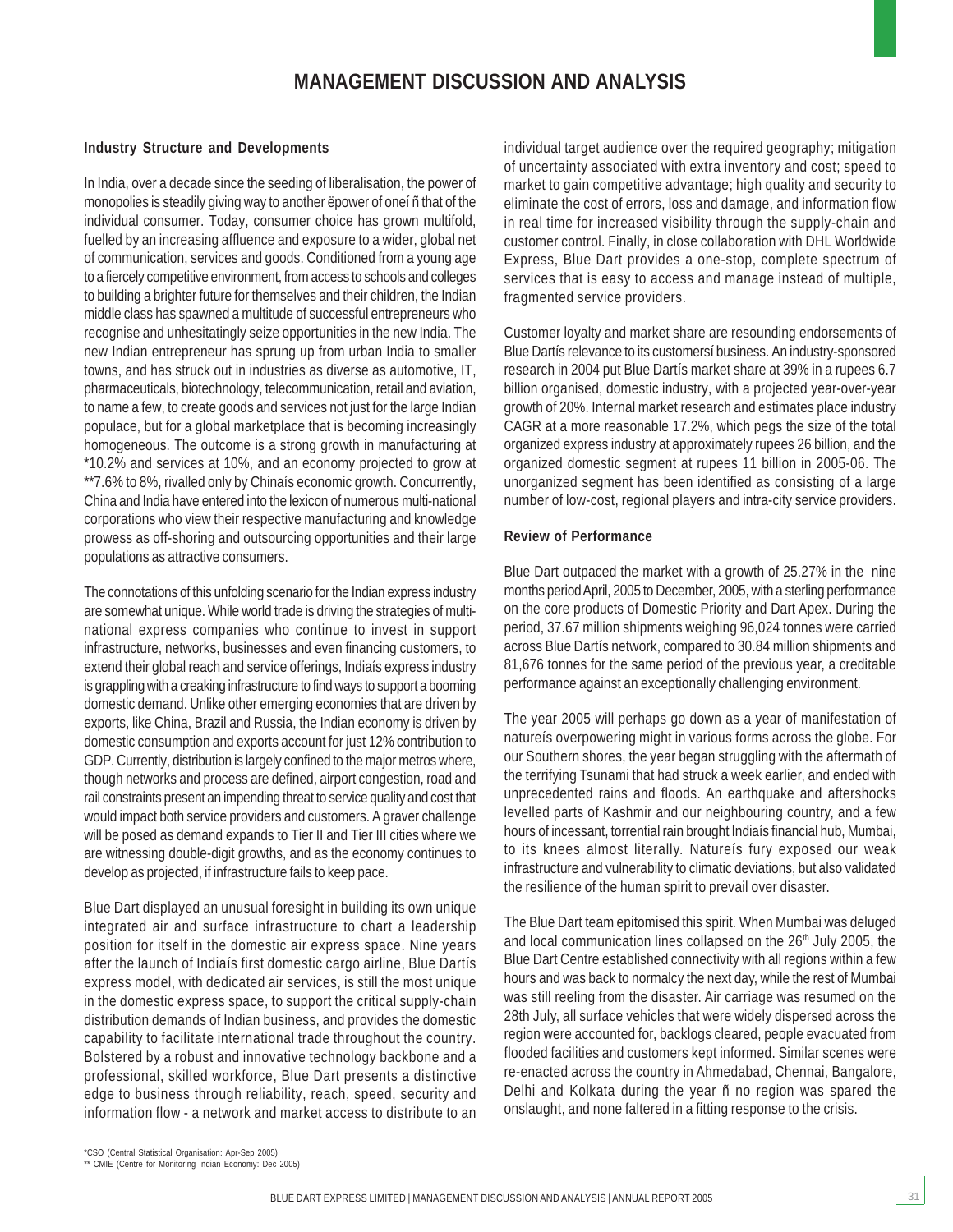#### **MANAGEMENT DISCUSSION AND ANALYSIS**

Strengthening of infrastructure remained an important activity through the year, with the addition of new regional headquarters for the North at Delhi, four expanded, new, state-of-the-art facilities of about 91,000 sq. ft. at Delhi, Bangalore, Ahmedabad and Jaipur, to facilitate the growing ground distribution, and a total of 30 operations and service centres that were set up in Delhi, U.P., Rajasthan, Punjab and Chandigarh (in the North), Gujarat, Maharashtra and M.P. (in the West), and Tamil Nadu and Karnataka (in the South), to support the increased capacity requirements and future growths of the regions.

Technology support was further augmented during the year with enhanced bandwidth between regional offices for improved user experience, and connectivity infrastructure and hardware was upgraded at the Blue Dart Centre to support faster gigabyte networking at the central site. The powerful sales automation module, Saífire, was rolled out in a phased manner to a salesforce of 252 users across the country to enhance sales efficiency, knowledge, management and measurements. Blue Dart also initiated migration from its earlier MSMail to a Microsoft Exchange Platform.

Blue Dart Aviation helped sustain Blue Dartís leadership position with its dedicated services despite the turbulence in the Indian aviation segment, with infrastructure and human resources failing to cope with the demands of the numerous low-cost start-up carriers. Blue Dart Aviation posted an excellent 99.53% despatch reliability during the period.

Service excellence has evolved into a Company philosophy, and is the underlying thread that binds all activities in Blue Dart. Blue Dart maintained its reliability levels of 99.96% through the nine month period , with a greatly increased volume of shipments.

The Companyís performance during the nine months period :

- Operating profit margin of 19.30%.
- Profit before tax growth of 41.01%.
- $\triangleright$  Profit after tax growth of 47.21%.

Blue Dartís steady progress over the past five years continue unabated, with a clear focus on remaining relevant to the customer, anticipating his needs and delivering an unmatched level of service. Customers have rewarded Blue Dart with their loyalty and growing business.

#### **Risks and Concerns**

The high perishability of space and the irredeemable nature of lost capacity due to even a dayís closure was highlighted in 2005 as never before, because of the number of natural calamities that struck the country, especially Mumbai. Three working days were lost mainly due to the inability of customers to accept or hand over shipments at Mumbai because of the floods that caused widespread damage. The air express business operates on a backbone of speed and quality capacity ñ a loss of either would impact business.

Fuel costs during the year touched new highs not witnessed in the past fourteen years. Between April to December 2005, the cost of aviation turbine fuel escalated by 26% compared to the previous year, and the increased fuel surcharge was correspondingly levied on customers to neutralise escalated fuel price. The fuel surcharge mechanism has been a recourse that has gained acceptance amongst customers over the years because of the transparency of the linkages to the WTI international fuel price index. Blue Dart would continue to utilise this mechanism to counter volatility of this material cost head but, should this cost spiral out of control, Blue Dart as well as the entire world economy would be adversely impacted.

The services sector has shown strong growths and, with further expansion, availability of qualified manpower in this sector may be a concern as, unlike a product, people play a primary and powerful role in the delivery of services and the brand.

While increased competition would serve to stimulate the market, higher low-cost capacity would create a pressure on yields, and maintaining our value proposition would pose a greater challenge.

The proposed amendment to the Postal Act has been under discussion for some time but details have not yet been made public. Any changes that would have negative repercussions on the express industry and Blue Dart could be a potential risk.

As a prudent organisation, Blue Dart views risk as an important item on its agenda and reviews of concern areas are ongoing. Additionally, risk assessment workshops have been conducted during the year to create awareness and alert senior management to business risks.

#### **Opportunities**

In 2006, Blue Dart plans to further augment its domestic air and operational capacity with the addition of 45 new, world-class facilities and the induction of two Boeing 757 freighter aircraft by Blue Dart Aviation, in mid-2006, as part of its fleet modernisation initiative, This would be a maiden operation of the Boeing 757 by an Indian air operator.

The Boeing-757 is a fuel-efficient and quiet aircraft, complying with the latest noise regulations, and has a versatile range capability. The payload capacity at about 30 tonnes will be double that of the current Boeing-737s, raising daily capacity to 250 tonnes from the current 166 tonnes. Blue Dart also plans to connect Ahmedabad as its 7th aviation hub and establish outbound connectivity from Hyderabad to the country during the year. With this initiative, Blue Dart moves a step further towards consolidating its unmatched air capacity in the Indian skies, and its unique concept of a ëWarehouse in the Skyí to facilitate trade and domestic commerce for those that seek distribution of the highest quality and efficiency.

Internet penetration, though low, is increasing in India with an estimated 40 million users as per a recent \*study, complemented by communication and convergence. The low-cost airline model has driven increased internet usage for the purchase of tickets to lower their distribution costs, villages in India are using the internet to trade foodgrains, and recent reports indicate that 18% of Indian Railways tickets are booked online, which is an amazing phenomenon for a mode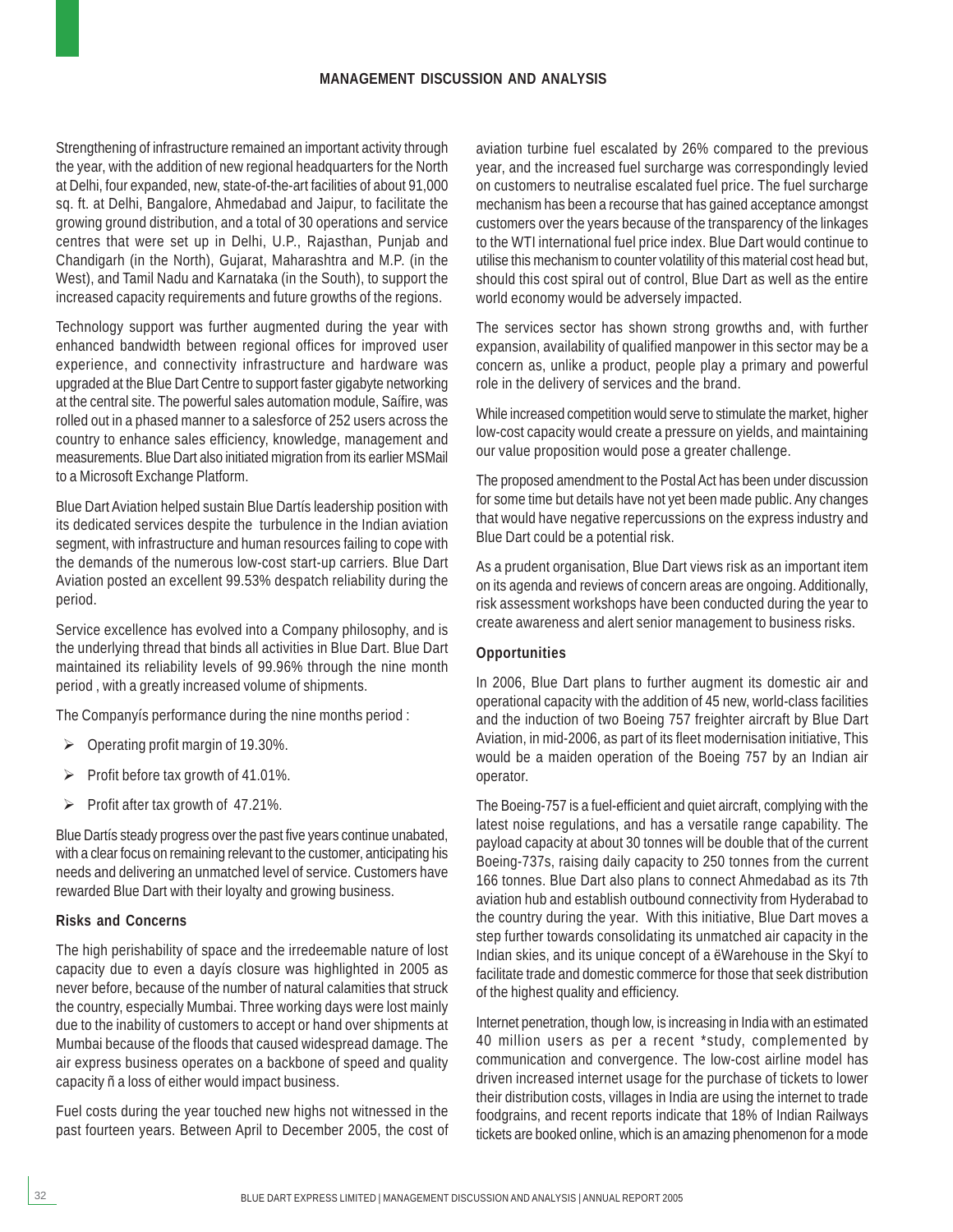of transportation used by the common man. Fishermen in Kerala are using cellphones to enhance trading and reduce wastage. With the proliferation and progress of technology, hardware costs are coasting downwards significantly, making access possible to a greater percentage of our masses. Physical borders are also no longer an impediment to business. An entrepreneur can create his storefront on the web and make it his marketplace. His target audience becomes the world. Distribution will be the engine that will power his business across borders directly to his customers. The opportunities are limitless, and Blue Dart, with its robust infrastructure and technology, is ideally positioned to capture this market when it reaches a critical mass in India.

#### **Outlook**

The outlook for India is very encouraging, with the economy projected to grow at 8%, surprisingly absorbing the high fuel costs and displaying a new maturity. The stockmarket witnessed a phenomenal rise, with the sensex crossing the 9,000 mark by the year end, riding on the back of foreign investments of close to 12 billion U.S. dollars. Industry is posting healthy returns and numerous acquisitions overseas by Indian companies point to a greater confidence displayed by business. India participated in various trade pacts during the year, extending its hand to more countries in the region, a move that is expected to boost its trade within the region in the years to come. With the opening up of retail, banking, real estate, and foreign direct investment in various other sectors, we can expect more players in India to participate in the creation of wealth leading to more consumption and more distribution.

Infrastructure - highways, airports, ports, power generation and water supply to name a few areas - remains a glaring drag on the countryís progress and the most severe constraint on business that needs to be addressed before it presents a roadblock to economic development. Airport infrastructure, especially, is a vital lifeline not just for our industry, but for trade and travel, and is in urgent need of attention.

#### **Brand Building Initiatives**

The year 2005 was ushered in with the assimilation of Blue Dart into the global giant Deutsche Post World Netís (DPWN) assets in a professional and smooth transition. It is a tribute to its brand strength that Blue Dart has retained its brand identity while maintaining synergy with the global brands of DPWN, and adding value to the DHL brand in India. To further reinforce the Blue Dart brand to the retail customer,38 DHL retail outlets were identified to display Blue Dart signages, and leverage DHLís infrastructure in prime locations. The results in the first month, December 2005, have been extremely encouraging.

Blue Dart continued its critical customer feedback activity through the quarterly customer satisfaction surveys covering 11 metros and 9 emerging markets. The value that the customer satisfaction surveys deliver is in terms of tactical activities to address gaps in order to raise the bar on service excellence towards customer satisfaction, loyalty and advocacy.

In 2005, Blue Dart was awarded a Business Superbrand trophy, having been selected from over 854 brands across 82 product categories in India, adding to its Superbrand status in 2003-04 and its Brand Leadership Award in 2003.

Blue Dartís television campaign focused on reliability, through its delivery capability of large packages, where it occupies a pre-dominant position. The impact on brand image has been positive, reflecting enhanced scores on the hard and soft parameters, and taking our brand preference scores to 72%. A new tagline was also introduced during the year ñ IT TAKES A LEADER TO DELIVER ñ to communicate and consolidate our leadership position.

#### **Developments in Human Resources**

Our people are our greatest differentiator, because they represent our touchpoints and take on the mantle of the brand ñ in communication, attitude and service delivery. Blue Dart has always believed that people are the prime movers of business, and employee pride and motivation equals customer satisfaction and shareholder return. The Employee Satisfaction Survey registered a mean score of 89.8%, and ìPride in Working for Blue Dartî continue to receive the highest ratings with a vote of 97.4% In 2005. The emotional equity embedded in employee sentiment and association with the brand has been and continues to be the most significant contributor to Blue Dartís success.

Developing people has been an ongoing thrust area and 8,184 mandays were devoted to training during the year.

Finally, the year closed with the announcement of Mr. Clyde Cooper relinquishing his position as Managing Director owing to personal reasons, and the leadership transition to Malcolm Monteiro, Chief Operating Officer, who will be taking over as Managing Director with effect from the 13th March 2006. Clyde, one of the founders of Blue Dart, has been with the Company for over 22 years and was instrumental in building it into a dominant leader in the express industry in India and the South Asian region. Clyde leaves behind a legacy of service excellence and a winning work culture that has nurtured a highlymotivated and result-oriented team. Continued success of the company would be a tribute to his foresight, and the professionalism and capability of the team he leaves behind ñ as well as an exemplary validation of Blue Dartís new tagline, ìIT TAKES A LEADER TO DELIVERî.

#### *Cautionary Statement*

*The statements forming part of this Report may contain certain forward looking remarks within the meaning of applicable Securities Laws and Regulations. Many factors could cause the actual results, performances, or achievements of the Company to be materially different from any future results, performances or achievements.*

*Significant factors that could make a difference to the Company's operations include domestic and international economic conditions,changes in Government regulations, tax regime and other statutes.*

33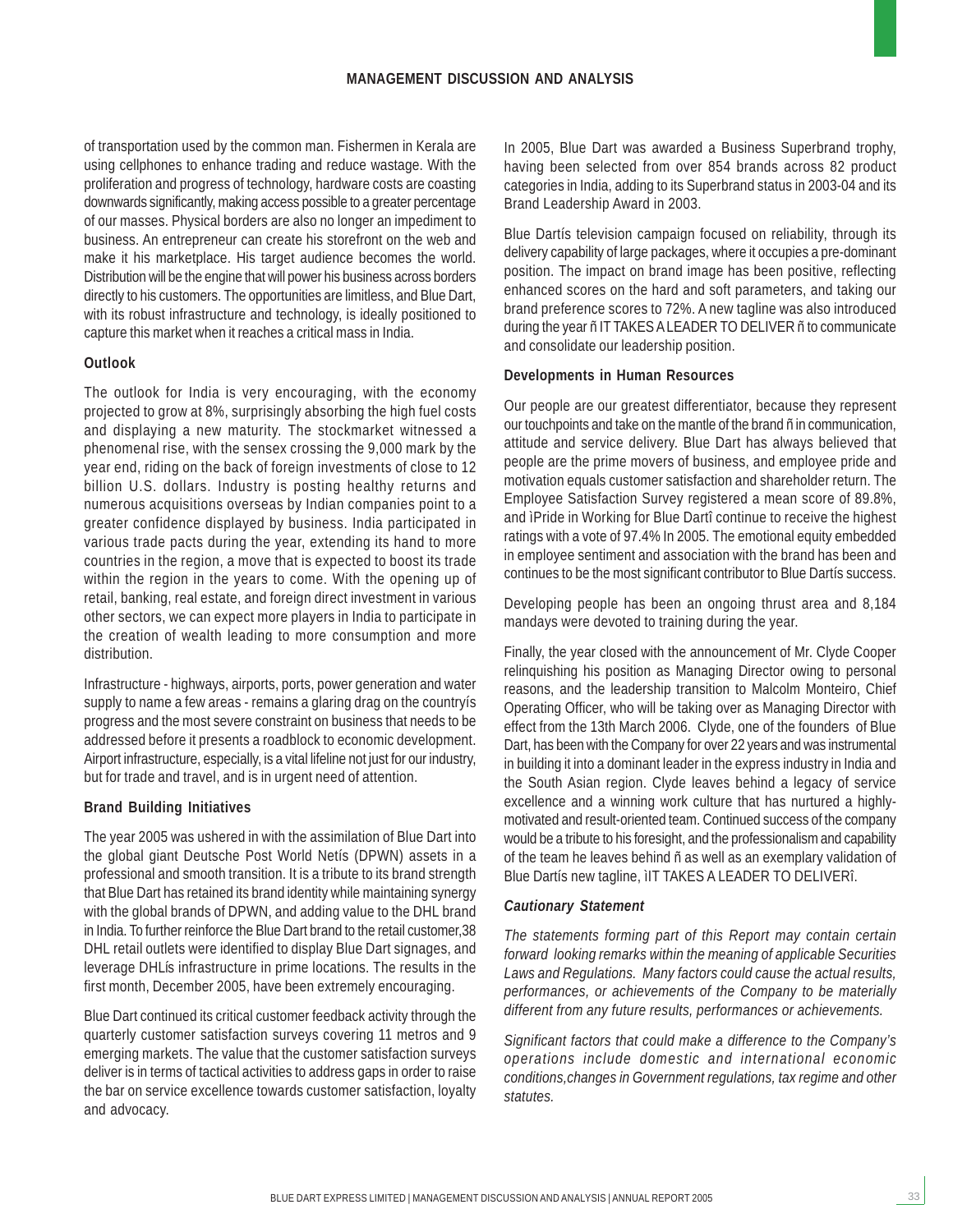### **AUDITORSí CERTIFICATE ON CORPORATE GOVERNANCE**

**To the Members of**

**Blue Dart Express Limited,**

We have examined the compliance of conditions of Corporate Governance by Blue Dart Express Limited (the Company) for the period April 1, 2005 to December 31, 2005 as stipulated in clause 49 of the Listing Agreements of the Company with stock exchanges in India.

The compliance of conditions of Corporate Governance is the responsibility of the management of the Company. Our examination was limited to the procedures and implementation thereof, adopted by the Company for ensuring the compliance of the conditions of Corporate Governance. It is neither an audit nor an expression of opinion on the financial statements of the Company.

In our opinion and to the best of our information and according to the explanations given to us, we certify that the Company has complied with the conditions of Corporate Governance as stipulated in the above mentioned Listing Agreements.

We state that in respect of investor grievances received during the period April 1, 2005 to December 31, 2005,no investor grievances are pending against the Company as on December 31, 2005 as per records maintained by the Company and presented to the Investors Grievance Committee.

We further state that such compliance is neither an assurance as to the future viability of the Company nor the efficiency or effectiveness with which the management has conducted the affairs of the Company.

> Thomas Mathew Partner Membership No. 50087 For and on behalf of Price Waterhouse

Mumbai, February 7, 2006 **Chartered Accountants** Chartered Accountants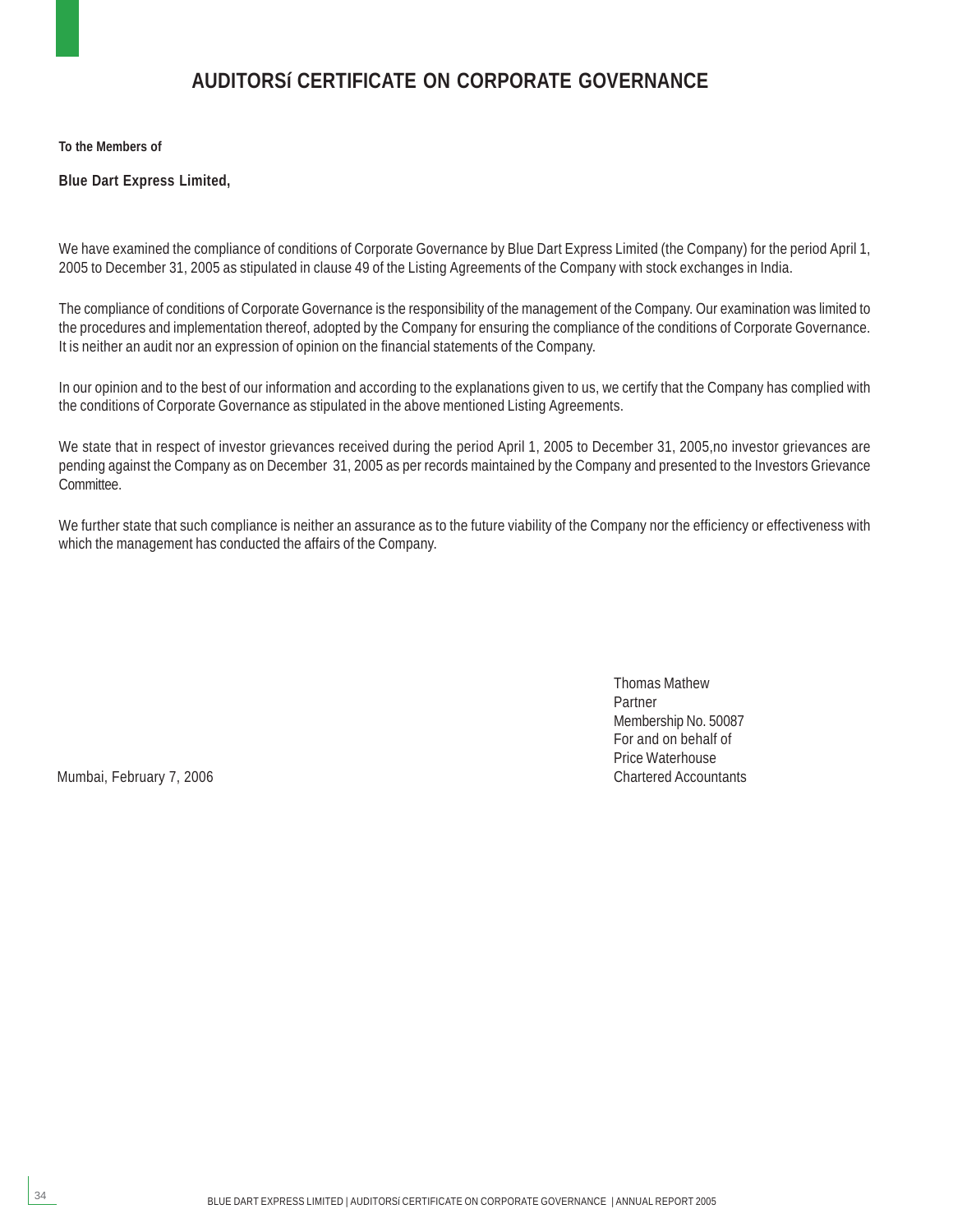### **AUDITORSí REPORT**

#### **To the Members of**

#### **BLUE DART EXPRESS LIMITED**

- 1. We have audited the attached Balance Sheet of Blue Dart Express Limited, as at December 31, 2005, and the related Profit and Loss Account and Cash Flow Statement for the period April 1, 2005 to December 31, 2005 annexed thereto, which we have signed under reference to this report. These financial statements are the responsibility of the Companyís management. Our responsibility is to express an opinion on these financial statements based on our audit.
- 2. We conducted our audit in accordance with the auditing standards generally accepted in India. Those Standards require that we plan and perform the audit to obtain reasonable assurance about whether the financial statements are free of material misstatement. An audit includes examining, on a test basis, evidence supporting the amounts and disclosures in the financial statements. An audit also includes assessing the accounting principles used and significant estimates made by management, as well as evaluating the overall financial statement presentation. We believe that our audit provides a reasonable basis for our opinion.
- 3. As required by the Companies (Auditorís Report) Order, 2003, as amended by the Companies (Auditorís Report) (Amendment) Order, 2004, (together the ëOrderí) issued by the Central Government of India in terms of sub-section (4A) of Section 227 of ëThe Companies Act, 1956í of India (the ëActí) and on the basis of such checks of the books and records of the Company as we considered appropriate and according to the information and explanations given to us, we give in the Annexure a statement on the matters specified in paragraphs 4 and 5 of the Order.
- 4. Further to our comments in the Annexure referred to in paragraph 3 above, we report that:
	- (a) We have obtained all the information and explanations, which to the best of our knowledge and belief were necessary for the purposes of our audit;
	- (b) In our opinion, proper books of account as required by law have been kept by the Company so far as appears from our examination of those books;
	- (c) The Balance Sheet, Profit and Loss Account and Cash Flow Statement dealt with by this report are in agreement with the books of account;
	- (d) In our opinion, the Balance Sheet, Profit and Loss Account and Cash Flow Statement dealt with by this report comply with the accounting standards referred to in sub-section (3C) of Section 211 of the Act;
	- (e) On the basis of written representations received from the directors, as on December 31, 2005 and taken on record by the Board of Directors, none of the directors is disqualified as on December 31, 2005 from being appointed as a director in terms of clause (g) of sub-section (1) of Section 274 of the Act;
	- (f) In our opinion and to the best of our information and according to the explanations given to us, the said financial statements together with the notes thereon and attached thereto give in the prescribed manner the information required by the Act give a true and fair view in conformity with the accounting principles generally accepted in India:
	- (i) in the case of the Balance Sheet, of the state of affairs of the Company as at December 31, 2005;
	- (ii) in the case of the Profit and Loss Account, of the profit for the period April 1, 2005 to December 31, 2005; and
	- (iii) in the case of the Cash Flow Statement, of the cash flows for the period April 1, 2005 to December 31, 2005.

Thomas Mathew Partner Membership No. 50087 For and on behalf of Price Waterhouse

35

Mumbai, February 7, 2006 **Chartered Accountants** Chartered Accountants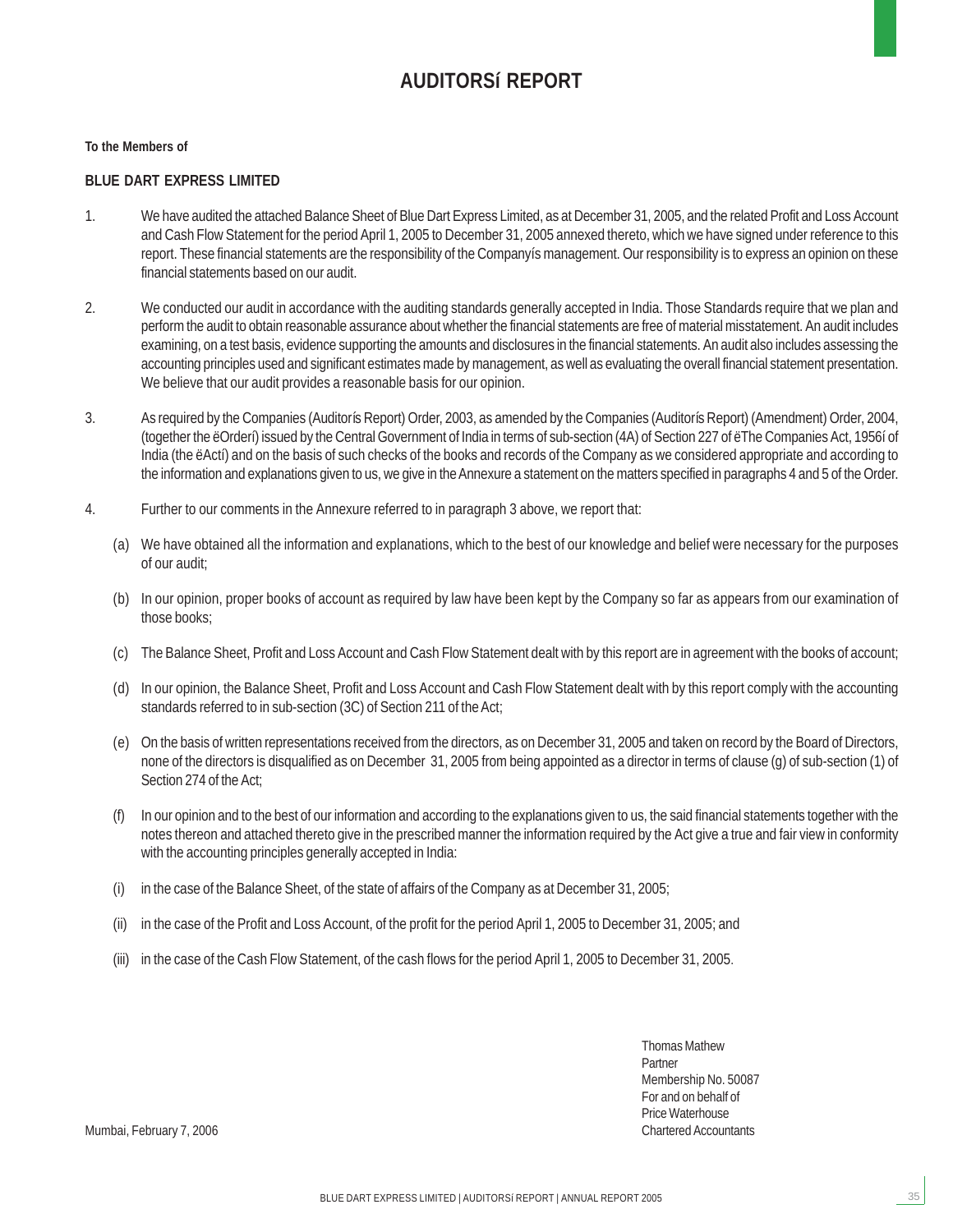### **ANNEXURE TO AUDITORSí REPORT**

**(Referred to in paragraph 3 of the Auditorsí Report of even date to the members of Blue Dart Express Limited on the financial statements for the period April 1, 2005 to December 31, 2005)**

- 1. a) The Company is maintaining proper records showing full particulars including quantitative details and situation of fixed assets.
	- b) The fixed assets of the Company have been physically verified by the management during the period and no material discrepancies between the book records and the physical inventory have been noticed. In our opinion, the frequency of verification is reasonable.
	- c) In our opinion and according to the information and explanations given to us, a substantial part of fixed assets has not been disposed of by the Company during the period.
- 2. a) The inventory of consumables and spares has been physically verified by the management during the period. In our opinion, the frequency of verification is reasonable.
	- b) In our opinion, the procedures of physical verification of inventory followed by the management are reasonable and adequate in relation to the size of the Company and the nature of its business.
	- On the basis of our examination of the inventory records, in our opinion, the Company is maintaining proper records of inventory. The discrepancies noticed on physical verification of inventory as compared to book records were not material and have been properly dealt with in the books of account.
- 3. a) The Company has not granted any loans, secured or unsecured, to companies, firms or other parties covered in the register maintained under Section 301 of the Act. Accordingly, clauses (iii)(b) to (iii)(d) of paragraph 4 of the Order are not applicable to the Company for the period.
	- b) The Company has not taken any loans, secured or unsecured, from companies, firms or other parties covered in the register maintained under Section 301 of the Act. Accordingly, clauses (iii)(f) and (iii)(g) of paragraph 4 of the Order are not applicable to the Company for the period.
- 4. In our opinion and according to the information and explanations given to us, having regard to the explanation that certain items of inventory and certain expenditure of a capital nature are of special nature for which suitable alternative sources do not exist for obtaining comparative quotations, there is an adequate internal control system commensurate with the size of the Company and the nature of its business for the purchase of inventory and fixed assets and for the sale of services. Further, on the basis of our examination of the books and records of the Company, carried out in accordance with the auditing standards generally accepted in India and according to the information and explanations given to us, we have neither come across nor have we been informed of any continuing failure to correct major weaknesses in the aforesaid internal control system.
- 5. According to the information and explanations given to us, there have been no contracts or arrangements referred to in Section 301 of the Act during the period to be entered in the register required to be maintained under that Section. Accordingly, commenting on transactions made in pursuance of such contracts or arrangements does not arise.
- 6. The Company has not accepted any deposits from the public within the meaning of Section 58A of the Act and the rules framed there under.
- 7. In our opinion, the Company has an internal audit system commensurate with its size and nature of its business.
- 8. The matter specified in clause (viii) of paragraph 4 of the Order regarding maintenance of cost records under clause (d) of subsection (1) of section 209 of the Act is not applicable to the Company.
- 9. a) According to the information and explanations given to us and the records of the Company examined by us, in our opinion, the Company is regular in depositing undisputed statutory dues including provident fund, investor education and protection fund, employeesí state insurance, income-tax, wealth tax, service tax, customs duty, cess and other material statutory dues with the appropriate authorities in India. As informed to us, excise duty and sales tax are not applicable to the Company for the period.
	- b) According to the information and explanations given to us and the records of the Company examined by us, there are no dues of wealth tax, service tax, customs duty and cess as at December 31, 2005, which have not been deposited on account of any dispute. The particulars of dues of income-tax as at December 31, 2005, which have not been deposited on account of a dispute are as follows:

| Name of<br>the statute      | <b>Nature</b><br>of dues             | Amount<br>Rs. (ë000) | Period towhich<br>the amount<br>relates | Forum where<br>the dispute<br>is pending    |
|-----------------------------|--------------------------------------|----------------------|-----------------------------------------|---------------------------------------------|
| Income-<br>tax Act,<br>1961 | Income-tax,<br>including<br>interest | 9.168                | Assessment<br>Year 2002-03              | Commissioner<br>of Income-<br>tax (Appeals) |

- 10. The Company has no accumulated losses as at December 31, 2005 and has not incurred any cash losses in the financial period ended on that date or in the immediately preceding financial year.
- 11. According to the records of the Company examined by us and the information and explanations given to us, the Company has not defaulted in repayment of dues to any financial institution or bank or debenture holders.
- 12. The Company has not granted any loans and advances on the basis of security by way of pledge of shares, debentures and other securities.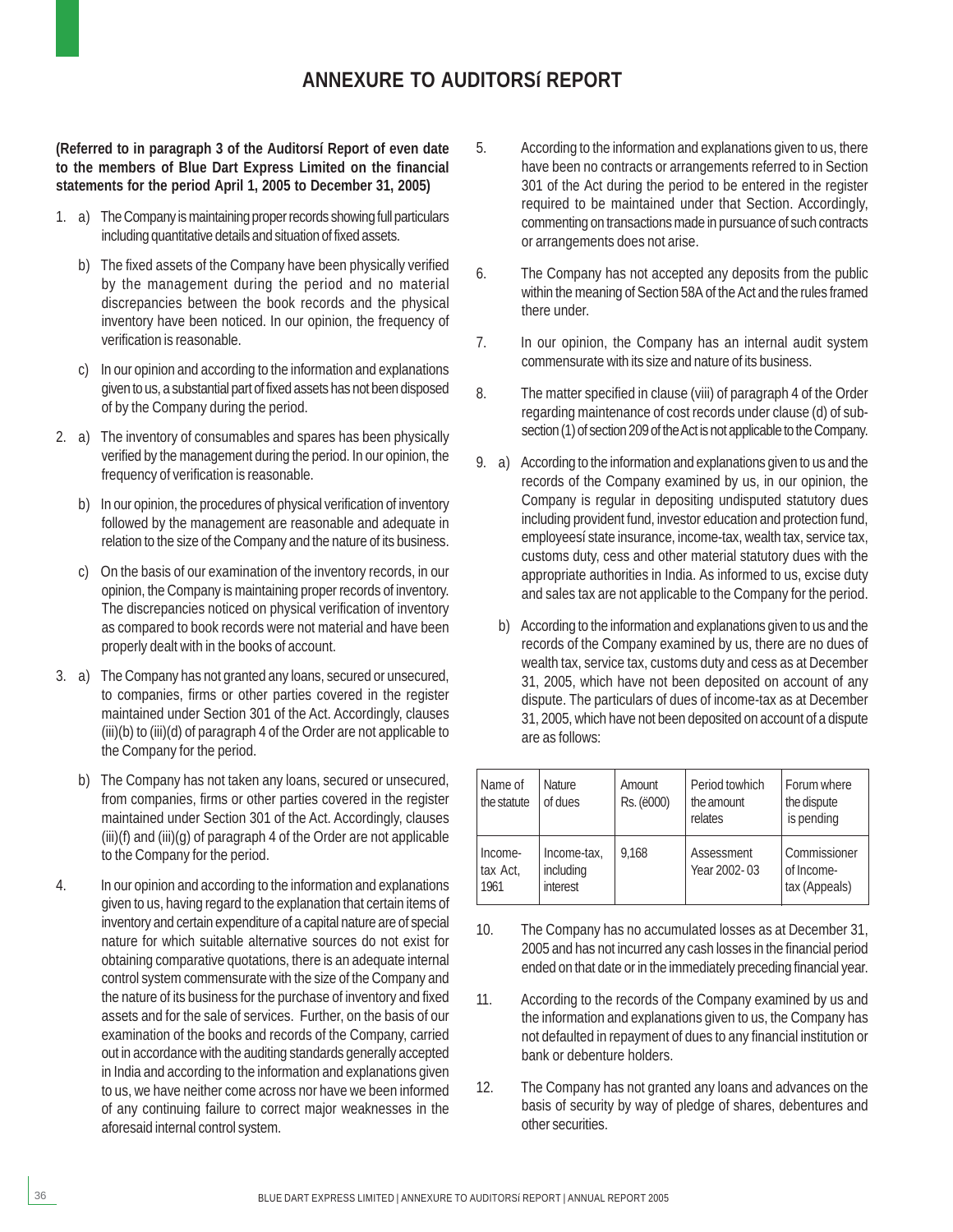#### **ANNEXURE TO AUDITORSí REPORT**

- 13. The provisions of any special statute applicable to chit fund/ nidhi/ mutual benefit fund/ societies are not applicable to the Company.
- 14. In our opinion, the Company is not a dealer or trader in shares, securities, debentures and other investments.
- 15. According to the information and explanations given to us, the terms and conditions of the guarantees given by the Company for loans taken by its associate, Blue Dart Aviation Limited from banks and financial institutions during the period, considering the service agreement between the two companies, in our opinion, is not prejudicial to the interest of the Company.
- 16. In our opinion, and according to the information and explanations given to us, on an overall basis, the term loans have been applied for the purposes for which they were obtained.
- 17. On the basis of an overall examination of the Balance Sheet of the Company, in our opinion and according to the information and explanations given to us, there are no funds raised on a shortterm basis which have been used for long-term investment.
- 18. The Company has not made any preferential allotment of shares to parties and companies covered in the register maintained under Section 301 of the Act during the period.
- 19. The Company has not issued any debentures during the period.
- 20. The Company has not raised any money by public issues during the period.
- 21. During the course of our examination of the books and records of the Company carried out in accordance with the generally accepted auditing practices in India, we have not come across any instance of fraud by the Company, noticed or reported during the period. Further a few cases of frauds on the Company committed by way of theft/ misutilisation of credit cards meant to be delivered to third parties/ misappropriation of cash by an employee were noticed and reported, which as represented to us do not involve material amounts and are specifically covered by insurance/ recovered from the employee.

Thomas Mathew Partner Membership No. 50087 For and on behalf of Price Waterhouse<br>Chartered Accountants

37

Mumbai, February 7, 2006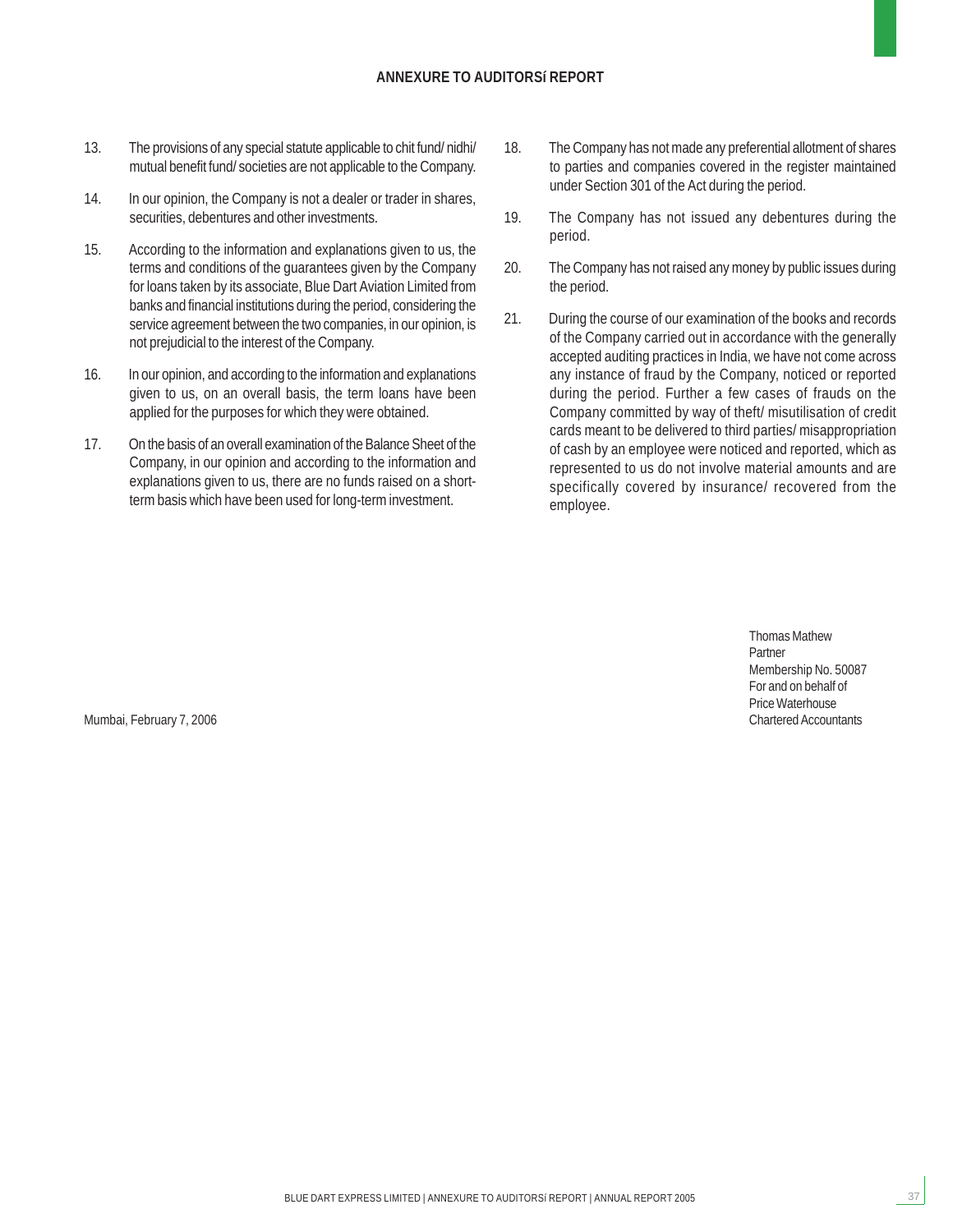## **BALANCE SHEET AS AT DECEMBER 31, 2005**

|                                                                       | <b>Schedule</b><br>No. | As at December<br>31,2005<br>in Rs. (ë000) | As at March<br>31, 2005<br>in Rs. (ë000) |
|-----------------------------------------------------------------------|------------------------|--------------------------------------------|------------------------------------------|
| <b>SOURCES OF FUNDS</b>                                               |                        |                                            |                                          |
| Shareholdersí Funds                                                   |                        |                                            |                                          |
| Capital                                                               | 1                      | 237,628                                    | 237,628                                  |
| Reserves and Surplus                                                  | $\overline{2}$         | 1,789,359                                  | 1,395,849                                |
|                                                                       |                        | 2,026,987                                  | 1,633,477                                |
| Loan Funds                                                            |                        |                                            |                                          |
| <b>Secured Loans</b>                                                  | $\sqrt{3}$             | 219,743                                    | 338,103                                  |
| <b>Unsecured Loans</b>                                                | 4                      | 200,000                                    | 200,000                                  |
|                                                                       |                        | 419,743                                    | 538,103                                  |
| Deferred Tax Liabilities (Net) [Refer Notes 1(h) and 5 - Schedule 19] |                        |                                            |                                          |
| <b>Deferred Tax Liabilities</b>                                       |                        | 206,016                                    | 211,544                                  |
| <b>Less: Deferred Tax Assets</b>                                      |                        | 8,583<br>197,433                           | 31,835<br>179,709                        |
| <b>TOTAL</b>                                                          |                        |                                            |                                          |
|                                                                       |                        | 2,644,163                                  | 2,351,289                                |
| <b>APPLICATION OF FUNDS</b>                                           |                        |                                            |                                          |
| <b>Fixed Assets</b>                                                   | 5                      |                                            |                                          |
| <b>Gross Block</b><br>Less: Depreciation/Amortisation                 |                        | 2,413,158<br>620,721                       | 2,330,577<br>566,958                     |
| <b>Net Block</b>                                                      |                        | 1,792,437                                  | 1,763,619                                |
| Capital Work in Progress (including capital advances)                 |                        | 4,118                                      | 11,151                                   |
|                                                                       |                        | 1,796,555                                  | 1,774,770                                |
| <b>Investments</b>                                                    | 6                      | 182,010                                    | 139,300                                  |
| <b>Current Assets, Loans and Advances</b>                             |                        |                                            |                                          |
| Inventories                                                           | 7                      | 16,124                                     | 17,796                                   |
| <b>Sundry Debtors</b>                                                 | 8                      | 671,107                                    | 563,281                                  |
| <b>Cash and Bank Balances</b>                                         | 9                      | 107,740                                    | 76,161                                   |
| Loans and Advances                                                    | 10                     | 383,140                                    | 321,834                                  |
|                                                                       |                        | 1,178,111                                  | 979,072                                  |
| <b>Less: Current Liabilities and Provisions</b>                       |                        |                                            |                                          |
| Liabilities                                                           | 11                     | 444,610                                    | 441,504                                  |
| Provisions                                                            | 12                     | 71,717                                     | 105,797                                  |
|                                                                       |                        | 516,327                                    | 547,301                                  |
| <b>Net Current Assets</b>                                             |                        | 661,784                                    | 431,771                                  |
| Miscellaneous Expenditure                                             | 13                     | 3,814                                      | 5,448                                    |
| (to the extent not written off or adjusted)                           |                        |                                            |                                          |
| <b>TOTAL</b>                                                          |                        | 2,644,163                                  | 2,351,289                                |
| <b>Notes to Accounts</b>                                              | 19                     |                                            |                                          |

Schedules 1 to 13 and 19 referred to above form an integral part of the Balance Sheet. This is the Balance Sheet referred to in our report of even date.

| <b>Thomas Mathew</b><br>Partner<br>Membership No.50087<br>For and on behalf of<br>Price Waterhouse<br>Chartered Accountants | Air Marshal S. S. Ramdas (Retd.)<br>Chairman | Clyde C. Cooper<br>Managing Director                                  | <b>Greg Tanner</b><br><b>Director</b>       | <b>Suresh</b><br>Director |
|-----------------------------------------------------------------------------------------------------------------------------|----------------------------------------------|-----------------------------------------------------------------------|---------------------------------------------|---------------------------|
| Place: Mumbai<br>Dated: February 7, 2006                                                                                    | Ross Allen<br><b>Director</b>                | Yogesh Dhingra<br>Finance Director &<br>Group Chief Financial Officer | Tushar Gunderia<br><b>Company Secretary</b> |                           |

BLUE DART EXPRESS LIMITED | FINANCIALS | ANNUAL REPORT 2005

**Suresh G. Sheth**<br>Director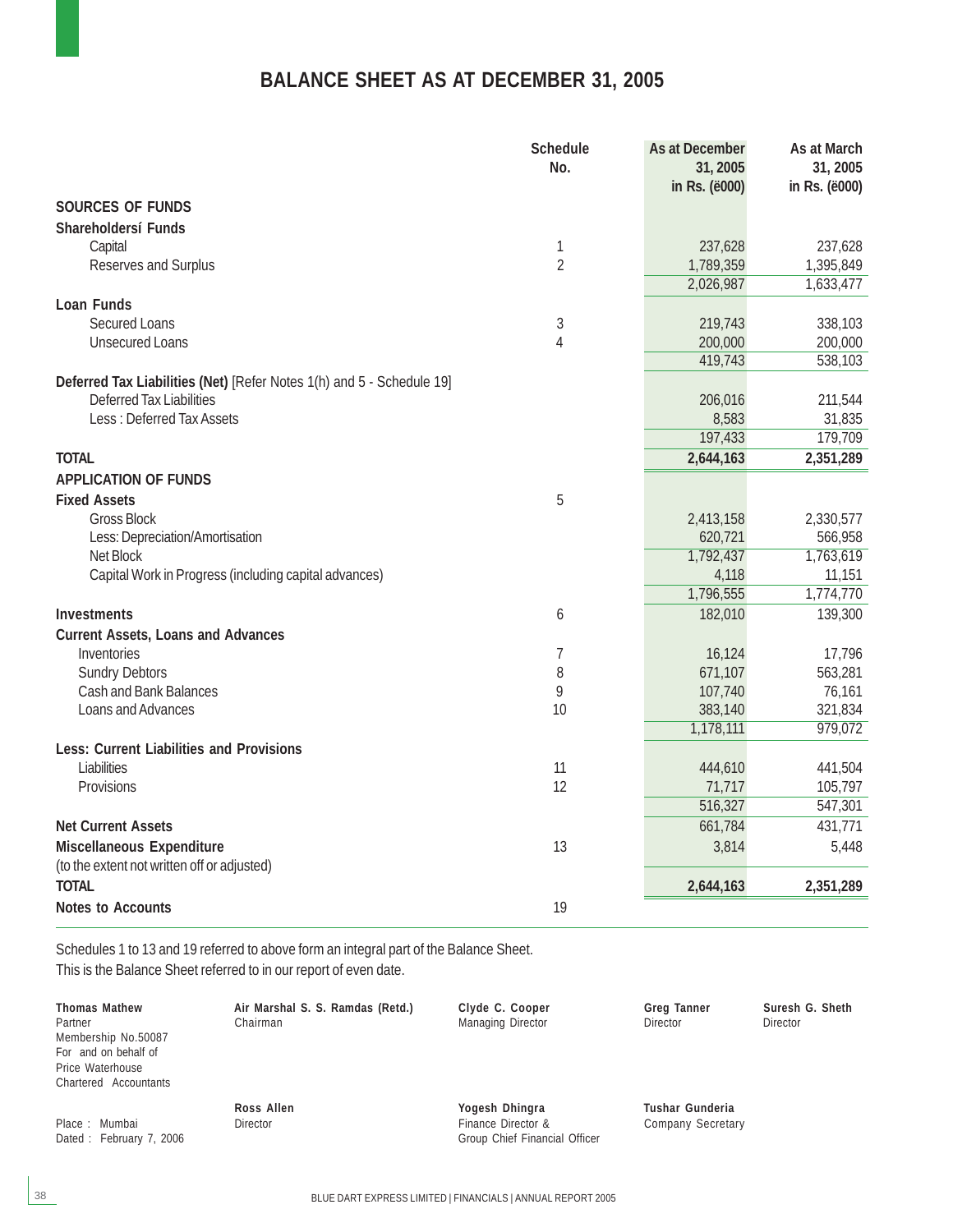## **PROFIT AND LOSS ACCOUNT FOR THE PERIOD APRIL 1, 2005 TO DECEMBER 31, 2005**

|                                                           | <b>Schedule</b><br>No. | Period ended<br><b>December</b><br>31, 2005<br>in Rs. (ë000) | Year ended<br>March<br>31, 2005<br>in Rs. (ë000) |
|-----------------------------------------------------------|------------------------|--------------------------------------------------------------|--------------------------------------------------|
| <b>INCOME</b>                                             |                        |                                                              |                                                  |
| Service Charges [Refer Note 1(e) - Schedule 19]           |                        | 4,150,872                                                    | 4,583,267                                        |
| Other Income                                              | 14                     | 75,790                                                       | 47,082                                           |
|                                                           |                        | 4,226,662                                                    | 4,630,349                                        |
| <b>EXPENDITURE</b>                                        |                        |                                                              |                                                  |
| Freight, Handling and Servicing Costs                     | 15                     | 2,482,397                                                    | 2,700,485                                        |
| <b>Employee Costs</b>                                     | 16                     | 597,052                                                      | 768,911                                          |
| <b>Other Costs</b>                                        | 17                     | 331,621                                                      | 359,229                                          |
|                                                           |                        | 3,411,070                                                    | 3,828,625                                        |
| Profit before Interest, Depreciation and Taxation         |                        | 815,592                                                      | 801,724                                          |
| Interest Expense (Net)                                    | 18                     | 22,591                                                       | 47,232                                           |
| Depreciation / Amortisation                               |                        | 131,409                                                      | 153,199                                          |
| <b>Profit before Taxation</b>                             |                        | 661,592                                                      | 601,293                                          |
| <b>Provision for Taxation</b>                             |                        |                                                              |                                                  |
| [Refer Notes 1(h) and 5 - Schedule 19]                    |                        |                                                              |                                                  |
| <b>Current Tax</b>                                        |                        | 203,274                                                      | 193,106                                          |
| Deferred Tax                                              |                        | 17,724                                                       | 17,777                                           |
| <b>Fringe Benefits Tax</b>                                |                        | 6,500                                                        |                                                  |
|                                                           |                        | 227,498                                                      | 210,883                                          |
| <b>Profit after Taxation</b>                              |                        | 434,094                                                      | 390,410                                          |
| Balance brought forward from previous year                |                        | 791,745                                                      | 521,540                                          |
| <b>Available for Appropriation</b>                        |                        | 1,225,839                                                    | 911,950                                          |
| <b>Proposed Dividend</b>                                  |                        | 35,592                                                       | 71,184                                           |
| Tax on Proposed Dividend                                  |                        | 4,992                                                        | 9,980                                            |
| <b>Transfer to General Reserve</b>                        |                        | 21,705                                                       | 39,041                                           |
| <b>Balance carried forward to Balance Sheet</b>           |                        | 1,163,550                                                    | 791,745                                          |
| <b>Earnings Per Share</b><br>(Refer Note 4 - Schedule 19) |                        |                                                              |                                                  |
| Basic and diluted Earnings Per Share (in Rupees)          |                        | 18.29                                                        | 16.45                                            |
| Nominal value per equity share (in Rupees)                |                        | 10.00                                                        | 10.00                                            |
| <b>Notes to Accounts</b>                                  | 19                     |                                                              |                                                  |

Schedules 14 to 19 referred to above form an integral part of the Profit and Loss Account.

This is the Profit and Loss Account referred to in our report of even date.

| <b>Thomas Mathew</b><br>Partner<br>Membership No.50087<br>For and on behalf of<br>Price Waterhouse<br><b>Chartered Accountants</b> | Air Marshal S. S. Ramdas (Retd.)<br>Chairman | Clyde C. Cooper<br><b>Managing Director</b>                           | <b>Greg Tanner</b><br><b>Director</b> | Suresh G. Sheth<br><b>Director</b> |
|------------------------------------------------------------------------------------------------------------------------------------|----------------------------------------------|-----------------------------------------------------------------------|---------------------------------------|------------------------------------|
| Place: Mumbai<br>Dated: February 7, 2006                                                                                           | Ross Allen<br>Director                       | Yogesh Dhingra<br>Finance Director &<br>Group Chief Financial Officer | Tushar Gunderia<br>Company Secretary  |                                    |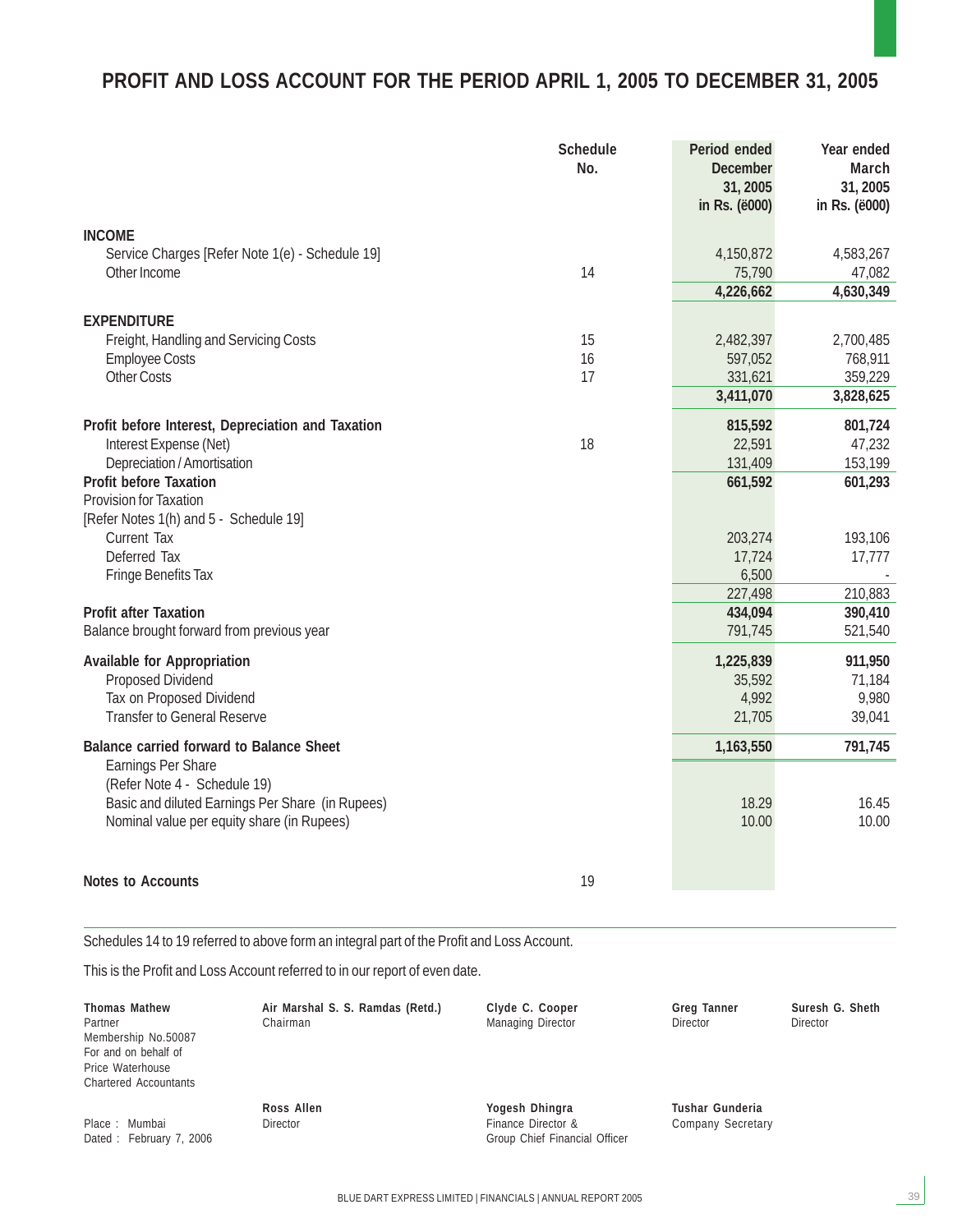# **CASH FLOW STATEMENT FOR THE PERIOD APRIL 1, 2005 TO DECEMBER 31, 2005**

|                                                                                                                        | Period ended<br>December 31, 2005<br>in Rs.(ë000) | Year ended<br>March 31, 2005<br>in Rs.(ë000) |
|------------------------------------------------------------------------------------------------------------------------|---------------------------------------------------|----------------------------------------------|
| A. Cash flows from Operating activities :                                                                              |                                                   |                                              |
| <b>Profit before Taxation</b>                                                                                          | 661,592                                           | 601,293                                      |
| Adjustments for:                                                                                                       |                                                   |                                              |
| Depreciation / Amortisation                                                                                            | 131,409                                           | 153,199                                      |
| Interest expense                                                                                                       | 23,551                                            | 53,579                                       |
| Interest income                                                                                                        | (960)                                             | (6, 347)                                     |
| Income from Investment - Dividends                                                                                     | (1, 211)                                          | (722)                                        |
| Loss on sale/scraping of fixed assets (Net)                                                                            | 40,468                                            | 10,661                                       |
| Miscellaneous expenditure written off                                                                                  | 1,634                                             | 2,179                                        |
| Bad debts /advances written off                                                                                        | 4,713                                             | 10,599                                       |
| Unadjusted credits/liabilities no longer required written back<br>Provision for leave encashment                       | (4,300)<br>6,500                                  | (8, 490)<br>5,166                            |
| Provision for gratuity                                                                                                 | 8,552                                             | 15,728                                       |
| Retention amount payable to Managing Director                                                                          |                                                   | 68,000                                       |
| Retention amount payable to Managing Director - written back                                                           | (68,000)                                          |                                              |
| Foreign exchange rate difference                                                                                       |                                                   | 218                                          |
| Profit on sale of shares of Blue Dart Aviation Limited                                                                 |                                                   | (36,000)                                     |
| Provision for Directors commission/Professional fees                                                                   | 9,020                                             | 8,915                                        |
| Operating profit before working capital changes                                                                        | 812,968                                           | 877,978                                      |
| Adjustments for changes in working capital :                                                                           |                                                   |                                              |
| (Increase) / Decrease in Inventories                                                                                   | 1,672                                             | (5,824)                                      |
| (Increase) / Decrease in Sundry Debtors                                                                                | (108, 239)                                        | (106, 996)                                   |
| (Increase) / Decrease in Other Receivables                                                                             | (67, 276)                                         | (10, 994)                                    |
| Increase / (Decrease) in Trade and Other Payables                                                                      | 48,912                                            | 2,691                                        |
| <b>Cash generated from Operations</b>                                                                                  | 688,037                                           | 756,855                                      |
| Taxes paid (net of Tax Deducted at Source)                                                                             | (205, 027)                                        | (202, 760)                                   |
| Net cash from/(used in) Operating activities                                                                           | 483,010                                           | 554,095                                      |
| B. Cash flows from Investing activities :                                                                              |                                                   |                                              |
| Purchase of fixed assets                                                                                               | (197, 379)                                        | (495, 338)                                   |
| Changes in Capital Work in Progress                                                                                    | 7,382                                             | 41,991                                       |
| Proceeds from sale of fixed assets                                                                                     | 729                                               | 564                                          |
| Interest received                                                                                                      | 2,183                                             | 6,408                                        |
| Income received from Dividends                                                                                         | 1,211                                             | 722                                          |
| Proceeds from sale of shares in Blue Dart Aviation Limited<br>Investment in subsidiary - Skyline Air Logistics Limited | (5)                                               | 216,000<br>(14, 595)                         |
| Investment in subsidiary - Concorde Air Logistics Limited                                                              | (5)                                               | (3, 345)                                     |
| Investment in Mutual Funds (Net)                                                                                       | (44,000)                                          |                                              |
| Proceeds from maturity of Investments                                                                                  | 1,300                                             |                                              |
| Net cash from/(used in) Investing activities                                                                           | (228, 584)                                        | (247, 593)                                   |
| C. Cash flows from Financing activities :                                                                              |                                                   |                                              |
| Proceeds from Long term borrowings                                                                                     |                                                   | 270,000                                      |
| Repayment of Long term borrowings                                                                                      | (113, 333)                                        | (346, 168)                                   |
| Repayment of Short term borrowings (Net)                                                                               |                                                   | (40,000)                                     |
| Movement in bank overdrafts (Net)                                                                                      | (5,027)                                           | 1,276                                        |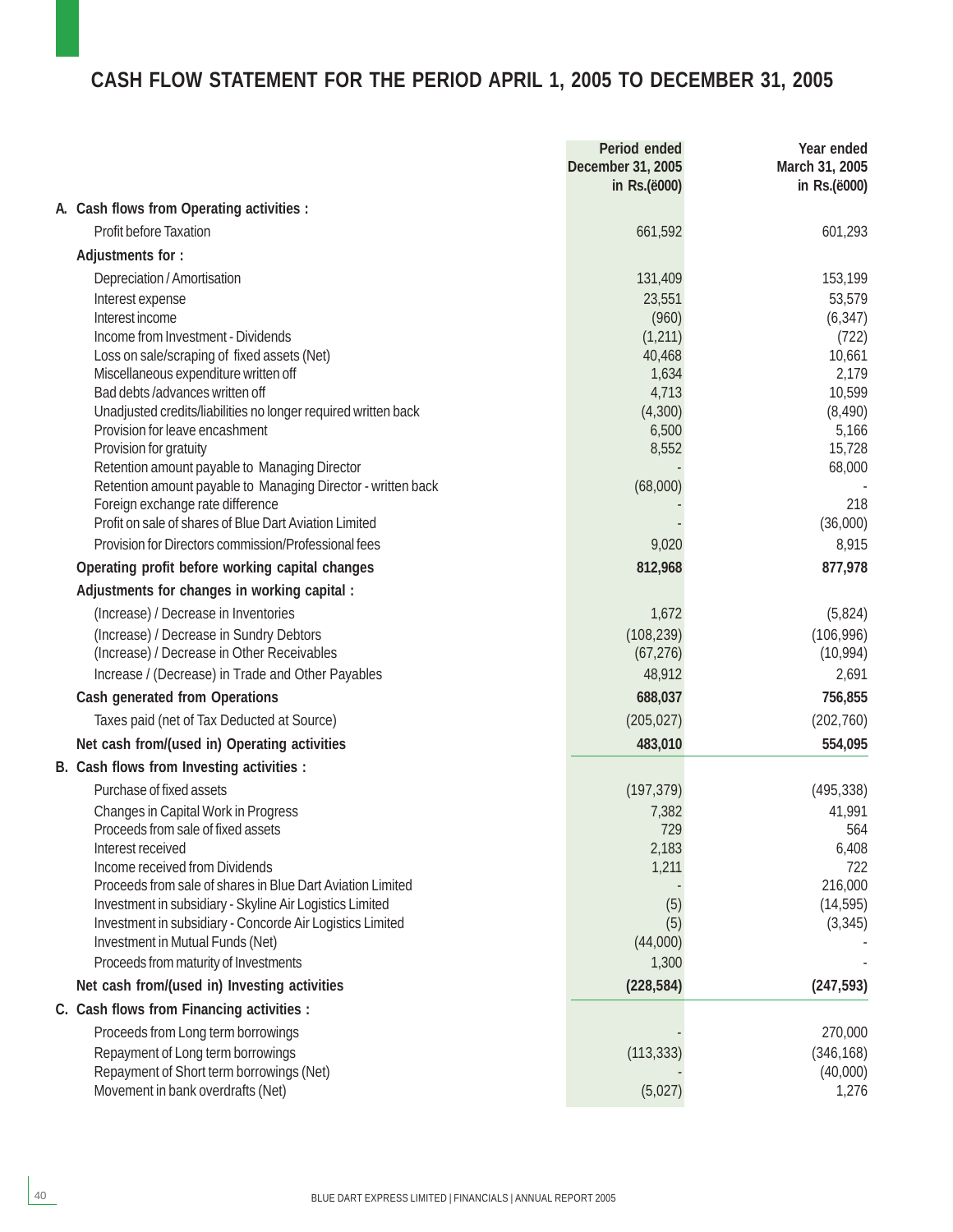#### **CASH FLOW STATEMENT FOR THE YEAR ENDED MARCH 31, 2005**

|                                                                 | Period ended          | Year ended     |
|-----------------------------------------------------------------|-----------------------|----------------|
|                                                                 | December 31, 2005     | March 31, 2005 |
|                                                                 | in Rs.(ë000)          | in Rs.(ë000)   |
| Interest paid                                                   | (23, 559)             | (52, 838)      |
| Borrowing cost - capitalised                                    |                       | (4, 554)       |
| Dividend paid                                                   | (70, 948)             | (106, 651)     |
| Dividend tax paid                                               | (9,980)               | (13,680)       |
| Foreclosure charges paid                                        |                       | (893)          |
| Net cash from/(used in) Financing activities                    | (222, 847)            | (293, 508)     |
| Net Increase in Cash and Cash Equivalents                       | 31,579                | 12,994         |
| Cash and cash equivalents at the beginning of the period / year | 76,161                | 63,167         |
| Cash and cash equivalents at the end of the period / year       | 107,740               | 76,161         |
|                                                                 |                       |                |
|                                                                 | As at                 | As at          |
|                                                                 | December 31, 2005     | March 31, 2005 |
|                                                                 | in Rs.( <i>ë000</i> ) | in Rs.(ë000)   |
| Cash and cash equivalents comprise of :                         |                       |                |
| Cash, cheques and remittances in transit                        | 30,608                | 38,549         |
| <b>Balance with Scheduled Banks</b>                             |                       |                |
| on current accounts                                             | 72,749                | 33,197         |
| on margin money accounts                                        | 155                   | 520            |
| on unpaid dividend accounts                                     | 1,928                 | 1,685          |
| Balance with non scheduled Bank                                 |                       |                |
| on current account                                              | 920                   | 830            |
| on deposit account                                              | 1,380                 | 1,380          |
|                                                                 | 107,740               | 76,161         |

**Notes :**

1 The above Cash Flow Statement has been prepared under the indirect method set out in Accounting Standard on Cash Flow Statements (AS 3) issued by the Institute of Chartered Accountants of India.

- 2 Cash flows in brackets indicate cash outgo.
- 3 Previous yearís figures have been regrouped and recasted wherever necessary to conform to the current periodís classification.
- 4 Following non cash transactions have not been considered in the Cash Flow Statement Tax deducted at source (on interest income) Rs.13 (ë000) [(Previous year - Rs.142 (ë000)].
- 5 Cash and cash equivalents includes Rs. 3,463 [(Previous year Rs. 3,585 (ë000)] which are not available for use by the Company. (Refer Schedule 9 in the Financial Statements)

This is the Cash Flow Statement refered to in our report of even date

| <b>Thomas Mathew</b>  |
|-----------------------|
| Partner               |
| Membership No.50087   |
| For and on behalf of  |
| Price Waterhouse      |
| Chartered Accountants |
|                       |

Place : Mumbai **Director Director Election Election Election Election Election Company Secretary** Dated : February 7, 2006 Crown Chief Financial Officer

Partner Chairman Managing Director Director Director

**Thomas Mathew Air Marshal S. S. Ramdas (Retd.) Clyde C. Cooper Greg Tanner Suresh G. Sheth**

41

**Ross Allen Yogesh Dhingra Tushar Gunderia**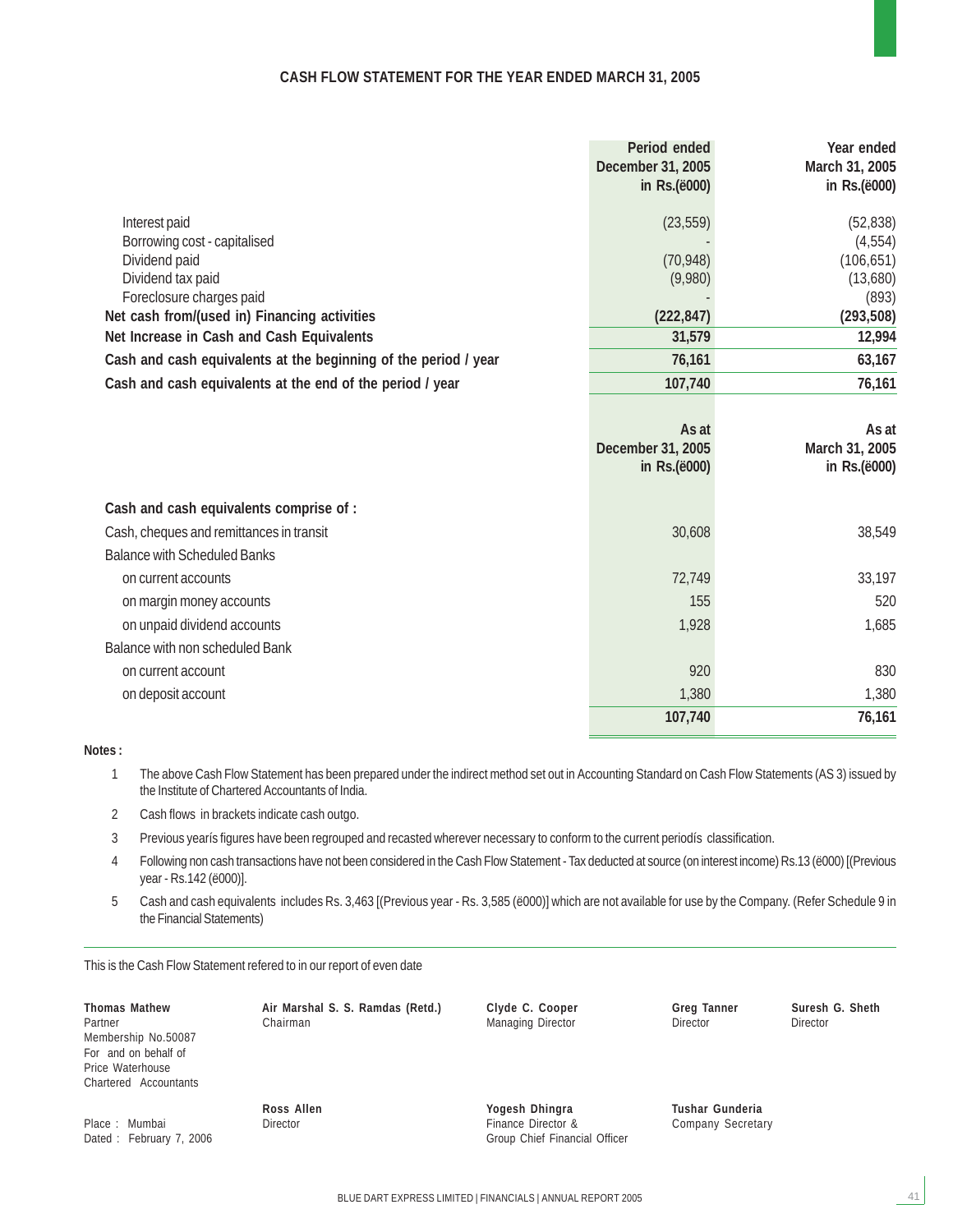#### **Schedules forming part of the Balance Sheet**

#### **SCHEDULE 3**

#### **SECURED LOANS**

|                                                                 | As at December As at March<br>31, 2005<br>in Rs. (ë000) | 31, 2005<br>in Rs. (ë000) |
|-----------------------------------------------------------------|---------------------------------------------------------|---------------------------|
| SCHEDULE 1                                                      |                                                         |                           |
| CAPITAL                                                         |                                                         |                           |
| Authorised                                                      |                                                         |                           |
| 40,000,000 equity shares of<br>Rs. 10/- each                    | 400,000                                                 | 400,000                   |
| Issued and Subscribed                                           |                                                         |                           |
| 23,727,934 equity<br>shares of Rs. 10/-<br>each fully paid - up | 237,280                                                 | 237,280                   |
| Add: Forfeited Shares                                           | 348                                                     | 348                       |
| Total                                                           | 237,628                                                 | 237,628                   |

#### **Note:**

Of the above, 11,863,967 shares were allotted as fully paid up Bonus shares by capitalisation of Securities Premium and 5,650,000 equity shares were allotted as fully paid up Bonus shares by capitalisation of General Reserve.

19,227,887 equity shares constituting 81.03% of the equity share capital of the Company are held by DHL Express (Singapore) Pte. Limited, the holding company. The ultimate holding company is Deutsche Post AG, Germany.

#### **SCHEDULE 2**

#### **RESERVES AND SURPLUS**

|                                               | As at December<br>31, 2005<br>in Rs. ( <i>ë000</i> ) | As at March<br>31, 2005<br>in Rs. ( <i>ë</i> 000) |
|-----------------------------------------------|------------------------------------------------------|---------------------------------------------------|
| <b>Securities Premium</b>                     | 394.057                                              | 394,057                                           |
| <b>General Reserve</b>                        |                                                      |                                                   |
| At the beginning of the period / year         | 210.047                                              | 171.006                                           |
| Add: Transfer from Profit and<br>Loss Account | 21,705                                               | 39,041                                            |
| At the end of the period / year               | 231.752                                              | 210.047                                           |
| <b>Profit and Loss Account</b>                | 1.163.550                                            | 791,745                                           |
| <b>Total</b>                                  | 1,789,359                                            | 1,395,849                                         |

|                               | As at December<br>31, 2005<br>in Rs. ( <i>ë</i> 000) | As at March<br>31, 2005<br>in Rs. (ë000) |
|-------------------------------|------------------------------------------------------|------------------------------------------|
| From Banks                    |                                                      |                                          |
| Term Loans                    | 216.667                                              | 330,000                                  |
| [Refer Note                   |                                                      |                                          |
| (a) below]                    |                                                      |                                          |
| {Amount payable within a year |                                                      |                                          |
| Rs. 116,668 (ë000)            |                                                      |                                          |
| [Previous Year -              |                                                      |                                          |
| Rs. 110,001 (ë000)]}          |                                                      |                                          |
| <b>Bank Overdrafts</b>        |                                                      |                                          |
| [Refer Note (b) below]        | 3,076                                                | 8,103                                    |
| Total                         | 219,743                                              | 338,103                                  |
|                               |                                                      |                                          |

(a) Term Loans from banks are secured by pari passu first charge on movable and immovable properties of the Company.

(b) Bank Overdrafts are secured by hypothecation of book debts, collateral security on the Companyís property at Bhiwandi and second charge on the Companyís movable and immovable properties.

#### **SCHEDULE 4**

#### **UNSECURED LOANS**

|                                                                                                                 | As at December<br>31, 2005<br>in Rs. (ë000) | As at March<br>31, 2005<br>in Rs. ( <i>ë</i> 000) |
|-----------------------------------------------------------------------------------------------------------------|---------------------------------------------|---------------------------------------------------|
| Short term                                                                                                      |                                             |                                                   |
| <b>Commercial Paper from Banks</b>                                                                              | 200,000                                     | 200,000                                           |
| {400 units of Rs. 500 (ë000)<br>each [Previous Year - 400<br>Units of Rs. 500 (e000) each)]}                    |                                             |                                                   |
| {Maximum amount<br>outstanding during the<br>period Rs. 200,000<br>(ë000) [Previous Year<br>Rs. 200,000 (ë000]} |                                             |                                                   |
| Total                                                                                                           | 200,000                                     | 200,000                                           |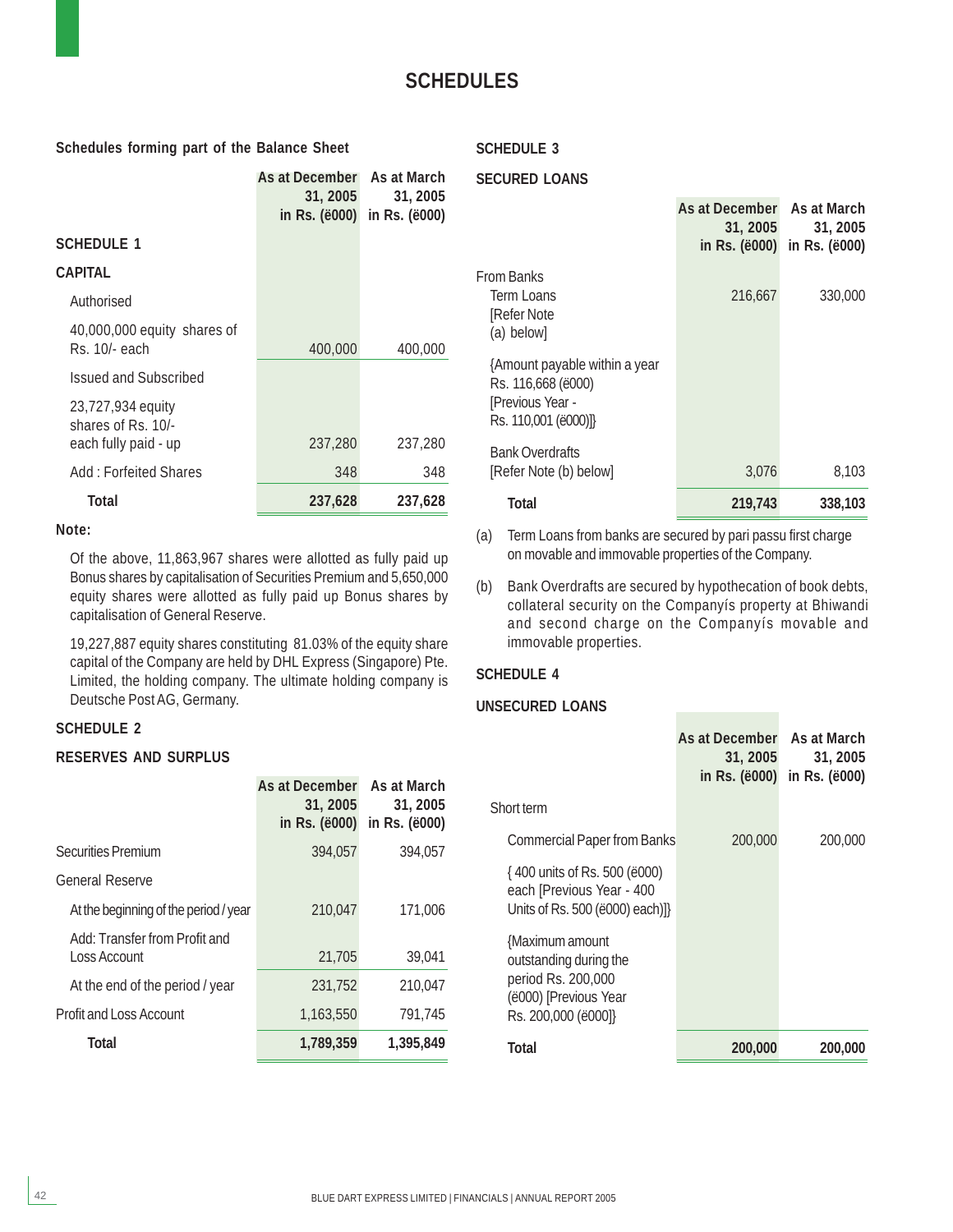#### **Schedule forming part of the Balance Sheet**

#### **SCHEDULE 5**

#### **FIXED ASSETS**

[Refer notes 1(b), 1(g), 1(k) and 2 - Schedule 19] **in Rs. (ë000)**

|                                         |                       |                  | <b>GROSS BLOCK (At Cost)</b> |                                      | <b>DEPRECIATION / AMORTISATION</b> |                   |                   |                                     | <b>NET BLOCK</b>              |                                  |
|-----------------------------------------|-----------------------|------------------|------------------------------|--------------------------------------|------------------------------------|-------------------|-------------------|-------------------------------------|-------------------------------|----------------------------------|
| <b>Description of Assets</b>            | As at April<br>1,2005 | <b>Additions</b> | <b>Deductions</b>            | As at<br><b>December</b><br>31, 2005 | As at April<br>1,2005              | For the<br>period | <b>Deductions</b> | As at<br><b>December</b><br>31,2005 | As at<br>December<br>31, 2005 | As at<br><b>March</b><br>31,2005 |
| Goodwill [Refer note (a) below]         | 30,000                |                  |                              | 30,000                               | 21,000                             | 1,130             |                   | 22,130                              | 7,870                         | 9,000                            |
| Land - Freehold                         | 396,283               |                  |                              | 396,283                              |                                    |                   |                   |                                     | 396,283                       | 396,283                          |
| <b>Buildings</b>                        | 166,734               | 78               | 66                           | 166,746                              | 15,673                             | 2,050             | 9                 | 17,714                              | 149,032                       | 151,061                          |
| Office Equipment                        | 68,662                | 7,662            | 5,446                        | 70,878                               | 24,493                             | 3,806             | 3,299             | 25,000                              | 45,878                        | 44,169                           |
| <b>Electrical Equipment</b>             | 129,489               | 11,785           | 12,185                       | 129,089                              | 43,797                             | 6,876             | 8,739             | 41,934                              | 87,155                        | 85,692                           |
| Computers                               | 259,061               | 31,132           | 20,655                       | 269,538                              | 164,140                            | 22,754            | 20,610            | 166,284                             | 103,254                       | 94,921                           |
| <b>Computer Software</b>                | 73,612                | 9,189            | 1,259                        | 81,542                               | 48,168                             | 7,154             | 1,201             | 54,121                              | 27,421                        | 25,444                           |
| <b>Furniture and Fittings</b>           | 188,024               | 35,746           | 10,853                       | 212,917                              | 55,644                             | 9,610             | 7,154             | 58,100                              | 154,817                       | 132,380                          |
| Vehicles                                | 37,123                | 2,854            | 3,074                        | 36,903                               | 20,548                             | 2,376             | 2,856             | 20,068                              | 16,835                        | 16,575                           |
| <b>Aircraft Engines</b>                 | 166,379               | 22,624           | 65,305                       | 123,698                              | 67,775                             | 18,243            | 33,778            | 52,240                              | 71,458                        | 98,604                           |
| Aircraft [Refer note (b) below]         | 527,246               |                  |                              | 527,246                              | 32,057                             | 26,814            |                   | 58,871                              | 468,375                       | 495,189                          |
| <b>Aircraft Components and Overhaul</b> | 164,440               | 40,208           |                              | 204,648                              | 53,287                             | 18,216            |                   | 71,503                              | 133,145                       | 111,153                          |
| Aircraft parts                          | 18,680                |                  |                              | 18,680                               | 10,921                             | 1,126             |                   | 12,047                              | 6,633                         | 7,759                            |
| D-check on aircraft                     | 74,452                | 40,146           |                              | 114,598                              | 8,185                              | 10,078            |                   | 18,263                              | 96,335                        | 66,267                           |
| [Refer note (c) below]                  |                       |                  |                              |                                      |                                    |                   |                   |                                     |                               |                                  |
| <b>Ground Handling Equipment</b>        | 30,392                |                  |                              | 30,392                               | 1,270                              | 1,176             |                   | 2,446                               | 27,946                        | 29,122                           |
| Total                                   | 2,330,577             | 201,424          | 118,843                      | 2,413,158                            | 566,958                            | 131,409           | 77,646            | 620,721                             | 1,792,437                     | 1,763,619                        |
| Previous Year                           | 1,869,036             | 503,921          | 42,380                       | 2,330,577                            | 444,914                            | 153,199           | 31,155            | 566,958                             | 1,763,619                     |                                  |

#### **Notes:**

a) The balance period over which goodwill will be amortised is five years and three months.

b) Borrowing Costs capitalised to the cost of aircraft purchased during the period amount to Rs. Nil [Previous Year Rs. 4,554 (ë000)].

c) D-Check on aircraft represents costs towards heavy maintenance mandatory checks.

BLUE DART EXPRESS LIMITED | FINANCIALS | ANNUAL REPORT 2005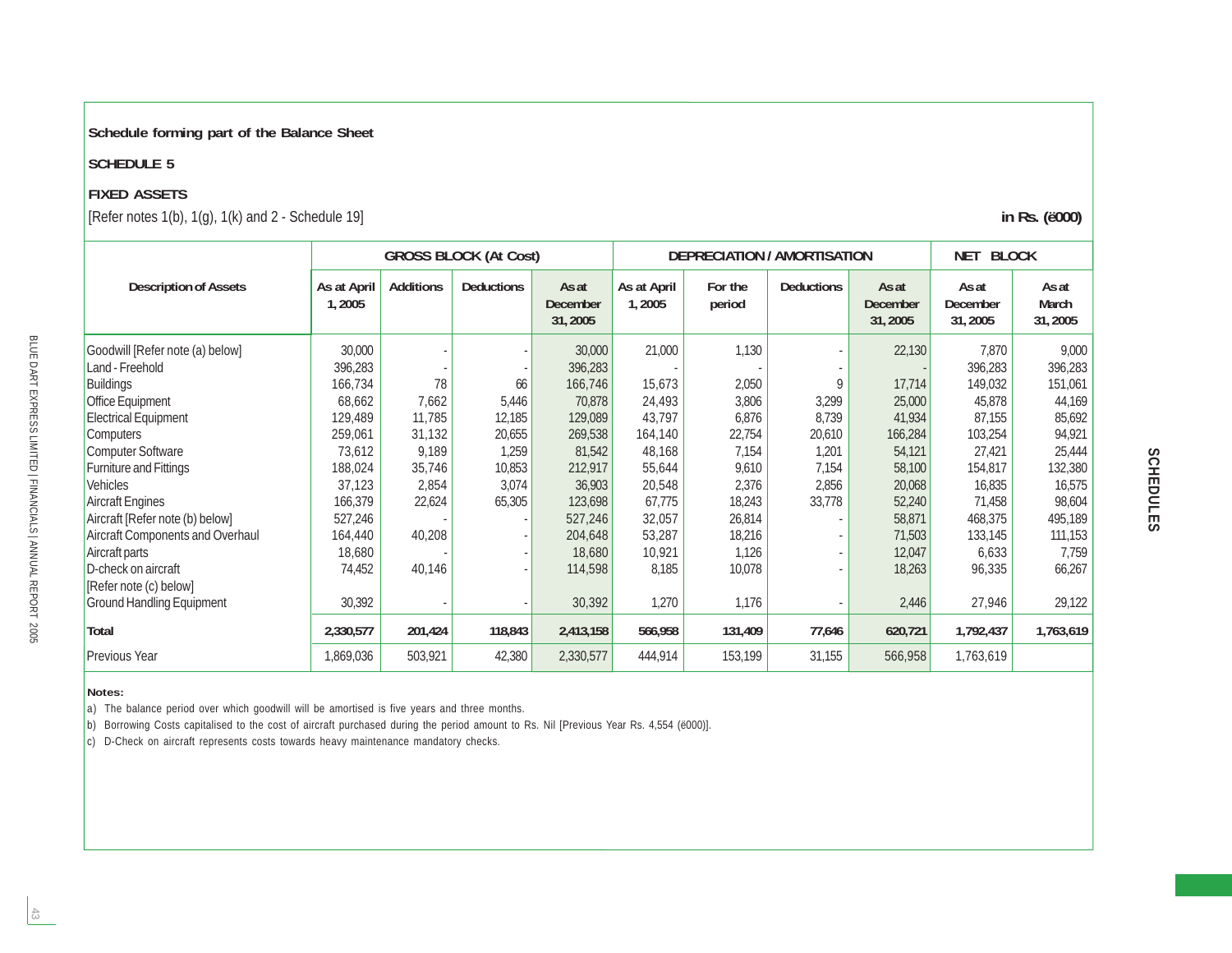**As at December As at March**

**Schedules forming part of the Balance Sheet**

|                                                                                                                                                         | As at December As at March<br>31, 2005 | 31, 2005      | Nil units (Previous year Nil)                                                                                                      | 31, 2005<br>in Rs. (ë000) | 31, 2005<br>in Rs. (ë000) |
|---------------------------------------------------------------------------------------------------------------------------------------------------------|----------------------------------------|---------------|------------------------------------------------------------------------------------------------------------------------------------|---------------------------|---------------------------|
| <b>SCHEDULE 6</b>                                                                                                                                       | in Rs. (ë000)                          | in Rs. (ë000) | of HDFC Liquid Fund Dividend                                                                                                       |                           |                           |
| <b>Investments</b>                                                                                                                                      |                                        |               | Plan (6,440,149 units purchased,<br>3,203 units cumulated and                                                                      |                           |                           |
| (Long Term, Unquoted, At Cost)<br>[Refer Note 1(c) - Schedule 19]                                                                                       |                                        |               | 6,443,352 units sold during<br>the period)                                                                                         |                           |                           |
| <b>Trade</b>                                                                                                                                            |                                        |               | 1,893,845 units (Previous year Nil)<br>of SBI Magnum Institutional                                                                 |                           |                           |
| 9,600,000 (Previous Year -<br>9,600,000) equity shares of<br>Rs. 10 each in Blue Dart<br>Aviation Limited.                                              | 120,000                                | 120,000       | Income Savings-Dividend<br>(145,626,713 units purchased,<br>68,546 units cumulated<br>and 143,801,414 units sold                   |                           |                           |
| 110,000 (Previous Year -<br>109,500) equity shares of                                                                                                   |                                        |               | during the period)                                                                                                                 | 19,000                    |                           |
| Rs. 10 each in Concorde Air<br>Logistics Limited, a<br>subsidiary company                                                                               | 14,600                                 | 14,595        | 9,837 units (Previous year Nil)<br>of UTI Mutual Fund Institutional<br>Dividend Plan (41,807 units<br>purchased, 8 units cumulated |                           |                           |
| 60,000 (Previous Year - 59,500)<br>equity shares of Rs. 10 each in                                                                                      |                                        |               | and 31,978 units sold                                                                                                              |                           |                           |
| Skyline Air Logistics Limited,                                                                                                                          |                                        |               | during the period)                                                                                                                 | 10,000                    |                           |
| a subsidiary company<br>1,000 (Previous Year - 1,000)                                                                                                   | 3,350                                  | 3,345         | <b>Total</b>                                                                                                                       | 182,010                   | 139,300                   |
| equity shares of Rs. 50 each in                                                                                                                         |                                        |               | <b>SCHEDULE 7</b>                                                                                                                  |                           |                           |
| Thane Janta Sahakari<br><b>Bank Limited</b>                                                                                                             | 50                                     | 50            | <b>INVENTORIES</b>                                                                                                                 |                           |                           |
| 1,000 (Previous Year - 1,000)                                                                                                                           |                                        |               | [Refer Note 1(i) - Schedule 19]                                                                                                    |                           |                           |
| equity shares of Rs. 10 each in                                                                                                                         |                                        |               | Packing and Stationery<br>Consumables                                                                                              | 6,757                     | 6,041                     |
| Saraswat Co-operative<br><b>Bank Limited</b>                                                                                                            | 10                                     | 10            | <b>Spares</b>                                                                                                                      | 9,367                     | 11,755                    |
| Non - Trade                                                                                                                                             |                                        |               | <b>Total</b>                                                                                                                       | 16,124                    | 17,796                    |
| In Government Securities                                                                                                                                |                                        |               | <b>SCHEDULE 8</b>                                                                                                                  |                           |                           |
| <b>National Savings Certificates</b><br>(6 year NSCs - VIII issue)                                                                                      |                                        | 1,300         | <b>SUNDRY DEBTORS</b>                                                                                                              |                           |                           |
| Others (Current)                                                                                                                                        |                                        |               | (Unsecured, considered good)                                                                                                       |                           |                           |
| Units in Mutual Funds                                                                                                                                   |                                        |               | Debts outstanding for a period<br>exceeding six months                                                                             |                           |                           |
| 1,500,000 units (Previous year Nil)<br>of PRUDENTIAL ICICI Mutual                                                                                       |                                        |               | Other debts                                                                                                                        | 671,107                   | 563,281                   |
| Liquid Plan Institutional and                                                                                                                           |                                        |               | Total                                                                                                                              | 671,107                   | 563,281                   |
| Institutional Plus - Daily Dividend<br>Plan (104,932,905 units purchased,<br>42,203 units cumulated and<br>103,475,108 units sold<br>during the period) | 15,000                                 |               |                                                                                                                                    |                           |                           |
|                                                                                                                                                         |                                        |               |                                                                                                                                    |                           |                           |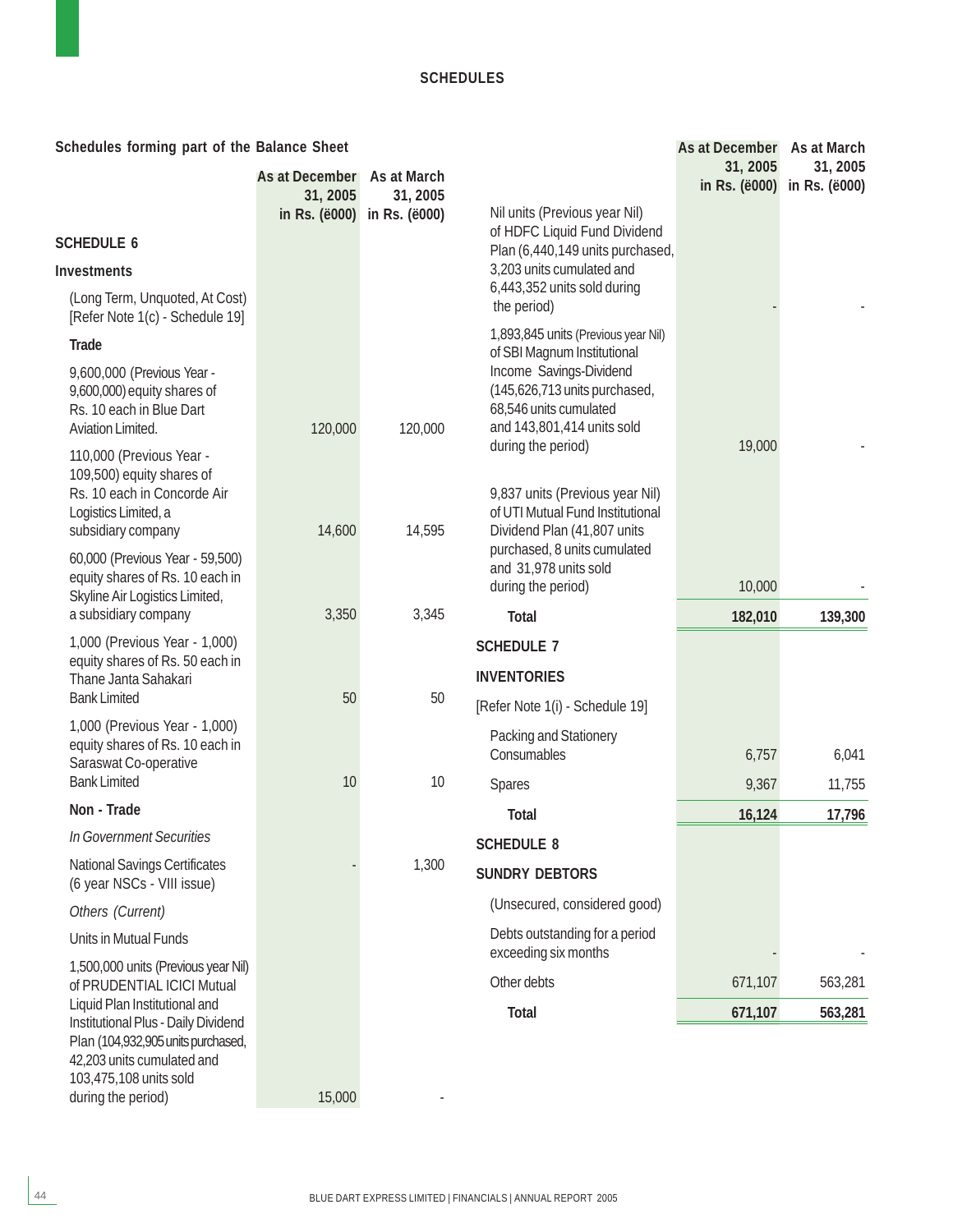#### **Schedules forming part of the Balance Sheet**

|                                                                                                                                                                                                        | As at December As at March<br>31, 2005<br>in Rs. (ë000) | 31, 2005<br>in Rs. (ë000) |  |
|--------------------------------------------------------------------------------------------------------------------------------------------------------------------------------------------------------|---------------------------------------------------------|---------------------------|--|
| <b>SCHEDULE 9</b>                                                                                                                                                                                      |                                                         |                           |  |
| <b>CASH AND BANK BALANCES</b>                                                                                                                                                                          |                                                         |                           |  |
| Cash, cheques on hand and<br>remittances in transit                                                                                                                                                    | 30,608                                                  | 38,549                    |  |
| Balance with scheduled banks:<br>on current accounts<br>on margin money accounts<br>on unpaid dividend accounts                                                                                        | 72,749<br>155<br>1,928                                  | 33,197<br>520<br>1,685    |  |
| Balance with non-scheduled bank<br>(Municipal Co-operative Bank)<br>on current account<br>on deposit account                                                                                           | 920<br>1,380                                            | 830<br>1,380              |  |
| {Maximum amount outstanding<br>during the period in current<br>account Rs.1,497 (ë000) [Previous<br>year Rs. 830 (ë000)] and in<br>deposit account Rs.1,380 (ë000)<br>[Previous year Rs.1,380 (ë000)]} |                                                         |                           |  |
| <b>Total</b>                                                                                                                                                                                           | 107,740                                                 | 76,161                    |  |

#### Note:

The balances in the margin money accounts are given as security against guarantees issued by banks on behalf of the Company. The balances in the deposit accounts are given as security against overdraft facilities from bank.

|                                                                          | As at December<br>31, 2005<br>in Rs. (ë000) | As at March<br>31, 2005<br>in Rs. (ë000) |
|--------------------------------------------------------------------------|---------------------------------------------|------------------------------------------|
| <b>SCHEDULE 10</b>                                                       |                                             |                                          |
| <b>LOANS AND ADVANCES</b>                                                |                                             |                                          |
| (Unsecured, considered good)                                             |                                             |                                          |
| Aircraft Payload Deposit with<br><b>Blue Dart Aviation Limited</b>       | 154,085                                     | 129,000                                  |
| Advances recoverable in cash or<br>in kind or for value to be received : |                                             |                                          |
| Prepaid expenses                                                         | 17,864                                      | 19,429                                   |
| Deposits                                                                 | 92,362                                      | 87,549                                   |
| Advance Tax (Net of Provision)                                           | 38,354                                      | 43,088                                   |
| Interest accrued on Investments                                          | 90                                          | 1,326                                    |
| Other advances                                                           | 80,385                                      | 41,442                                   |
| Total                                                                    | 383,140                                     | 321,834                                  |

|                                                                         | As at December<br>31, 2005<br>in Rs. (ë000) | As at March<br>31, 2005<br>in Rs. (ë000) |
|-------------------------------------------------------------------------|---------------------------------------------|------------------------------------------|
| Schedule 11                                                             |                                             |                                          |
| LIABILITIES                                                             |                                             |                                          |
| <b>Sundry Creditors:</b>                                                |                                             |                                          |
| Small Scale Industrial<br>Undertakings<br>[Refer Note 10 - Schedule 19] | 3,136                                       | 3,432                                    |
| <b>Others</b>                                                           | 166,300                                     | 325,697                                  |
| Unclaimed dividend *                                                    | 1,928                                       | 1,692                                    |
| Other Liabilities                                                       | 273,246                                     | 110,675                                  |
| Interest accrued but not<br>due on loans                                |                                             | 8                                        |
| Total                                                                   | 444,610                                     | 441,504                                  |

\* There are no amounts due and outstanding to be credited to Investor Education and Protection Fund.

|                                                                                  | As at December<br>31, 2005<br>in Rs. (ë000) | As at March<br>31, 2005<br>in Rs. (ë000 |
|----------------------------------------------------------------------------------|---------------------------------------------|-----------------------------------------|
| <b>SCHEDULE 12</b>                                                               |                                             |                                         |
| <b>PROVISIONS</b>                                                                |                                             |                                         |
| <b>Provision for Leave Encashment</b><br>[Refer Note 1(f) - Schedule 19]         | 31,133                                      | 24,633                                  |
| <b>Proposed Dividend</b>                                                         | 35,592                                      | 71,184                                  |
| Tax payable on<br>Proposed Dividend                                              | 4,992                                       | 9,980                                   |
| <b>Total</b>                                                                     | 71,717                                      | 105,797                                 |
| <b>SCHEDULE 13</b>                                                               |                                             |                                         |
| MISCELLANEOUS EXPENDITURE                                                        |                                             |                                         |
| (to the extent not written off or<br>adjusted) [Refer Note 1(d) -<br>Schedule 19 |                                             |                                         |
| Long-term Contract<br>Negotiation costs                                          |                                             |                                         |
| At the beginning of the<br>period / year                                         | 5,448                                       | 7,627                                   |
| Add: Additions during<br>the period / year                                       |                                             |                                         |
| Less: Amortisation during<br>the period / year                                   | (1,634)                                     | (2, 179)                                |
| At the end of the period / year                                                  | 3,814                                       | 5,448                                   |
|                                                                                  |                                             |                                         |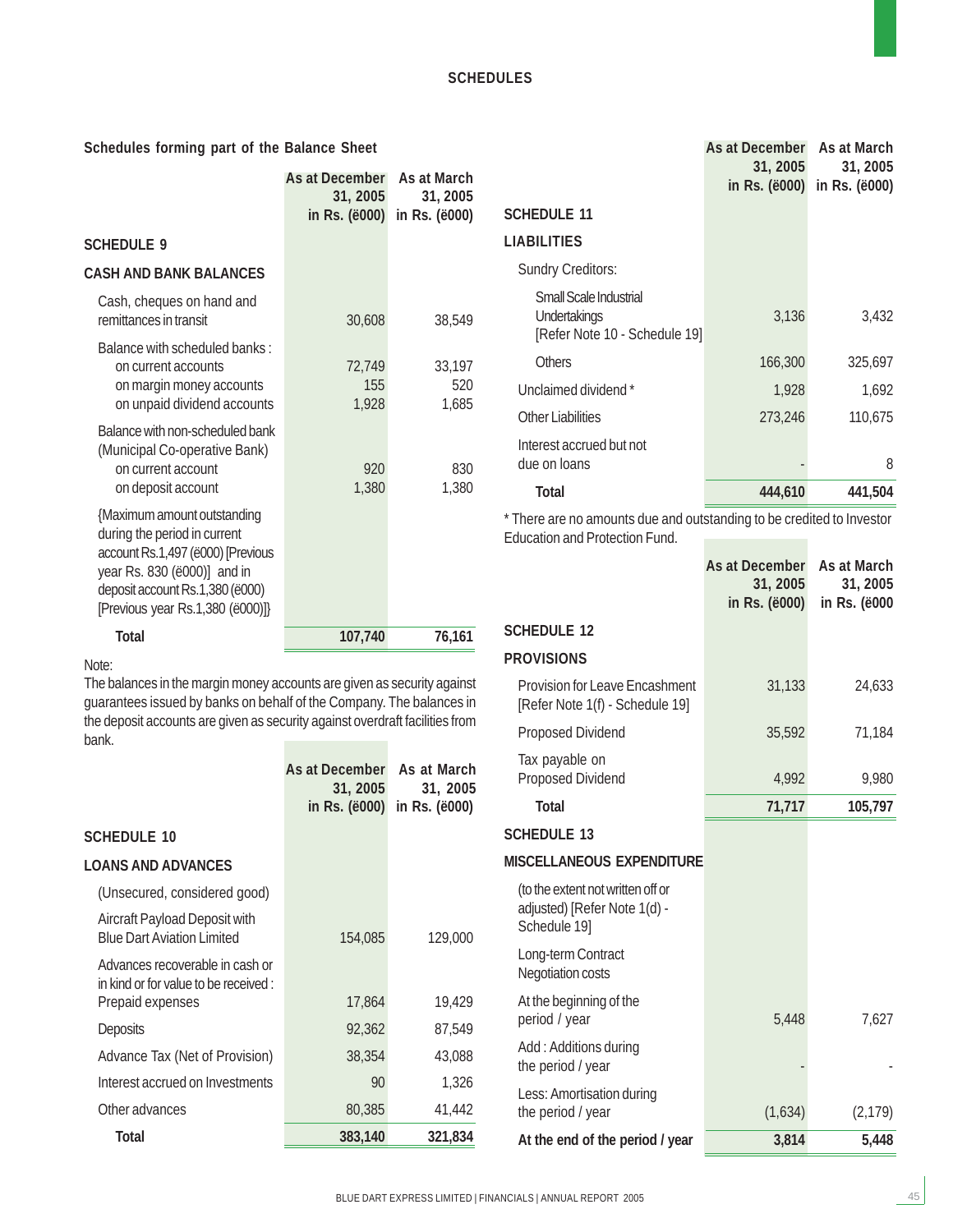| Schedules forming part of the Balance Sheet                     |                        |               |                                                                          | As at December            | As at March               |
|-----------------------------------------------------------------|------------------------|---------------|--------------------------------------------------------------------------|---------------------------|---------------------------|
|                                                                 | As at December         | As at March   |                                                                          | 31, 2005<br>in Rs. (ë000) | 31, 2005<br>in Rs. (ë000) |
|                                                                 | 31, 2005               | 31, 2005      | <b>SCHEDULE 17</b>                                                       |                           |                           |
|                                                                 | in Rs. ( <i>ë000</i> ) | in Rs. (ë000) | <b>OTHER COSTS</b>                                                       |                           |                           |
| <b>SCHEDULE 14</b>                                              |                        |               | Rent                                                                     | 84,495                    | 86,952                    |
| <b>OTHER INCOME</b>                                             |                        |               | Electricity                                                              | 28,619                    | 33,483                    |
| Lease rentals                                                   |                        | 154           | Repairs and maintenance -others                                          | 26,181                    | 25,444                    |
| Profit on sale of shares                                        |                        | 36,000        | Insurance                                                                | 5,963                     | 7,277                     |
| Dividend income                                                 | 1,211                  | 722           | Rates and taxes                                                          | 10,932                    | 13,632                    |
| Unadjusted credits/Liability no<br>longer required written back | 72,300                 | 8,490         | Lease rentals [Refer Notes 1(j)<br>and 8 - Schedule 19]                  | 6,652                     | 8,401                     |
| [Refer Note 9(a)                                                |                        |               | Bad debts/advances written off                                           | 4,713                     | 10,599                    |
| (ii) - Schedule 19]                                             |                        |               | Communication expenses                                                   | 34,919                    | 41,697                    |
| Miscellaneous income                                            | 2,279                  | 1,716         | Legal and professional charges<br>[Refer Note 9(c) - Schedule 19]        | 19,247                    | 30,886                    |
| <b>Total</b>                                                    | 75,790                 | 47,082        | Office expenses                                                          | 21,599                    | 25,877                    |
| <b>SCHEDULE 15</b>                                              |                        |               | Travelling and conveyance                                                | 11,177                    | 12,072                    |
| <b>FREIGHT, HANDLING AND</b>                                    |                        |               | Sales promotion and advertising                                          | 13,829                    | 27,255                    |
| <b>SERVICING COSTS</b>                                          |                        |               | Miscellaneous expenditure written off                                    | 1,634                     | 2,179                     |
| Aircraft charter costs                                          | 1,391,057              | 1,463,648     | Loss on sale/scrapping of                                                |                           |                           |
| Domestic network operating costs                                | 513,629                | 574,192       | fixed assets (Net)<br>Miscellaneous expenses                             | 40,468<br>21,193          | 10,661<br>22,814          |
| International servicing charges                                 | 331,448                | 386,083       | <b>Total</b>                                                             | 331,621                   | 359,229                   |
| Domestic excess baggage                                         | 145,294                | 162,644       | <b>SCHEDULE 18</b>                                                       |                           |                           |
| Printing, stationery                                            |                        |               | <b>INTEREST EXPENSE (NET)</b>                                            |                           |                           |
| and consumables                                                 | 54,375                 | 63,548        | On Term loans                                                            | 14,641                    | 35,915                    |
| Handling and clearing charges                                   | 46,594                 | 50,370        | On Commercial Paper                                                      | 8,441                     | 9,900                     |
| <b>Total</b>                                                    | 2,482,397              | 2,700,485     | On Bank Overdraft                                                        | 469                       | 1,164                     |
| <b>SCHEDULE 16</b>                                              |                        |               | On Non - Convertible Debentures/<br><b>Short Term Loans</b>              |                           | 5,896                     |
| <b>EMPLOYEE COSTS</b>                                           |                        |               | On other loans                                                           |                           | 704                       |
| [Refer Notes 9(a) and 9(b) -<br>Schedule 19]                    |                        |               |                                                                          | 23,551                    | 53,579                    |
| Salaries, Bonus and Leave<br>Encashment                         | 460,737                | 574,091       | Less : Interest income on<br>income tax refunds                          | 558                       | 5,282                     |
| Contribution to provident<br>and other funds                    | 43,284                 | 78,290        | Interest on deposits with<br>banks and others<br>[Tax deducted at source | 402                       | 1,065                     |
| Staff welfare expenses                                          | 93,031                 | 116,530       | Rs. 13 (ë000) (Previous<br>Year - Rs. 142 (ë000)]                        |                           |                           |
| <b>Total</b>                                                    | 597,052                | 768,911       | <b>Total</b>                                                             | 22,591                    | 47,232                    |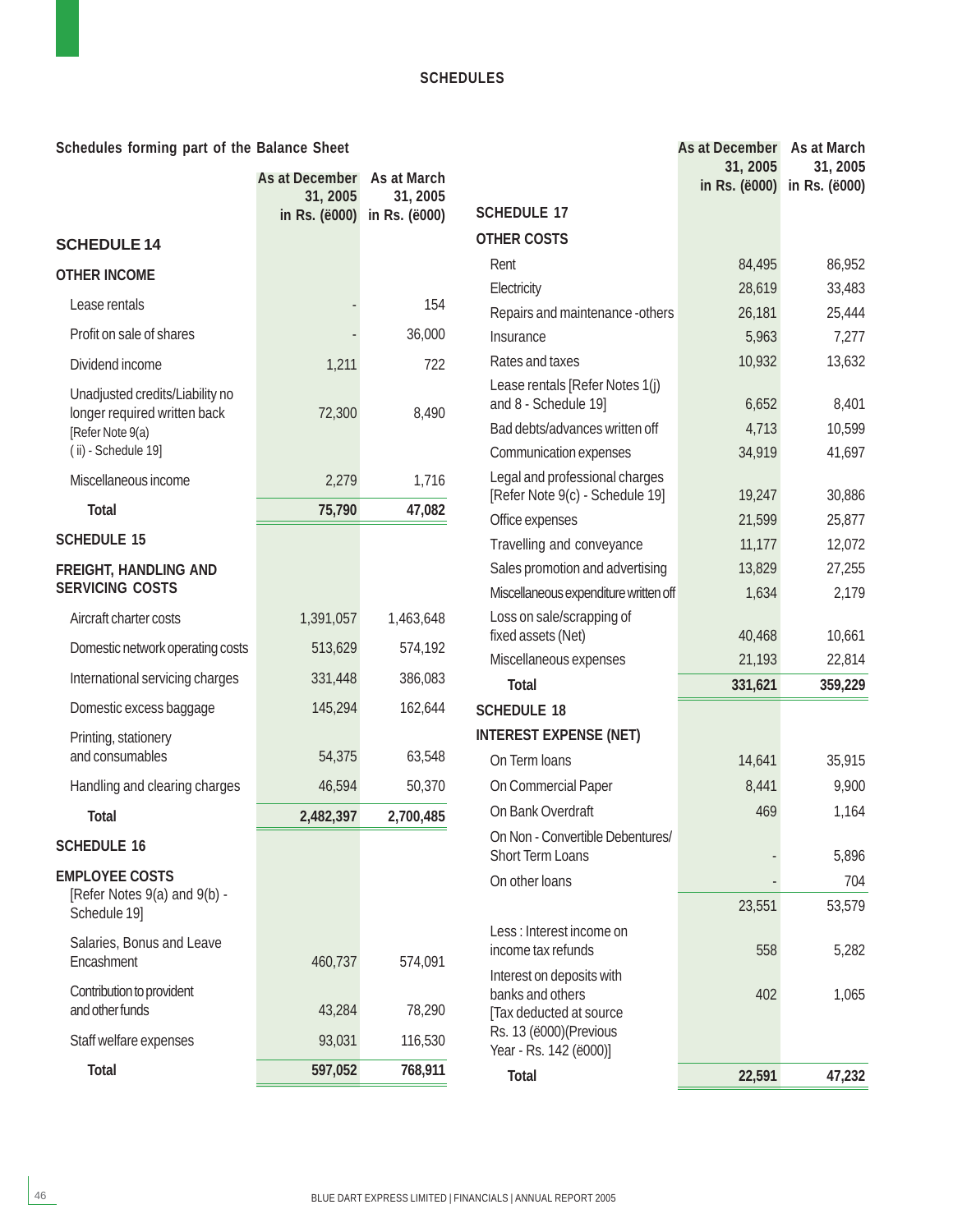#### **Schedules forming part of the Balance Sheet**

#### **SCHEDULE 19**

#### **14 NOTES TO ACCOUNTS**

- **1. Significant Accounting Policies**
	- **(a) Basis of preparation of Financial Statements**

The financial statements are prepared to comply in all material aspects with the applicable accounting principles in India, the Accounting Standards issued by the Institute of Chartered Accountants of India and the relevant provisions of the Companies Act, 1956.

#### **(b) Fixed Assets and Depreciation/Amortisation**

Fixed assets are stated at cost less accumulated depreciation/ amortisation. The Company capitalises all costs relating to the acquisition, installation and substantial modifications to fixed assets.

Modifications that enhance the operating performance or extend the useful lives of fixed assets used but not owned by the Company are also capitalised, where there is a certainty of deriving future economic benefits from the use of such assets.

Depreciation on fixed assets is provided under straight line method at the rates specified in Schedule XIV to the Companies Act, 1956, except in respect of the following assets, where such rates are higher than the prescribed Schedule XIV rates, so as to ensure that such assets are written off over their estimated useful lives :

| <b>Description of Assets</b> | Depreciation<br>Rate per annum % |
|------------------------------|----------------------------------|
| Office Equipment             | 6.33                             |
| <b>Electrical Equipment</b>  | 6.33                             |
| <b>Aircraft Engines</b>      | 13.55                            |
| Aircraft                     | 6.75                             |
| <b>Aircraft Parts</b>        | 8.00                             |
| D-Check cost on aircraft     | 12.50                            |

Aircraft Components and Overhaul represent the cost of engines overhaul, components and modifications of airframes owned and contractually liable to be incurred by the Company. Such costs are depreciated/ amortised on the basis of hours flown or the life cycle of the overhaul program, as applicable.

Computer software is amortised under straight line method at the rates specified in Schedule XIV to the Companies Act, 1956, as prescribed for computers.

Goodwill represents the excess of the value of the erstwhile partnership business as a whole over its net asset value as at the date of registration and is stated at cost less accumulated amortisation. Goodwill is amortised using the straight-line method over a period of 20 years, based upon the brand image of ëBlue Dartí upon acquisition and the consequential impact it has on the future business of the Company.

#### **(c) Investments**

Long Term Investments are stated at cost. Provision is made to recognise a diminution, other than temporary, in the value of investments. Current Investments are valued at lower of cost and market value.

#### **(d) Miscellaneous Expenditure**

Miscellaneous expenditure constituting long-term contract negotiation costs incurred upto March 31, 2003 are deferred and amortised under the straight line method over the period of the contract, which is five years.

#### **(e) Service Charges**

Service charges for transportation of shipments are recognised as income when shipments are manifested and represent amounts invoiced, net of service tax, exchange fluctuations and all discounts and allowances.

#### **(f) Retirement Benefits**

Retirement benefits to employees comprise of payments towards gratuity, superannuation and provident fund in accordance with the approved schemes of the Company and leave encashment entitlements, in accordance with the policies of the Company.

The Companyís employees, as per policy, are covered under the group gratuity and superannuation schemes with the Life Insurance Corporation of India (ëLICí). The group gratuity scheme is funded in line with LICís actuarial valuation carried out during the year.

The liability in respect of leave encashment is provided, based on an actuarial valuation carried out by an independent actuary as at the year end. Contributions to the above funds/schemes are charged to the Profit and Loss Account.

#### **(g) Foreign Currency Transactions**

Foreign currency transactions are recorded at the exchange rates prevailing on the date of the transactions. Foreign currency denominated assets and liabilities are translated into rupees at the exchange rates prevailing at the date of the Balance Sheet. All exchange differences are dealt with in the Profit and Loss Account, except those relating to the acquisition of fixed assets, which are adjusted to the cost of such assets.

#### **(h) Taxes on Income**

Provision for tax for the year is made on the assessable income at the tax rate applicable to the relevant assessment year.

Deferred tax is recognised, subject to prudence, on timing differences, being the difference between taxable income and accounting income that originate in one period and are capable of reversal in one or more subsequent periods. Deferred tax assets are recognised for unabsorbed depreciation and carry forward of losses to the extent that there is virtual certainty that sufficient future taxable income will be available against which such deferred tax assets can be realised.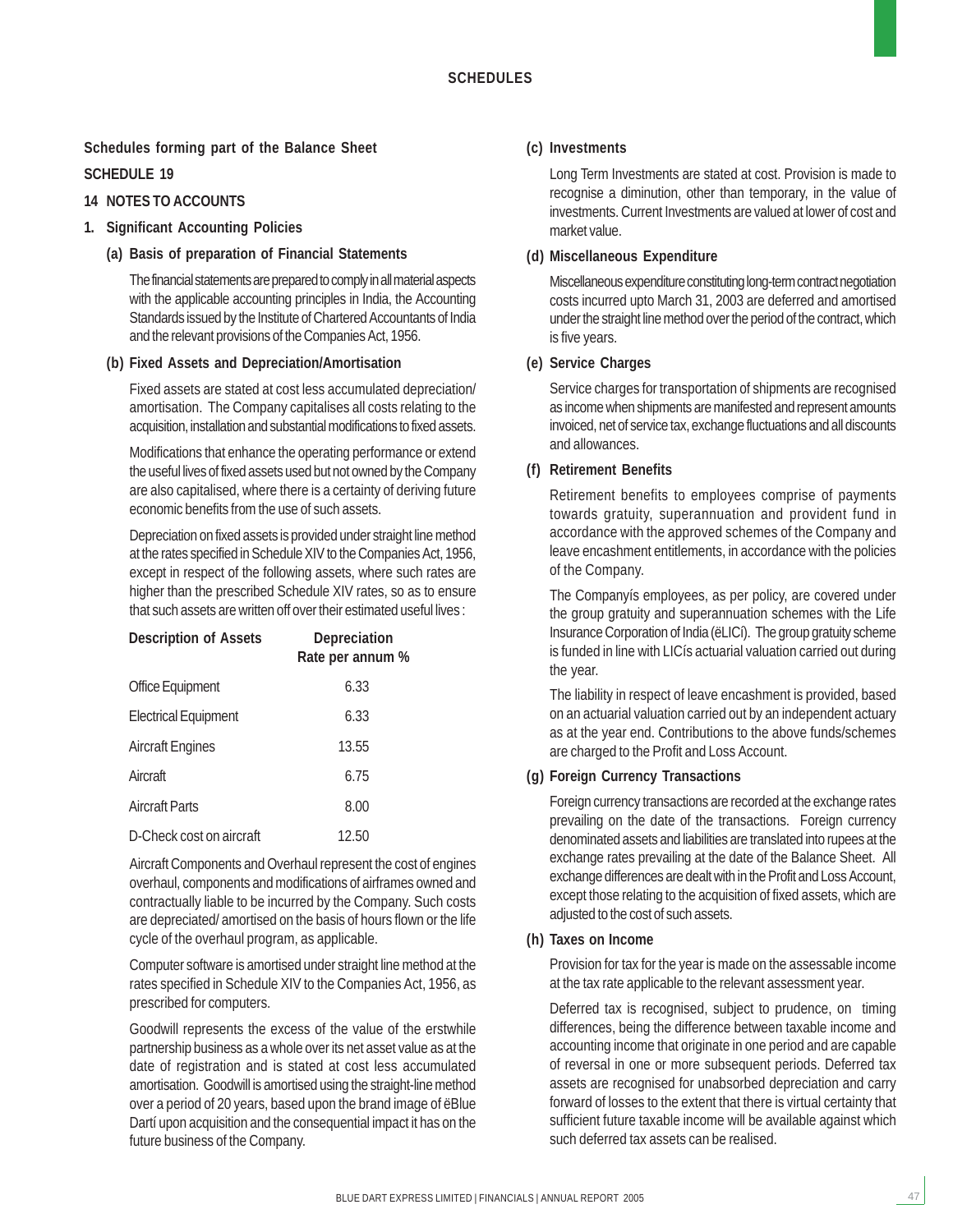#### **(i) Inventories**

Inventories primarily consist of packing and stationery consumables and spares. These are valued at lower of cost and net realisable value. Cost is calculated at purchase price and expenditure directly attributable to the acquisition of such inventories for bringing it to its present location.

#### **(j) Lease Rentals**

All lease rentals are accounted for on accrual basis over the term of the lease and charged to the Profit and Loss Account under the straight line method.

#### **(k) Borrowing Costs**

Borrowing costs that are attributable to the acquisition, construction or production of qualifying assets are capitalised as part of the cost of such assets. A qualifying asset is an asset that necessarily takes a substantial period of time to get ready for its intended use. All other borrowing costs are recognised as expense in the period in which they are incurred.

#### **Schedules forming part of the Balance Sheet**

|                                                                                                                                     | As at December<br>31, 2005<br>in Rs. (ë000) | As at March<br>31, 2005<br>in Rs. (ë000) |
|-------------------------------------------------------------------------------------------------------------------------------------|---------------------------------------------|------------------------------------------|
| 2. Capital Commitments                                                                                                              |                                             |                                          |
| <b>Estimated amount of</b><br>contracts remaining to be<br>executed on capital account<br>and not provided for<br>(net of advances) | 21,169                                      | 52,324                                   |
| 3. Contingent Liabilities<br>not provided for :                                                                                     |                                             |                                          |
| (a) Corporate Guarantees<br>given on behalf of Blue Dart<br>Aviation Limited                                                        | 478,000                                     | 368,000                                  |
| (b) Bank Guarantees                                                                                                                 | 2,430                                       | 33,197                                   |

Note: Future cash outflows can be determined only when guarantees are invoked by parties to whom given.

#### **4. Earnings Per Share :**

|                                                    | Period ended<br>December<br>31, 2005<br>in Rs. ( <i>ë</i> 000) | Year ended<br><b>March</b><br>31, 2005<br>in Rs. (ë000) |
|----------------------------------------------------|----------------------------------------------------------------|---------------------------------------------------------|
| (a) Profit after Taxation for the<br>period / year | 434,094                                                        | 390,410                                                 |
| (b) Weighted average<br>number of shares           | 23.727.934                                                     | 23,727,934                                              |
| (c) Basic and Diluted Earnings<br>Per Share        | Rs.18.29                                                       | Rs.16.45                                                |
| (d) Nominal value of shares<br>outstanding         | Rs.10                                                          | Rs.10                                                   |

#### **5. Deferred Tax Balances :**

The components of deferred tax liabilities and assets arising on account of timing differences between taxable income and accounting income are as follows :

|                                                            | As at December<br>31, 2005<br>in Rs. (ë000) | As at March<br>31, 2005<br>in Rs. (ë000) |
|------------------------------------------------------------|---------------------------------------------|------------------------------------------|
| (a) Liabilities                                            |                                             |                                          |
| Depreciation/Amortisation                                  | 204,733                                     | 208,697                                  |
| Heavy maintenance<br>expenditure                           |                                             | 854                                      |
| Long term contract<br>negotiation costs                    | 1,283                                       | 1,993                                    |
| <b>Total</b>                                               | 206,016                                     | 211,544                                  |
| (b) Assets                                                 |                                             |                                          |
| Provision for leave encashment                             | 7,867                                       | 6,174                                    |
| Bonus payable                                              | 716                                         | 778                                      |
| Retention compensation payable<br>to the Managing Director |                                             | 24,883                                   |
| <b>Total</b>                                               | 8,583                                       | 31,835                                   |
| <b>Net Deferred Tax Liabilities</b>                        | 197,433                                     | 179,709                                  |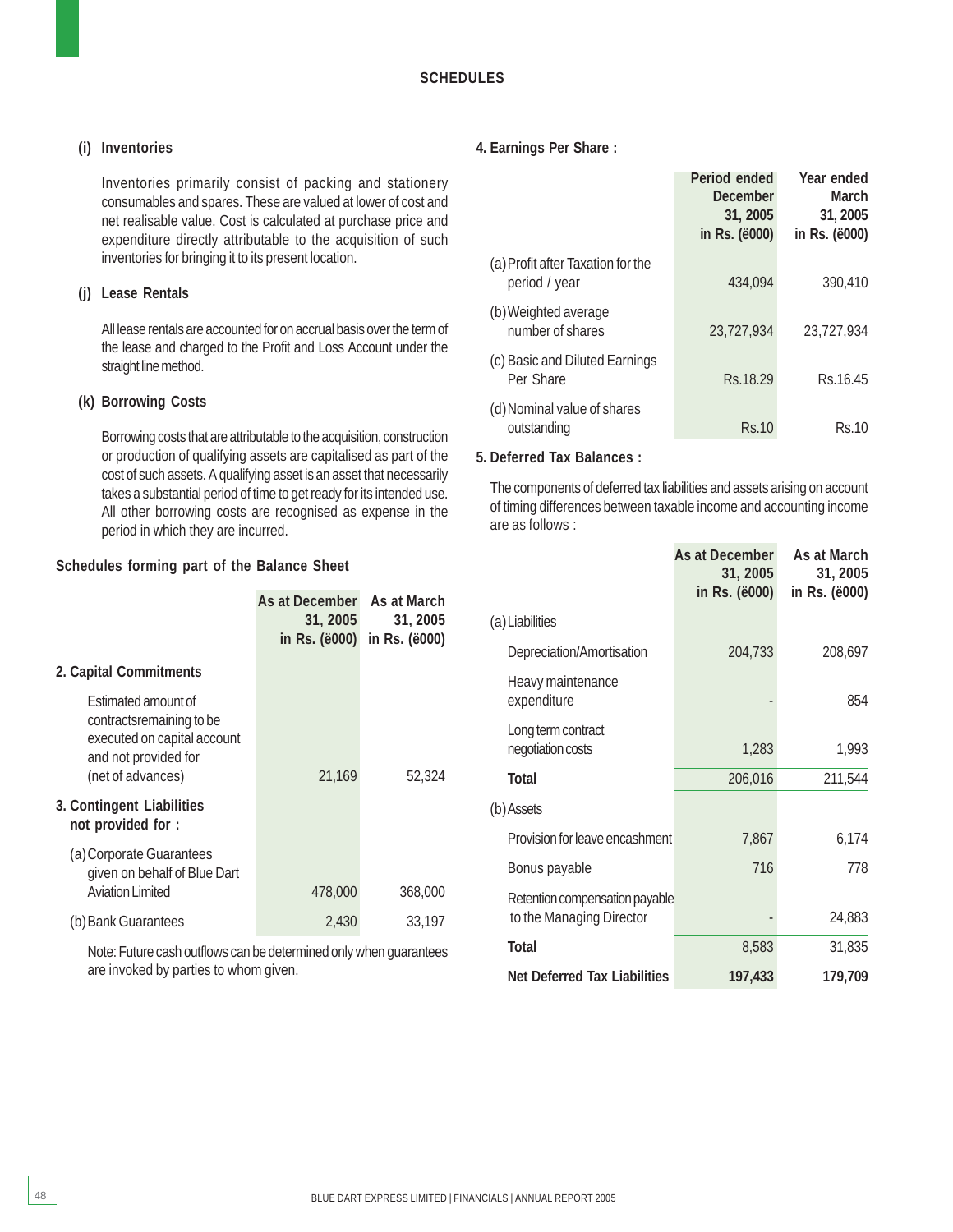| 6. Segment Information                                                                                                                                                                                                      |                                   |                                                                                                                                      | Period ended                                 | Year ended                                |
|-----------------------------------------------------------------------------------------------------------------------------------------------------------------------------------------------------------------------------|-----------------------------------|--------------------------------------------------------------------------------------------------------------------------------------|----------------------------------------------|-------------------------------------------|
| The Company is primarily engaged in a single segment business of<br>integrated air and ground transportation and distribution of time sensitive<br>packages and is managed as one entity, for its various service offerings |                                   |                                                                                                                                      | <b>December</b><br>31, 2005<br>in Rs. (ë000) | <b>March</b><br>31, 2005<br>in Rs. (ë000) |
| and is governed by a similar set of risks and returns.                                                                                                                                                                      |                                   | (c) Transactions with related<br>parties during the period / year:                                                                   |                                              |                                           |
| 7. Related Party Disclosures                                                                                                                                                                                                |                                   | (i) With Holding Company                                                                                                             |                                              |                                           |
| (a) Enterprises where control exists:                                                                                                                                                                                       |                                   |                                                                                                                                      |                                              |                                           |
| (i) Holding Company                                                                                                                                                                                                         |                                   | <b>DHL Express (Singapore)</b><br><b>Pte Limited</b>                                                                                 |                                              |                                           |
| DHL Express (Singapore) Pte Limited                                                                                                                                                                                         |                                   | Dividend paid                                                                                                                        | 57,684                                       |                                           |
| (ii) Ultimate Holding Company                                                                                                                                                                                               |                                   |                                                                                                                                      |                                              |                                           |
| Deutsche Post AG, Germany                                                                                                                                                                                                   |                                   | (ii) With Subsidiaries/Fellow<br>Subsidiary/Associate Company                                                                        |                                              |                                           |
| (iii) Subsidiary Companies                                                                                                                                                                                                  |                                   | <b>Blue Dart Aviation Limited:</b>                                                                                                   |                                              |                                           |
| Concorde Air Logistics Limited (An enterprise where Key                                                                                                                                                                     |                                   |                                                                                                                                      |                                              |                                           |
| Management Personnel had significant influence until May 10, 2004<br>and a subsidiary company with effect from May 11, 2004)                                                                                                |                                   | Aircraft charter costs<br>Additional Aircraft payload<br>deposit placed<br>Interest (income)/expenditure<br>on current account (net) | 1,386,769                                    | 1,463,648                                 |
|                                                                                                                                                                                                                             |                                   |                                                                                                                                      | 25,085                                       | 11,659                                    |
| Skyline Air Logistics Limited (An enterprise where Key Management<br>Personnel had significant influence until May 10, 2004 and a                                                                                           |                                   |                                                                                                                                      |                                              |                                           |
| subsidiary company with effect from May 11, 2004)                                                                                                                                                                           |                                   |                                                                                                                                      |                                              | 608                                       |
| (b) Related party relationships where transactions have taken place<br>during the period/year :                                                                                                                             |                                   | Courier charges income                                                                                                               | 3,264                                        | 3,140                                     |
| (i) Holding/Fellow Subsidiary/Associate Company/Subsidiaries                                                                                                                                                                |                                   | Lease rent income                                                                                                                    |                                              | 153                                       |
| DHL Express (Singapore) Pte Limited-Holding Company                                                                                                                                                                         |                                   | Reimbursement of capital                                                                                                             |                                              |                                           |
| DHL Express India Private Limited- Fellow Subsidiary Company                                                                                                                                                                |                                   | expenditure incurred (CWIP)                                                                                                          | 1,030                                        | 26,593                                    |
| Blue Dart Aviation Limited- Associate Company, (Wholly owned<br>subsidiary upto March 10, 2005 and an associate company thereafter)                                                                                         |                                   | Payment for D check carried<br>out on Aircraft                                                                                       | 29,525                                       | 49,020                                    |
| Concorde Air Logistics Limited- Subsidiary Company                                                                                                                                                                          |                                   | Recoveries towards excess                                                                                                            |                                              |                                           |
| Skyline Air Logistics Limited- Subsidiary Company                                                                                                                                                                           |                                   | baggage and handling charges                                                                                                         |                                              | 4,773                                     |
| (ii) Key Management Personnel                                                                                                                                                                                               |                                   | DHL Express India Private Limited:                                                                                                   |                                              |                                           |
| Air Marshal S.S. Ramdas (Retd.)                                                                                                                                                                                             | Chairman                          | <b>International Servicing Cost</b>                                                                                                  | 331,336                                      | 384,792                                   |
| Clyde C. Cooper                                                                                                                                                                                                             | <b>Managing Director</b>          | Linehaul Income                                                                                                                      | 61,708                                       | 57,121                                    |
| Suresh G. Sheth                                                                                                                                                                                                             | <b>Director</b>                   | Concorde Air Logistics Limited:                                                                                                      |                                              |                                           |
| Tushar K. Jani                                                                                                                                                                                                              | Director (upto                    | Investment in Share capital                                                                                                          |                                              | 14,500                                    |
|                                                                                                                                                                                                                             | March 10, 2005)                   | Reimbursements towards                                                                                                               |                                              |                                           |
| Khushroo M. Dubash                                                                                                                                                                                                          | Director (upto<br>March 10, 2005) | air freight, etc.                                                                                                                    | 66,592                                       | 87,216                                    |
| (iii) Relatives of Key Management Personnel                                                                                                                                                                                 |                                   | Reimbursement towards                                                                                                                |                                              |                                           |
| Farida Cooper                                                                                                                                                                                                               |                                   | expenses capitalised                                                                                                                 | 1,206                                        | 29                                        |
| Johann Cooper                                                                                                                                                                                                               |                                   | Skyline Air Logistics Limited:                                                                                                       |                                              |                                           |
| Ayesha Cooper                                                                                                                                                                                                               |                                   | Investment in Share capital                                                                                                          |                                              | 3,250                                     |
| Anjani Jani<br>Bhairavi Jani                                                                                                                                                                                                |                                   | Reimbursements towards<br>air freight, etc.                                                                                          | 3,303                                        | 6,879                                     |

49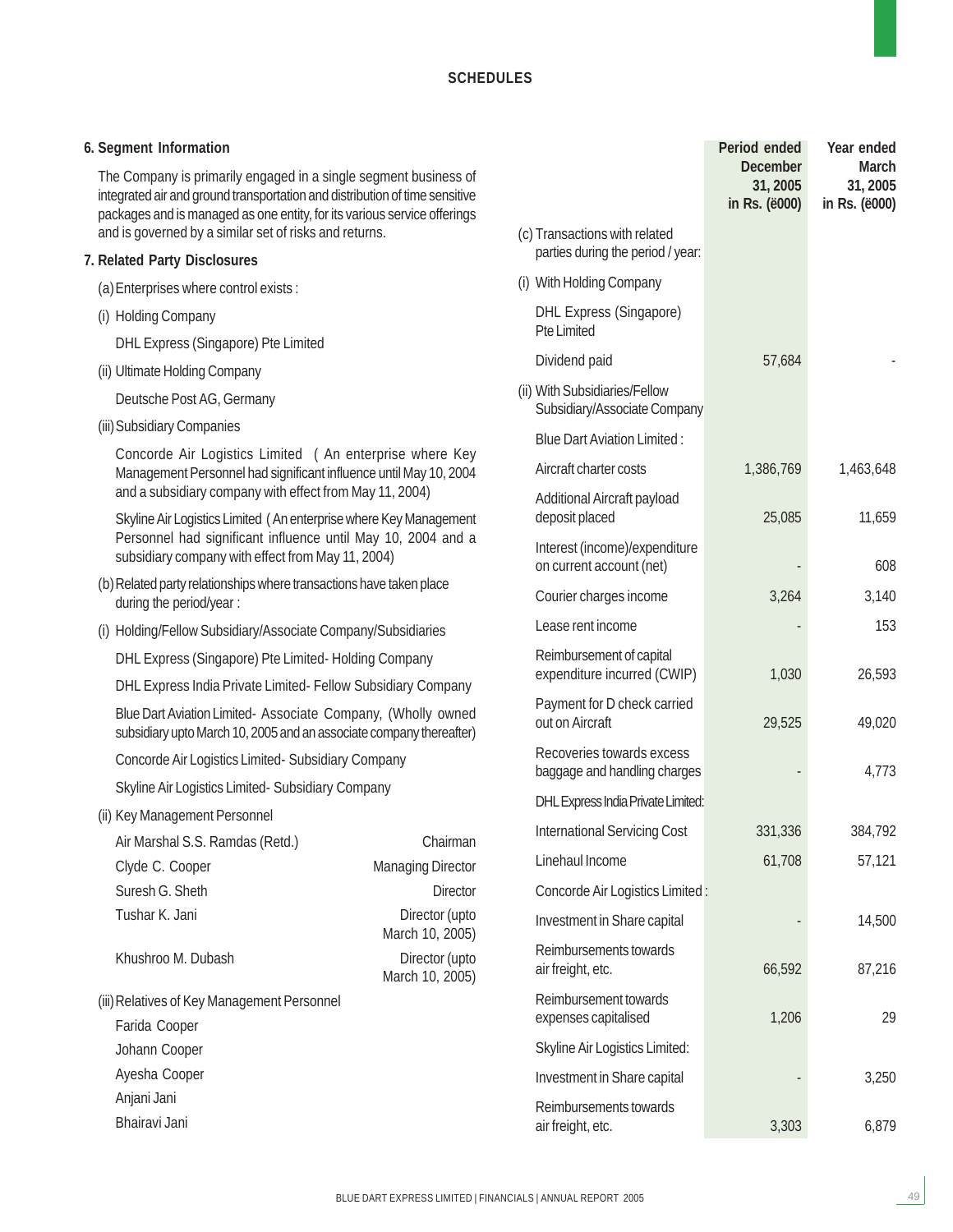|                                                                      | Period ended<br><b>December</b><br>31, 2005<br>in Rs. (ë000) | Year ended<br><b>March</b><br>31, 2005<br>in Rs. (ë000) |                                                                                                                                   |                                                                                         | As at December<br>31, 2005<br>in Rs. (ë000)  | As at March<br>31, 2005<br>in Rs. (ë000)  |  |
|----------------------------------------------------------------------|--------------------------------------------------------------|---------------------------------------------------------|-----------------------------------------------------------------------------------------------------------------------------------|-----------------------------------------------------------------------------------------|----------------------------------------------|-------------------------------------------|--|
| <b>Agency Charges</b>                                                | 963                                                          | 1,171                                                   | (d)                                                                                                                               | Related party balances<br>as at the period / year end :                                 |                                              |                                           |  |
| Reimbursement towards<br>expenses capitalised                        | 915                                                          | 120                                                     |                                                                                                                                   | (i) Receivable/ (Payable) from/to<br>Subsidiary/Fellow Subsidiary/<br>Associate company |                                              |                                           |  |
| (iii) With Key Management<br>Personnel                               |                                                              |                                                         |                                                                                                                                   | <b>Blue Dart Aviation Limited</b>                                                       | 147,669                                      | 128,296                                   |  |
| <b>Components of Remuneration</b><br>paid to the following personnel |                                                              |                                                         |                                                                                                                                   | <b>DHL Express India</b><br>Private limited                                             | (74, 053)                                    | (68, 788)                                 |  |
| have been disclosed in<br>Note 9 (a) below:                          |                                                              |                                                         |                                                                                                                                   | Concorde Air Logistics Limited                                                          | (3,874)                                      |                                           |  |
| - Clyde C. Cooper                                                    | 21,361                                                       | 99,352                                                  |                                                                                                                                   | Skyline Air Logistics Limited                                                           | (1, 151)                                     |                                           |  |
| - Tushar K. Jani                                                     |                                                              | 5,589                                                   |                                                                                                                                   | (ii) Corporate guarantees<br>given on behalf                                            |                                              |                                           |  |
| - Khushroo M. Dubash                                                 |                                                              | 5,476                                                   |                                                                                                                                   | <b>Blue Dart Aviation Limited</b>                                                       | 478,000                                      | 368,000                                   |  |
| - Air Marshal S. S. Ramdas (Retd)                                    | 1,000                                                        |                                                         |                                                                                                                                   | (iii) Payable to Key                                                                    |                                              |                                           |  |
| - Suresh G Sheth                                                     | 1,000                                                        |                                                         |                                                                                                                                   | Management Personnel:                                                                   |                                              |                                           |  |
| - Others                                                             | 460                                                          | 480                                                     |                                                                                                                                   | Mr. Clyde C. Cooper                                                                     | 7,020                                        | 75,233                                    |  |
|                                                                      | 23,821                                                       | 110,897                                                 |                                                                                                                                   | Air Marshal S.S.Ramdas (retd)                                                           | 1,000                                        |                                           |  |
| Professional fees paid to                                            |                                                              |                                                         |                                                                                                                                   | Mr. Suresh G Sheth                                                                      | 1,000                                        |                                           |  |
| -Air Marshal S.S. Ramdas (Retd.)<br>-Suresh G. Sheth                 | 1,000<br>1,000                                               | 1,000<br>1,000                                          |                                                                                                                                   | 8. Commitments under lease agreements                                                   |                                              |                                           |  |
| Purchase of Investments                                              |                                                              |                                                         | The Company has entered into a non-cancellable operating lease<br>agreement for rental of vehicles for a period of five years and |                                                                                         |                                              |                                           |  |
| - Clyde C. Cooper<br>- Tushar K. Jani                                |                                                              | 51<br>6                                                 |                                                                                                                                   | commitments as at December 31, 2005 are as under:<br>Upto One Year                      | 3,662                                        | 2,091                                     |  |
|                                                                      | <b>As at December</b>                                        | As at March                                             |                                                                                                                                   | One to Five Years                                                                       | 12,209                                       | 8,364                                     |  |
|                                                                      | 31, 2005                                                     | 31, 2005                                                |                                                                                                                                   |                                                                                         | Period ended                                 | Year ended                                |  |
| (iv) With Relatives of Key<br>Management Personnel                   | in Rs. (ë000)                                                | in Rs. (ë000)                                           |                                                                                                                                   |                                                                                         | <b>December</b><br>31, 2005<br>in Rs. (ë000) | <b>March</b><br>31, 2005<br>in Rs. (ë000) |  |
| Consultancy charges -<br>Farida Cooper                               |                                                              | 216                                                     |                                                                                                                                   | 9. Supplementary data as required<br>under Schedule VI to the                           |                                              |                                           |  |
| Purchase of Investments                                              |                                                              |                                                         |                                                                                                                                   | Companies Act, 1956                                                                     |                                              |                                           |  |
| Anjani Jani                                                          |                                                              | 24                                                      | (a)                                                                                                                               | Managerial remuneration                                                                 |                                              |                                           |  |
| Ayesha Cooper                                                        |                                                              | 20                                                      |                                                                                                                                   | Salary                                                                                  | 10,934                                       | 25,887                                    |  |
| Bhairavi Jani                                                        |                                                              | 16                                                      |                                                                                                                                   | One time Retention                                                                      |                                              |                                           |  |
| Johann Cooper                                                        |                                                              | 15                                                      |                                                                                                                                   | compensation [Refer<br>Note (ii) below]                                                 |                                              | 68,000                                    |  |
| Farida Cooper                                                        |                                                              | 10                                                      |                                                                                                                                   | Commission [Refer (b) below]                                                            | 9,020                                        | 8,915                                     |  |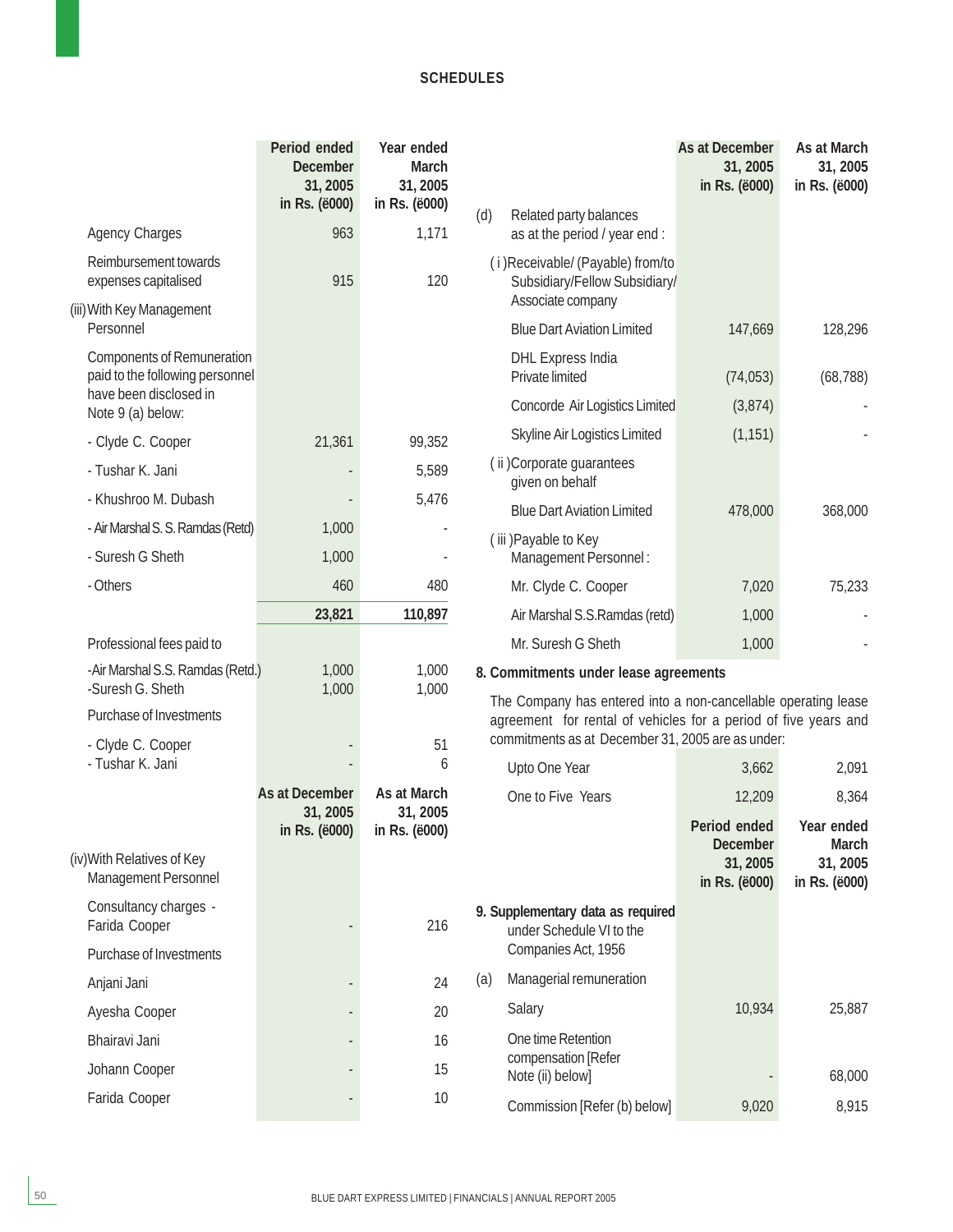|                                              | Period ended<br><b>December</b><br>31, 2005<br>in Rs. (ë000) | Year ended<br><b>March</b><br>31, 2005<br>in Rs. (ë000) |
|----------------------------------------------|--------------------------------------------------------------|---------------------------------------------------------|
| Contribution to provident<br>and other funds | 842                                                          | 1.369                                                   |
| Gratuity paid                                |                                                              | 1.454                                                   |
| Leave encashment paid                        |                                                              | 144                                                     |
| Perguisites                                  | 2.565                                                        | 4.648                                                   |
| Directorsí sitting fees                      | 460                                                          | 480                                                     |
|                                              | 23,821                                                       | 110,897                                                 |

( i ) Provision for / Contribution to employee retirement / post retirements, which are based on actuarial valuations done on an overall company basis, are excluded above.

- ( ii )Liability no longer required represents reversal of one-time retention compensation of Rs.68,000 (ë000) payable to the Managing Director due to rejection by the Central Government of the application made by the Company.
- (b) Computation of ënet profití in accordance with Sections 198 and 349 of the Companies Act, 1956 and commission payable to the wholetime directors (including Managing Director) :

|                                                                       | Period ended<br><b>December</b><br>31, 2005<br>in Rs. (ë000) | Year ended<br>March<br>31, 2005<br>in Rs. (ë000) |
|-----------------------------------------------------------------------|--------------------------------------------------------------|--------------------------------------------------|
| Profit before Tax                                                     | 661,592                                                      | 601,293                                          |
| Add: Directorsí remuneration<br>[Refer (a) above]                     | 23,821                                                       | 110,897                                          |
| Depreciation/Amortisation<br>provided in the<br>books of account      | 131,409                                                      | 153,199                                          |
| Loss on sale / scrapping<br>of fixed assets (Net)                     | 40,468                                                       | 10,661                                           |
|                                                                       | 857,290                                                      | 876,050                                          |
| Less: Depreciation under<br>Section†350 of the<br>Companies Act, 1956 | 131,409                                                      | 153,199                                          |
| Profit on sale of shares                                              |                                                              | 36,000                                           |
| Net profit as per Sections<br>198 and 349 of the                      |                                                              |                                                  |
| Companies Act, 1956                                                   | 725,881                                                      | 686,851                                          |

|                                                                                                                                           | Period ended<br><b>December</b><br>31, 2005<br>in Rs. (ë000) | Year ended<br><b>March</b><br>31, 2005<br>in Rs. (ë000) |
|-------------------------------------------------------------------------------------------------------------------------------------------|--------------------------------------------------------------|---------------------------------------------------------|
| Commission to whole<br>time Directors at 1 per cent<br>of net profit per director,<br>limited to annual salary of<br>whole time director. | 7,020                                                        | 8,915                                                   |
| Commission to<br>independent directors at<br>1 per cent of net profit<br>limited to Rs.1,000 (ë000)                                       |                                                              |                                                         |
| per director.                                                                                                                             | 2,000                                                        |                                                         |
|                                                                                                                                           | 9,020                                                        | 8,915                                                   |
| (c) Legal and Professional<br>Charges include Auditorsí<br>Remuneration as follows:                                                       |                                                              |                                                         |
| <b>Audit Fees</b>                                                                                                                         |                                                              |                                                         |
| - Statutory Audit Fees<br>- Tax Audit Fees                                                                                                | 2,600<br>300                                                 | 2,600<br>300                                            |
| For other matters                                                                                                                         | 550                                                          | 550                                                     |
| Reimbursement of expenses                                                                                                                 | 50                                                           | 50                                                      |
|                                                                                                                                           | 3,500                                                        | 3,500                                                   |
| (d) Earnings in foreign currency                                                                                                          |                                                              |                                                         |
| Service charges                                                                                                                           | 43,512                                                       | 84,580                                                  |
| (e) Expenditure in foreign currency                                                                                                       |                                                              |                                                         |
| Foreign travel                                                                                                                            | 255                                                          | 361                                                     |
| Others                                                                                                                                    | 4,539                                                        | 1,658                                                   |
|                                                                                                                                           | 4,794                                                        | 2,019                                                   |
| (f) Value of imports<br>(C&F Basis)*                                                                                                      |                                                              |                                                         |
| Aircraft and other capital<br>items (including components                                                                                 |                                                              |                                                         |
| and spares)                                                                                                                               | 40,208                                                       | 240,067                                                 |
|                                                                                                                                           | 40,208                                                       | 240,067                                                 |

\*The above information is disclosed on C&F basis since the Company has taken a global insurance policy for all stocks and it is not possible to allocate the same to individual purchases.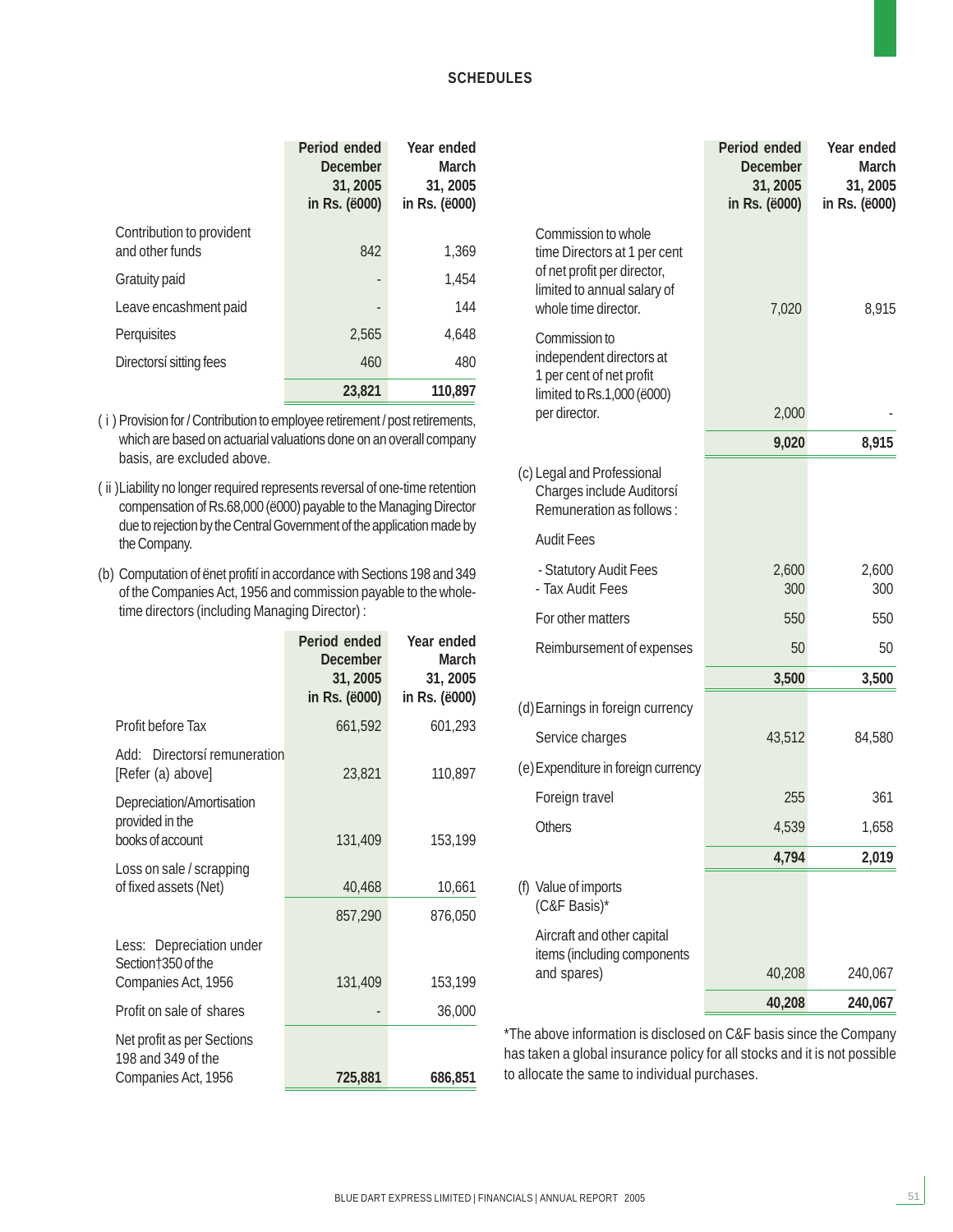|                                                               | Period ended<br>December<br>31, 2005<br>in Rs. (ë000) | Year ended<br>March<br>31, 2005<br>in Rs. (ë000) |
|---------------------------------------------------------------|-------------------------------------------------------|--------------------------------------------------|
| (g) Remittance in foreign currency<br>on account of dividends |                                                       |                                                  |
| Number of Non-resident<br>shareholders                        | 1                                                     |                                                  |
| Number of Equity Shares held                                  | 19,227,887                                            | 4.951.598                                        |
| Amount of dividend remitted                                   | 57.684                                                | 22,282                                           |
| Year to which dividend relates                                | 2004-05                                               | 2003-04                                          |

#### **10. Outstanding dues to Small Scale Industrial (SSI) undertakings**

The small scale industrial undertakings to whom amounts are outstanding for more than 30\* days at December†31,†2005 are :

| Alpha Carbonless  |                                 |
|-------------------|---------------------------------|
| Manufacturing Co. | Sago Paper Products             |
| Meghna Laminates  | <b>Sago Printing Systems</b>    |
| Pioneer packaging | Supac Packaging Private Limited |

Royal Art

The above information and that given in Schedule 11 - ëLiabilitiesí regarding Small Scale Industrial Undertaking has been determined to the extent such parties have been identified on the basis of information available with the Company. This has been relied upon by the Auditors.

\* In accordance with the terms of contracts, the credit period is generally upto 60 days.

- 11. Profit on sale of shares in previous year represents surplus on disinvestment of its 60% [14,400 (ë000) equity shares ] holding in Blue Dart Aviation Limited at a price of Rs. 15 per share, being a fair value of Blue Dart Aviation Limited in accordance with the valuation report of an independent firm of chartered accountants.
- 12. The figures of the current period are not comparable to those of the previous year as the figures of the current period are for a period of nine months from April 1, 2005 to December 31, 2005.
- 13. Previous yearís figures have been regrouped / reclassified / restated wherever necessary to conform to the current periodís classification.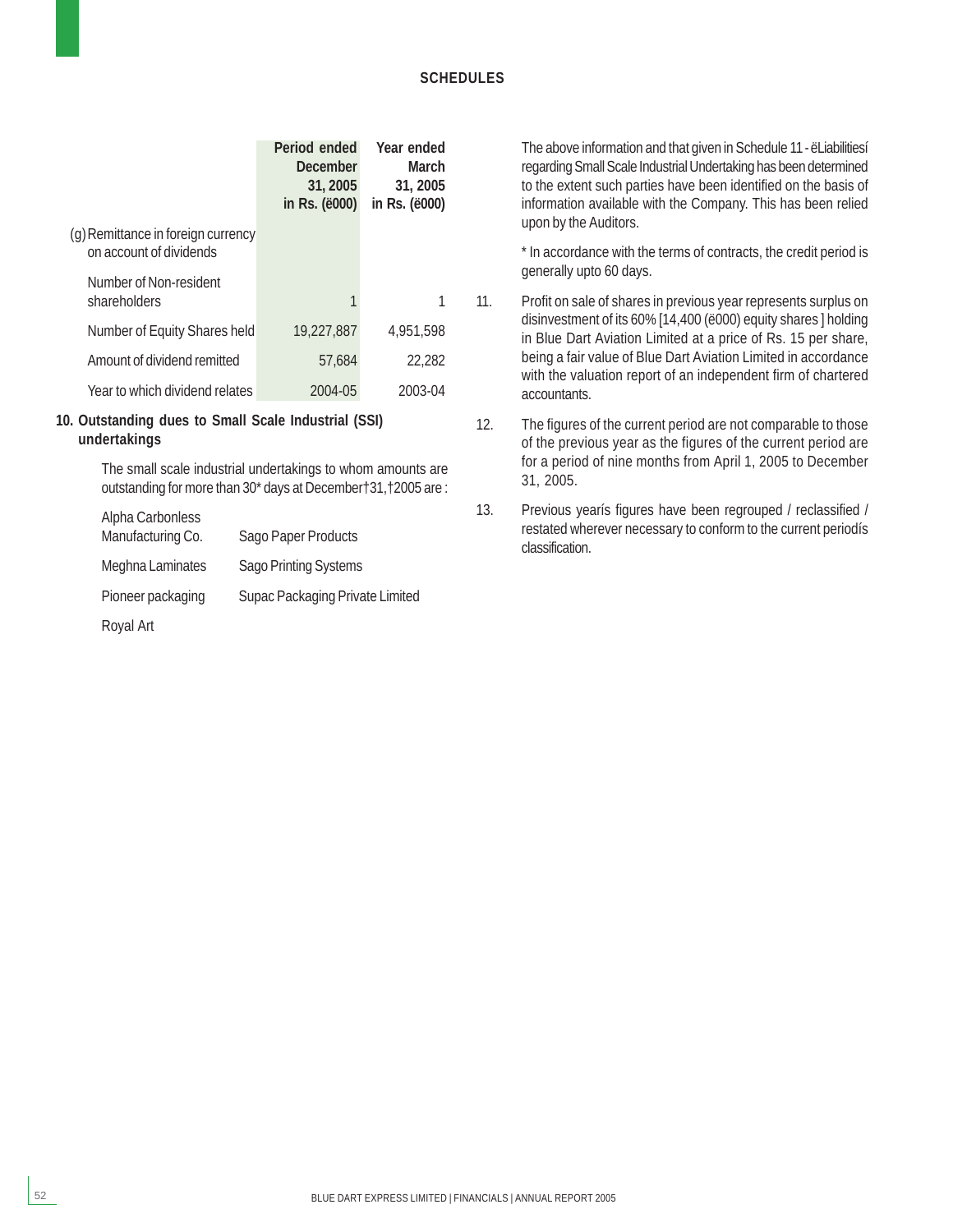#### **Schedule forming part of the Accounts**

#### **14**. **Balance Sheet Abstract and Companyís General Business Profile**



**V. Generic Names of Three Principal Products/Services of Company (as per monetary terms)**

Item Code No. (ITC Code) **Product Description** 

|  |  | $D[0 0 0]E[S T 1]C]$   $P[R 1 0 R 1 T Y $ |  |  |  |  |  |  |  |  |  |
|--|--|-------------------------------------------|--|--|--|--|--|--|--|--|--|
|  |  | I NTERNATIONAL SERVICES                   |  |  |  |  |  |  |  |  |  |
|  |  |                                           |  |  |  |  |  |  |  |  |  |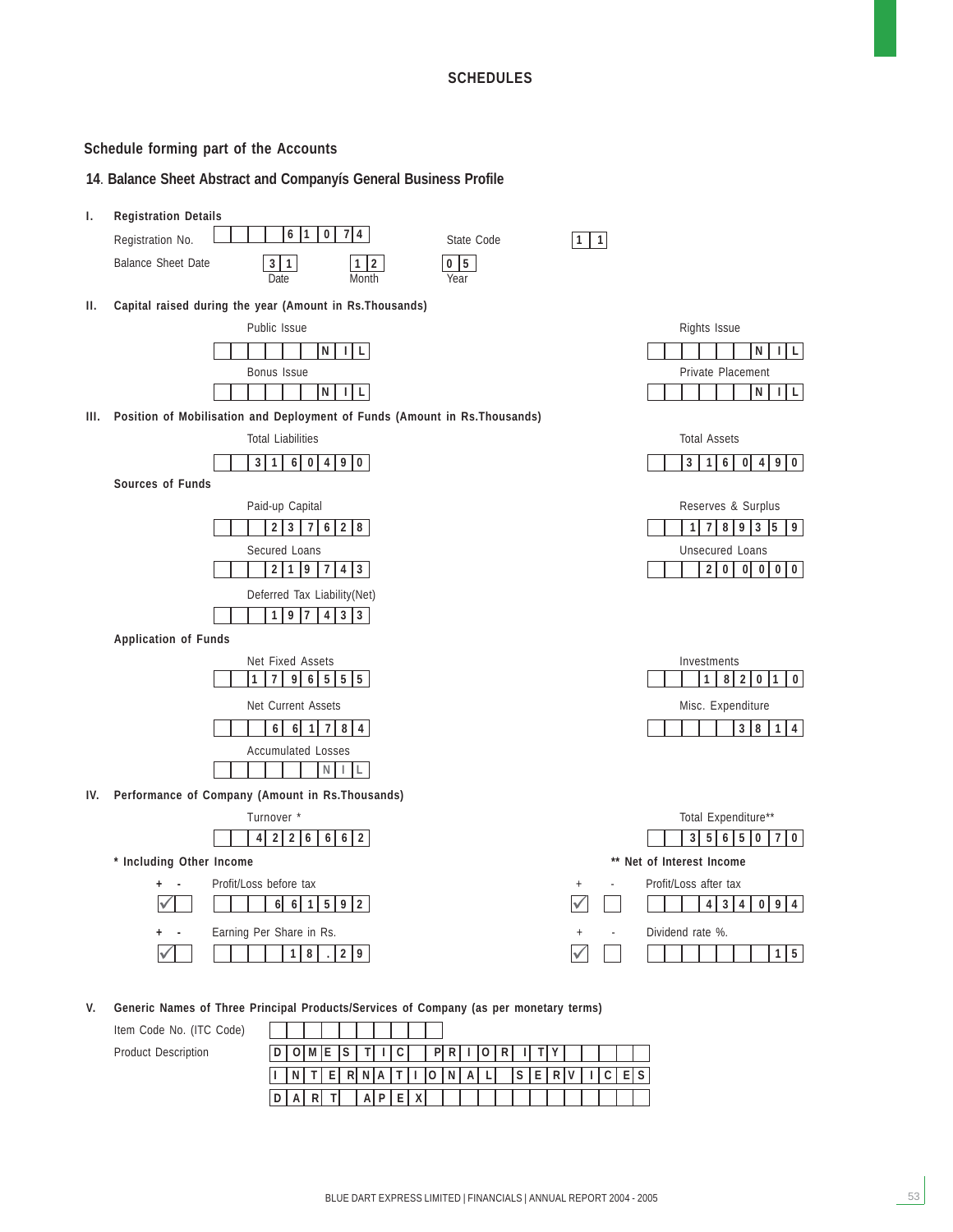### **STATEMENT PURSUANT TO SECTION 212(1) (e) OF THE COMPANIES ACT, 1956 RELATING TO SUBSIDIARY COMPANIES**

| Name of the Subsidiary Company                                                                                         |   | Concorde Air Logistics Limited                        | Skyline Air Logistics Limited                        |
|------------------------------------------------------------------------------------------------------------------------|---|-------------------------------------------------------|------------------------------------------------------|
| <b>Holding Companyis Interest</b>                                                                                      | ÷ | 110,000 Equity Shares of<br>Rs. 10 each fully paid up | 60,000 Equity Shares of<br>Rs. 10 each fully paid up |
| <b>Extent of Holding</b>                                                                                               |   | 100%                                                  | 100%                                                 |
| The iFinancial Yearî of the Subsidiary Company ended of                                                                |   | December 31, 2005                                     | December 31, 2005                                    |
| Net aggregate amount of the Subsidiary Companyis<br>profits/(losses) dealt with in the Holding Companyis accounts      |   |                                                       |                                                      |
| For the Subsidiary is aforesaid financial year                                                                         |   | Nil                                                   | Nil                                                  |
| For the previous financial years                                                                                       |   | N.A                                                   | N.A                                                  |
| Net aggregate amount of the Subsidiary Companyis profits/<br>(losses) not dealt with in the Holding Companyis accounts |   |                                                       |                                                      |
| For the Subsidiary is aforesaid financial year (Rs. in thousand) :                                                     |   | 3,044                                                 | 5,363                                                |
| For the previous financial years (Rs.in thousand)                                                                      |   | N.A                                                   | N.A                                                  |

| Air Marshal S. S. Ramdas (Retd.) | Clyde C. Cooper                                                       | <b>Greg Tanner</b>                   | Suresh G. Sheth |
|----------------------------------|-----------------------------------------------------------------------|--------------------------------------|-----------------|
| Chairman                         | <b>Managing Director</b>                                              | <b>Director</b>                      | <b>Director</b> |
| Ross Allen<br><b>Director</b>    | Yogesh Dhingra<br>Finance Director &<br>Group Chief Financial Officer | Tushar Gunderia<br>Company Secretary |                 |

Place : Mumbai Dated : February 7, 2006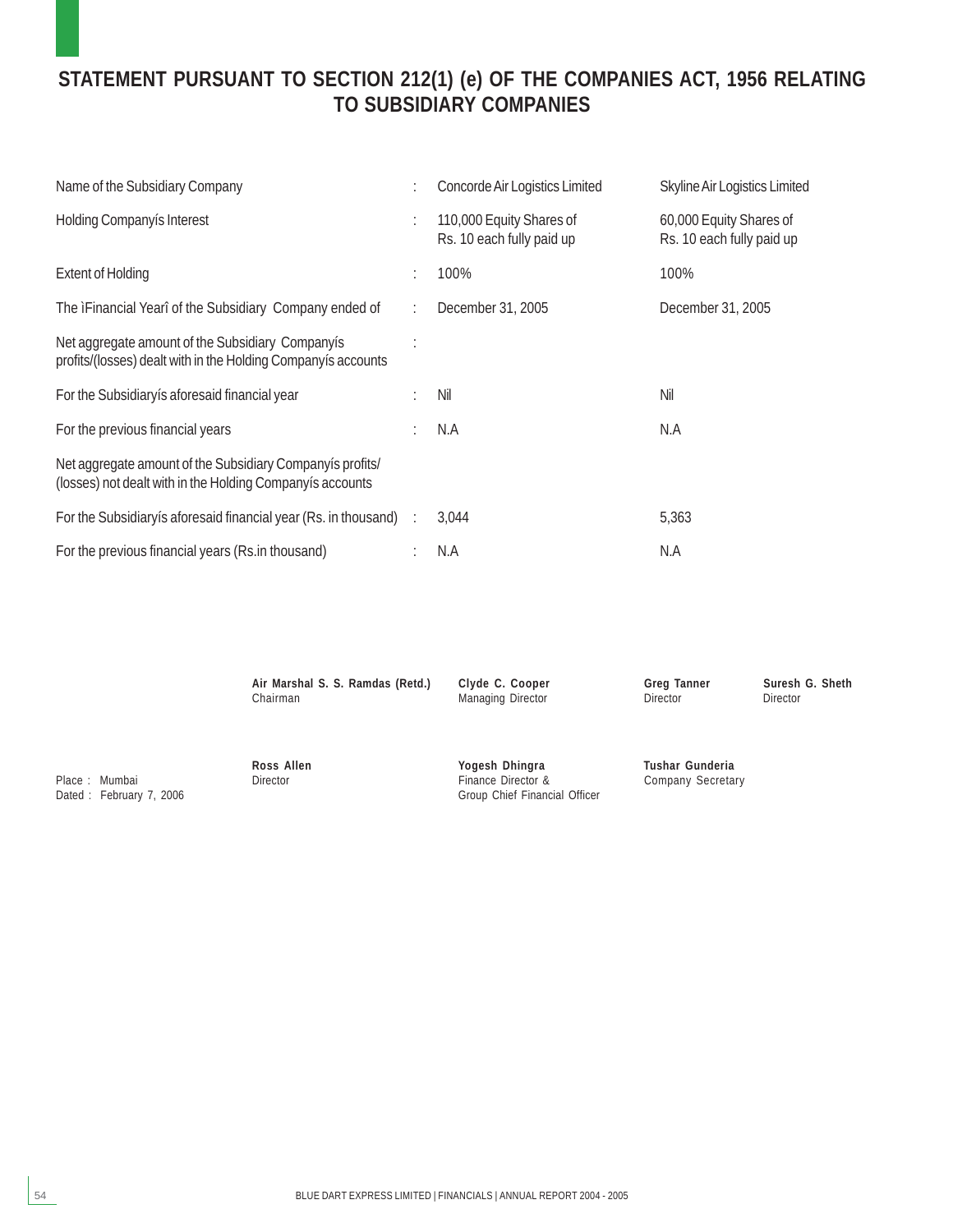# **Board of Directors**

55

### **CONCORDE AIR LOGISTICS LIMITED**

### **BOARD OF DIRECTORS**

Vaidhyanathan Iyer Tushar Gunderia Kamlesh Kataria

### **PRINCIPAL BANKERS**

Canara Bank Indian Overseas Bank

### **AUDITORS**

Price Waterhouse

### **REGISTERED OFFICE**

17, Adarsh Industrial Estate, Sahar Road, Chakala, Andheri (East), Mumbai - 400 099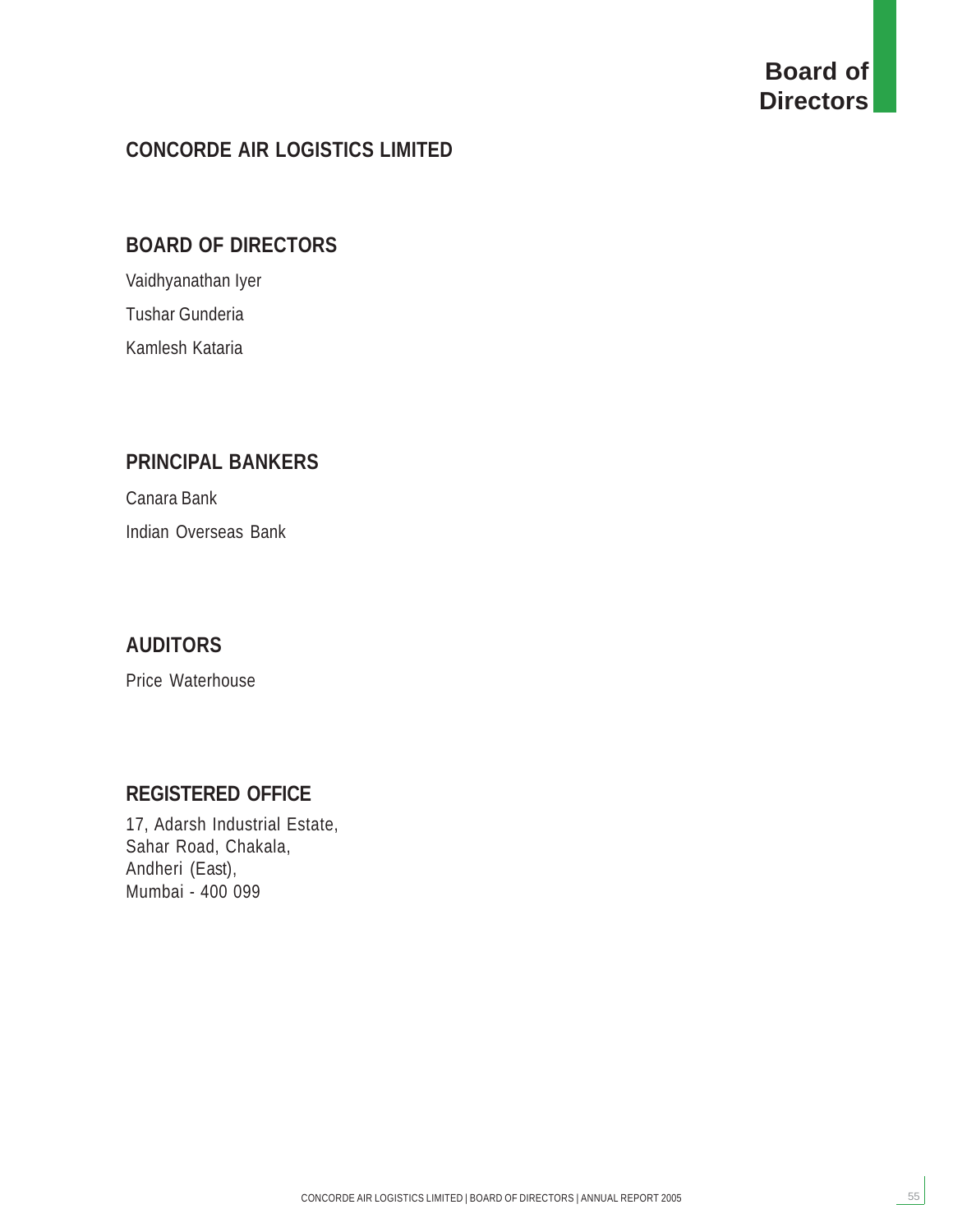### **DIRECTORSí REPORT**

#### **To the Members**

Your Directors have pleasure in presenting the Second Annual Report of your Company for the period April 1, 2005 to December 31, 2005.

#### **BACKGROUND**

Blue Dart Express Ltd. acquired 99.55% of the paid up Equity Share Capital of your Company on May 11, 2004 and thus, your Company had become a subsidiary of Blue Dart Express Ltd. with effect from May 11, 2004. In accordance with the approval accorded by the Board of Directors in its Board Meeting held on December 13, 2005, Blue Dart Express Ltd. further acquired the balance 500 (Five Hundred) Equity shares of your Company from the existing Shareholders on December 13, 2005. Accordingly, your Company became a Wholly Owned Subsidiary of Blue Dart Express Ltd. with effect from December 13, 2005.

#### **FINANCIAL RESULTS**

**(Rs. in millions) For the period For the period ended May 7, 2004** December to March **31, 2005 31, 2005 Revenues** Services 9.06 8.55 Other Income 0.91 1.11 Less : Operating Expenses 6.83 Operating Profit (EBIDTA) 4.29 2.83 Less : Depreciation/Amortisation 1.25 1.31 Earnings before Tax 3.04 1.52 Less : Provision for income tax 1.45 1.05 Earnings after tax 1.59 0.47

Your Directors would prefer to strengthen financial position of the Company and as such, no dividend is recommended for the period under consideration.

#### **FINANCIAL YEAR**

In the meeting of the Board of Directors of the Company held on April 25, 2005, the Board of Directors approved the change of Financial Year end of the Company to the Calendar Year, from March 31<sup>st</sup> to December 31<sup>st</sup>, and accordingly, the Accounts of the Company are for the period of Nine months from April 1, 2005 to December 31, 2005.

#### **INDUSTRY**

Your Company is engaged in the business of clearing and forwarding of time sensitive air cargo packages.

Your Company is a registered Air Cargo Agent with International Air Transport Association (IATA) and licensed Custom House Agent under the provisions of Customs Act, 1962.

Your Company also has a valid break-bulk license to handle consolidated shipments.

#### **DIRECTORS**

During the period under review, Mr. Tushar Gunderia, Mr. Adi Soonawalla and Mr.Kamlesh Kataria were appointed as an Additional Directors of the Company with effect from December 13, 2005 at the Board Meeting held on December 13, 2005.

Mr. Clyde Cooper, Mr. Ashok Jani and Mr.Suresh Sheth resigned as Directors of the Company with effect from December 14, 2005.

Your Directors place on record their sincere appreciation and thanks for the contribution of Mr.Cooper, Mr.Jani and Mr.Sheth for the growth of the Company and wish them success for their future endeavours.

Mr. Adi Soonawalla resigned as a Director of the Company with effect from January 23, 2006 and Mr. Vaidhyanathan Iyer was appointed as an Additional Director of the Company with effect from January 23, 2006.

Mr. Vaidhyanathan Iyer, Mr. Tushar Gunderia and Mr. Kamlesh Kataria holds office upto the ensuing Annual General Meeting. The Company has received notices under the provisions of Section 257 of the Companies Act, 1956 proposing the candidature of Mr. Vaidhyanathan Iyer, Mr. Tushar Gunderia and Mr. Kamlesh Kataria as Directors of the Company.

As all the above Directors are `Additional Directorsí and shall hold office upto the date of Annual General Meeting, none of the Directors shall be liable to retire by rotation at the ensuing Annual General Meeting.

#### **DIRECTORSí RESPONSIBILITY STATEMENT**

Pursuant to the requirements of the provisions of the Companies Act, 1956, your Directors confirm:

I) that in the preparation of the accounts the applicable accounting standards have been followed, along with proper explanation relating to material departures;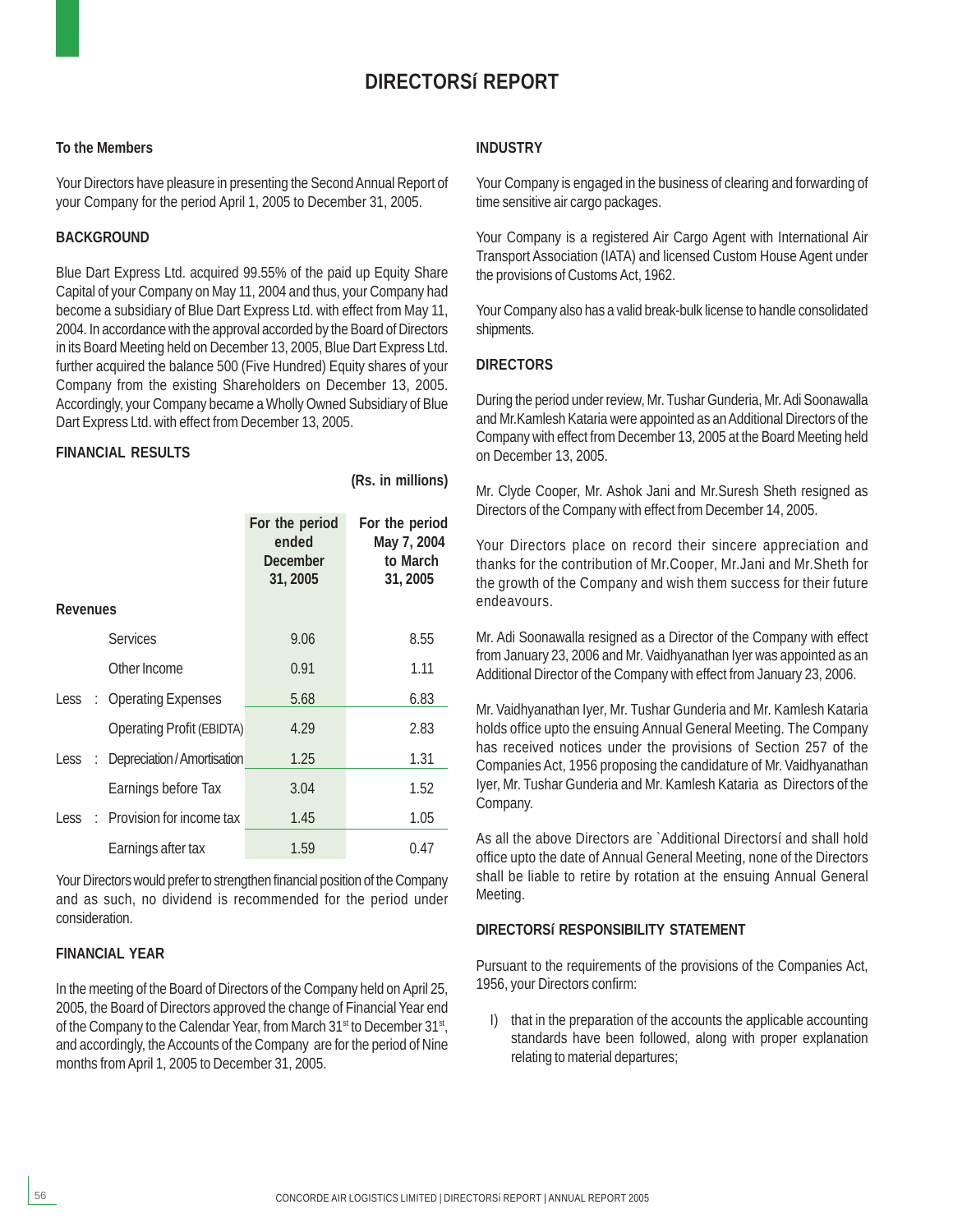#### **DIRECTORSí REPORT**

- II) that the Directors have selected such accounting policies and applied them consistently and made judgments and estimates, that are reasonable and prudent, so as to give a true and fair view of the state of affairs of the Company at the end of the period and of the profit of the Company for that period;
- III) that the Directors have taken proper and sufficient care for the maintenance of adequate accounting records, in accordance with the provisions of the Act, for safeguarding the assets of the Company and for preventing and detecting fraud and other irregularities;
- IV) that the Directors have prepared the Accounts on a going concern basis.

#### **AUDITORS**

The Statutory Auditors of the Company M/s. Price Waterhouse, Chartered Accountants, retire at the conclusion of the forthcoming Annual General Meeting and, being eligible, offer themselves for re-appointment. Your Company has received the necessary certificate from them to the effect that their re-appointment, if made, will be in accordance with the provisions of Section 224(1B) of the Companies Act, 1956.

The Board of Directors recommends re-appointment of M/s. Price Waterhouse as the Statutory Auditors of the Company.

#### **FIXED DEPOSIT**

The Company has not accepted any deposits within the meaning of section 58A of the Companies Act, 1956.

#### **COMPLIANCE CERTIFICATE**

In accordance with the provisions of Section 383(A) of the Companies Act, 1956, M/s.Nilesh Shah & Associates, Company Secretaries in Whole Time Practice has issued `Compliance Certificateí which has been attached as an Annexure to this Report.

#### **EMPLOYEES**

Your Directors hereby wish to place on record their appreciation of the efficient services rendered by its Employees.

During the year under review, the Company did not have any employee falling under the provisions of Section 217 (2A) of the Companies Act, 1956.

#### **PARTICULARS REGARDING CONSERVATION OF ENERGY, TECHNOLOGY ABSORPTION AND FOREIGN EXCHANGE EARNINGS AND EXPENDITURE**

The information pursuant of Section 217(1)(e) of the Companies (Disclosure of Particulars in the Report of Board of Directors) Rules, 1988 is as under

|    | A Conservation of Energy : Not applicable   |   |                                                  |
|----|---------------------------------------------|---|--------------------------------------------------|
| B  | Technology absorption : Not applicable      |   |                                                  |
| C. | <b>Foreign Exchange</b><br>Earnings & Outgo |   |                                                  |
|    | <b>Earnings</b>                             | t | Nil                                              |
|    | Outgo                                       |   | Rs.10 millions<br>(previous Year Rs. 9 millions) |

#### **ACKNOWLEDGEMENT**

Your Directors express their grateful appreciation for the assistance and co-operation received from the customers, suppliers, solicitors, advisors, banks and government authorities for their ongoing support during the period under review.

For and on behalf of the Board Directors

**Vaidhyanathan Iyer Tushar Gunderia** Director Director

**Kamlesh Kataria Director** 

57

**Mumbai, February 6, 2006**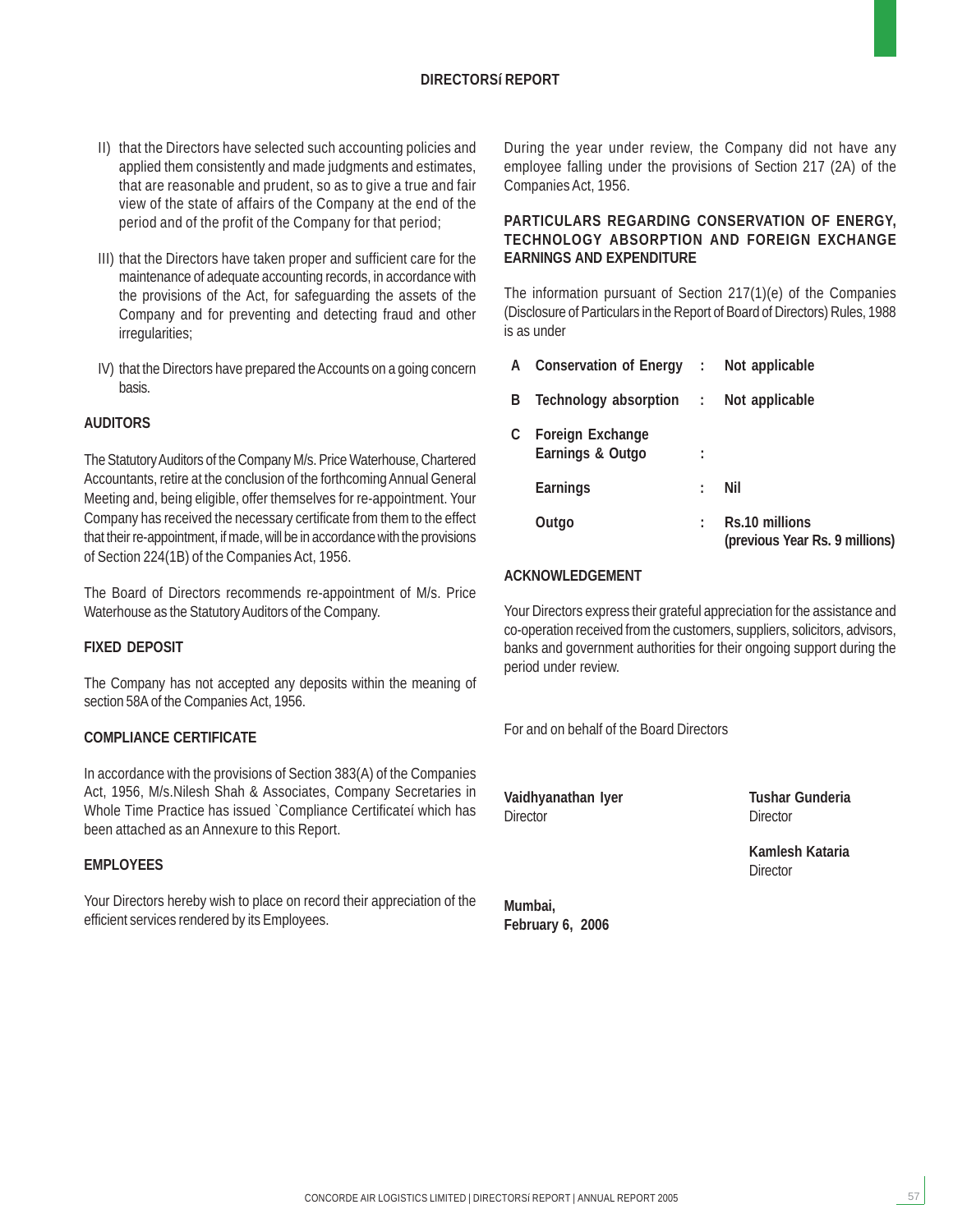### **AUDITORSí REPORT**

To The Members of

#### **CONCORDE AIR LOGISTICS LIMITED**

- 1. We have audited the attached Balance Sheet of Concorde Air Logistics Limited, as at December 31, 2005, and the related Profit and Loss Account and Cash Flow Statement for the period April 1, 2005 to December 31, 2005, annexed thereto, which we have signed under reference to this report. These financial statements are the responsibility of the Companyís management. Our responsibility is to express an opinion on these financial statements based on our audit.
- 2. We conducted our audit in accordance with the auditing standards generally accepted in India. Those Standards require that we plan and perform the audit to obtain reasonable assurance about whether the financial statements are free of material misstatement. An audit includes examining, on a test basis, evidence supporting the amounts and disclosures in the financial statements. An audit also includes assessing the accounting principles used and significant estimates made by management, as well as evaluating the overall financial statement presentation. We believe that our audit provides a reasonable basis for our opinion.
- 3. As required by the Companies (Auditorís Report) Order, 2003, as amended by the Companies (Auditorís Report) (Amendment) Order, 2004, (together the ëOrderí) issued by the Central Government of India in terms of sub-section (4A) of Section 227 of the Act and on the basis of such checks of the books and records of the Company as we considered appropriate and according to the information and explanations given to us, we give in the Annexure a statement on the matters specified in paragraphs 4 and 5 of the said Order.
- 4. Further to our comments in the Annexure referred to in paragraph 3 above, we report that:
	- (a) We have obtained all the information and explanations, which to the best of our knowledge and belief were necessary for the purposes of our audit;
	- (b) In our opinion, proper books of account as required by law have been kept by the Company so far as appears from our examination of those books;
	- (c) The Balance Sheet, Profit and Loss Account and Cash Flow Statement dealt with by this report are in agreement with the books of account;
	- (d) In our opinion, the Balance Sheet, Profit and Loss Account and Cash Flow Statement dealt with by this report comply with the accounting standards referred to in sub-section (3C) of Section 211 of the Act;
	- (e) On the basis of written representations received from the directors, as on December 31, 2005 and taken on record by the Board of Directors, none of the directors is disqualified as on December 31, 2005 from being appointed as a director in terms of clause (g) of sub-section (1) of Section 274 of the Act;
	- (f) In our opinion and to the best of our information and according to the explanations given to us, the said financial statements together with the notes thereon and attached thereto give in the prescribed manner the information required by the Act and give a true and fair view in conformity with the accounting principles generally accepted in India:
		- (i) in the case of the Balance Sheet, of the state of affairs of the Company as at December 31, 2005;
		- (ii)in the case of the Profit and Loss Account, of the profit for the period April 1, 2005 to December 31, 2005; and

(iii)in the case of the Cash Flow Statement, of the cash flows for the period April 1, 2005 to December 31, 2005.

Thomas Mathew Partner Membership No. 50087 For and on behalf of Price Waterhouse Chartered Accountants

Mumbai, February 6, 2006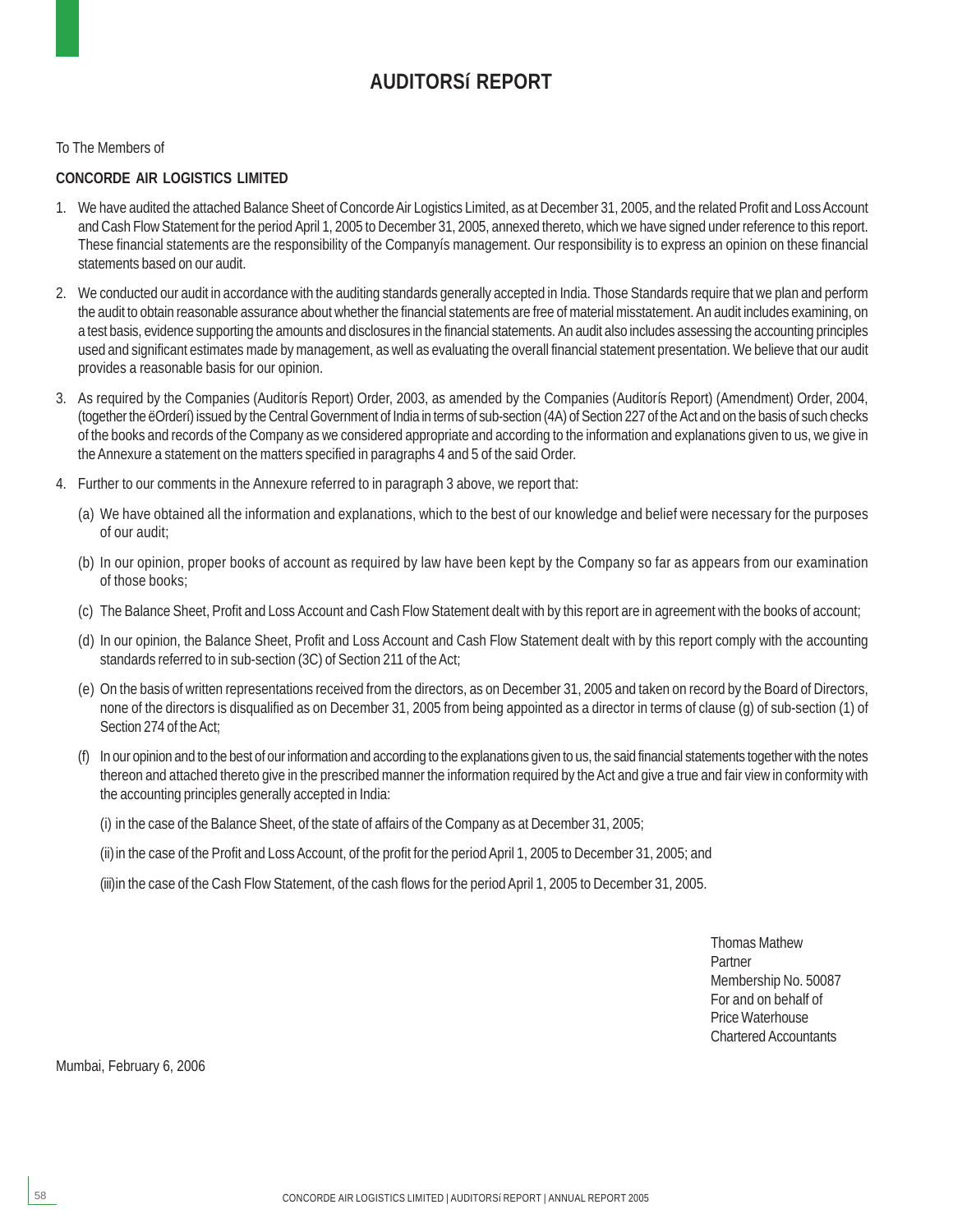### **ANNEXURE TO AUDITORSí REPORT**

**[Referred to in paragraph 3 of the Auditorsí Report of even date to the members of Concorde Air Logistics Limited on the financial statements for the period April 1, 2005 to December 31, 2005]**

- 1. (a) The Company is maintaining proper records showing full particulars including quantitative details and situation of fixed assets.
- (b) The fixed assets of the Company have been physically verified by the management during the period and no material discrepancies between the book records and the physical inventory have been noticed. In our opinion, the frequency of verification is reasonable.
- (c) In our opinion and according to the information and explanations given to us, a substantial part of fixed assets has not been disposed of by the Company during the period.
- 2. (a) The Company has not granted any loans, secured or unsecured, to companies, firms or other parties covered in the register maintained under Section 301 of the Act. Accordingly, clauses (iii)(b) to (iii)(d) of paragraph 4 of the Order are not applicable to the Company for the period.
	- (b) The Company has not taken any loans, secured or unsecured, from companies, firms or other parties covered in the register maintained under Section 301 of the Act. Accordingly, clauses (iii)(f) and (iii)(g) of paragraph 4 of the Order are not applicable to the Company for the period.
- 3. In our opinion and according to the information and explanations given to us, there is an adequate internal control system commensurate with the size of the Company and the nature of its business for the sale of services. Further, on the basis of our examination of the books and records of the Company, carried out in accordance with the auditing standards generally accepted in India and according to the information and explanations given to us, we have neither come across nor have we been informed of any continuing failure to correct major weaknesses in the aforesaid internal control system.
- 4. According to the information and explanations given to us, there have been no contracts or arrangements referred to in Section 301 of the Act during the period to be entered in the register required to be maintained under that Section. Accordingly, commenting on transactions made in pursuance of such contracts or arrangements does not arise.
- 5. The Company has not accepted any deposits from the public within the meaning of Section 58A of the Act and the rules framed there under.
- 6. In our opinion, the Company has an internal audit system commensurate with its size and nature of its business.
- 7. The matter specified in clause (viii) of paragraph 4 of the Order regarding maintenance of cost records under clause (d) of subsection (1) of Section 209 of the Act is not applicable to the Company.
- 8. (a) According to the information and explanations given to us and the records of the Company examined by us, in our opinion, the Company is regular in depositing undisputed statutory dues including provident fund, employeesí state insurance, income-tax, service tax, cess and other material statutory dues with the appropriate authorities in India. As informed to us, investorsí education and protection fund, wealth tax, excise duty, customs duty and sales tax are not applicable to the Company for the period.
	- (b) According to the information and explanations given to us and the records of the Company examined by us, there are no dues of income tax, service tax and cess as at December 31, 2005, which have not been deposited on account of any dispute.
- 9. As the Company is registered for a period less than five years, clause (x) of paragraph 4 of the Order is not applicable to the Company for the period.
- 10. According to the records of the Company examined by us and the information and explanations given to us, the Company has not defaulted in repayment of dues to any financial institution or bank or debenture holders.
- 11. The Company has not granted any loans and advances on the basis of security by way of pledge of shares, debentures and other securities.
- 12. The provisions of any special statute applicable to chit fund/nidhi/ mutual benefit fund/societies are not applicable to the Company.
- 13. In our opinion, the Company is not a dealer or trader in shares, securities, debentures and other investments.
- 14. According to the information and explanations given to us, the Company has not given any guarantee for loans taken by others from banks or financial institutions during the period.
- 15. The Company has not obtained any term loans.
- 16. On the basis of an overall examination of the Balance Sheet of the Company, in our opinion and according to the information and explanations given to us, there are no funds raised on a short-term basis which have been used for long-term investment.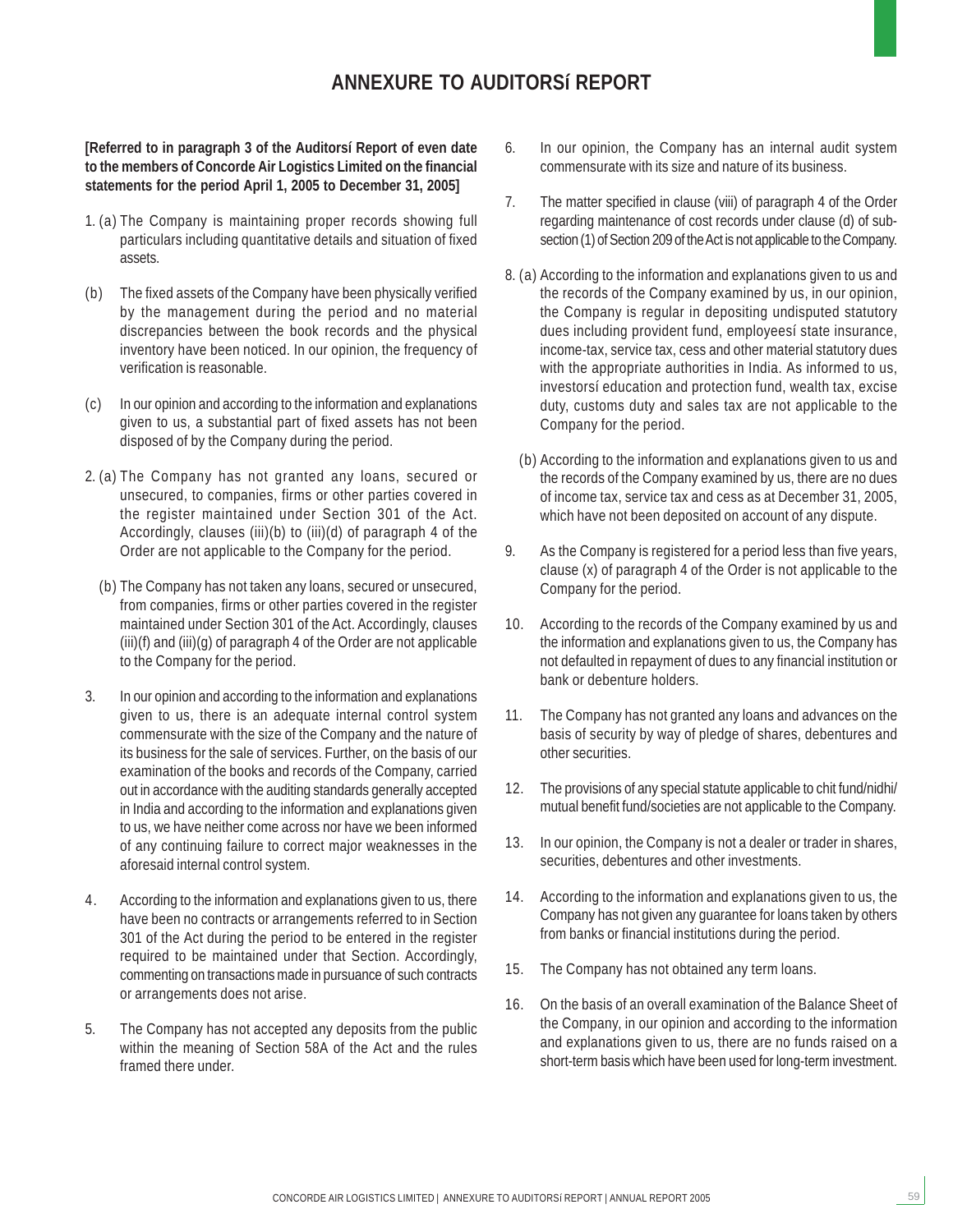#### **ANNEXURE TO AUDITORSí REPORT**

- 17. The Company has not made any preferential allotment of shares to parties and companies covered in the register maintained under Section 301 of the Act during the period.
- 18. The Company has not issued any debentures during the period.
- 19. The Company has not raised any money by public issues during the period.
- 20. During the course of our examination of the books and records of the Company carried out in accordance with the generally accepted auditing practices in India, and according to the information and explanations given to us, we have neither come across any instance of fraud on or by the Company, noticed or reported during the period, nor have we been informed of such case by the management.

21. The matters specified under clause (ii) of paragraph 4 of the Order are not applicable to the Company for the period.

> Thomas Mathew Partner Membership No. 50087 For and on behalf of Price Waterhouse Chartered Accountants

Mumbai, February 6, 2006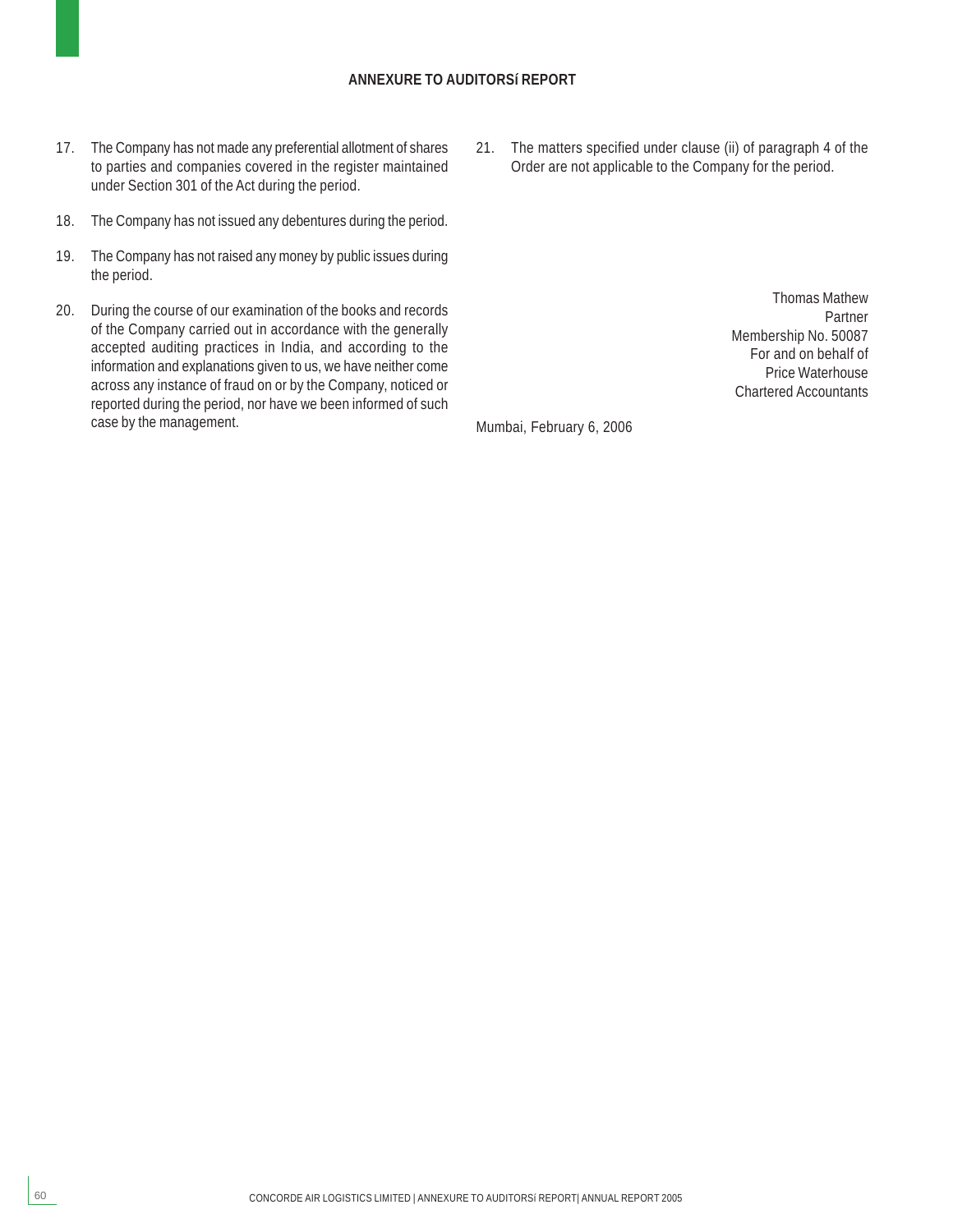### **COMPLIANCE CERTIFICATE**

Company No. : 11 - 146141 Authorised Capital : 20,00,000/-

#### To, The Members, **CONCORDE AIR LOGISTICS LIMITED** Mumbai

We have examined the necessary registers, records, books and papers of CONCORDE AIR LOGISTICS LIMITED as required to be maintained under the Companies Act, 1956, and the rules made thereunder and also the provisions contained in the Memorandum and Articles of Association of the Company for the period ended on 31<sup>st</sup> December, 2005. In our opinion and to the best of our information and according to the examinations carried out by us and explanations furnished to us by the Company, its officers and agents, we certify that in respect of the aforesaid period:

- 1. The Company has kept and maintained all registers as stated in Annexure ìAî to this certificate, as per the provisions of the Act and the rules made there under and all entries therein have been duly recorded.
- 2. The Company has duly filed the forms and returns as stated in Annexure ìBî to this certificate with the Registrar of Companies, Maharashtra, Mumbai or such other authorities within the time prescribed under the Act and the rules made thereunder. The Company was not required to file any forms and returns with the Regional Director, Central Government, Company Law Board or other authorities.
- 3. The status of the Company, being Public Limited Company, comments are not required.
- 4. The Board of Directors duly met 5 (five) times on 25-04-2005, 18-07-2005, 18-10-2005, 13-12-2005 and 14-12-2005 respectively, in respect of which meetings proper notices were given and the proceedings were properly recorded and signed in the Minutes Book maintained for the purpose.
- 5. The Company was not required to close its Register of Members or Debenture holders during the period under review.
- 6 The Annual General Meeting for the period ended 31st March, 2005 was held on 18th July, 2005 after giving due notice to the members of the Company and the resolutions passed thereat were duly recorded in Minutes Book maintained for the purpose.
- 7. One Extra Ordinary General Meeting was held on 10th August, 2005 during the period under review after giving due notices to the members of the Company and the resolutions passed thereat were duly recorded in Minutes Book maintained for the purpose.
- 8. The Company has not advanced any loans to its directors and / or persons or firms or Companies referred in the Section 295 of the Act, during the period under review.
- 9. The Company has not entered into any contract attracting the provisions of Section 297 of the Act in respect of contracts specified in that section.
- 10. The Company has made necessary entries in the register maintained under Section 301 of the Act.
- 11. As there were no instances falling within the purview of Section 314 of the Act, the Company was not required to obtain any approvals from the Board of Directors, Members or the Central Government.
- 12. The Company has issued duplicate share certificates consequent upon request from members for split of certificate during the period under review and complied with the provisions of the Act.
- 13. The Company has:
- (i) delivered all the certificate on transfer / split of securities within the time specified in the Act and in accordance with the provisions of the Act. The Company has not had any instances of allotment or transmission of shares during the period under review and hence no comment is invited in this respect.
- (ii) not declared any dividend during the period and hence the Company was not required to deposit any amount as unpaid dividend /interim dividend in a separate Bank Account.
- (iii) duly complied with the requirements of Section 217 of the Act.
- 14. The Board of Directors of the Company is duly constituted. The appointment of additional directors was duly made in accordance with the provisions of the Act. There were no appointment of alternate directors and directors to fill casual vacancies, during the period under review.
- 15. The Company has not appointed any Managing Director / Whole time Director / Manager during the period under review.
- 16. The Company has not appointed any sole-selling agents during the period under review.
- 17. The Company was not required to obtain any approvals from the Central Government, Company Law Board, Regional Director, Registrar or such other authorities as may be prescribed under the various provisions of the Act during the period under review.
- 18. The directors have disclosed their interest in other firms / companies to the Board of Directors pursuant to the provisions of the Act and the rules made thereunder.
- 19. The Company has not allotted any equity shares or any other securities during the period under review and complied with the provisions of the Act.
- 20. The Company has not bought back any shares during the period under review.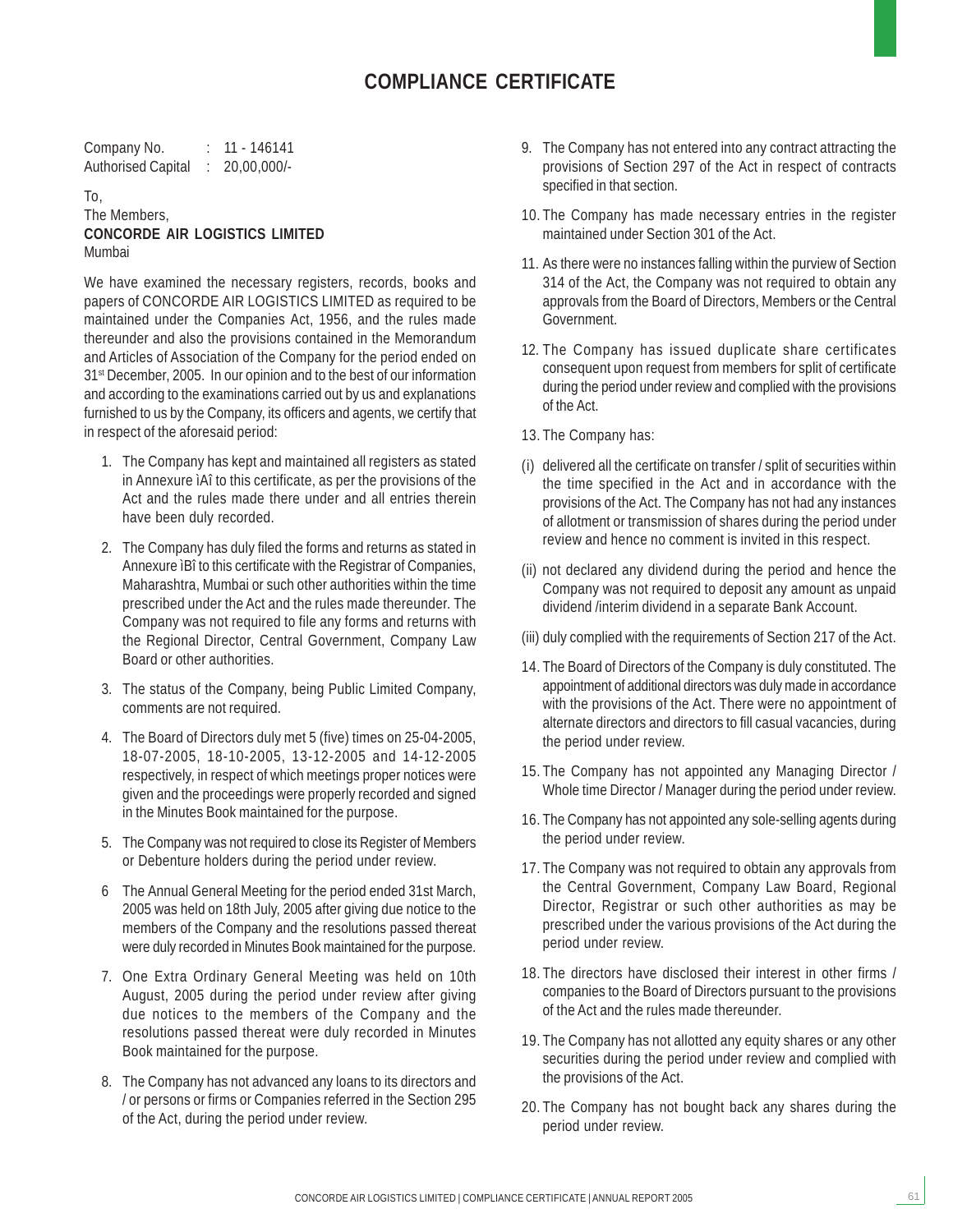#### **COMPLIANCE CERTIFICATE**

- 21. The Company has not redeemed any preference shares / debentures during the period under review.
- 22. There were no transactions necessitating the Company to keep in abeyance any corporate benefits of the members pending registration of transfer of shares.
- 23. The Company has not invited/ accepted any deposits including any unsecured loans falling within the purview of the provisions of Sections 58A and 58AA read with Companies (Acceptance of Deposit) Rules, 1975 during the period under review.
- 24. The amount borrowed by the Company during the period ended 31st December, 2005 is within the borrowing limits of the Company in terms of the provisions of Section 293 (1)(d) of the Act.
- 25. The Company has not made any loans or advances or investments or given guarantees or provided securities to other bodies corporate and consequently no entries were required to be made in the register required to be kept for the purpose.
- 26. The Company has not altered the provisions of the memorandum with respect to situation of the Companyís registered office from one state to another during the period under review.
- 27. The Company has not altered the provisions of the memorandum with respect to the objects of the Company during the period under review.
- 28. The Company has not altered the provisions of the Memorandum of Association with respect to name of the Company during the period under review.
- 29. The Company has not altered any provisions of its Articles of Association during the period under review.
- 30. There was no prosecution initiated against or show cause notices received by the Company for alleged offenses under the Act and no fines and penalties or any other punishment was imposed on the Company during the period under review.
- 31. The Company has not received any money as security from its employees during the period under review.
- 32. The provisions of Section 418 of the Act do not apply to the Company.

For Nilesh Shah & Associates Company Secretaries (Nilesh Shah)

Date: February 6, 2006 C.P.No.: 2631

Place : Mumbai Partner (FCS - 4554)

| Sr. No.        | Registers maintained by the Company                                                               | <b>Under Section</b>                       |
|----------------|---------------------------------------------------------------------------------------------------|--------------------------------------------|
| $\mathbf{1}$ . | <b>Register of Members</b>                                                                        | 150                                        |
| 2.             | Minutes Books of proceedings of:<br>1. Meetings of the Board of Directors.<br>2. General Meetings | 193                                        |
| 3.             | Register of contracts, companies and firms in which directors are interested                      | 301                                        |
| 4.             | Register of Directors, Managers and Secretary                                                     | 303                                        |
| 5.             | Register of Directorsí Shareholdings                                                              | 307                                        |
| 6.             | Register of Renewed and Duplicate Certificate                                                     | Issue of Share<br><b>Certificate Rules</b> |
| 7 <sub>1</sub> | Register of Share Application and Allotment                                                       | voluntary                                  |
| 8.             | Register of Directors Attendance                                                                  | voluntary                                  |
| 9.             | Register of Members Attendance                                                                    | voluntary                                  |
| 10.            | Register of Share Transfer                                                                        | voluntary (108)                            |

For Nilesh Shah & Associates Company Secretaries (Nilesh Shah) Place : Mumbai Partner (FCS - 4554)

**Annexure A**

Date : February 6, 2006 C.P.No.: 2631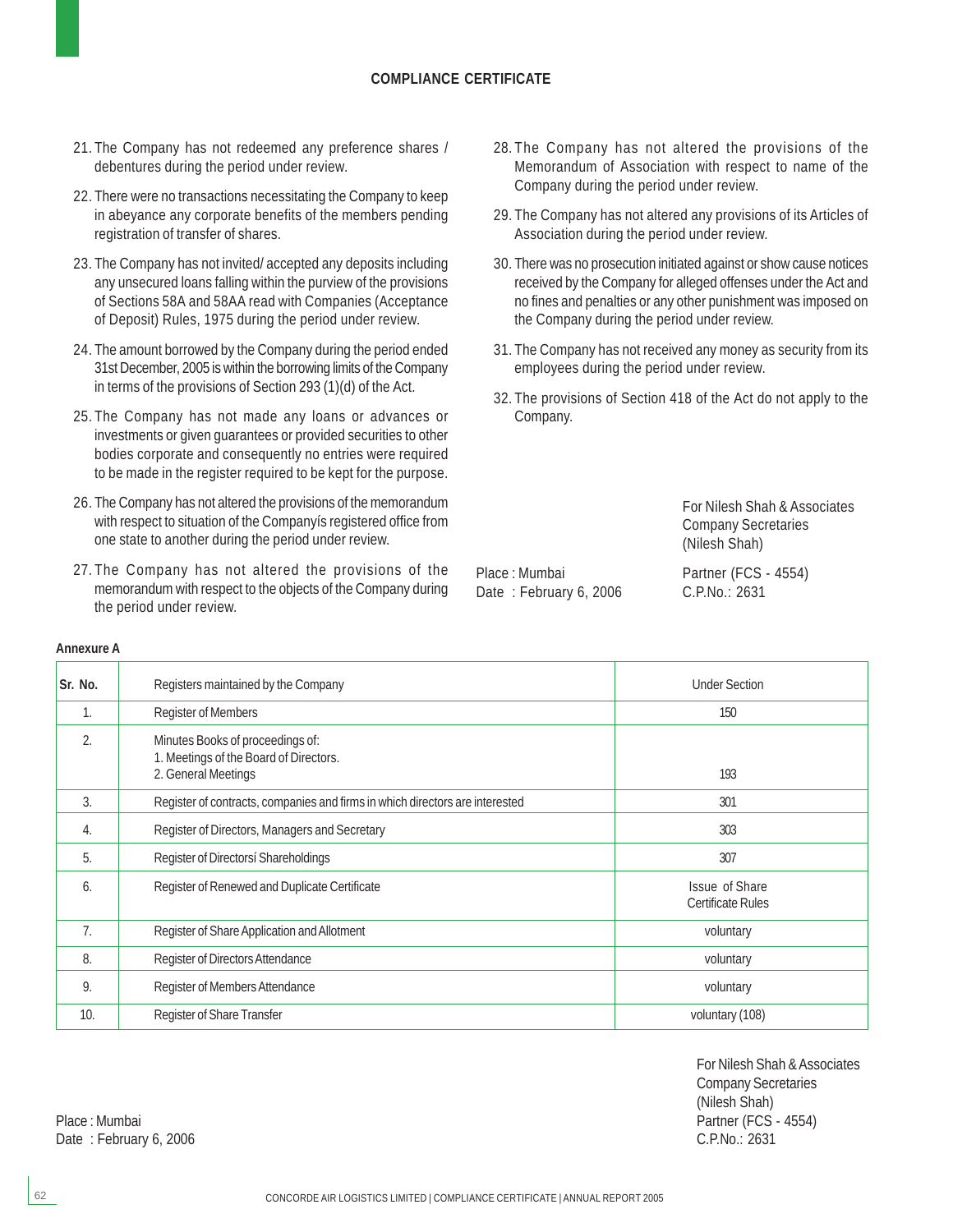### **COMPLIANCE CERTIFICATE**

#### **Annexure B**

| Sr. No.        | Form No.                                | <b>Section</b> | <b>Purpose</b>                                                       | Filed on   |
|----------------|-----------------------------------------|----------------|----------------------------------------------------------------------|------------|
|                | Annual Return dated 18-07-2005          | 159            | As per requirement of the Act.                                       | 14-09-2005 |
| $\mathfrak{D}$ | Balance Sheet dated 31-03-2005          | 220            | As per the requirement of the Act.                                   | 10-08-2005 |
| 3              | Compliance Certificate dated 18-07-2005 | 383A           | As required under Companies<br>(Compliance Certificate) Rules, 2001. | 10-08-2005 |
| $\overline{4}$ | Form No. 32 dated 18-07-2005            | 303(2)         | Appointment of Director in Annual General Meeting                    | 01-08-2005 |
| 5              | Form No. 32 dated 14-12-2005            | 303(2)         | <b>Resignation of Directors</b>                                      | 27-12-2005 |
| 6              | Form No. 32 dated 13-12-2005            | 303(2)         | <b>Appointment of Additional Directors</b>                           | 27-12-2005 |
| 7              | Form No. 29 dated 13-12-2005            | 264(2)         | Consent to act as Director                                           | 27-12-2005 |
| 8              | Form No. 29 dated 13-12-2005            | 264(2)         | Consent to act as Director                                           | 27-12-2005 |
| 9              | Form No. 29 dated 13-12-2005            | 264(2)         | Consent to act as Director                                           | 27-12-2005 |

For Nilesh Shah & Associates Company Secretaries (Nilesh Shah)

Place : Mumbai Partner (FCS - 4554) Date : February 6, 2006 C.P.No: 2631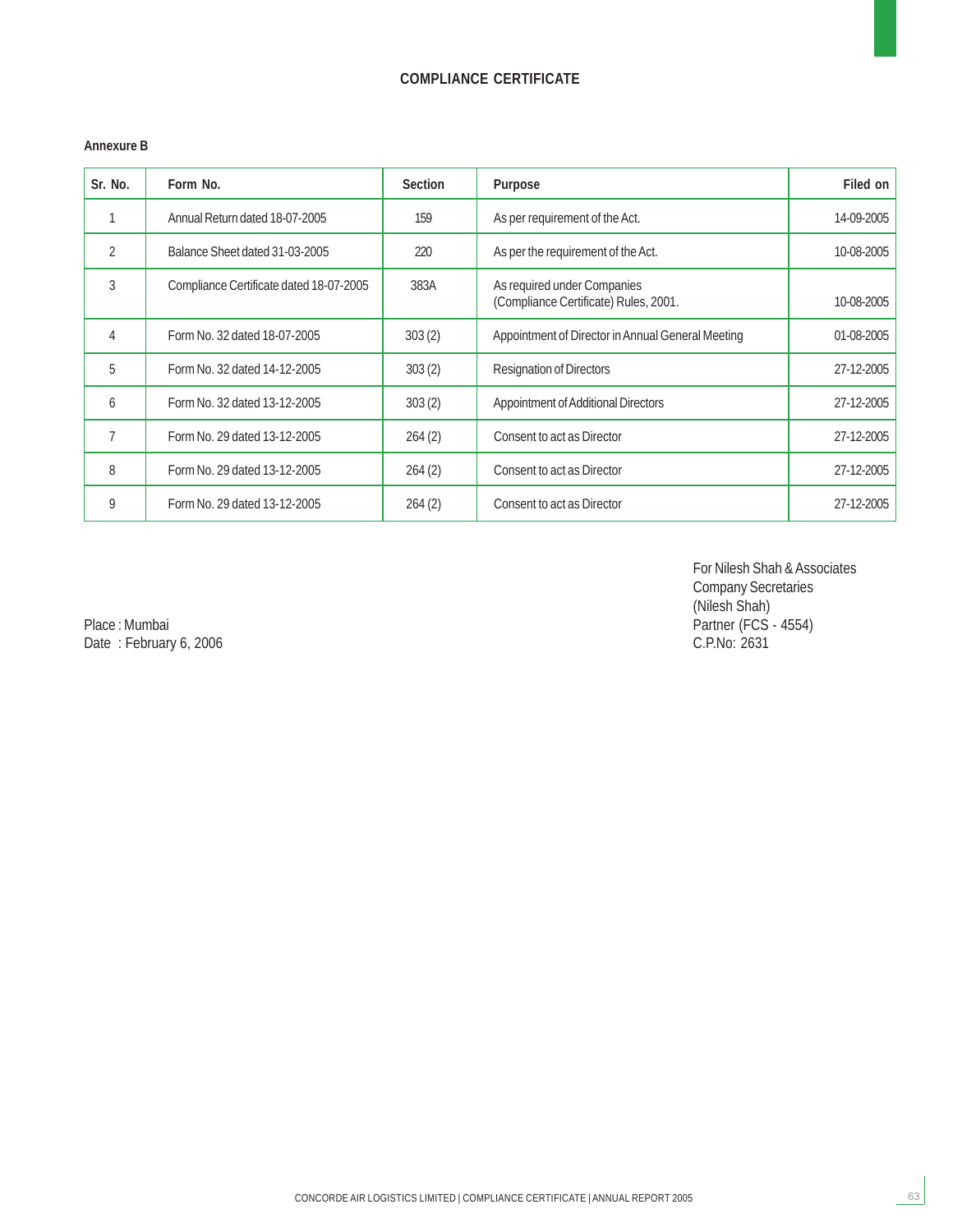### **Concorde Air Logistics Limited Balance Sheet as at December 31, 2005**

|                                                                     | <b>Schedule</b><br>No. | As at December<br>31, 2005<br>in Rs. (ë000) | As at March<br>31, 2005<br>in Rs. (ë000) |
|---------------------------------------------------------------------|------------------------|---------------------------------------------|------------------------------------------|
| <b>SOURCES OF FUNDS</b>                                             |                        |                                             |                                          |
| Shareholdersí Funds                                                 |                        |                                             |                                          |
| Capital                                                             | $\mathbf{1}$           | 1,100                                       | 1,100                                    |
| Reserves and Surplus                                                | $\overline{2}$         | 15,556                                      | 13,961                                   |
| <b>TOTAL</b>                                                        |                        | 16,656                                      | 15,061                                   |
| <b>APPLICATION OF FUNDS</b>                                         |                        |                                             |                                          |
| <b>Fixed Assets</b>                                                 | $\sqrt{3}$             |                                             |                                          |
| <b>Gross Block</b>                                                  |                        | 19,061                                      | 19,061                                   |
| Less: Depreciation / Amortisation                                   |                        | 5,576                                       | 4,326                                    |
| Net Block                                                           |                        | 13,485                                      | 14,735                                   |
| <b>Investments</b>                                                  | $\overline{4}$         | 75                                          | 75                                       |
| Deferred Tax Assets (Net)<br>[Refer Notes 2(g) and 5 - Schedule 14] |                        |                                             |                                          |
| <b>Deferred Tax Assets</b>                                          |                        | 244                                         | 212                                      |
| Less: Deferred Tax Liabilities                                      |                        | 98                                          | 73                                       |
|                                                                     |                        | 146                                         | 139                                      |
| <b>Current Assets, Loans and Advances</b>                           |                        |                                             |                                          |
| <b>Sundry Debtors</b>                                               | 5                      | 3,978                                       | 69                                       |
| <b>Cash and Bank Balances</b>                                       | 6                      | 4,502                                       | 6,914                                    |
| Loans and Advances                                                  | $\overline{1}$         | 1,268                                       | 468                                      |
|                                                                     |                        | 9,748                                       | 7,451                                    |
| <b>Less: Current Liabilities and Provisions</b>                     |                        |                                             |                                          |
| Liabilities                                                         | 8                      | 6,111                                       | 6,760                                    |
| Provisions                                                          | 9                      | 687                                         | 579                                      |
|                                                                     |                        | 6,798                                       | 7,339                                    |
| <b>Net Current Assets</b>                                           |                        | 2,950                                       | 112                                      |
| <b>TOTAL</b>                                                        |                        | 16,656                                      | 15,061                                   |
| <b>Notes to Accounts</b>                                            | 14                     |                                             |                                          |

Schedules 1 to 9 and 14 referred to above form an integral part of the Balance Sheet.

This is the Balance Sheet referred to in our report of even date.

**Thomas Mathew Community Community Community Community Community Community Community Community Community Community Community Community Community Community Community Community Community Community Community Community Communi** Partner **Director** Director **Director** Director **Director** Director **Director** Director Membership No. 50087 For and on behalf of Price Waterhouse Chartered Accountants **Kamlesh Kataria**

Place : Mumbai Dated: February 6, 2006

Director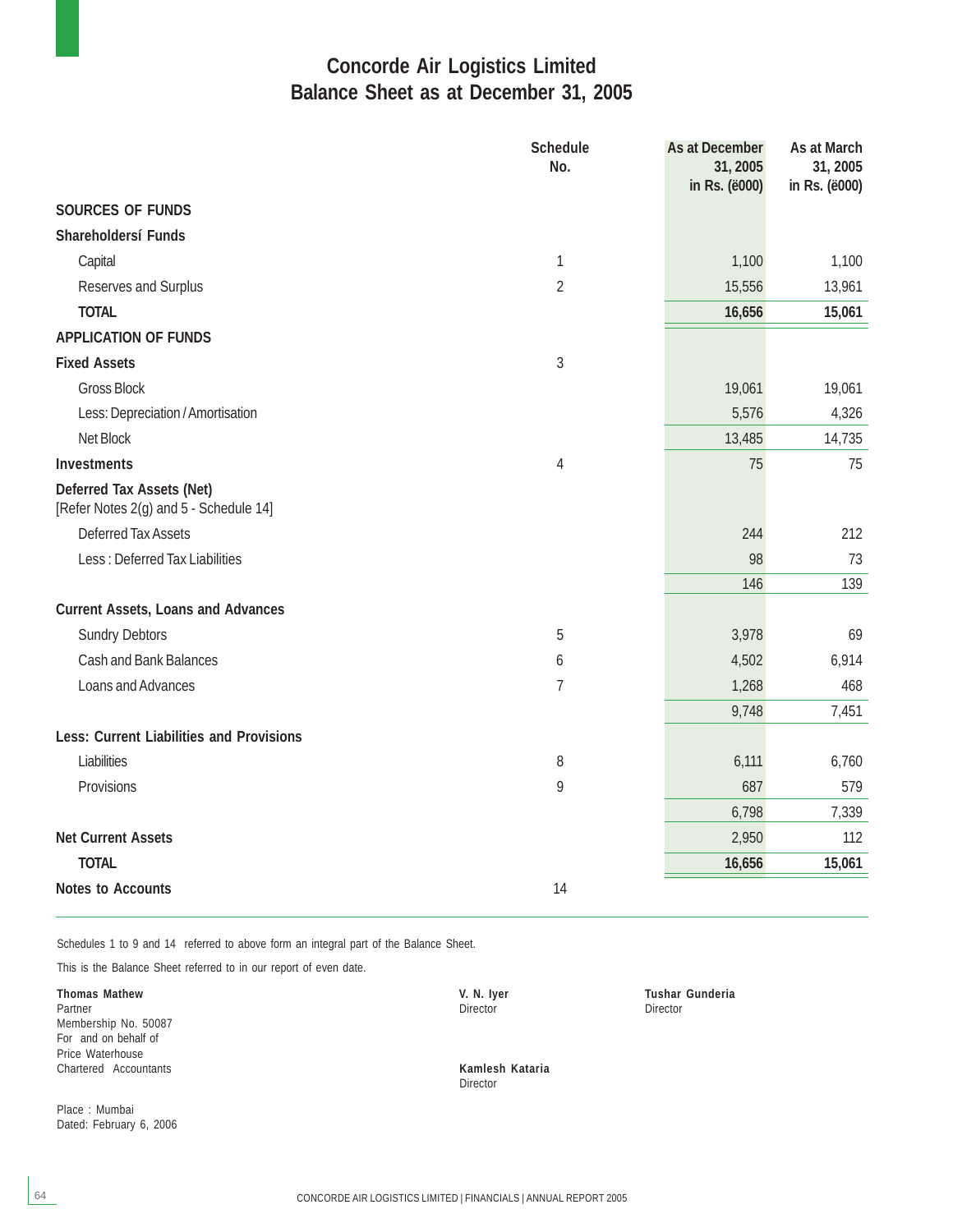### **Concorde Air Logistics Limited Profit and Loss Account for the period April 1, 2005 to December 31, 2005**

|                                                               | <b>Schedule</b><br>No. | Period ended<br><b>December</b><br>31, 2005<br>in Rs. (ë000) | Period ended<br><b>March</b><br>31,2005<br>in Rs. (ë000) |
|---------------------------------------------------------------|------------------------|--------------------------------------------------------------|----------------------------------------------------------|
| <b>INCOME</b>                                                 |                        |                                                              |                                                          |
| Service Charges [Refer Note 2(d) - Schedule 14]               |                        | 9,059                                                        | 8,547                                                    |
| Other Income                                                  | 10                     | 914                                                          | 1,105                                                    |
|                                                               |                        | 9,973                                                        | 9,652                                                    |
| <b>EXPENDITURE</b>                                            |                        |                                                              |                                                          |
| Freight, Handling and Servicing Costs                         | 11                     | 1,217                                                        | 1,230                                                    |
| <b>Employee Costs</b>                                         | 12                     | 3,567                                                        | 4,454                                                    |
| <b>Other Costs</b>                                            | 13                     | 895                                                          | 1,141                                                    |
|                                                               |                        | 5,679                                                        | 6,825                                                    |
| Profit before Depreciation and Taxation                       |                        | 4,294                                                        | 2,827                                                    |
| Depreciation / Amortisation                                   |                        | 1,250                                                        | 1,312                                                    |
| <b>Profit before Taxation</b>                                 |                        | 3,044                                                        | 1,515                                                    |
| Provision for Taxation [Refer Notes 2(g) and 5 - Schedule 14] |                        |                                                              |                                                          |
| <b>Current Tax</b>                                            |                        | 1,439                                                        | 1,193                                                    |
| Deferred Tax                                                  |                        | (7)                                                          | (139)                                                    |
| <b>Fringe Benefits Tax</b>                                    |                        | 17                                                           |                                                          |
|                                                               |                        | 1,449                                                        | 1,054                                                    |
| <b>Profit after Taxation</b>                                  |                        | 1,595                                                        | 461                                                      |
| Balance brought forward from previous period                  |                        | 461                                                          |                                                          |
| <b>Balance carried forward to Balance Sheet</b>               |                        | 2,056                                                        | 461                                                      |
| <b>Earnings Per Share</b><br>(Refer Note 4 - Schedule 14)     |                        |                                                              |                                                          |
| Basic and diluted Earnings Per Share (in Rupees)              |                        | 14.50                                                        | 4.24                                                     |
| Nominal value per equity share (in Rupees)                    |                        | 10.00                                                        | 10.00                                                    |
| Notes to Accounts                                             | 14                     |                                                              |                                                          |

Schedules 10 to 14 referred to above form an integral part of the Profit and Loss Account.

This is the Profit and Loss Account referred to in our report of even date.

**Thomas Mathew Community Community Community Community Community Community Community Community Community Community Community Community Community Community Community Community Community Community Community Community Communi** Partner **Director** Director **Director** Director **Director** Director **Director** Director Membership No. 50087 For and on behalf of Price Waterhouse Chartered Accountants **Kamlesh Kataria**

Place : Mumbai Dated: February 6, 2006

Director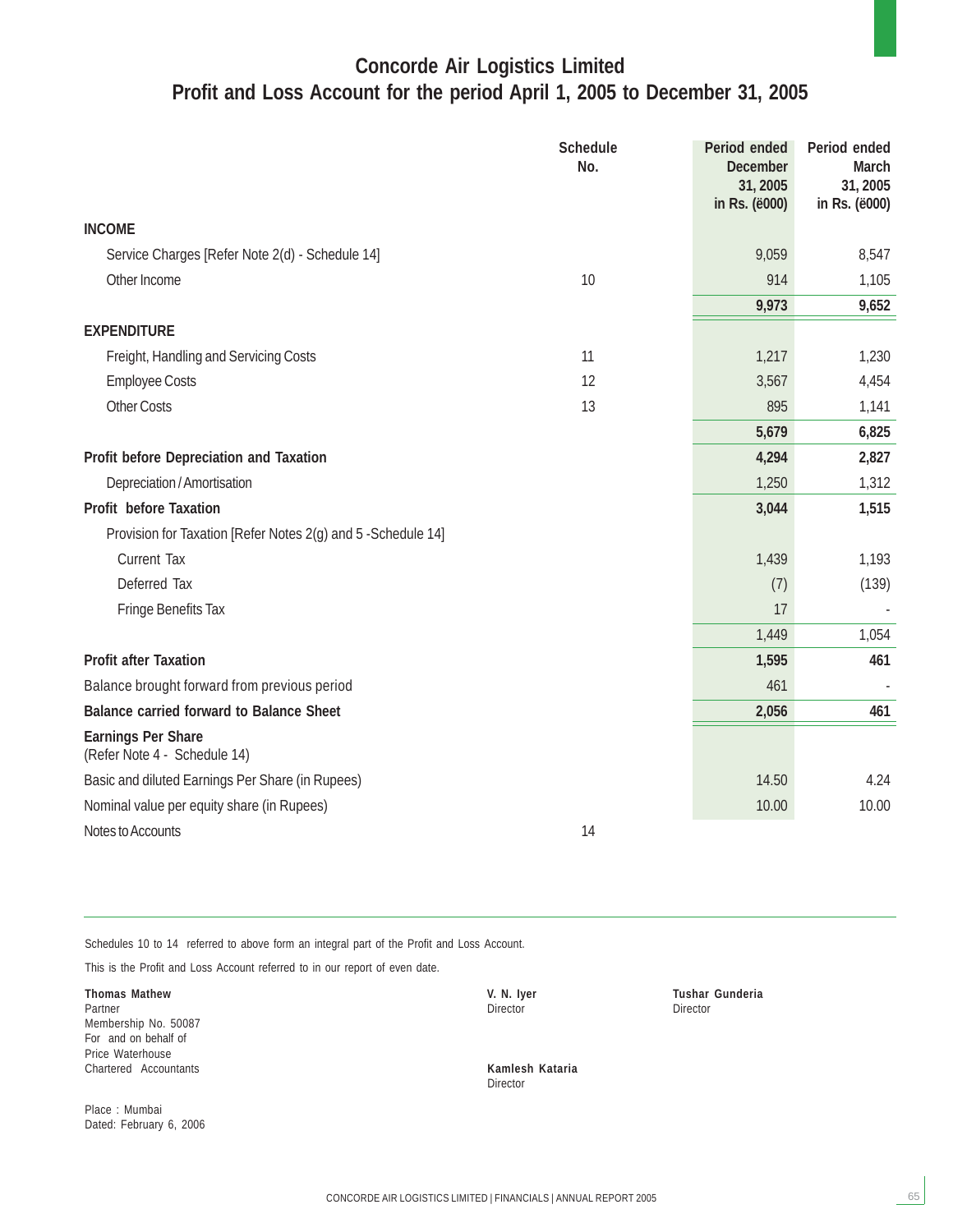### **Concorde Air Logistics Limited Cash Flow Statement for the period April 1, 2005 to December 31, 2005**

|                                                          | Period ended Period ended<br><b>December</b><br>31, 2005<br>in Rs. ( <i>ë000</i> ) | <b>March</b><br>31, 2005<br>in Rs. (ë000) |
|----------------------------------------------------------|------------------------------------------------------------------------------------|-------------------------------------------|
| A. Cash flows from Operating activities :                |                                                                                    |                                           |
| Profit before Taxation                                   | 3,044                                                                              | 1,515                                     |
| Adjustments for:                                         |                                                                                    |                                           |
| Depreciation / Amortisation                              | 1,250                                                                              | 1,312                                     |
| Interest Income                                          | (87)                                                                               | (41)                                      |
| Profit on sale of fixed asset                            |                                                                                    | (109)                                     |
| Bad debts written off                                    |                                                                                    | 12                                        |
| Provision for gratuity                                   | 121                                                                                | 429                                       |
| Provision for leave encashment                           | (13)                                                                               | 150                                       |
| Operating profit before working capital changes          | 4,315                                                                              | 3,268                                     |
| Adjustments for changes in working capital :             |                                                                                    |                                           |
| (Increase)/Decrease in Sundry Debtors                    | (3,909)                                                                            | 3,197                                     |
| (Increase)/Decrease in Other Receivables                 | (27)                                                                               | (315)                                     |
| Increase/(Decrease) in Trade and Other Payables          | (649)                                                                              | 744                                       |
| <b>Cash generated from Operations</b>                    | (270)                                                                              | 6,894                                     |
| Tax paid (net of Tax Deducted at Source)                 | (2, 142)                                                                           | (1, 390)                                  |
| Net cash from / (used in) Operating activities           | (2, 412)                                                                           | 5,504                                     |
| <b>B.Cash flows from Investing activities :</b>          |                                                                                    |                                           |
| Purchase of fixed assets                                 |                                                                                    | (833)                                     |
| Proceeds from Sale of fixed asset                        |                                                                                    | 109                                       |
| Proceeds from maturity of investments                    |                                                                                    | 25                                        |
| Interest received                                        |                                                                                    | 162                                       |
| Net cash from / (used in) Investing activities           |                                                                                    | (537)                                     |
| <b>C.Cash flows from Financing activities</b>            |                                                                                    |                                           |
| Proceeds from issue of share capital                     |                                                                                    | 14,500                                    |
| Repayment of unsecured loans                             |                                                                                    | (17,663)                                  |
| Net cash from / (used in) Financing activities           |                                                                                    | (3, 163)                                  |
| Net Increase/(Decrease) in Cash and Cash Equivalents     | (2, 412)                                                                           | 1,804                                     |
| Cash and cash equivalents at the beginning of the period | 6,914                                                                              | 5,110                                     |
| Cash and cash equivalents at the end of the period       | 4,502                                                                              | 6,914                                     |
| Cash and cash equivalents comprise of :                  |                                                                                    |                                           |
| Cash on hand                                             | 25                                                                                 | 16                                        |
| <b>Balance with Scheduled Banks</b>                      |                                                                                    |                                           |
| on current accounts                                      | 2,217                                                                              | 5,638                                     |
| on deposit accounts                                      | 2,200                                                                              | 800                                       |
| on margin money accounts                                 | 60                                                                                 | 460                                       |
|                                                          | 4,502                                                                              | 6,914                                     |
| Notes:                                                   |                                                                                    |                                           |

1 The above Cash Flow Statement has been prepared under the indirect method set out in Accounting Standard on Cash Flow Statements (AS 3) issued by the

Institute of Chartered Accountants of India.

2 Cash flows in brackets indicate cash outgo.

3 Previous periodís figures have been regrouped and recasted wherever necessary to conform to the current periodís classification.

4 Cash and cash equivalents include Rs 60(ë000) [Previous period Rs. 460(ë000)] which are not available for use by the Company. (Refer Schedule 6 in the Financial Statements)

This is the Cash Flow Statement referred to in our report of even date.

Partner **Director** Director **Director** Director **Director** Director **Director** Director Membership No. 50087 For and on behalf of Price Waterhouse Chartered Accountants **Kamlesh Kataria**

Place : Mumbai Dated: February 6, 2006

**Thomas Mathew Tushar Gunderia**<br>
Partner Mathew **V. N. Iyer** Tushar Gunderia<br>
Director Director Director Director

Director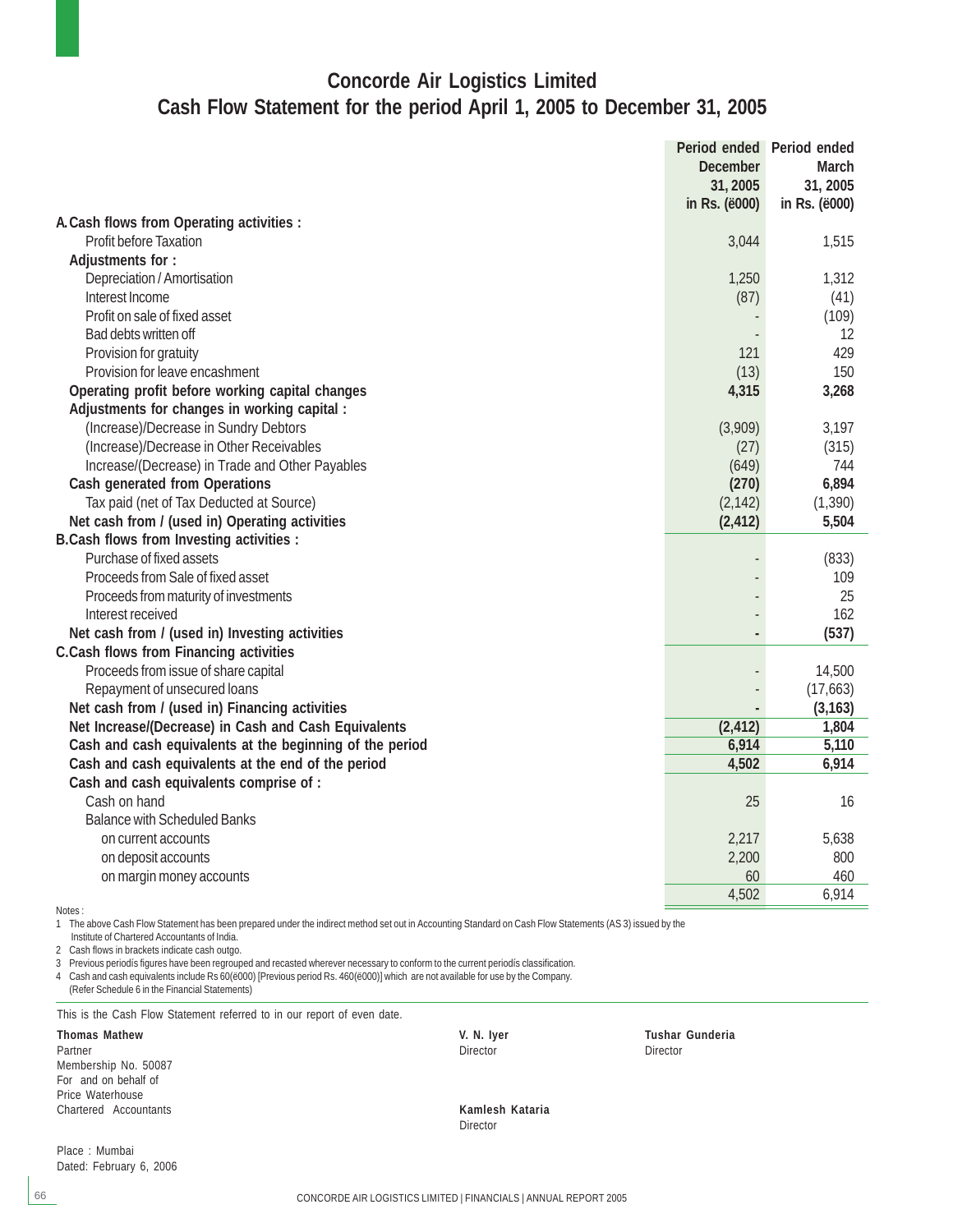#### **Schedules forming part of the Balance Sheet**

| Schedules forming part of the Balance Sheet              |                            |                         |                                    | As at December                     | As at March                        |
|----------------------------------------------------------|----------------------------|-------------------------|------------------------------------|------------------------------------|------------------------------------|
|                                                          | As at December<br>31, 2005 | As at March<br>31, 2005 |                                    | 31, 2005<br>in Rs. ( <i>ë000</i> ) | 31, 2005<br>in Rs. ( <i>ë000</i> ) |
|                                                          | in Rs. ( <i>ë000</i> )     | in Rs. ( <i>ë</i> 000)  | <b>SCHEDULE 2</b>                  |                                    |                                    |
| <b>SCHEDULE 1</b>                                        |                            |                         | <b>RESERVES AND SURPLUS</b>        |                                    |                                    |
| <b>CAPITAL</b>                                           |                            |                         | Securities Premium                 |                                    |                                    |
| Authorised                                               |                            |                         | At the beginning of the period     | 13,500                             |                                    |
| 200,000 equity shares<br>of Rs. 10/- each                | 2,000                      | 2,000                   | Add: Received during<br>the period |                                    | 13,500                             |
| <b>Issued and Subscribed</b><br>110,000 equity shares of |                            |                         | At the end of the period           | 13,500                             | 13,500                             |
| Rs. 10/- each fully paid up                              | 1,100                      | 1,100                   | <b>Profit and Loss Account</b>     | 2,056                              | 461                                |
| <b>Total</b>                                             | 1,100                      | 1,100                   | <b>Total</b>                       | 15,556                             | 13,961                             |

Note :

Of the above 110,000 (Previous period 109,500) equity shares are held by Blue Dart Express Limited, the Holding Company.

#### **SCHEDULE 3**

#### **FIXED ASSETS**

[Refer Note 2 (b) - Schedule 14] **in Rs. (ë000)**

67

| <b>Description of Assets</b>   | <b>GROSS BLOCK (At Cost)</b> |                          |                                    |                               | DEPRECIATION / AMORTISATION |                   | <b>NET BLOCK</b>                   |                                     |                               |                         |
|--------------------------------|------------------------------|--------------------------|------------------------------------|-------------------------------|-----------------------------|-------------------|------------------------------------|-------------------------------------|-------------------------------|-------------------------|
|                                | As at April 1,<br>2005       | <b>Additions</b>         | Deductions /<br><b>Adjustments</b> | As at<br>December<br>31, 2005 | As at April 1,<br>2005      | For the<br>period | Deductions /<br><b>Adjustments</b> | As at<br><b>December</b><br>31,2005 | As at<br>December 31.<br>2005 | As at March<br>31, 2005 |
| Goodwill<br>[Refer note below] | 14,900                       |                          | $\overline{\phantom{a}}$           | 14,900                        | 1,366                       | 1,123             | $\overline{\phantom{a}}$           | 2,489                               | 12,411                        | 13,534                  |
| <b>Buildings</b>               | 2,022                        |                          | $\overline{\phantom{a}}$           | 2,022                         | 2,018                       |                   |                                    | 2,018                               |                               |                         |
| <b>Office Equipment</b>        | 257                          | $\overline{\phantom{a}}$ | $\overline{\phantom{a}}$           | 257                           | 231                         |                   |                                    | 238                                 | 19                            | 26                      |
| <b>Electrical Equipment</b>    | 426                          |                          | $\overline{\phantom{a}}$           | 426                           | 152                         | 20                |                                    | 172                                 | 254                           | 274                     |
| Computers                      | 137                          | $\overline{\phantom{0}}$ | $\overline{\phantom{a}}$           | 137                           | 131                         | 6                 |                                    | 137                                 |                               | <sub>6</sub>            |
| Computer Software              | 24                           |                          | $\overline{\phantom{a}}$           | 24                            | 3                           | 3                 |                                    | 6                                   | 18                            | 21                      |
| Furniture and Fittings         | 486                          |                          | $\overline{\phantom{a}}$           | 486                           | 402                         | 23                |                                    | 425                                 | 61                            | 84                      |
| Vehicles                       | 809                          |                          | $\overline{\phantom{a}}$           | 809                           | 23                          | 68                |                                    | 91                                  | 718                           | 786                     |
| Total                          | 19,061                       | ٠                        | ٠                                  | 19,061                        | 4,326                       | 1,250             |                                    | 5,576                               | 13,485                        | 14,735                  |
| <b>Previous Period</b>         | 18,586                       | 833                      | 358                                | 19,061                        | 3,372                       | 1,312             | 358                                | 4,326                               | 14,735                        |                         |
| Note:                          |                              |                          |                                    |                               |                             |                   |                                    |                                     |                               |                         |

**Note :**

The balance period over which the goodwill will be amortised is eight years and three months.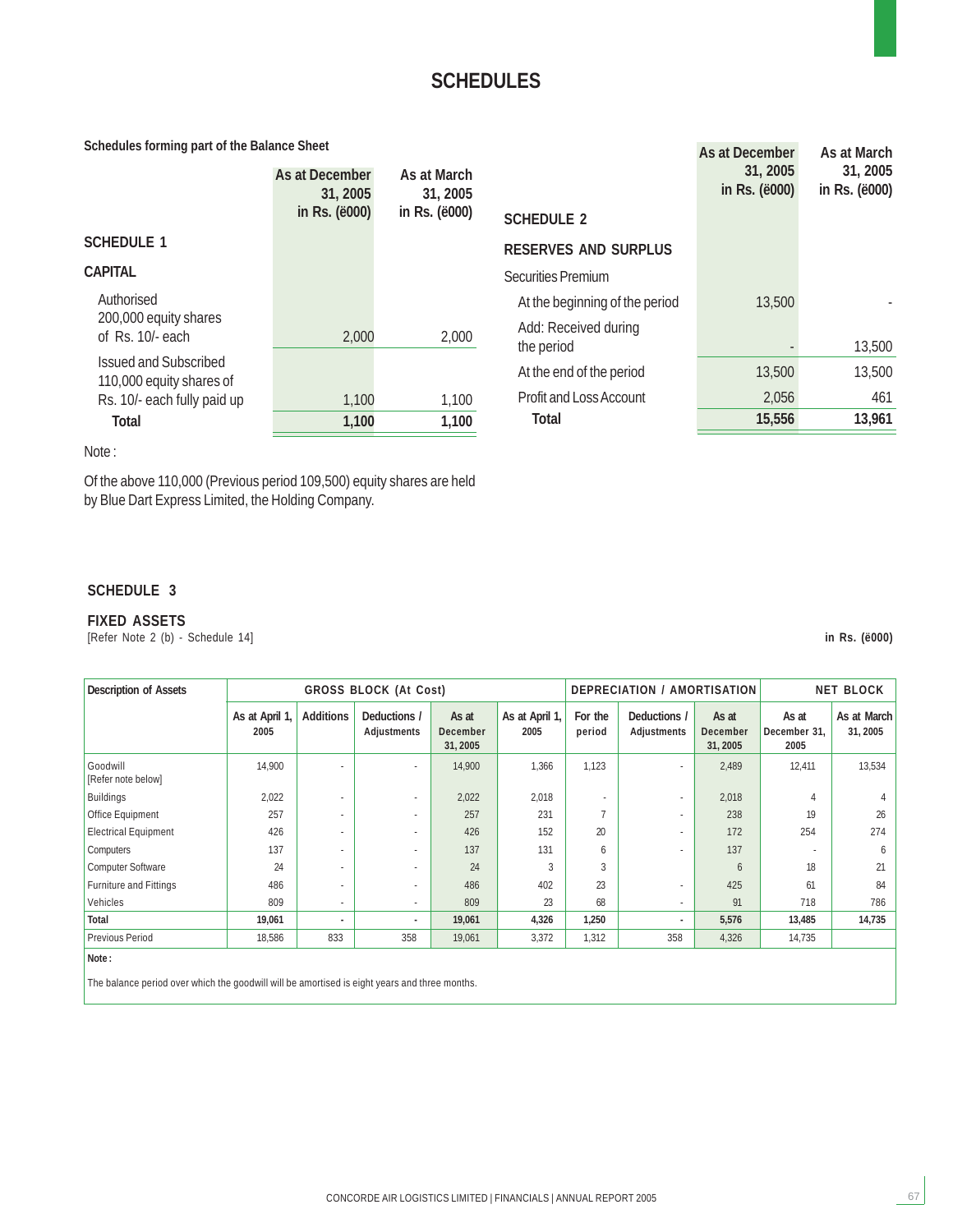**Schedules forming part of the Balance Sheet**

|                                                                   | As at December<br>31, 2005<br>in Rs. (ë000) | As at March<br>31, 2005<br>in Rs. (ë000) |
|-------------------------------------------------------------------|---------------------------------------------|------------------------------------------|
| <b>SCHEDULE 4</b>                                                 |                                             |                                          |
| <b>INVESTMENTS</b>                                                |                                             |                                          |
| (Long Term, Unquoted, At Cost)<br>[Refer Note 2(c) - Schedule 14] |                                             |                                          |
| Non - Trade                                                       |                                             |                                          |
| In Government Securities                                          |                                             |                                          |
| <b>National Savings Certificates</b>                              | 75                                          | 75                                       |
| (6 year NSCs - VIII issue)                                        |                                             |                                          |
| <b>Total</b>                                                      | 75                                          | 75                                       |
| <b>SCHEDULE 5</b>                                                 |                                             |                                          |
| <b>SUNDRY DEBTORS</b>                                             |                                             |                                          |
| (Unsecured, considered good)                                      |                                             |                                          |
| Debts outstanding for a period<br>exceeding six months            |                                             |                                          |
| Other debts                                                       | 3,978                                       | 69                                       |
| <b>Total</b>                                                      | 3,978                                       | 69                                       |
| <b>SCHEDULE 6</b>                                                 |                                             |                                          |
| <b>CASH AND BANK BALANCES</b>                                     |                                             |                                          |
| Cash on hand                                                      | 25                                          | 16                                       |
| Balance with scheduled banks:                                     |                                             |                                          |
| on current accounts                                               | 2,217                                       | 5,638                                    |
| on deposit accounts                                               | 2,200                                       | 800                                      |
| on margin money accounts                                          | 60                                          | 460                                      |
| <b>Total</b>                                                      | 4,502                                       | 6,914                                    |

#### Note :

The balances in the margin money accounts are given as security against guarantees issued by banks on behalf of the Company.

| As at March   |
|---------------|
| 31, 2005      |
| in Rs. (ë000) |
|               |

#### **SCHEDULE 7**

#### **LOANS AND ADVANCES**

(Unsecured, considered good)

Advances recoverable in cash or in kind or for value to be received :

|                                                                        | As at December<br>31, 2005<br>in Rs. (ë000) | As at March<br>31, 2005<br>in Rs. (ë000) |
|------------------------------------------------------------------------|---------------------------------------------|------------------------------------------|
| Prepaid expenses                                                       | 68                                          | 74                                       |
| <b>Other Deposits</b>                                                  | 66                                          | 38                                       |
| Advance Tax (Net of Provision)                                         | 1,020                                       | 330                                      |
| Other Advances                                                         | 114                                         | 26                                       |
| <b>Total</b>                                                           | 1,268                                       | 468                                      |
| <b>SCHEDULE 8</b>                                                      |                                             |                                          |
| <b>LIABILITIES</b>                                                     |                                             |                                          |
| <b>Sundry Creditors:</b>                                               |                                             |                                          |
| Small Scale Industrial<br>Undertakings<br>[Refer Note 8 - Schedule 14] |                                             |                                          |
| <b>Others</b>                                                          | 5,114                                       | 5,650                                    |
| <b>Deposits</b>                                                        | 800                                         | 800                                      |
| Other liabilities                                                      | 197                                         | 310                                      |
| <b>Total</b>                                                           | 6,111                                       | 6,760                                    |
| <b>SCHEDULE 9</b>                                                      |                                             |                                          |
| <b>PROVISIONS</b>                                                      |                                             |                                          |
| [Refer Note 2(e)- Schedule 14]                                         |                                             |                                          |
| <b>Provision for Leave</b><br>Encashment                               | 137                                         | 150                                      |
| Provision for Gratuity                                                 | 550                                         | 429                                      |
| <b>Total</b>                                                           | 687                                         | 579                                      |
| a bara a bash a control de concertant                                  | a 11                                        |                                          |

**Schedules forming part of the profit and Loss Account**

|                                | Period ended<br><b>December</b><br>31, 2005<br>in Rs. (ë000) | Period ended<br>March<br>31, 2005<br>in Rs. (ë000) |
|--------------------------------|--------------------------------------------------------------|----------------------------------------------------|
| <b>SCHEDULE 10</b>             |                                                              |                                                    |
| OTHER INCOME                   |                                                              |                                                    |
| <b>Facility Charges earned</b> | 720                                                          | 877                                                |
| Profit on sale of asset        |                                                              | 109                                                |
| Interest income                | 87                                                           | 41                                                 |
| Miscellaneous income           | 107                                                          | 78                                                 |
| Total                          | 914                                                          | 1,105                                              |

### Note :

Miscellaneous income includes Exchange Gain (Net) of Rs. 107(ë000) [Previous period - Rs. 41(ë000)]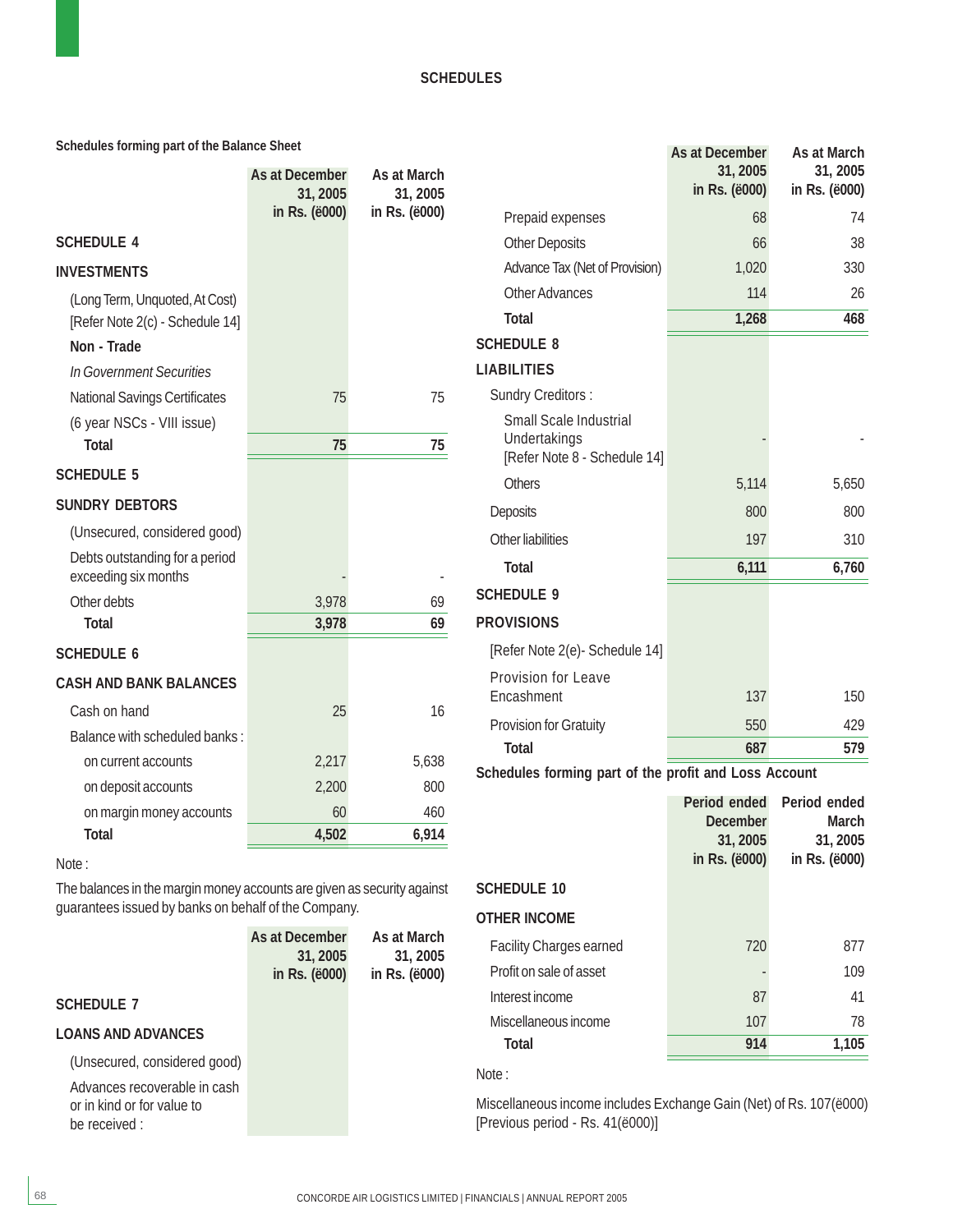**Schedules forming part of the Profit and Loss Account**

|                                                        | Period ended<br>December<br>31, 2005<br>in Rs. (ë000) | Period ended<br><b>March</b><br>31, 2005<br>in Rs. (ë000) |
|--------------------------------------------------------|-------------------------------------------------------|-----------------------------------------------------------|
| <b>SCHEDULE 11</b>                                     |                                                       |                                                           |
| <b>FREIGHT, HANDLING AND</b><br><b>SERVICING COSTS</b> |                                                       |                                                           |
| Handling and<br>clearing charges                       | 1,039                                                 | 1,107                                                     |
| Printing, stationery and<br>consumables                | 42                                                    | 71                                                        |
| Domestic network<br>operating costs                    | 136                                                   | 52                                                        |
| <b>Total</b>                                           | 1,217                                                 | 1,230                                                     |
| <b>SCHEDULE 12</b>                                     |                                                       |                                                           |
| <b>EMPLOYEE COSTS</b>                                  |                                                       |                                                           |
| Salaries, bonus and leave<br>encashment                | 3,324                                                 | 3,846                                                     |
| Contribution to provident and<br>other funds           | 222                                                   | 577                                                       |
| Staff welfare expenses                                 | 21                                                    | 31                                                        |
| <b>Total</b>                                           | 3,567                                                 | 4,454                                                     |
| <b>SCHEDULE 13</b>                                     |                                                       |                                                           |
| <b>OTHER COSTS</b>                                     |                                                       |                                                           |
| Legal and professional charges                         | 348                                                   | 283                                                       |
| [Refer Note 6(a)- Schedule 14]                         |                                                       |                                                           |
| Office expenses                                        | 98                                                    | 216                                                       |
| Electricity                                            | 177                                                   | 187                                                       |
| Communication expenses                                 | 142                                                   | 170                                                       |
| Rates and taxes                                        | 23                                                    | 109                                                       |
| Repairs and<br>maintenance - others                    | 61                                                    | 106                                                       |
| Travelling and conveyance                              | 36                                                    | 39                                                        |
| Insurance                                              | 10                                                    | 19                                                        |
| Bad debts written off                                  |                                                       | 12                                                        |
| <b>Total</b>                                           | 895                                                   | 1,141                                                     |

#### **SCHEDULE 14**

#### **NOTES TO ACCOUNTS**

#### **1 Background**

Concorde Air Logistics Limited (the Company) was incorporated on May 7, 2004, as a private limited company pursuant to the registration of M/s. Concorde International, a partnership firm, under Part IX of the Companies Act, 1956. Accordingly, the entire business undertaking of M/s. Concorde International (including all the assets, liabilities, rights, obligations etc.) vested in the Company at their values as recorded in the books of M/s. Concorde International as on the above mentioned date.

The Company is a registered International Air Cargo Agent with International Air Transport Association (IATA) and licensed Custom House Agent under the Customs Act, 1962. The Company is engaged in the business of clearing and forwarding of time sensitive air cargo packages.

#### **2 Significant Accounting Policies**

#### **(a)Basis of preparation of Financial Statements**

The financial statements are prepared to comply in all material aspects with the applicable accounting principles in India, the Accounting Standards issued by the Institute of Chartered Accountants of India and the relevant provisions of the Companies Act, 1956.

#### **(b)Fixed Assets and Depreciation/Amortisation**

Fixed assets are stated at cost less accumulated depreciation/ amortisation.The Company capitalises all costs relating to the acquisition, installation and substantial modifications to fixed assets.

Depreciation on fixed assets is provided under straight line method at the rates specified in Schedule XIV to the Companies Act, 1956, except in respect of the following assets, where such rates are higher than the prescribed Schedule XIV rates, so as to ensure that such assets are written off over their estimated useful lives :

| <b>Description of Assets</b> | <b>Depreciation</b><br>Rate per annum % |
|------------------------------|-----------------------------------------|
| <b>Office Equipment</b>      | 6.33                                    |
| <b>Electrical Equipment</b>  | 6.33                                    |

Computer software is amortised under straight line method at the rates specified in Schedule XIV to the Companies Act, 1956, as prescribed for computers.

Goodwill represents the excess of the value of the erstwhile partnership business as a whole over its net asset value as at the date of registration and is stated at cost less accumulated amortisation. Goodwill is amortised using the straight line method over a period of 10 years.

#### **(c)Investments**

Long Term Investments are stated at cost. Provision is made to recognise a diminution, other than temporary, in the value of investments. Current Investments are valued at lower of cost and market value.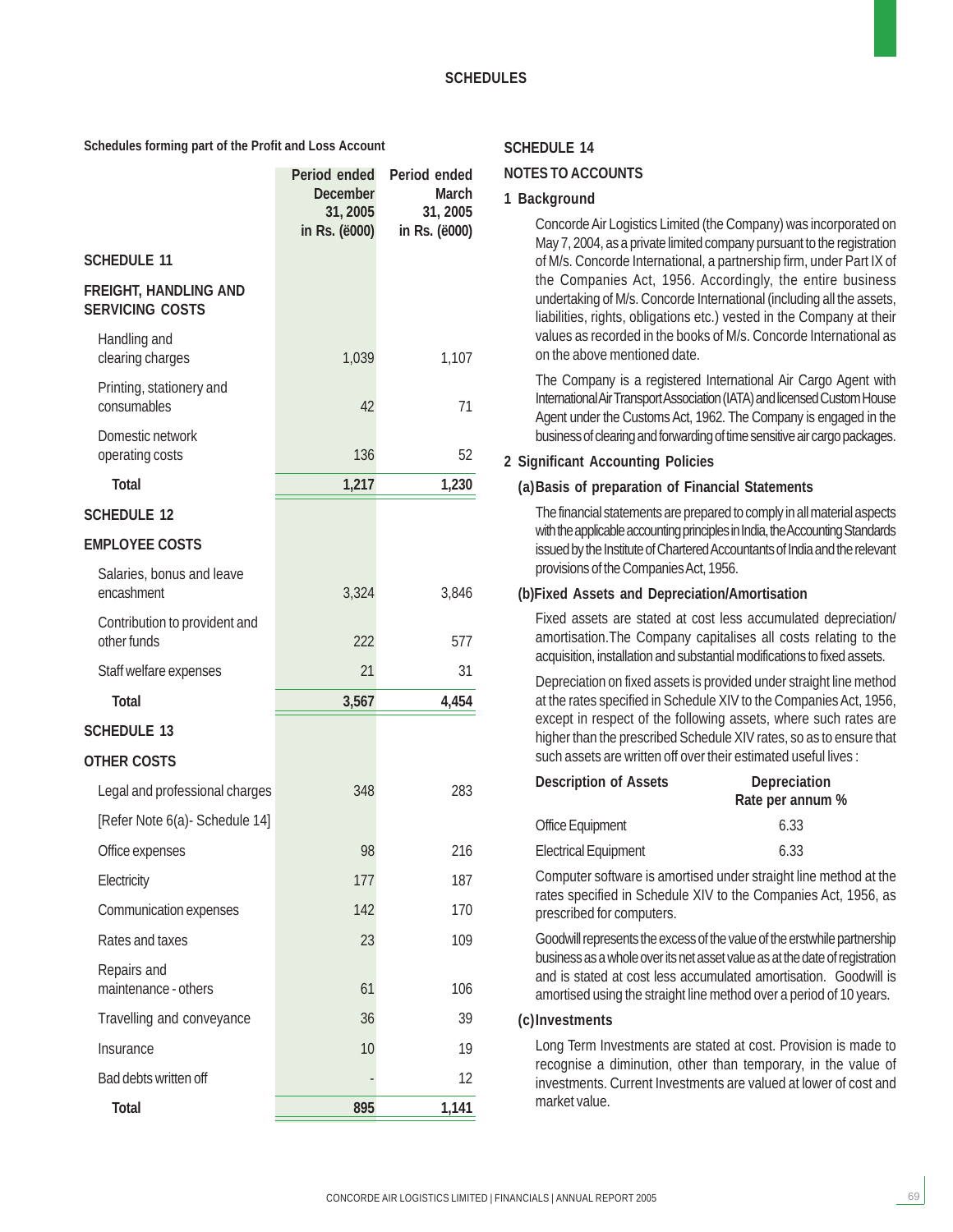#### **(d)Service Charges**

Service charges for clearing and forwarding of shipments are recognised as income when shipments are manifested and represent amounts invoiced, net of service tax, exchange fluctuations and all discounts and allowances.

#### **(e)Retirement Benefits**

Retirement benefits to employees comprise of payments towards gratuity and provident funds in accordance with the approved schemes of the Company and leave encashment entitlements in accordance with the policies of the Company.

The liability in respect of gratuity and leave encashment is provided, based on an actuarial valuation carried out by an independent actuary as at the year end.

Contribution /Provision to the above funds/schemes are charged to the Profit and Loss Account.

#### **(f) Foreign Currency Transactions**

Foreign currency transactions are recorded at the exchange rates prevailing on the date of the transaction. Foreign currency denominated assets and liabilities are translated into rupees at the exchange rates prevailing at the date of the Balance Sheet. All exchange differences are dealt with in the Profit and Loss Account, except those relating to the acquisition of fixed assets, which are adjusted to the cost of such assets.

#### **(g)Taxes on Income**

Provision for income-tax for the year is made on the assessable income at the tax rate applicable to the relevant assessment year. Deferred tax is recognised for future tax consequences attributable to timing differences between income as determined by the financial statements and their recognition for tax purposes. The effect on deferred tax assets and liabilities of a change in tax rates is recognised under income / expense using tax rates and tax laws that have been enacted or substantively enacted by the Balance Sheet date.

Deferred tax assets, other than those which arise on account of unabsorbed depreciation and carried forward losses are recognised and carried forward only to the extent that there is a reasonable certainty that sufficient future taxable income is available against which such deferred tax assets can be realised

Deferred tax assets which arise on account of unabsorbed depreciation and carried forward losses are recognised and carried forward only to the extent that management is virtually certain and supported by convincing evidence that sufficient future taxable income will be available against which such deferred tax assets can be realised.

|                                             | As at December As at March |                             |
|---------------------------------------------|----------------------------|-----------------------------|
|                                             | 31, 2005                   | 31, 2005                    |
|                                             |                            | in Rs. (ë000) in Rs. (ë000) |
| 3 Contingent liability not<br>provided for: |                            |                             |
| <b>Bank Guarantee</b>                       | 240                        | 640                         |

**Note :**Future cash outflows can be determined only when guarantee is invoked by the party to whom given.

|                                             | <b>December</b><br>31, 2005<br>in Rs. ( <i>ë</i> 000) | Period ended Period ended<br>March<br>31, 2005<br>in Rs. ( <i>ë</i> 000) |
|---------------------------------------------|-------------------------------------------------------|--------------------------------------------------------------------------|
| 4 Earnings per share:                       |                                                       |                                                                          |
| (a) Profit after Taxation for<br>the period | 1,595                                                 | 461                                                                      |
| (b) Weighted average<br>number of shares    | 110,000                                               | 108.784                                                                  |
| (c) Basic and Diluted Earnings<br>Per Share | Rs.14.50                                              | Rs 4.24                                                                  |
| (d) Nominal value of shares<br>outstanding  | Rs.10.00                                              | Rs.10.00                                                                 |

#### **5 Deferred Tax Balances :**

The components of deferred tax assets and liabilities arising on account of timing differences between taxable income and accounting income are as follows :

|                                          | As at December<br>31, 2005<br>in Rs. ( <i>ë000</i> ) | As at March<br>31, 2005<br>in Rs. ( <i>ë000</i> ) |
|------------------------------------------|------------------------------------------------------|---------------------------------------------------|
| (a) Assets                               |                                                      |                                                   |
| <b>Provision for Leave</b><br>Encashment | 47                                                   | 55                                                |
| <b>Provision for Gratuity</b>            | 185                                                  | 157                                               |
| <b>Preliminary Expenses</b>              | 12                                                   |                                                   |
| <b>Total</b>                             | 244                                                  | 212                                               |
| (b) Liabilities                          |                                                      |                                                   |
| Depreciation/Amortisation                | 98                                                   | 73                                                |
| <b>Total</b>                             | 98                                                   | 73                                                |
| <b>Net Deferred Tax Assets</b>           | 146                                                  | 139                                               |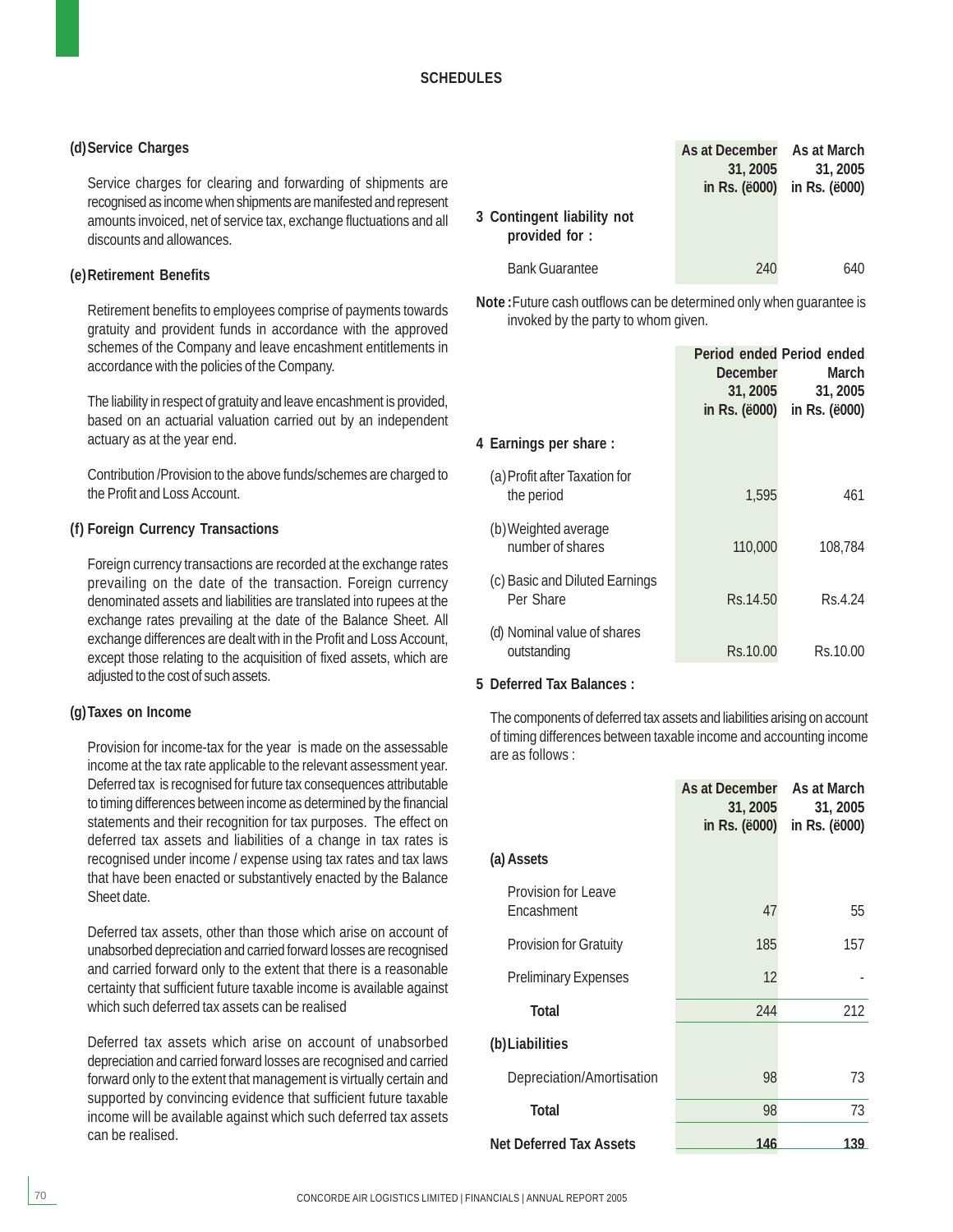#### **Schedules forming part of the Balance Sheet**

|                                                                                                     | Period ended<br><b>December</b><br>31, 2005<br>in Rs. (ë000) | Period ended<br>March<br>31,2005<br>in Rs. (ë000) |
|-----------------------------------------------------------------------------------------------------|--------------------------------------------------------------|---------------------------------------------------|
| 6 (a) Legal and Professional<br><b>Charges include Auditorsí</b><br><b>Remuneration as follows:</b> |                                                              |                                                   |
| <b>Audit Fees</b><br>- Statutory Audit Fees                                                         | 100                                                          | 100                                               |
| - Tax Audit Fees<br>[includes Rs. 50 (ë000) for<br>the previous period]                             | 100                                                          |                                                   |
| Reimbursement of expenses                                                                           | 5                                                            |                                                   |
|                                                                                                     | 205                                                          | 100                                               |
| (b)Expenditure in<br>foreign currency                                                               |                                                              |                                                   |
| <b>Towards Freight charges</b>                                                                      | 10,096                                                       | 8,492                                             |
| Towards IATA agency<br>fees and examination fees                                                    | 36                                                           | 59                                                |
|                                                                                                     | 10,132                                                       | 8,551                                             |
| 7 Related party disclosures                                                                         |                                                              |                                                   |
| (a) Enterprises where<br>control exists                                                             |                                                              |                                                   |
| Blue Dart Express Limited,<br><b>Holding Company</b>                                                |                                                              |                                                   |
| DHL Express (Singapore) Pte.<br>Limited, Holding Company<br>of Blue Dart Express Limited            |                                                              |                                                   |
| (b)Related party relationships<br>where transactions have<br>taken place during<br>the period       |                                                              |                                                   |
| (i) Holding Company                                                                                 |                                                              |                                                   |
| <b>Blue Dart Express Limited</b>                                                                    |                                                              |                                                   |
| (ii) Fellow Subsidiary                                                                              |                                                              |                                                   |
| <b>Skyline Air Logistics Limited</b>                                                                |                                                              |                                                   |
| (iii) key Management Personnel                                                                      |                                                              |                                                   |
| Clyde C Cooper<br>Director (upto December 14, 2005)                                                 |                                                              |                                                   |

Ashok Jani Director (upto December 14, 2005)

|                                                              | Period ended<br><b>December</b><br>31, 2005<br>in Rs. ( <i>ë</i> 000) | Period ended<br><b>March</b><br>31, 2005<br>in Rs. (ë000) |
|--------------------------------------------------------------|-----------------------------------------------------------------------|-----------------------------------------------------------|
| (iv)Relatives of Key<br>Management Personnel                 |                                                                       |                                                           |
| Johann Cooper                                                |                                                                       |                                                           |
| Farida Cooper                                                |                                                                       |                                                           |
| (c) Transactions with related<br>parties during the period : |                                                                       |                                                           |
| (i) With Holding company,                                    |                                                                       |                                                           |
| <b>Blue Dart Express Limited</b>                             |                                                                       |                                                           |
| Subscription of share capital                                |                                                                       | 14,500                                                    |
| Recoveries towards excess<br>baggage and handling<br>charges | 67,798                                                                | 78,764                                                    |
| Sale of Fixed asset                                          |                                                                       | 29                                                        |
| (ii) Fellow Subsidiary                                       |                                                                       |                                                           |
| <b>Skyline Air Logistics Limited</b>                         |                                                                       |                                                           |
| Facilities charges earned                                    | 720                                                                   | 877                                                       |
| Commission paid                                              | 71                                                                    | 73                                                        |
| Recoveries towards air<br>freight, etc.                      | 13,139                                                                | 11,754                                                    |
| (iii) With Key Management<br>Personnel                       |                                                                       |                                                           |
| Clyde C. Cooper                                              |                                                                       |                                                           |
| Repayment of current<br>account loan                         |                                                                       | 4,607                                                     |
| Subscription in share capital                                |                                                                       | 26                                                        |
| <b>Ashok Jani</b>                                            |                                                                       |                                                           |
| Repayment of current<br>account loan                         |                                                                       | 1,597                                                     |
| Subscription in share capital                                |                                                                       | 9                                                         |
| (iv) With Relatives of key<br>management personnel           |                                                                       |                                                           |
| Johann Cooper                                                |                                                                       |                                                           |
| Repayment of current<br>account loan                         |                                                                       | 2,646                                                     |
| Subscription in share capital                                |                                                                       | 15                                                        |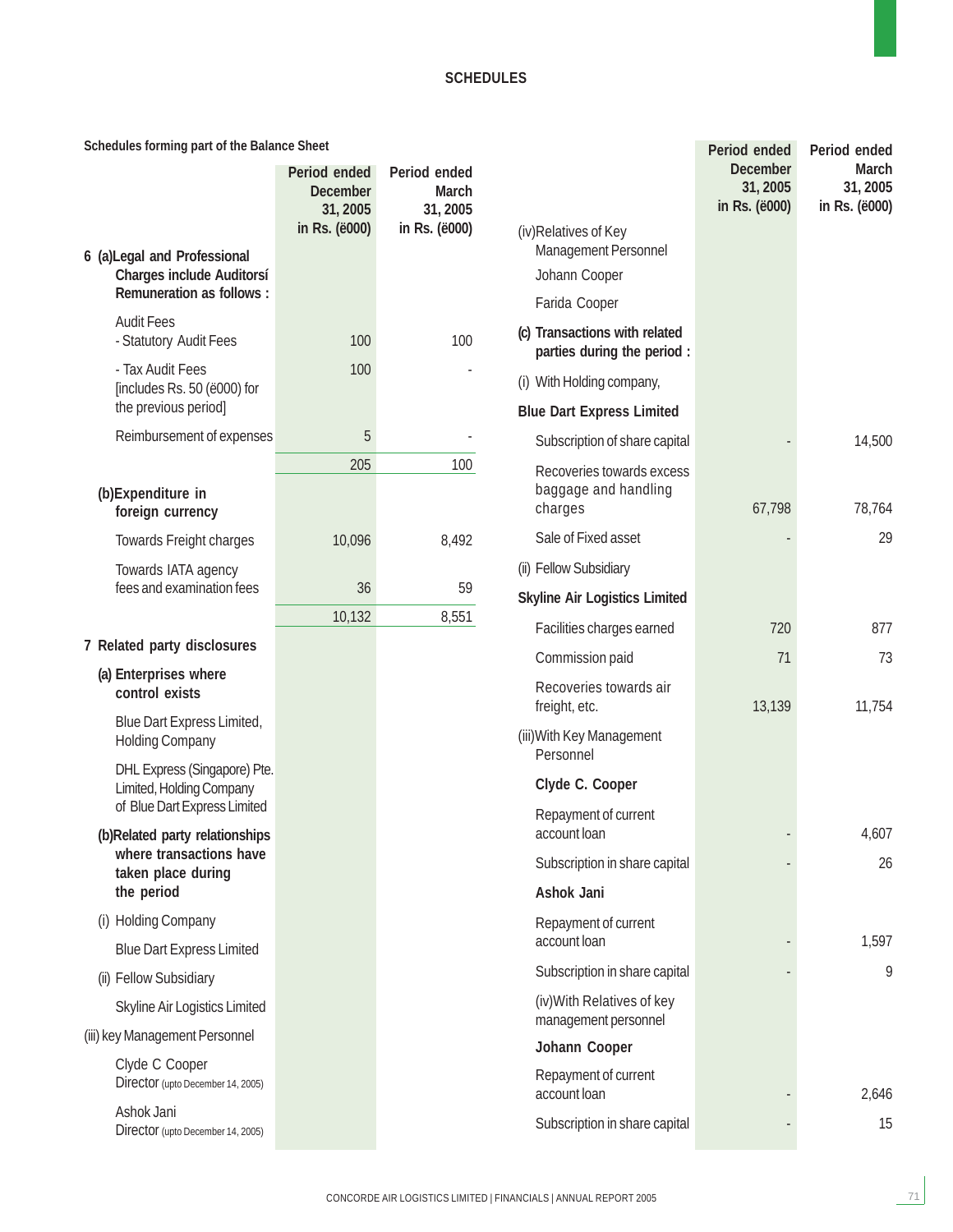|                                                                                               | Period ended<br><b>December</b><br>31, 2005<br>in Rs. (ë000) | Period ended<br>March<br>31, 2005<br>in Rs. (ë000) | 8. Outstanding dues to Small Scale Industrial Undertakings<br>There are no Small Scale Industrial Undertakings to whom the<br>Company owes any amount, which is outstanding for a period<br>exceeding 30 days as at the Balance Sheet date.                                                                                                                                                                                                                      |
|-----------------------------------------------------------------------------------------------|--------------------------------------------------------------|----------------------------------------------------|------------------------------------------------------------------------------------------------------------------------------------------------------------------------------------------------------------------------------------------------------------------------------------------------------------------------------------------------------------------------------------------------------------------------------------------------------------------|
| <b>Farida Cooper</b><br>Repayment of current<br>account loan<br>Subscription in share capital |                                                              | 2,068<br>10                                        | The above information and that given in Schedule 8 - iLiabilitiesi<br>regarding Small Scale Undertakings, has been determined to the<br>extent such parties have been identified on the basis of information<br>available with the Company. This has been relied upon by the<br>Auditors.                                                                                                                                                                        |
| (d)Related party balances<br>at the period end :<br><b>Skyline Air Logistics Limited</b>      | As at December<br>31, 2005<br>in Rs. ( <i>ë000</i> )         | As at March<br>31, 2005<br>in Rs. (ë000)           | 9. Segment information<br>The Company is primarily engaged in a single segment business of<br>clearing and forwarding of time sensitive shipments within India.<br>10. The figures of the current period are not comparable to those of the<br>previous period as the figures of the current period are for a period of<br>nine months from April 1, 2005 to December 31, 2005 and those<br>relating to the previous period are for a period from May 7, 2004 to |
| Deposits payable<br><b>Blue Dart Express Limited</b><br>Receivable                            | 800<br>3,874                                                 | 800                                                | March 31, 2005.<br>11. Previous period figures have been regrouped / reclassified /<br>restated wherever necessary to conform to the current periodis<br>classification.                                                                                                                                                                                                                                                                                         |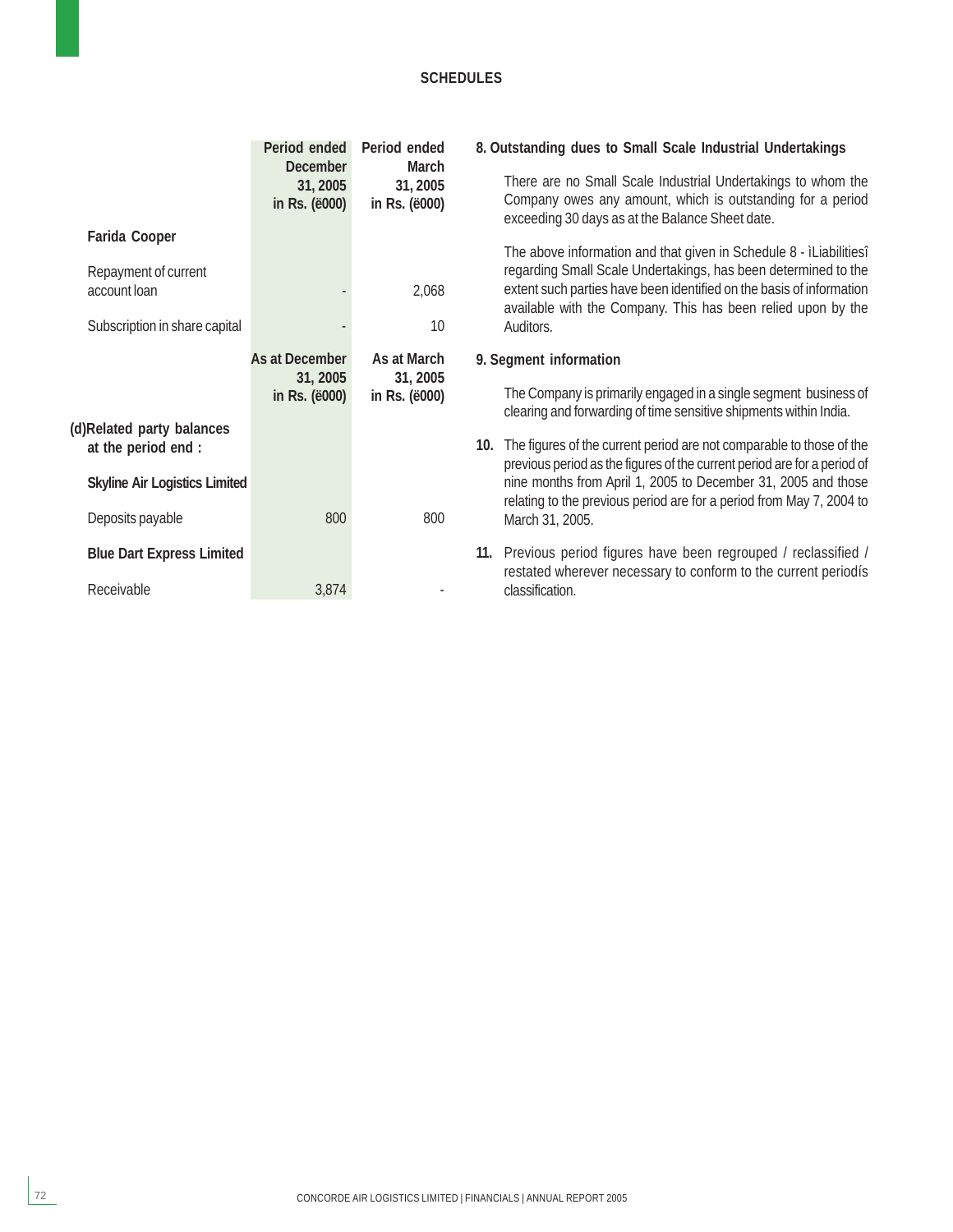#### **Schedule forming part of the Accounts**

#### **12**. **Balance Sheet Abstract and Companyís General Business Profile**



**V. Generic Names of Three Principal Products/Services of Company (as per monetary terms)**

Item Code No. (ITC Product Description Item Code No. (ITC Product Description

| Code) |   |    |                         |   |       |   |    |                       |         |         |     |  |    |  |  |
|-------|---|----|-------------------------|---|-------|---|----|-----------------------|---------|---------|-----|--|----|--|--|
|       |   |    |                         |   |       | M | H  |                       | O U S E |         | A G |  | ΙN |  |  |
| Code) |   |    |                         |   |       |   |    |                       |         |         |     |  |    |  |  |
|       |   |    |                         | A | R I I |   | GI |                       | AND     |         |     |  |    |  |  |
|       | F | 10 | $R$ $W$ $A$ $R$ $D$ $I$ |   |       |   |    | $\lfloor N \rfloor$ G |         | A G E N |     |  |    |  |  |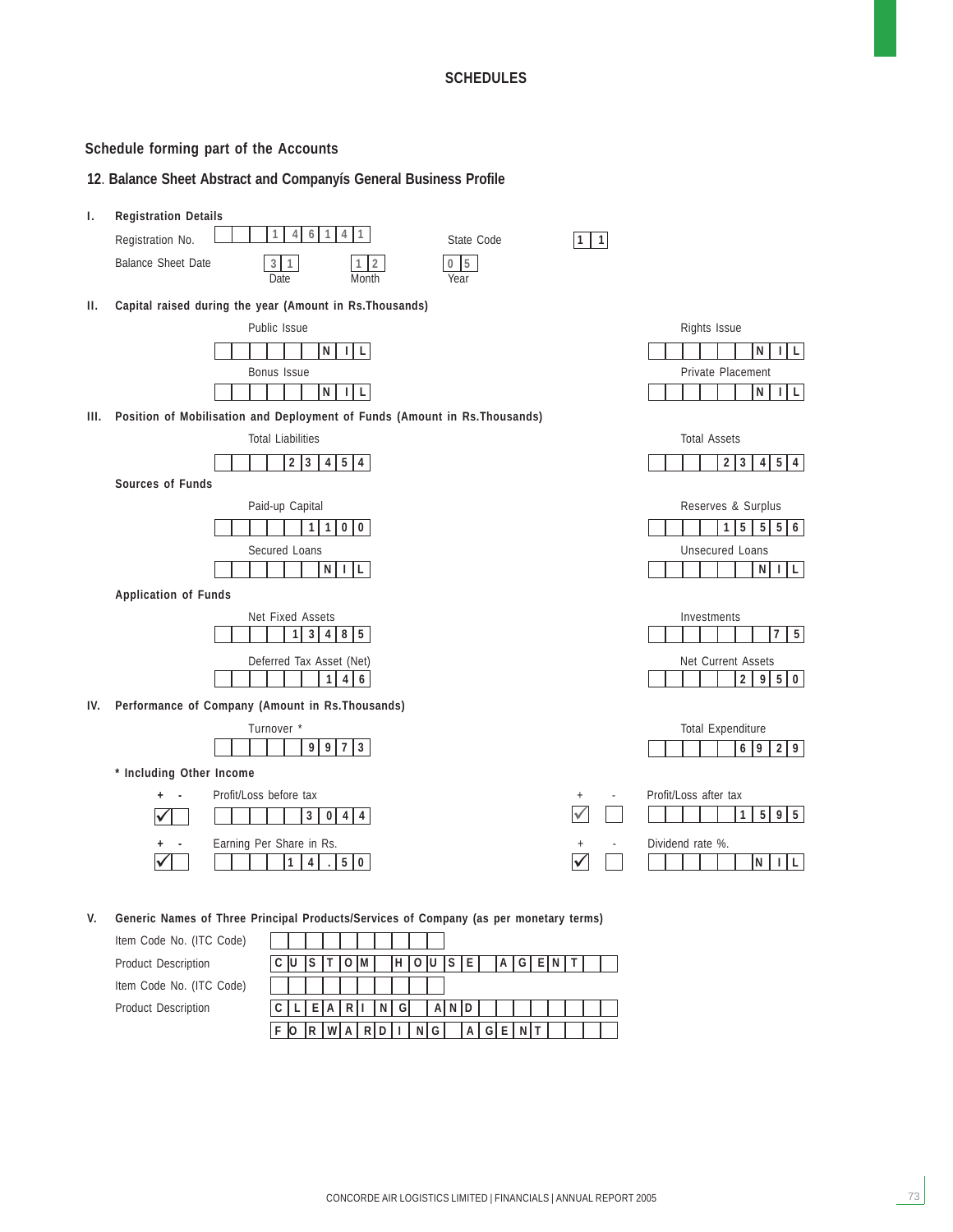### **Board of Directors**

### **SKYLINE AIR LOGISTICS LIMITED**

### **BOARD OF DIRECTORS**

Vaidhyanathan Iyer Tushar Gunderia Abraham Titus

### **PRINCIPAL BANKERS**

Canara Bank Indian Overseas Bank

### **AUDITORS**

Price Waterhouse

### **REGISTERED OFFICE**

17, Adarsh Industrial Estate, Sahar Road, Chakala, Andheri (East), Mumbai - 400 099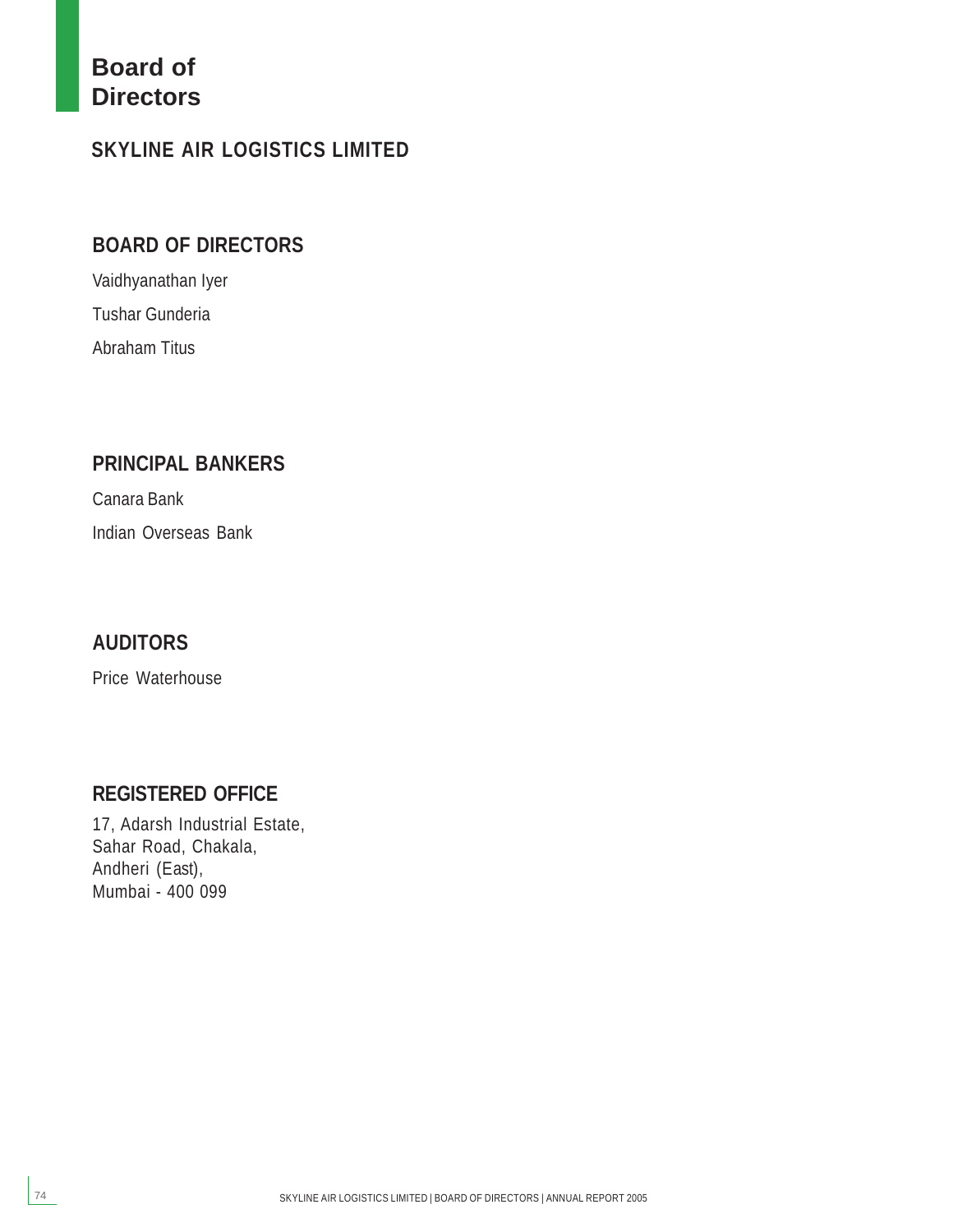### **DIRECTORSí REPORT**

**(Rs. in millions)**

#### **To the Members**

Your Directors have pleasure in presenting the Second Annual Report of your Company for the period April 1, 2005 to December 31, 2005.

#### **BACKGROUND**

Blue Dart Express Ltd. acquired 99.55% of the paid up Equity Share Capital of your Company on May 11, 2004 and thus, your Company had become a subsidiary of Blue Dart Express Ltd. with effect from May 11, 2004. In accordance with the approval accorded by the Board of Directors in its Board Meeting held on December 13, 2005, Blue Dart Express Ltd. further acquired the balance 500 (Five Hundred) Equity shares of your Company from the existing Shareholders on December 13, 2005. Accordingly, your Company became a Wholly Owned Subsidiary of Blue Dart Express Ltd. with effect from December 13, 2005.

#### **FINANCIAL RESULTS**

|                                  | ended December May 7, 2004 to | For the period For the period<br>31, 2005 March 31, 2005 |  |
|----------------------------------|-------------------------------|----------------------------------------------------------|--|
| Revenues                         |                               |                                                          |  |
| <b>Services</b>                  | 11.57                         | 12.20                                                    |  |
| Other Income                     | 0.11                          | 0.22                                                     |  |
| Less: Operating Expenses         | 6.02                          | 6.89                                                     |  |
| <b>Operating Profit (EBIDTA)</b> | 5.66                          | 5.53                                                     |  |
| Less: Depreciation/Amortisation  | 0.29                          | 0.34                                                     |  |
| Earnings before Tax              | 5.37                          | 5.19                                                     |  |
| Less: Provision for income tax   | 2.01                          | 2.02                                                     |  |
| Earnings after tax               | 3.36                          | 3.17                                                     |  |

Your Directors would prefer to strengthen financial position of the Company and as such, no dividend is recommended for the period under consideration.

#### **FINANCIAL YEAR**

In the meeting of the Board of Directors of the Company held on April 25, 2005, the Board of Directors approved the change of Financial Year end of the Company to the Calendar Year, from March 31<sup>st</sup> to December 31<sup>st</sup>, and accordingly, the Accounts of the Company are for the period of Nine months from April 1, 2005 to December 31, 2005.

#### **INDUSTRY**

Your Company is engaged in the business of clearing and forwarding of time sensitive air cargo packages.

Your Company is licensed Customs House Agent under the provisions of Customs Act, 1962.

#### **DIRECTORS**

During the period under review, Mr. Tushar Gunderia, Mr. Adi Soonawalla and Mr.Abraham Titus were appointed as an Additional Directors of the Company with effect from December 13, 2005 at the Board Meeting held on December 13, 2005.

Mr. Clyde Cooper, Mr. Tushar Jani and Mr.Suresh Sheth resigned as Directors of the Company with effect from December 14, 2005.

Your Directors place on record their sincere appreciation and thanks for the contribution of Mr.Cooper, Mr.Jani and Mr.Sheth for the growth of the Company and wish them success for their future endeavours.

Mr. Adi Soonawalla resigned as a Director of the Company with effect from January 23, 2006 and Mr. Vaidhyanathan Iyer was appointed as an Additional Director of the Company with effect from January 23, 2006.

Mr. Vaidhyanathan Iyer, Mr. Tushar Gunderia and Mr. Abraham Titus holds office upto the ensuing Annual General Meeting. The Company has received notices under the provisions of Section 257 of the Companies Act, 1956 proposing the candidature of Mr. Vaidhyanathan Iyer, Mr. Tushar Gunderia and Mr. Abraham Titus as Directors of the Company.

As all the above Directors are `Additional Directorsí and shall hold office upto the date of Annual General Meeting, none of the Directors shall be liable to retire by rotation at the ensuing Annual General Meeting.

#### **DIRECTORSí RESPONSIBILITY STATEMENT**

Pursuant to the requirements of the provisions of the Companies Act, 1956, your Directors confirm:

- I) that in the preparation of the accounts the applicable accounting standards have been followed, along with proper explanation relating to material departures;
- II) that the Directors have selected such accounting policies and applied them consistently and made judgments and estimates, that are reasonable and prudent, so as to give a true and fair view of the state of affairs of the Company at the end of the period and of the profit of the Company for that period;
- III) that the Directors have taken proper and sufficient care for the maintenance of adequate accounting records, in accordance with the provisions of the Act, for safeguarding the assets of the Company and for preventing and detecting fraud and other irregularities;
- IV) that the Directors have prepared the Accounts on a going concern basis.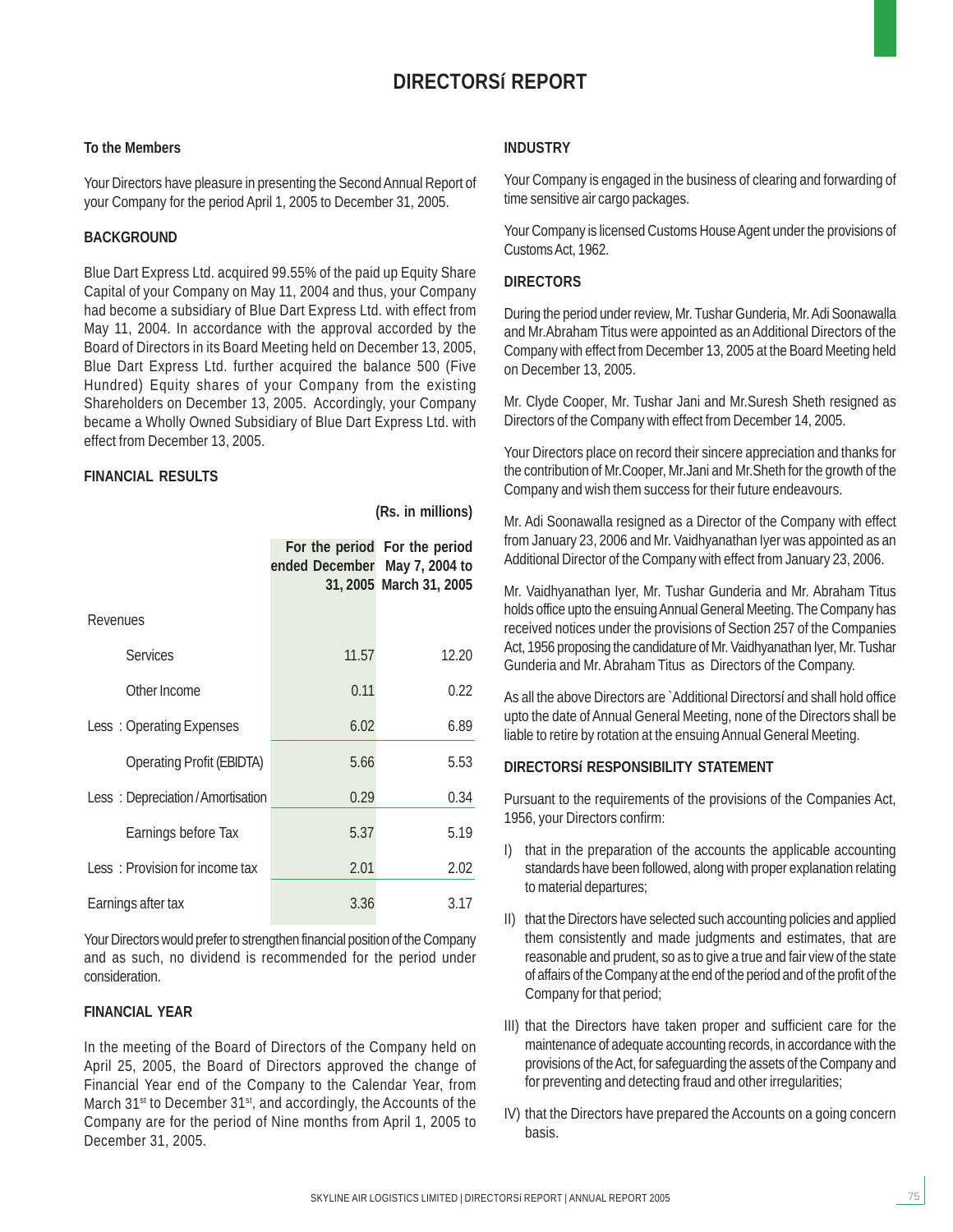#### **DIRECTORSí REPORT**

#### **AUDITORS**

The Statutory Auditors of the Company M/s. Price Waterhouse, Chartered Accountants, retire at the conclusion of the forthcoming Annual General Meeting and, being eligible, offer themselves for re-appointment. Your Company has received the necessary certificate from them to the effect that their re-appointment, if made, will be in accordance with the provisions of Section 224(1B) of the Companies Act, 1956.

The Board of Directors recommends re-appointment of M/s. Price Waterhouse as the Statutory Auditors of the Company.

#### **FIXED DEPOSIT**

The Company has not accepted any deposits within the meaning of section 58A of the Companies Act, 1956.

#### **EMPLOYEES**

Your Directors hereby wish to place on record their appreciation of the efficient services rendered by its Employees.

During the year under review, the Company did not have any employee falling under the provisions of Section 217 (2A) of the Companies Act, 1956.

#### **PARTICULARS REGARDING CONSERVATION OF ENERGY, TECHNOLOGY ABSORPTION AND FOREIGN EXCHANGE EARNING AND EXPENDITURE**

The information pursuant of Section 217(1)(e) of the Companies (Disclosure of Particulars in the Report of Board of Directors) Rules, 1988 is as under

| A | <b>Conservation of Energy</b> :             |   | Not applicable       |
|---|---------------------------------------------|---|----------------------|
| B | Technology absorption :                     |   | Not applicable       |
| C | <b>Foreign Exchange</b><br>Earnings & Outgo |   |                      |
|   | <b>Earnings</b>                             |   | Nil                  |
|   | Outgo                                       | : | <b>Rs.NIL</b>        |
|   |                                             |   | (Previous year- NIL) |

#### **ACKNOWLEDGEMENT**

Your Directors express their grateful appreciation for the assistance and co-operation received from the customers, suppliers, solicitors, advisors, banks and government authorities for their ongoing support during the period under review.

For and on behalf of the Board Directors

**Vaidhyanathan Iyer Tushar Gunderia** Director **Director** Director

Mumbai,

February 6, 2006

**Abraham Titus Director**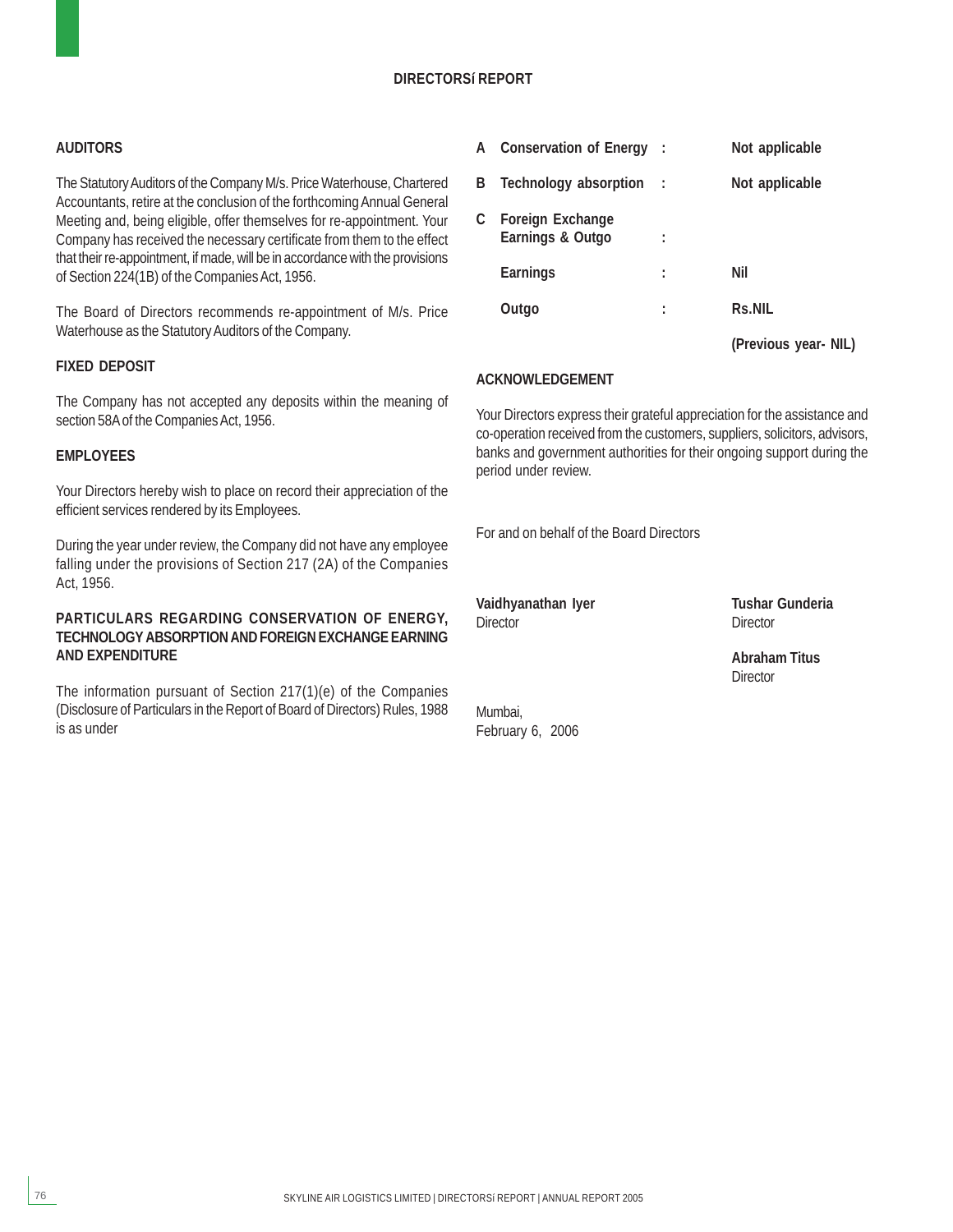### **AUDITORSí REPORT**

#### **To The Members Of**

#### **SKYLINE AIR LOGISTICS LIMITED**

- 1. We have audited the attached Balance Sheet of Skyline Air Logistics Limited, as at December 31, 2005, and the related Profit and Loss Account and Cash Flow Statement for the period April 1, 2005 to December 31, 2005, annexed thereto, which we have signed under reference to this report. These financial statements are the responsibility of the Companyís management. Our responsibility is to express an opinion on these financial statements based on our audit.
- 2. We conducted our audit in accordance with the auditing standards generally accepted in India. Those Standards require that we plan and perform the audit to obtain reasonable assurance about whether the financial statements are free of material misstatement. An audit includes examining, on a test basis, evidence supporting the amounts and disclosures in the financial statements. An audit also includes assessing the accounting principles used and significant estimates made by management, as well as evaluating the overall financial statement presentation. We believe that our audit provides a reasonable basis for our opinion.
- 3. As required by the Companies (Auditorís Report) Order, 2003, as amended by the Companies (Auditorís Report) (Amendment) Order, 2004, (together the ëOrderí) issued by the Central Government of India in terms of sub-section (4A) of Section 227 of the Act and on the basis of such checks of the books and records of the Company as we considered appropriate and according to the information and explanations given to us, we give in the Annexure a statement on the matters specified in paragraphs 4 and 5 of the said Order.
- 4. Further to our comments in the Annexure referred to in paragraph 3 above, we report that:
	- (a)We have obtained all the information and explanations, which to the best of our knowledge and belief were necessary for the purposes of our audit;
	- (b)In our opinion, proper books of account as required by law have been kept by the Company so far as appears from our examination of those books;
	- (c) The Balance Sheet, Profit and Loss Account and Cash Flow Statement dealt with by this report are in agreement with the books of account;
	- (d)In our opinion, the Balance Sheet, Profit and Loss Account and Cash Flow Statement dealt with by this report comply with the accounting standards referred to in sub-section (3C) of Section 211 of the Act;
	- (e)On the basis of written representations received from the directors, as on December 31, 2005 and taken on record by the Board of Directors, none of the directors is disqualified as on December 31, 2005 from being appointed as a director in terms of clause (g) of sub-section (1) of Section 274 of the Act;
	- (f) In our opinion and to the best of our information and according to the explanations given to us, the said financial statements together with the notes thereon and attached thereto give in the prescribed manner the information required by the Act and give a true and fair view in conformity with the accounting principles generally accepted in India :
	- (i) in the case of the Balance Sheet, of the state of affairs of the Company as at December 31, 2005;
	- (ii) in the case of the Profit and Loss Account, of the profit for the period April 1, 2005 to December 31, 2005; and

(iii) in the case of the Cash Flow Statement, of the cash flows for the period April 1, 2005 to December 31, 2005.

Thomas Mathew Partner Membership No. 50087 For and on behalf of Price Waterhouse Chartered Accountants

Mumbai, February 6, 2006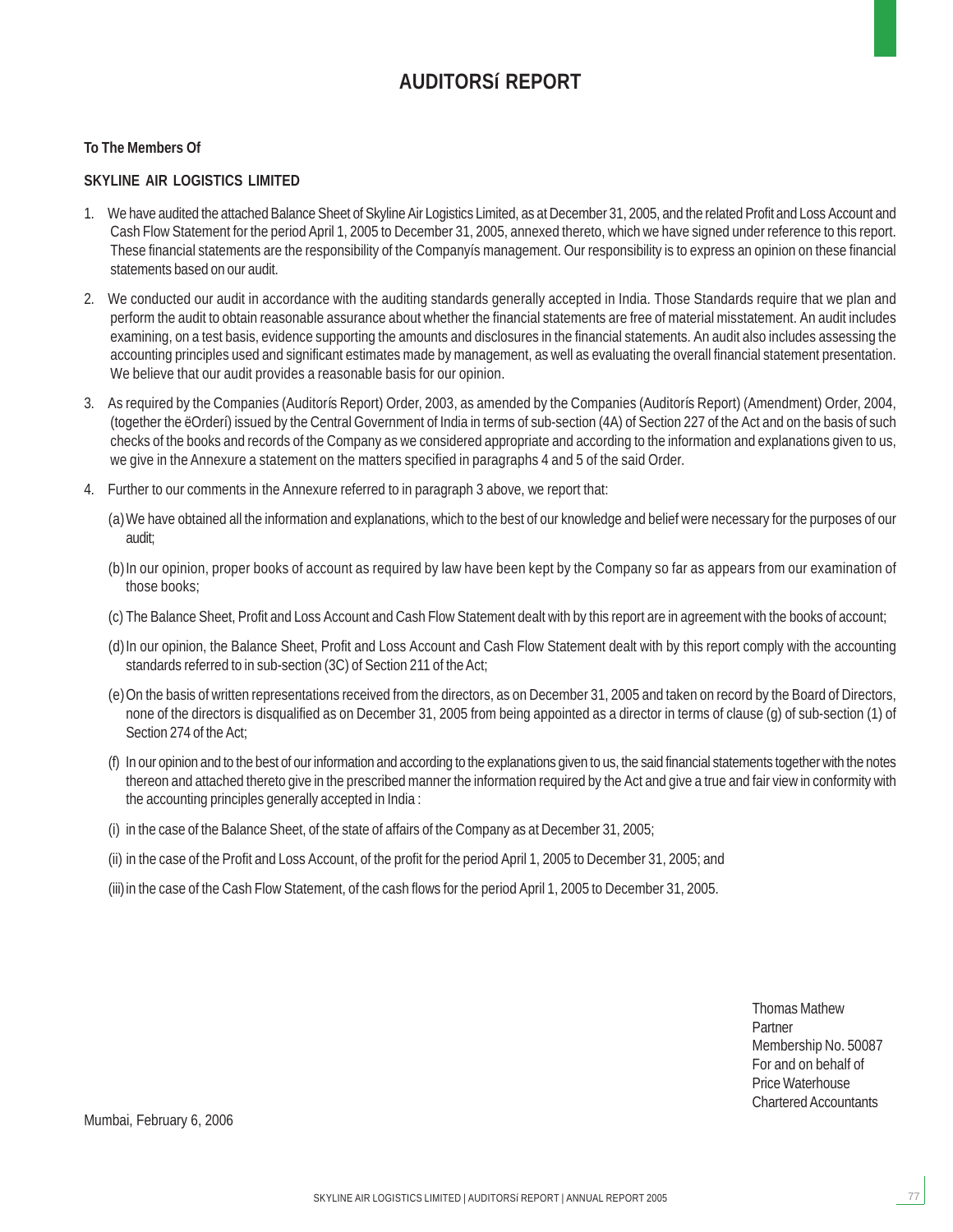### **ANNEXURE TO AUDITORSí REPORT**

**[Referred to in paragraph 3 of the Auditorsí Report of even date to the members of Skyline Air Logistics Limited on the financial statements for the period April 1, 2005 to December 31, 2005]**

- 1. (a) The Company is maintaining proper records showing full particulars including quantitative details and situation of fixed assets.
	- (b) The fixed assets of the Company have been physically verified by the management during the period and no material discrepancies between the book records and the physical inventory have been noticed. In our opinion, the frequency of verification is reasonable.
	- (c) In our opinion and according to the information and explanations given to us, a substantial part of fixed assets has not been disposed of by the Company during the period.
- 2. (a) The Company has not granted any loans, secured or unsecured, to companies, firms or other parties covered in the register maintained under Section 301 of the Act. Accordingly, clauses (iii)(b) to (iii)(d) of paragraph 4 of the Order are not applicable to the Company for the period.
	- (b) The Company has not taken any loans, secured or unsecured, from companies, firms or other parties covered in the register maintained under Section 301 of the Act. Accordingly, clauses (iii)(f) and (iii)(g) of paragraph 4 of the Order are not applicable to the Company for the period.
- 3. In our opinion and according to the information and explanations given to us, there is an adequate internal control system commensurate with the size of the Company and the nature of its business for the purchase of fixed assets and for the sale of services. Further, on the basis of our examination of the books and records of the Company, carried out in accordance with the auditing standards generally accepted in India and according to the information and explanations given to us, we have neither come across nor have we been informed of any continuing failure to correct major weaknesses in the aforesaid internal control system.
- 4. According to the information and explanations given to us, there have been no contracts or arrangements referred to in Section 301 of the Act during the period to be entered in the register required to be maintained under that Section. Accordingly, commenting on transactions made in pursuance of such contracts or arrangements does not arise.
- 5. The Company has not accepted any deposits from the public within the meaning of Section 58A of the Act and the rules framed there under.
- 6. In our opinion, the Company has an internal audit system commensurate with its size and nature of its business.
- 7. The matter specified in clause (viii) of paragraph 4 of the Order regarding maintenance of cost records under clause (d) of sub-section (1) of Section 209 of the Act is not applicable to the Company.
- 8. (a) According to the information and explanations given to us and the records of the Company examined by us, in our opinion, the Company is regular in depositing undisputed statutory dues including provident fund, income-tax, service tax, cess and other material statutory dues with the appropriate authorities in India. As informed to us, employeesí state insurance, investorsí education and protection fund, wealth tax, excise duty, customs duty and sales tax are not applicable to the Company for the period.
	- (b) According to the information and explanations given to us and the records of the Company examined by us, there are no dues of income tax, service tax and cess as at December 31, 2005, which have not been deposited on account of any dispute.
- 9. As the Company is registered for a period less than five years, clause (x) of paragraph 4 of the Order is not applicable to the Company for the period.
- 10. According to the records of the Company examined by us and the information and explanations given to us, the Company has not defaulted in repayment of dues to any financial institution or bank or debenture holders.
- 11. The Company has not granted any loans and advances on the basis of security by way of pledge of shares, debentures and other securities.
- 12. The provisions of any special statute applicable to chit fund/ nidhi/ mutual benefit fund/ societies are not applicable to the Company.
- 13. In our opinion, the Company is not a dealer or trader in shares, securities, debentures and other investments.
- 14. According to the information and explanations given to us, the Company has not given any guarantee for loans taken by others from banks or financial institutions during the period.
- 15. The Company has not obtained any term loans.
- 16. On the basis of an overall examination of the Balance Sheet of the Company, in our opinion and according to the information and explanations given to us, there are no funds raised on a short-term basis which have been used for long-term investment.
- 17. The Company has not made any preferential allotment of shares to parties and companies covered in the register maintained under Section 301 of the Act during the period.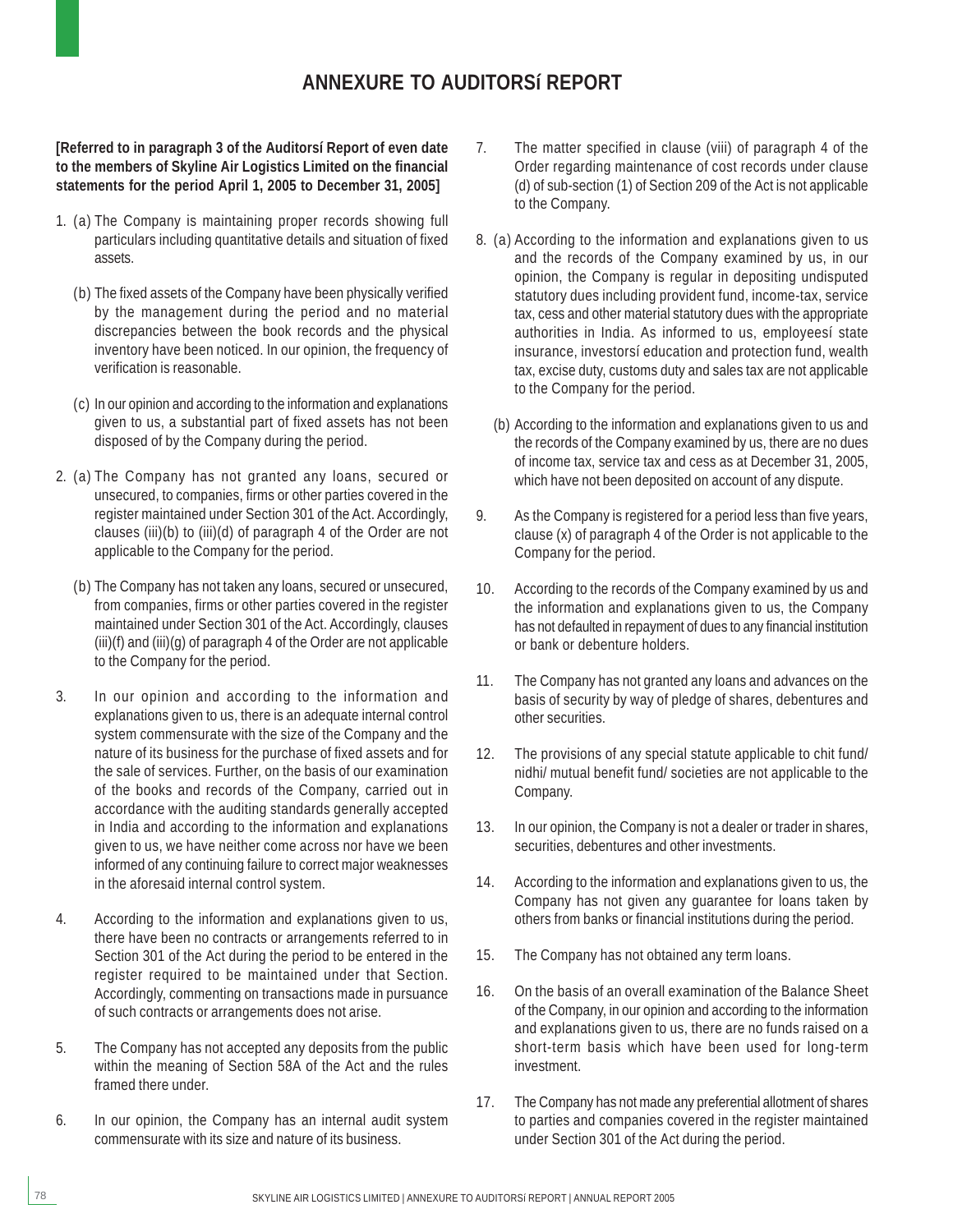#### **ANNEXURE TO AUDITORSí REPORT**

- 18. The Company has not issued any debentures during the period.
- 19. The Company has not raised any money by public issues during the period.
- 20. During the course of our examination of the books and records of the Company carried out in accordance with the generally accepted auditing practices in India, and according to the information and explanations given to us, we have neither come across any instance of fraud on or by the Company, noticed or reported during the period, nor have we been informed of such case by the management.
- 21. The matters specified under clause (ii) of paragraph 4 of the Order are not applicable to the Company for the current period.
	- Thomas Mathew Partner Membership No. 50087 For and on behalf of Price Waterhouse Chartered Accountants

79

Mumbai, February 6, 2006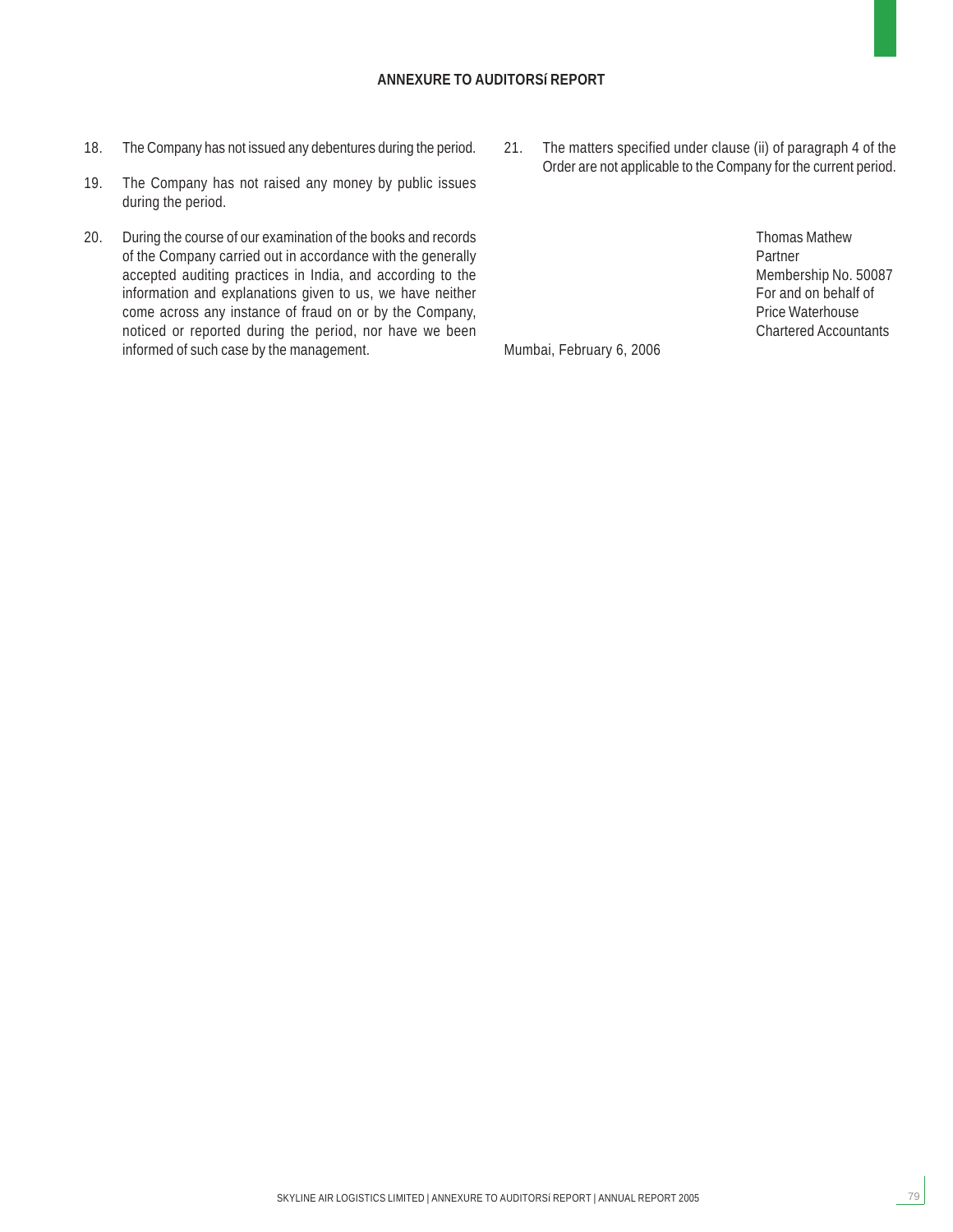### **Skyline Air Logistics Limited Balance Sheet as at December 31, 2005**

|                                                 | <b>Schedule</b><br>No. | As at December<br>31, 2005<br>in Rs. (ë000) | As at March<br>31, 2005<br>in Rs. (ë000) |
|-------------------------------------------------|------------------------|---------------------------------------------|------------------------------------------|
| <b>SOURCES OF FUNDS</b>                         |                        |                                             |                                          |
| Shareholdersí Funds                             |                        |                                             |                                          |
| Capital                                         | 1                      | 600                                         | 600                                      |
| Reserves and Surplus                            | $\overline{2}$         | 9,281                                       | 5,925                                    |
| <b>TOTAL</b>                                    |                        | 9,881                                       | 6,525                                    |
| <b>APPLICATION OF FUNDS</b>                     |                        |                                             |                                          |
| <b>Fixed Assets</b>                             |                        |                                             |                                          |
| <b>Gross Block</b>                              | $\sqrt{3}$             | 4,164                                       | 4,078                                    |
| Less: Depreciation / Amortisation               |                        | 983                                         | 691                                      |
| Net Block                                       |                        | 3,181                                       | 3,387                                    |
| <b>Investments</b>                              | $\overline{4}$         | 50                                          | 50                                       |
| Deferred Tax Assets (Net)                       |                        |                                             |                                          |
| [Refer Notes 2(f) and 4 - Schedule 14]          |                        |                                             |                                          |
| <b>Deferred Tax Assets</b>                      |                        | 210                                         | 192                                      |
| Less: Deferred Tax Liabilities                  |                        | 56                                          | 17                                       |
|                                                 |                        | 154                                         | 175                                      |
| <b>Current Assets, Loans and Advances</b>       |                        |                                             |                                          |
| <b>Sundry Debtors</b>                           | 5                      | 1,151                                       | 15                                       |
| <b>Cash and Bank Balances</b>                   | 6                      | 5,259                                       | 3,411                                    |
| Loans and Advances                              | $\overline{1}$         | 1,090                                       | 844                                      |
|                                                 |                        | 7,500                                       | 4,270                                    |
| <b>Less: Current Liabilities and Provisions</b> |                        |                                             |                                          |
| Liabilities                                     | 8                      | 398                                         | 404                                      |
| Provisions                                      | 9                      | 606                                         | 953                                      |
|                                                 |                        | 1,004                                       | 1,357                                    |
| <b>Net Current Assets</b>                       |                        | 6,496                                       | 2,913                                    |
| <b>TOTAL</b>                                    |                        | 9,881                                       | 6,525                                    |
| <b>Notes to Accounts</b>                        | 14                     |                                             |                                          |

Schedules 1 to 9 and 14 referred to above form an integral part of the Balance Sheet.

This is the Balance Sheet referred to in our report of even date.

**Thomas Mathew Strategier Control of the Control of Control of Control of Control of Tushar Gunderia**<br>
Partner Control of Control of Control of Control of Control of Control of Control of Control of Control of Control of C Partner Director Director Director Director Director Director Director Director Director Membership No. 50087 For and on behalf of Price Waterhouse Chartered Accountants **Abraham Titus**

Director

Place : Mumbai Dated: February 6, 2006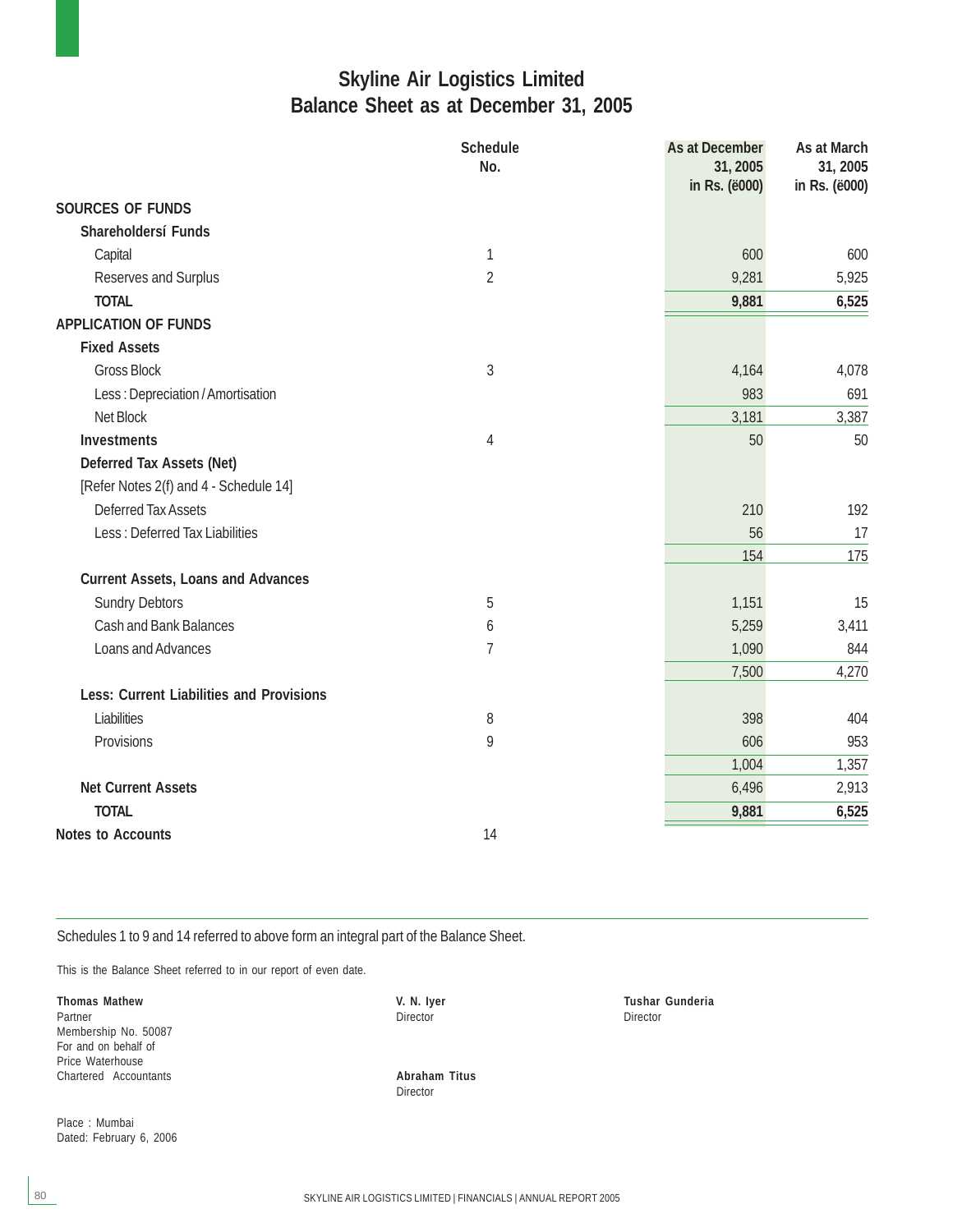### **Skyline Air Logistics Limited Profit and Loss Account for the period April 1, 2005 to December 31, 2005**

|                                                               | <b>Schedule</b><br>No. | Period ended<br><b>December</b><br>31,2005 | Period ended<br><b>March</b><br>31, 2005 |
|---------------------------------------------------------------|------------------------|--------------------------------------------|------------------------------------------|
|                                                               |                        | in Rs. (ë000)                              | in Rs. (ë000)                            |
| <b>INCOME</b>                                                 |                        |                                            |                                          |
| Service Charges [Refer Note 2(d) - Schedule 14]               |                        | 11,569                                     | 12,203                                   |
| Other Income                                                  | 10                     | 109                                        | 219                                      |
|                                                               |                        | 11,678                                     | 12,422                                   |
| <b>EXPENDITURE</b>                                            |                        |                                            |                                          |
| Freight, Handling and Servicing Costs                         | 11                     | 2,623                                      | 2,594                                    |
| <b>Employee Costs</b>                                         | 12                     | 2,152                                      | 2,756                                    |
| <b>Other Costs</b>                                            | 13                     | 1,248                                      | 1,535                                    |
|                                                               |                        | 6,023                                      | 6,885                                    |
| Profit before Depreciation and Taxation                       |                        | 5,655                                      | 5,537                                    |
| Depreciation / Amortisation                                   |                        | 292                                        | 340                                      |
| <b>Profit before Taxation</b>                                 |                        | 5,363                                      | 5,197                                    |
| Provision for Taxation [Refer Notes 2(f) and 4 - Schedule 14] |                        |                                            |                                          |
| <b>Current Tax</b>                                            |                        | 1,911                                      | 2,197                                    |
| Deferred Tax                                                  |                        | 21                                         | (175)                                    |
| Fringe Benefits Tax                                           |                        | 10                                         |                                          |
| Taxation in respect of earlier period                         |                        | 65                                         |                                          |
|                                                               |                        | 2,007                                      | 2,022                                    |
| <b>Profit after Taxation</b>                                  |                        | 3,356                                      | 3,175                                    |
| Balance brought forward from previous period                  |                        | 3,175                                      |                                          |
| <b>Balance carried forward to Balance Sheet</b>               |                        | 6,531                                      | 3,175                                    |
| <b>Earnings Per Share</b><br>(Refer Note 3 - Schedule 14)     |                        |                                            |                                          |
| Basic and diluted Earnings Per Share (in Rupees)              |                        | 55.93                                      | 53.48                                    |
| Nominal value per equity share (in Rupees)                    |                        | 10.00                                      | 10.00                                    |
| <b>Notes to Accounts</b>                                      | 14                     |                                            |                                          |

Schedules 10 to 14 referred to above form an integral part of the Profit and Loss Account.

This is the Profit and Loss Account referred to in our report of even date.

**Thomas Mathew C. Community C. Community C. N. Iyer Community C. A. Iyer Cushar Gunderia**<br>Partner Community Director Community Community Community Community Community Community Community Community Comm<br>Community Community Partner Director Director Membership No. 50087 For and on behalf of Price Waterhouse Chartered Accountants **Abraham Titus**

Place : Mumbai Dated: February 6, 2006

Director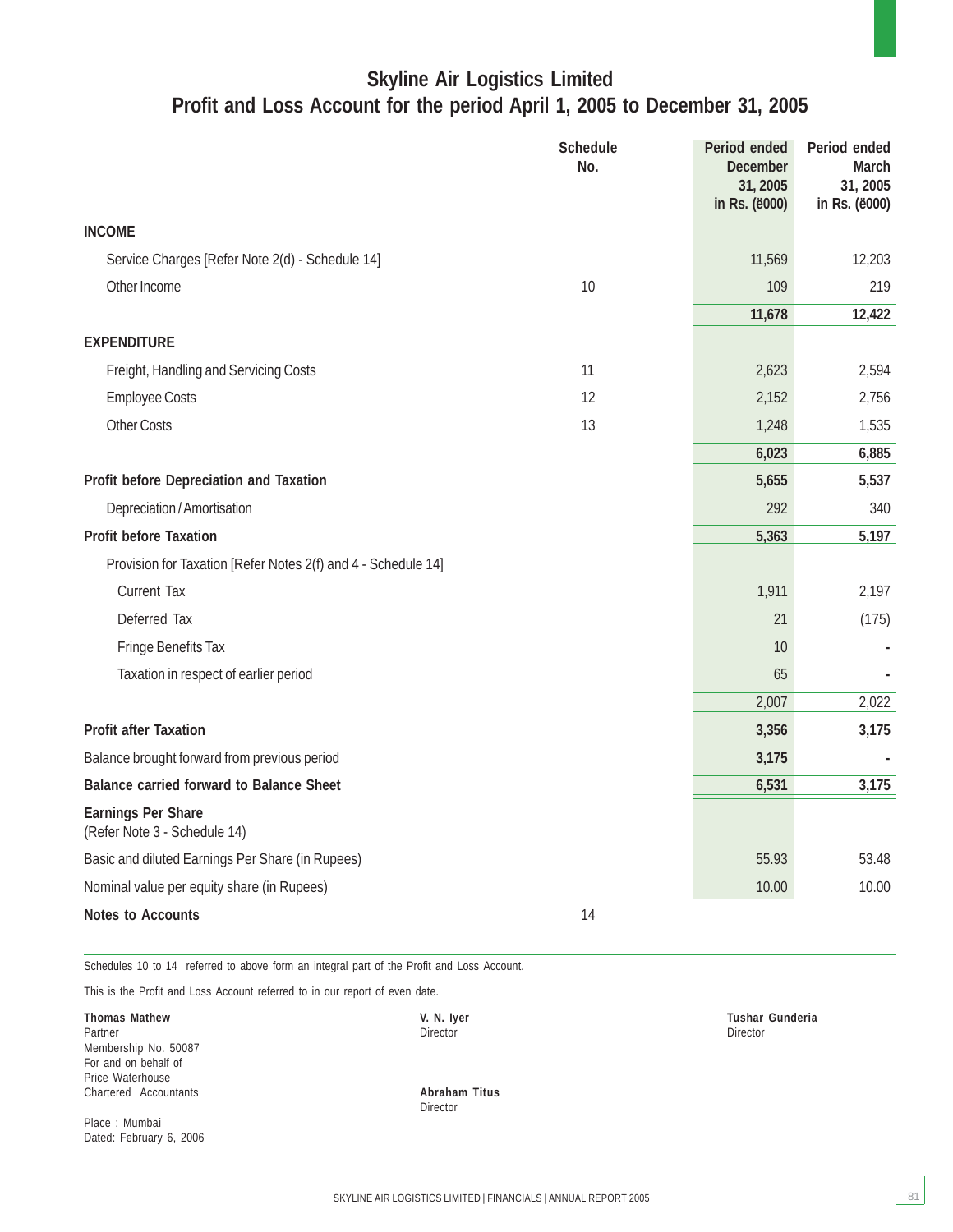### **Skyline Air Logistics Limited Cash Flow Statement for the period April 1, 2005 to December 31, 2005**

|    |                                                          | <b>Period Ended</b> | <b>Period Ended</b> |
|----|----------------------------------------------------------|---------------------|---------------------|
|    |                                                          | <b>December</b>     | March               |
|    |                                                          | 31, 2005            | 31, 2005            |
|    |                                                          | in Rs. (ë000)       | in Rs. (ë000)       |
| А. | Cash flows from Operating activities :                   |                     |                     |
|    | Profit before Taxation                                   | 5,363               | 5,197               |
|    | Adjustments for:                                         |                     |                     |
|    | Provision for leave encashment                           | (21)                | 100                 |
|    | Provision for gratuity                                   | 103                 | 424                 |
|    | Depreciation / Amortisation                              | 292                 | 340                 |
|    | Interest income                                          | (121)               | (32)                |
|    | Profit on sale of fixed asset                            |                     | (120)               |
|    | Liabilities no longer required written back              |                     | (67)                |
|    | Interest expense                                         | 12                  |                     |
|    | Operating profit before working capital changes          | 5,628               | 5,842               |
|    | Adjustments for changes in working capital :             |                     |                     |
|    | (Increase)/Decrease in Sundry Debtors                    | (1, 136)            | 1,873               |
|    | (Increase)/Decrease in Other Receivables                 | (3)                 | (1, 196)            |
|    | Increase/(Decrease) in Trade and Other Payables          | (6)                 | (598)               |
|    | Cash generated from operations                           | 4,483               | 5,921               |
|    | Tax paid (net of Tax Deducted at Source)                 | (2,577)             | (1, 744)            |
|    | Net cash from / (used in) Operating activities           | 1,906               | 4,177               |
|    | B. Cash flows from Investing activities :                |                     |                     |
|    | Purchase of fixed assets                                 | (86)                | (308)               |
|    | Proceeds from Sale of fixed assets                       |                     | 120                 |
|    | Proceeds from maturity of investments                    |                     | 25                  |
|    | Interest received                                        | 40                  | 26                  |
|    | Net cash from / (used in) Investing activities           | (46)                | (137)               |
|    | C. Cash flows from Financing activities :                |                     |                     |
|    | Proceeds from Issue of share capital                     |                     | 3,250               |
|    | Repayment of unsecured loans                             |                     | (9,075)             |
|    | Interest paid                                            | (12)                |                     |
|    | Net cash from / (used in) Financing activities           | (12)                | (5,825)             |
|    | Net Increase/(Decrease) in Cash and Cash Equivalents     | 1,848               | (1,785)             |
|    | Cash and cash equivalents at the beginning of the period | 3,411               | 5,196               |
|    | Cash and cash equivalents at the end of the period       | 5,259               | 3,411               |
|    | Cash and cash equivalents comprise of :                  |                     |                     |
|    | Cash and cheques on hand                                 | 34                  | 398                 |
|    | <b>Balance with Scheduled Banks</b>                      |                     |                     |
|    |                                                          | 2,185               | 1,013               |
|    | on current accounts                                      | 3,040               | 2,000               |
|    | on deposit accounts                                      | 5,259               |                     |
|    |                                                          |                     | 3,411               |

#### **Notes :**

1 The above Cash Flow Statement has been prepared under the indirect method set out in Accounting Standard on Cash Flow Statements (AS 3) issued by the Institute of Chartered Accountants of India.<br>2 Cash flows in brackets

Cash flows in brackets indicate cash outgo.

3 Previous periodís figures have been regrouped and recasted wherever necessary to conform to the current periodís classification.

4 Following non cash transactions have not been considered in the Cash Flow Statement - Tax Deducted at Source [on interest income Rs. 50 (ë000) [Previous period - Rs. 26 (ë000)].

This is the Cash Flow Statement referred to in our report of even date.

#### Partner Director Director Membership No. 50087 For and on behalf of Price Waterhouse

**Thomas Mathew The Contract Contract Contract Contract Contract Contract Contract Contract Contract Contract Contract Contract Contract Contract Contract Contract Contract Contract Contract Contract Contract Contract Contr** 

Chartered Accountants **Abraham Titus** Director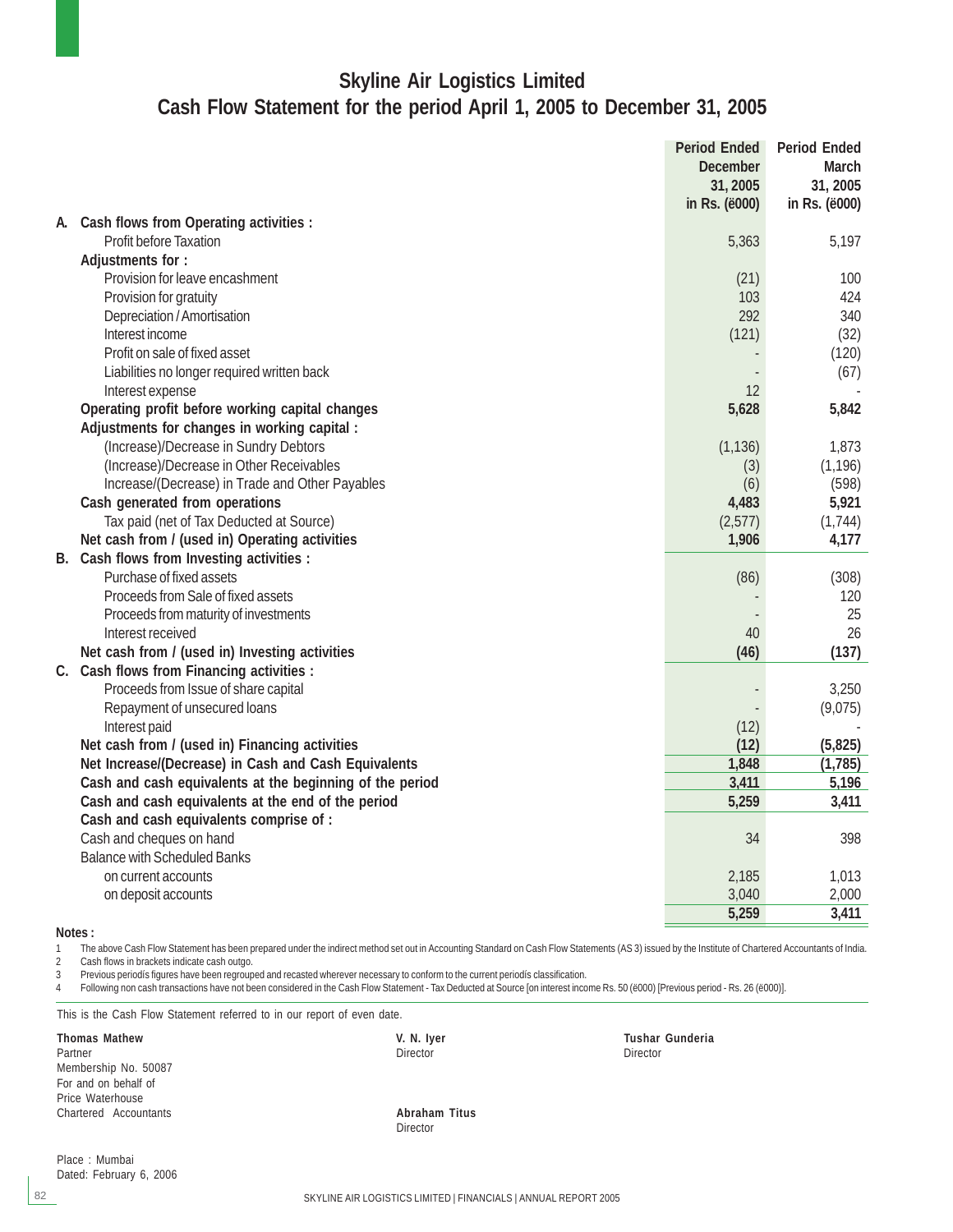#### **Schedules forming part of the Balance Sheet**

| concuments forming part of the Balance oncet           |                            |                         |                                | $\sim$ 13 G $\sim$ 2000 $\sim$ 11 F $\sim$ 1<br>31, 2005 | , 1991 1991 1991<br>31, 2005 |
|--------------------------------------------------------|----------------------------|-------------------------|--------------------------------|----------------------------------------------------------|------------------------------|
|                                                        | As at December<br>31, 2005 | As at March<br>31, 2005 |                                | in Rs. ( <i>ë000</i> )                                   | in Rs. ( <i>ë000</i> )       |
|                                                        | in Rs. ( <i>ë000</i> )     | in Rs. ( <i>ë000</i> )  | <b>SCHEDULE 2</b>              |                                                          |                              |
| <b>SCHEDULE 1</b>                                      |                            |                         | <b>Reserves and Surplus</b>    |                                                          |                              |
| <b>CAPITAL</b>                                         |                            |                         | <b>Securities Premium</b>      |                                                          |                              |
| Authorised                                             |                            |                         | At the beginning of the period | 2.750                                                    |                              |
| 100,000 equity shares                                  |                            |                         | Add: Received                  |                                                          |                              |
| of Rs. 10/- each                                       | 1,000                      | 1,000                   | during the period              |                                                          | 2,750                        |
| <b>Issued and Subscribed</b>                           |                            |                         | At the end of the period       | 2,750                                                    | 2,750                        |
| 60,000 equity shares of<br>Rs. 10/- each fully paid up | 600                        | 600                     | Profit and Loss Account        | 6,531                                                    | 3,175                        |
| Total                                                  | 600                        | 600                     | <b>Total</b>                   | 9,281                                                    | 5,925                        |
|                                                        |                            |                         |                                |                                                          |                              |

#### **Note :**

**SCHEDULE3 FIXED ASSETS**

Of the above 60,000 (Previous period 59,500) equity shares are held by Blue Dart Express Limited, the holding company.

# [Refer Note 2(b) - Schedule 14] **in Rs. (ë000)**

**As at December As at March**

**Description of Assets GROSS BLOCK (At Cost) DEPRECIATION / AMORTISATION** NET BLOCK **As at April Additions Deductions As at As at April For the Deductions As at As at As at As at As at As at As at As at As at As at As at As at As at As at As at As at As at As at As at As at As at As at As at As at As at A 1, 2005** year **Adjustment December** December 1, 2005 year **Adjustment December December 1, 2005** 1, 2005 **31, 2005 31, 2005 31, 2005 31, 2005** Goodwill [Refer note below] 3,400 - - 3,400 312 256 - 568 2,832 3,088 Office Equipment  $29 \mid 8 \mid -1 \mid 37 \mid 29 \mid 1 \mid -1 \mid 30 \mid 7$ Electrical Equipment 110 - - 110 100 4 - 104 6 10 Computers 231 78 - 309 231 8 - 239 70 - Computer Software  $24$  -  $24$  24  $3$  3 - 6 18 21 Cars 284 - - 284 16 20 - 36 248 268 **TOTAL 4,078 86 - 4,164 691 292 - 983 3,181 3,387** Previous period 4,128 308 358 4,078 709 340 358 691 3,387

Note:

The balance period over which the goodwill will be amortised is eight years and three months.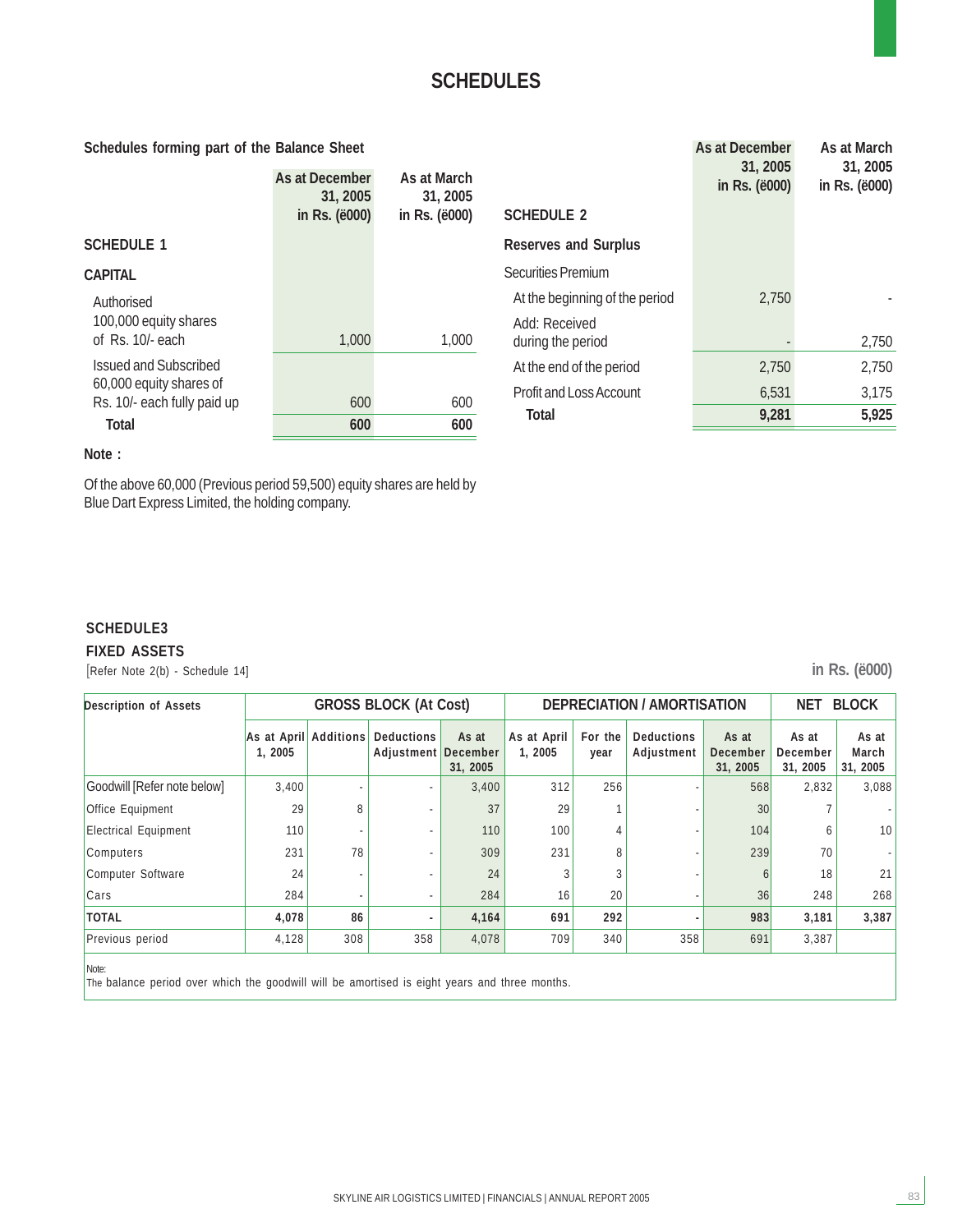| Schedules forming part of the Balance Sheet                             |                                                      |                                          |                                                                          | As at December            | As at March                      |
|-------------------------------------------------------------------------|------------------------------------------------------|------------------------------------------|--------------------------------------------------------------------------|---------------------------|----------------------------------|
|                                                                         | As at December<br>31, 2005<br>in Rs. ( <i>ë000</i> ) | As at March<br>31, 2005<br>in Rs. (ë000) |                                                                          | 31, 2005<br>in Rs. (ë000) | 31, 2005<br>in Rs. (ë000)        |
| <b>SCHEDULE 4</b>                                                       |                                                      |                                          | <b>SCHEDULE 8</b>                                                        |                           |                                  |
| <b>INVESTMENTS</b>                                                      |                                                      |                                          | <b>LIABILITIES</b>                                                       |                           |                                  |
| (Long Term, Unquoted, At Cost)                                          |                                                      |                                          | <b>Sundry Creditors:</b>                                                 |                           |                                  |
| [Refer Note 2(c) - Schedule 14]<br>Non - Trade                          |                                                      |                                          | Small Scale Industrial                                                   |                           |                                  |
| In Government Securities                                                |                                                      |                                          | Undertakings<br>[Refer Note 7 - Schedule 14]                             |                           |                                  |
| <b>National Savings Certificates</b>                                    | 50                                                   | 50                                       | <b>Others</b>                                                            | 198                       | 291                              |
| (6 year NSCs - VIII issue)                                              |                                                      |                                          | Other liabilities                                                        | 200                       | 113                              |
| <b>Total</b>                                                            | 50                                                   | 50                                       |                                                                          |                           |                                  |
| <b>SCHEDULE 5</b>                                                       |                                                      |                                          | <b>Total</b>                                                             | 398                       | 404                              |
| <b>SUNDRY DEBTORS</b>                                                   |                                                      |                                          | <b>SCHEDULE 9</b>                                                        |                           |                                  |
| (Unsecured, considered good)                                            |                                                      |                                          | <b>PROVISIONS</b>                                                        |                           |                                  |
| Debts outstanding for a period<br>exceeding six months                  |                                                      |                                          | <b>Provision for Leave Encashment</b><br>[Refer Note 2(e) - Schedule 14] | 79                        | 100                              |
| Other debts                                                             | 1,151                                                | 15                                       | Provision for Gratuity                                                   | 527                       | 424                              |
| <b>Total</b>                                                            | 1,151                                                | 15                                       | [Refer Note 2(e) - Schedule 14]                                          |                           |                                  |
| <b>SCHEDULE 6</b>                                                       |                                                      |                                          | Provision for Taxation (Net)                                             |                           | 429                              |
| <b>CASH AND BANK BALANCES</b>                                           |                                                      |                                          | <b>Total</b>                                                             | 606                       | 953                              |
| Cash and cheques on hand                                                | 34                                                   | 398                                      | Schedule forming part of the Profit and Loss Account                     |                           |                                  |
| Balance with scheduled banks:                                           |                                                      |                                          |                                                                          |                           | <b>Period Ended Period Ended</b> |
| on current accounts                                                     | 2,185                                                | 1,013                                    |                                                                          | <b>December</b>           | <b>March</b>                     |
| on deposit accounts                                                     | 3,040                                                | 2,000                                    |                                                                          | 31, 2005<br>in Rs. (ë000) | 31, 2005<br>in Rs. (ë000)        |
| <b>Total</b>                                                            | 5,259                                                | 3,411                                    | <b>SCHEDULE 10</b>                                                       |                           |                                  |
| <b>SCHEDULE 7</b>                                                       |                                                      |                                          | <b>OTHER INCOME</b>                                                      |                           |                                  |
| <b>LOANS AND ADVANCES</b>                                               |                                                      |                                          | Profit on sale of fixed asset                                            |                           | 120                              |
| (Unsecured, considered good)                                            |                                                      |                                          | Liabilities no longer required                                           |                           |                                  |
| Advances recoverable in cash or<br>in kind or for value to be received: |                                                      |                                          | written back                                                             |                           | 67                               |
| Prepaid expenses                                                        | 13                                                   | 14                                       | Interest income (Net)                                                    | 109                       | 32                               |
| <b>Deposits</b>                                                         | 803                                                  | 801                                      | <b>Total</b>                                                             | 109                       | 219                              |
| Advance Tax (Net of Provision)                                          | 174                                                  |                                          | Note: Interest income net of interest expense of Rs. 12(e000) [Previous  |                           |                                  |
| <b>Other Advances</b>                                                   | 100                                                  | 29                                       | period - Nil]                                                            |                           |                                  |
| <b>Total</b>                                                            | 1,090                                                | 844                                      |                                                                          |                           |                                  |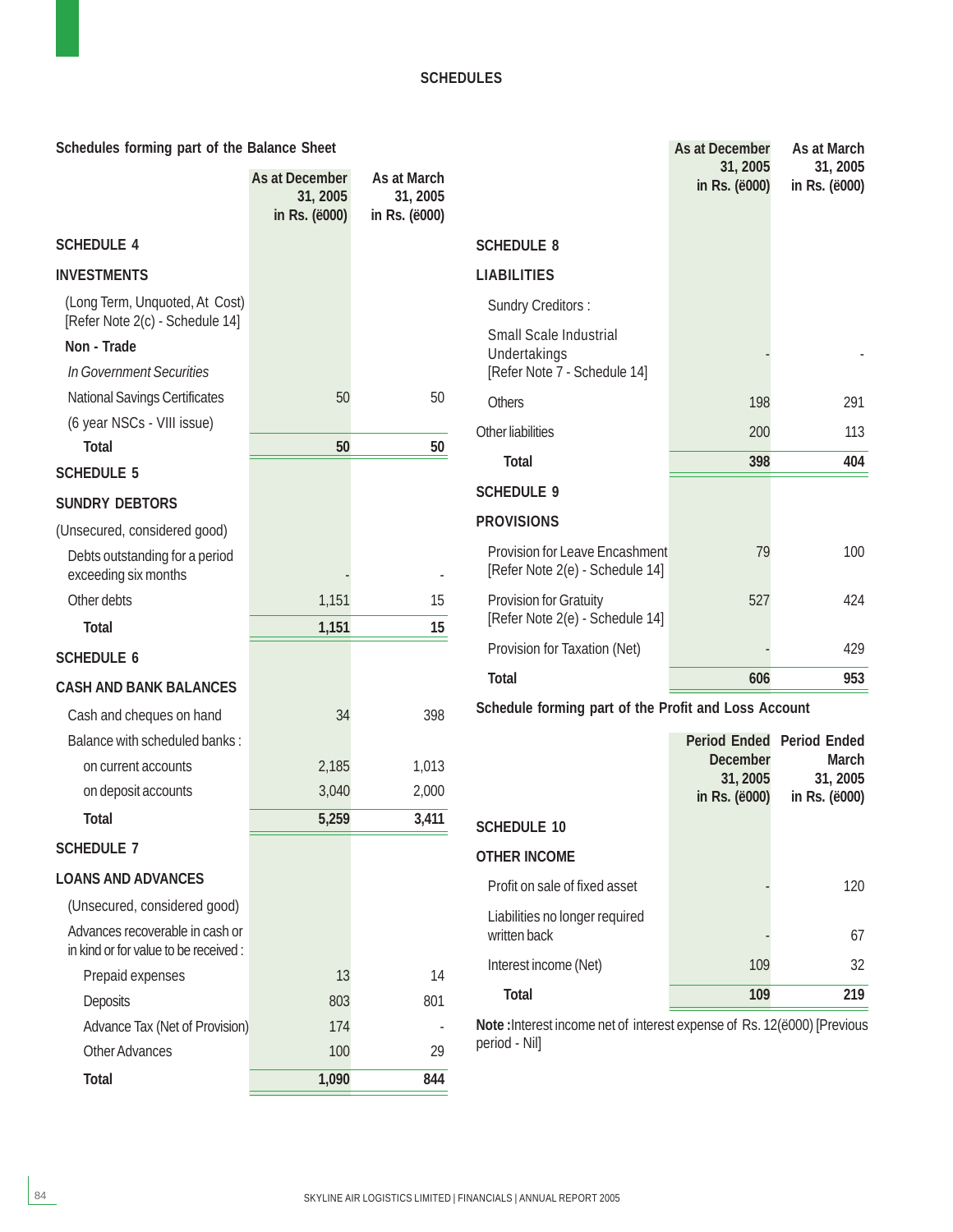**Schedules forming part of the Profit and Loss Account**

|                                                        | <b>Period Ended Period Ended</b><br><b>December</b><br>31, 2005 | <b>March</b><br>31, 2005 |
|--------------------------------------------------------|-----------------------------------------------------------------|--------------------------|
|                                                        | in Rs. ( <i>ë000</i> )                                          | in Rs. (ë000)            |
| <b>SCHEDULE 11</b>                                     |                                                                 |                          |
| <b>FREIGHT, HANDLING AND</b><br><b>SERVICING COSTS</b> |                                                                 |                          |
| Handling and clearing charges                          | 2,536                                                           | 2,521                    |
| Printing, stationery and<br>consumables                | 39                                                              | 42                       |
| Domestic network operating costs                       | 48                                                              | 31                       |
| <b>Total</b>                                           | 2,623                                                           | 2,594                    |
| <b>SCHEDULE 12</b>                                     |                                                                 |                          |
| <b>EMPLOYEE COSTS</b>                                  |                                                                 |                          |
| Salaries, bonus and leave<br>encashment                | 1,972                                                           | 2,229                    |
| Contribution to provident<br>and other funds           | 158                                                             | 499                      |
| Staff welfare expenses                                 | 22                                                              | 28                       |
| <b>Total</b>                                           | 2,152                                                           | 2,756                    |
| <b>SCHEDULE 13</b>                                     |                                                                 |                          |
| <b>OTHER COSTS</b>                                     |                                                                 |                          |
| Service charges                                        | 720                                                             | 877                      |
| Legal and professional charges                         | 441                                                             | 479                      |
| [Refer Note 5 - Schedule 14]                           |                                                                 |                          |
| Travelling and conveyance                              | 50                                                              | 67                       |
| Rates and taxes                                        | 16                                                              | 40                       |
| Office expenses                                        | 14                                                              | 38                       |
| Repairs and maintenance<br>- others                    |                                                                 | 24                       |
| Insurance                                              | $\overline{7}$                                                  | 10                       |
| <b>Total</b>                                           | 1,248                                                           | 1,535                    |

**SCHEDULE 14**

#### **NOTES TO ACCOUNTS**

#### **1 Background**

Skyline Air Logistics Limited (the Company) was incorporated on May 7, 2004 as a private limited company pursuant to the registration of M/s. Skyline International, a partnership firm, under Part IX of the Companies Act, 1956. Accordingly, the entire business

undertaking of M/s. Skyline International (including all the assets, liabilities, rights, obligations etc.) vested in the Company at their values as recorded in the books of M/s. Skyline International as on the above mentioned date.

The Company is a licensed Custom House Agent under the Customs Act, 1962 and the Company is engaged in the business of clearing and forwarding of time sensitive air cargo packages.

#### **2 Significant Accounting Policies**

#### **(a) Basis of preparation of Financial Statements**

The financial statements are prepared to comply in all material aspects with the applicable accounting principles in India, the Accounting Standards issued by the Institute of Chartered Accountants of India and the relevant provisions of the Companies Act, 1956.

#### **(b) Fixed Assets and Depreciation/Amortisation**

Fixed assets are stated at cost less accumulated depreciation/ amortisation. The Company capitalises all costs relating to the acquisition, installation and substantial modifications to fixed assets.

Depreciation on fixed assets is provided under straight line method at the rates specified in Schedule XIV to the Companies Act, 1956, except in respect of the following assets, where such rates are higher than the prescribed Schedule XIV rates, so as to ensure that such assets are written off over their estimated useful lives :

| <b>Description of Assets</b> | Depreciation<br>Rate per annum<br>% |
|------------------------------|-------------------------------------|
| <b>Office Equipment</b>      | 6.33                                |
| <b>Electrical Equipment</b>  | 6.33                                |

Computer software is amortised under straight line method at the rates specified in Schedule XIV to the Companies Act, 1956, as prescribed for computers.

Goodwill represents the excess of the value of the erstwhile partnership business as a whole over its net asset value as at the date of registration and is stated at cost less accumulated amortisation. Goodwill is amortised using the straight line method over a period of 10 years.

#### **(c) Investments**

Long Term Investments are stated at cost. Provision is made to recognise a diminution, other than temporary, in the value of investments. Current Investments are valued at lower of cost and market value.

#### **(d) Service Charges**

Service charges for transportation of shipments are recognised as income when shipments are manifested and represent amounts invoiced, net of service tax, exchange fluctuations and all discounts and allowances.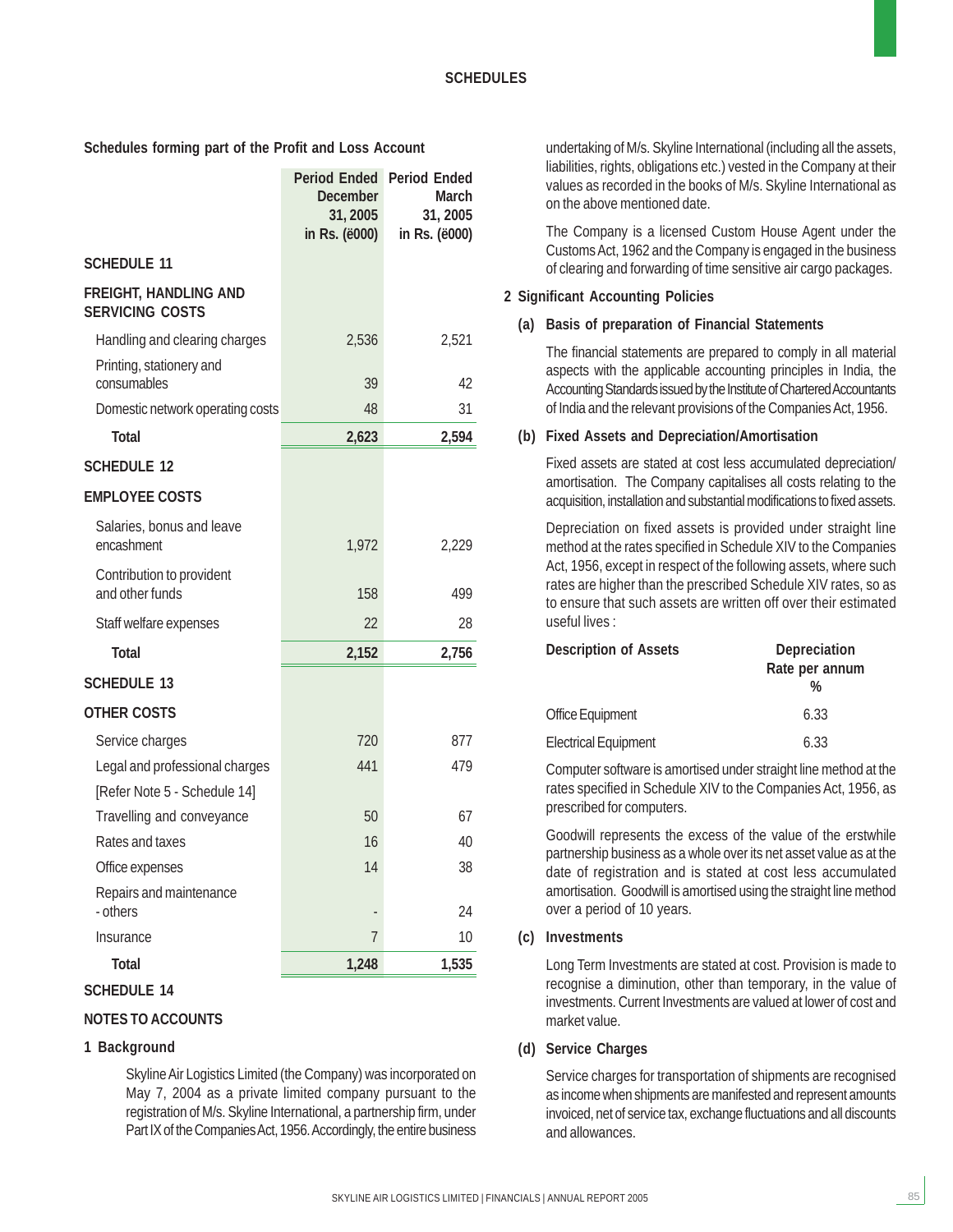#### **(e) Retirement Benefits**

Retirement benefits to employees comprise of payments towards gratuity and provident funds in accordance with the approved schemes of the Company and leave encashment entitlements in accordance with the policies of the Company.

The liability in respect of gratuity and leave encashment is provided, based on an actuarial valuation carried out by an independent actuary at the year end.

Contribution /Provision to the above† funds/schemes are charged to the Profit and Loss Account.

#### **(f) Taxes on Income**

Provision for income-tax for the year is made on the assessable income at the tax rate applicable to the relevant assessment year. Deferred tax is recognised for future tax consequences attributable to timing differences between income as determined by the financial statements and their recognition for tax purposes. The effect on deferred tax assets and liabilities of a change in tax rates is recognised under income / expense using tax rates and tax laws that have been enacted or substantively enacted by the Balance Sheet date.

Deferred tax assets, other than those which arise on account of unabsorbed depreciation and carried forward losses are recognised and carried forward only to the extent that there is a reasonable certainty that sufficient future taxable income is available against which such deferred tax assets can be realised.

Deferred tax assets which arise on account of unabsorbed depreciation and carried forward losses are recognised and carried forward only to the extent that management is virtually certain and supported by convincing evidence that sufficient future taxable income will be available against which such deferred tax assets can be realised.

|     |                                                       | Period ended Period ended<br><b>December</b><br>31, 2005<br>in Rs. $(e000)$ | March<br>31, 2005<br>in Rs. (ë000) |
|-----|-------------------------------------------------------|-----------------------------------------------------------------------------|------------------------------------|
|     | 3 Earnings per share:                                 |                                                                             |                                    |
| (a) | <b>Profit after Taxation</b><br>for the period        | 3,356                                                                       | 3,175                              |
| (b) | Weighted average<br>number of shares                  | 60,000                                                                      | 59,392                             |
| (C) | <b>Basic and Diluted</b><br><b>Earnings Per Share</b> | Rs. 55.93                                                                   | Rs.53.48                           |
| (d) | Nominal value of shares<br>outstanding                | Rs.10.00                                                                    | Rs 10.00                           |
|     |                                                       |                                                                             |                                    |

#### **4 Deferred Tax Balances:**

The components of deferred tax assets and liabilities arising on account of timing differences between taxable income and accounting income are as follows :

|                                                                                                                   | As at<br><b>December</b><br>31, 2005<br>in Rs. (ë000)                              | As at<br><b>March</b><br>31, 2005<br>in Rs. (ë000) |
|-------------------------------------------------------------------------------------------------------------------|------------------------------------------------------------------------------------|----------------------------------------------------|
| (a) Assets                                                                                                        |                                                                                    |                                                    |
| Provision for Leave                                                                                               |                                                                                    |                                                    |
| Encashment                                                                                                        | 27                                                                                 | 37                                                 |
| <b>Provision for Gratuity</b>                                                                                     | 177                                                                                | 155                                                |
| <b>Preliminary Expenses</b><br>Total                                                                              | 6                                                                                  |                                                    |
|                                                                                                                   | 210                                                                                | 192                                                |
| (b)Liabilities<br>Depreciation/Amortisation                                                                       | 56                                                                                 | 17                                                 |
| <b>Total</b>                                                                                                      | 56                                                                                 | 17                                                 |
| <b>Net Deferred Tax Assets</b>                                                                                    | 154                                                                                | 175                                                |
|                                                                                                                   | Period ended Period ended<br><b>December</b><br>31, 2005<br>in Rs. ( <i>ë000</i> ) | <b>March</b><br>31, 2005<br>in Rs. (ë000)          |
| 5 Legal and Professional<br><b>Charges include Auditorsí</b><br><b>Remuneration as follows:</b>                   |                                                                                    |                                                    |
| <b>Audit Fees</b><br>- Statutory Audit Fees                                                                       | 100                                                                                | 100                                                |
| - Tax Audit Fees<br>[includes Rs. 50(ë000) for the<br>previous period]                                            | 100                                                                                |                                                    |
| Reimbursement of expenses                                                                                         | 6                                                                                  |                                                    |
|                                                                                                                   | 206                                                                                | 100                                                |
| 6 Related party disclosures                                                                                       |                                                                                    |                                                    |
| (a) Enterprises where<br>control exists                                                                           |                                                                                    |                                                    |
| <b>Blue Dart Express Limited,</b><br><b>Holding Company</b>                                                       |                                                                                    |                                                    |
| <b>DHL Express (Singapore)</b><br>Pte. Limited, Holding Company<br>of Blue Dart Express Limited                   |                                                                                    |                                                    |
| (b)Related party relationships<br>where transactions have taken<br>place during the period :                      |                                                                                    |                                                    |
| (i)<br><b>Holding Company</b><br><b>Blue Dart Express Limited</b>                                                 |                                                                                    |                                                    |
| <b>Enterprise over which Blue</b><br>(ii)<br>Dart Express Limited is<br>able to exercise<br>significant influence |                                                                                    |                                                    |
| <b>Blue Dart Aviation Limited</b>                                                                                 |                                                                                    |                                                    |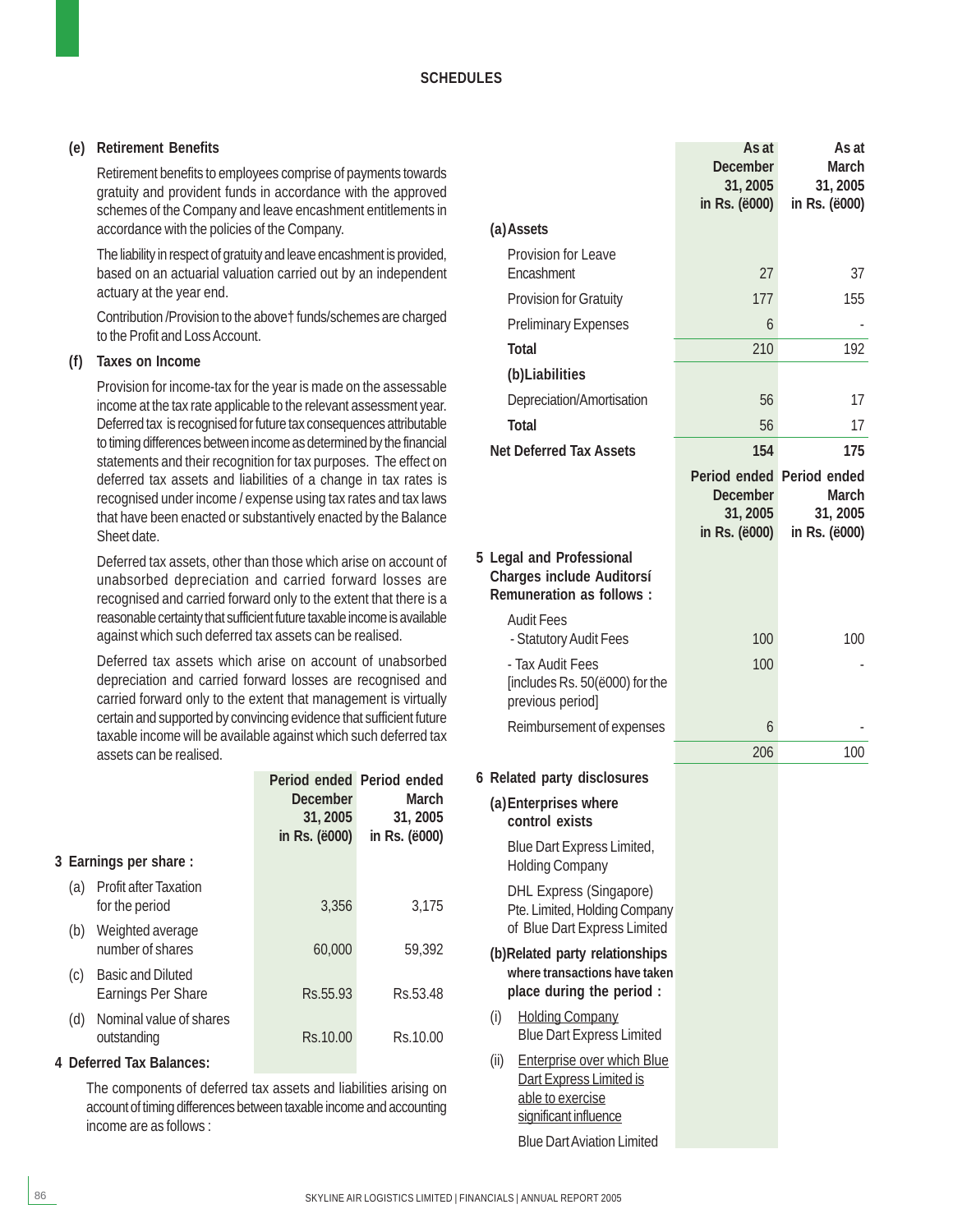|       |                                                                 | Period ended Period ended<br><b>December</b><br>31, 2005<br>in Rs. ( <i>ë000</i> ) | <b>March</b><br>31, 2005<br>in Rs. ( <i>ë000</i> ) |   |     |                                                                                                                                                   | Period ended Period ended<br><b>December</b><br>31, 2005<br>in Rs. (ë000) | <b>March</b><br>31, 2005<br>in Rs. (ë000) |
|-------|-----------------------------------------------------------------|------------------------------------------------------------------------------------|----------------------------------------------------|---|-----|---------------------------------------------------------------------------------------------------------------------------------------------------|---------------------------------------------------------------------------|-------------------------------------------|
| (iii) | <b>Fellow Subsidiary</b>                                        |                                                                                    |                                                    |   |     | <b>Tushar Jani</b>                                                                                                                                |                                                                           |                                           |
|       | Concorde Air Logistics Limited                                  |                                                                                    |                                                    |   |     | Repayment of current                                                                                                                              |                                                                           |                                           |
| (iv)  | <b>Key Management Personnel</b>                                 |                                                                                    |                                                    |   |     | account loan                                                                                                                                      |                                                                           | 826                                       |
|       | Clyde C Cooper                                                  |                                                                                    |                                                    |   |     | Subscription in share capital                                                                                                                     |                                                                           | 8                                         |
|       | Director (upto December 14, 2005)<br><b>Tushar Jani</b>         |                                                                                    |                                                    |   | (v) | With Relatives of<br><b>Key Management Personnel</b>                                                                                              |                                                                           |                                           |
|       | Director (upto December 14, 2005)                               |                                                                                    |                                                    |   |     | Ayesha Cooper                                                                                                                                     |                                                                           |                                           |
| (v)   | <b>Relatives of Key</b><br><b>Management Personnel</b>          |                                                                                    |                                                    |   |     | Repayment of current<br>account loan                                                                                                              |                                                                           | 1,865                                     |
|       | Ayesha Cooper                                                   |                                                                                    |                                                    |   |     | Subscription in share capital                                                                                                                     |                                                                           | 20                                        |
|       | Bhairavi Jani                                                   |                                                                                    |                                                    |   |     | <b>Bhairavi Jani</b>                                                                                                                              |                                                                           |                                           |
| (c)   | <b>Transactions with related</b><br>parties during the period : |                                                                                    |                                                    |   |     | Repayment of current<br>account loan                                                                                                              |                                                                           | 41                                        |
| (i)   | With Holding company                                            |                                                                                    |                                                    |   |     | Subscription in share capital                                                                                                                     |                                                                           | 1                                         |
|       | <b>Blue Dart Express Limited</b>                                |                                                                                    |                                                    |   |     |                                                                                                                                                   | As at December                                                            | As at March                               |
|       | Subscription of share capital                                   |                                                                                    | 3,250                                              |   |     |                                                                                                                                                   | 31, 2005                                                                  | 31, 2005                                  |
|       | Recoveries towards<br>Agency charges                            | 963                                                                                | 5,810                                              |   |     | (d) Related party balances                                                                                                                        | in Rs. (ë000)                                                             | in Rs. (ë000)                             |
|       | Recoveries towards excess                                       |                                                                                    |                                                    |   |     | at the period end :                                                                                                                               |                                                                           |                                           |
|       | baggage and handling charges                                    | 4,218                                                                              | 1,056                                              |   |     | <b>Concorde Air Logistics Limited</b>                                                                                                             |                                                                           |                                           |
|       | Sale of Fixed asset                                             |                                                                                    | 120                                                |   |     | Deposits recoverable                                                                                                                              | 800                                                                       | 800                                       |
| (i)   | With Enterprises over which                                     |                                                                                    |                                                    |   |     | <b>Blue Dart Express Limited</b>                                                                                                                  |                                                                           |                                           |
|       | <b>Blue Dart Express Limited is</b><br>able to exercise         |                                                                                    |                                                    |   |     | Receivable<br>7 Outstanding dues to Small Scale Industrial Undertakings                                                                           | 1,151                                                                     |                                           |
|       | significant influence                                           |                                                                                    |                                                    |   |     | There are no Small Scale Industrial Undertakings to whom the                                                                                      |                                                                           |                                           |
|       | <b>Blue Dart Aviation Limited</b>                               |                                                                                    |                                                    |   |     | Company owes any amount, which is outstanding for a period                                                                                        |                                                                           |                                           |
|       | Recoveries towards<br>Agency charges                            | 1,941                                                                              | 4,810                                              |   |     | exceeding 30 days as at the Balance Sheet date.                                                                                                   |                                                                           |                                           |
|       | Reimbursements                                                  |                                                                                    |                                                    |   |     | The above information and that given in Schedule 8 - iLiabilitiesî                                                                                |                                                                           |                                           |
|       | towards air freight, etc                                        | 14,895                                                                             | 9,702                                              |   |     | regarding Small Scale Undertakings, has been determined to the<br>extent such parties have been identified on the basis of information            |                                                                           |                                           |
| (iii) | <b>Fellow Subsidiary</b>                                        |                                                                                    |                                                    |   |     | available with the Company. This has been relied upon by the                                                                                      |                                                                           |                                           |
|       | <b>Concorde Air Logistics Limited</b>                           |                                                                                    |                                                    |   |     | Auditors.                                                                                                                                         |                                                                           |                                           |
|       | Facilities charges                                              | 720                                                                                | 877                                                |   |     | 8 Segment information                                                                                                                             |                                                                           |                                           |
|       | <b>Commission Income</b>                                        | 71                                                                                 | 73                                                 |   |     | The Company is primarily engaged in a single segment business of                                                                                  |                                                                           |                                           |
|       | Reimbursements towards                                          |                                                                                    |                                                    |   |     | clearing and forwarding of time sensitive shipments within India.                                                                                 |                                                                           |                                           |
|       | air freight, etc                                                | 13,139                                                                             | 11,754                                             | 9 |     | The figures of the current period are not comparable to those of the                                                                              |                                                                           |                                           |
| (iv)  | <b>With Key</b><br><b>Management Personnel</b>                  |                                                                                    |                                                    |   |     | previous period as the figures of the current period are for a period of<br>nine months from April 1, 2005 to December 31, 2005 and those         |                                                                           |                                           |
|       | Clyde C. Cooper:                                                |                                                                                    |                                                    |   |     | relating to the previous period are for a period from May 7, 2004 to                                                                              |                                                                           |                                           |
|       | Repayment of current                                            |                                                                                    |                                                    |   |     | March 31, 2005.                                                                                                                                   |                                                                           |                                           |
|       | account loan                                                    |                                                                                    | 2,795                                              |   |     | 10 Previous period figures have been regrouped / reclassified / restated<br>wherever necessary to conform to the current periodís classification. |                                                                           |                                           |
|       | Subscription in share capital                                   |                                                                                    | 30                                                 |   |     |                                                                                                                                                   |                                                                           |                                           |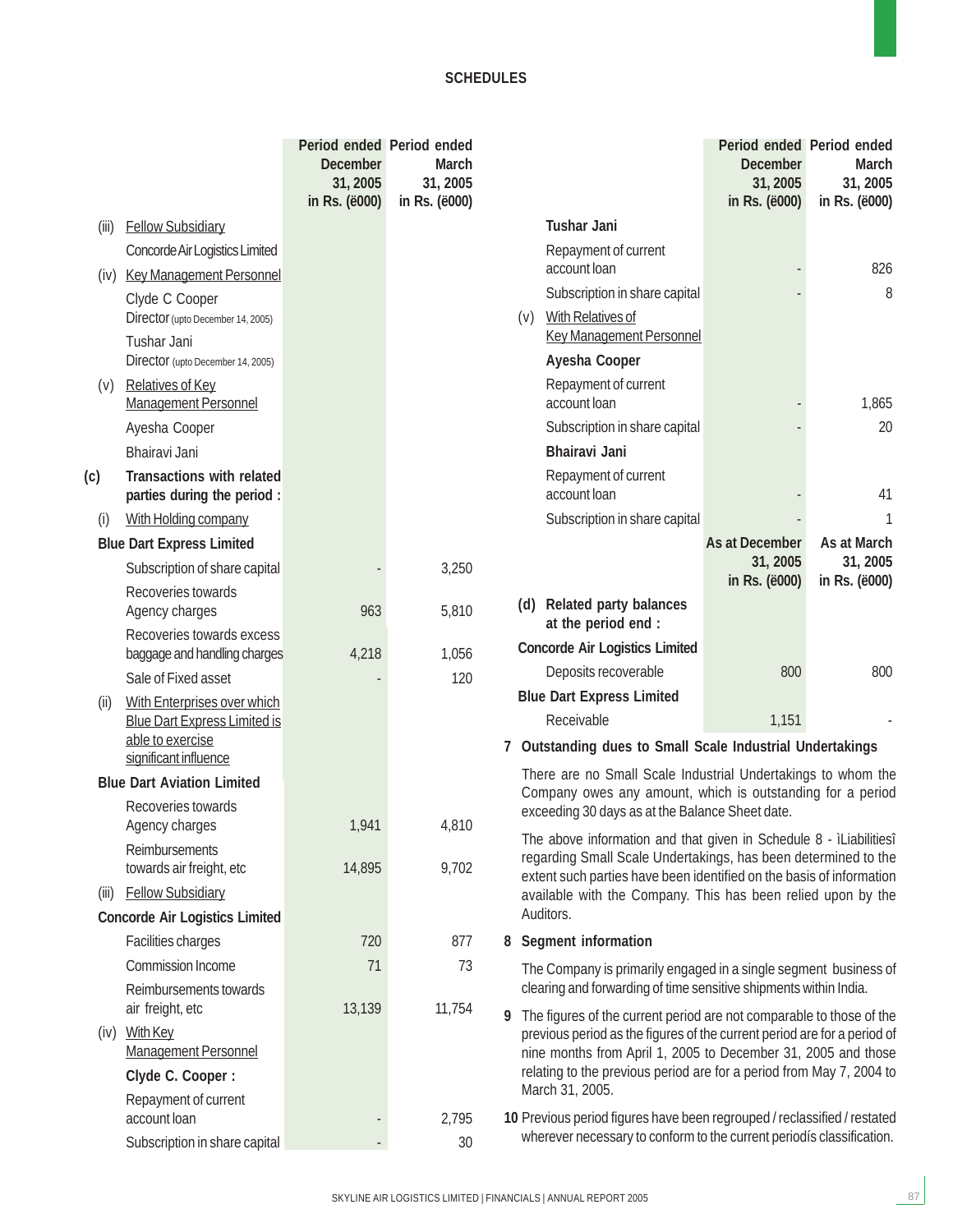**Schedule forming part of the Accounts**

**11**. **Balance Sheet Abstract and Companyís General Business Profile**



**V. Generic Names of Three Principal Products/Services of Company (as per monetary terms)**

Item Code No. (ITC Code) Product Description Item Code No. (ITC Code) Product Description

|  |     |         |  | M | H[0]U[S]E[AA]G[E]N]T |         |  |  |  |  |  |
|--|-----|---------|--|---|----------------------|---------|--|--|--|--|--|
|  |     |         |  |   |                      |         |  |  |  |  |  |
|  | C L | $E$ ARI |  |   | NG AND I             |         |  |  |  |  |  |
|  |     |         |  |   |                      | NG AGEN |  |  |  |  |  |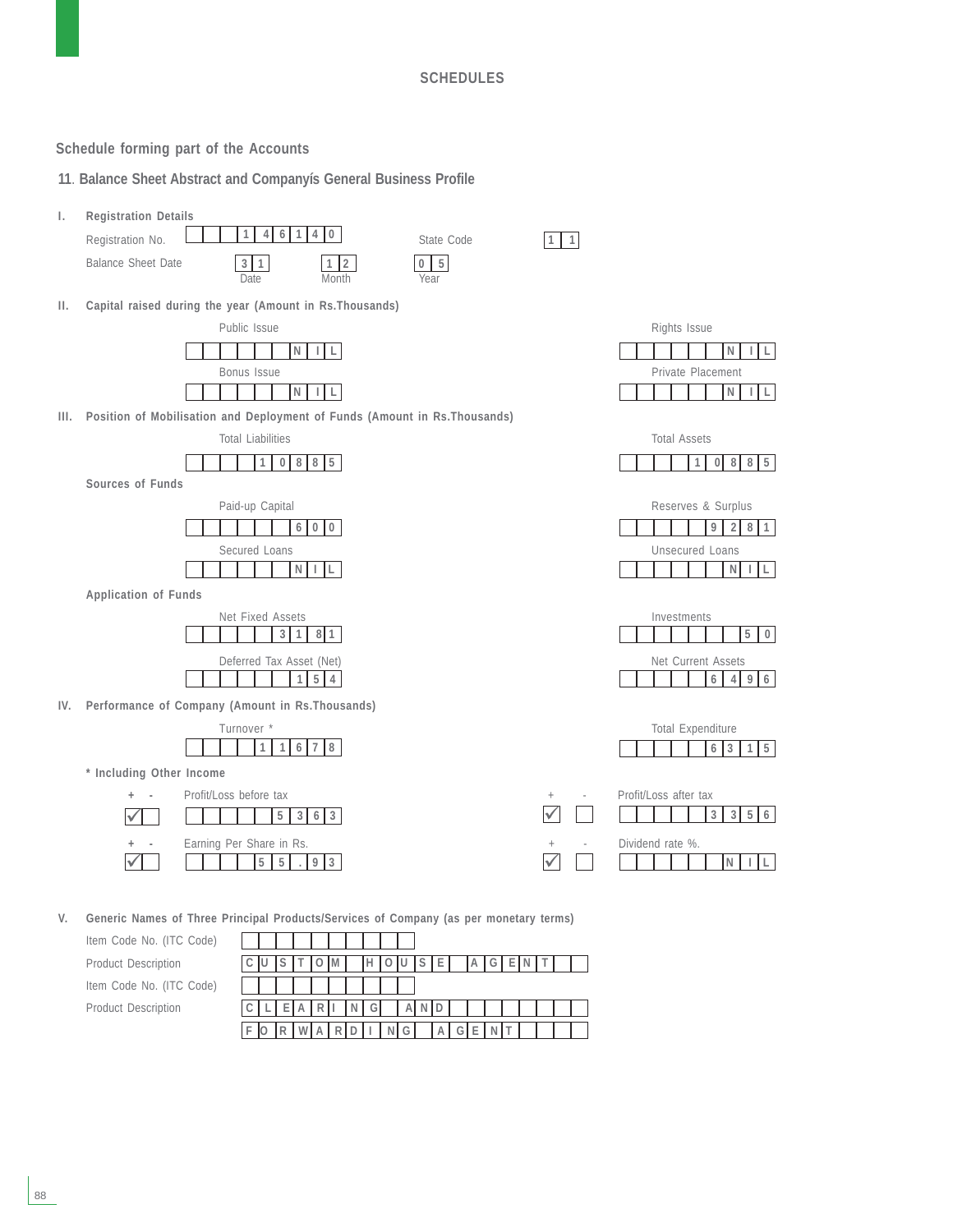### **AUDITORSí REPORT ON CONSOLIDATED ACCOUNTS**

- 1. We have audited the attached Consolidated Balance Sheet of Blue Dart Express Limited and its subsidiaries (the Group), as at December 31, 2005, and the related Consolidated Profit and Loss Account and Consolidated Cash Flow Statement for the period April 1, 2005 to December 31, 2005 annexed thereto, which we have signed under reference to this report. These consolidated financial statements are the responsibility of the Companyís management. Our responsibility is to express an opinion on these consolidated financial statements based on our audit.
- 2. We conducted our audit in accordance with the auditing standards generally accepted in India. Those Standards require that we plan and perform the audit to obtain reasonable assurance about whether the financial statements are prepared, in all material respects, in accordance with an identified financial reporting framework and are free of material misstatement. An audit includes examining, on a test basis, evidence supporting the amounts and disclosures in the financial statements. An audit also includes assessing the accounting principles used and significant estimates made by management, as well as evaluating the overall financial statement presentation. We believe that our audit provides a reasonable basis for our opinion.
- 3. We report that the consolidated financial statements have been prepared by the Company in accordance with the requirements of Accounting Standard 21, Consolidated Financial Statements and Accounting Standard 23, Accounting for Investments in Associates in Consolidated Financial Statements, issued by the Institute of Chartered Accountants of India and on the basis of the separate audited financial statements of the Group.
- 4. On the basis of the information and explanations given to us and on consideration of the separate audit reports on individual audited financial statements of the Group, in our opinion, the consolidated financial statements give a true and fair view in conformity with the accounting principles generally accepted in India:
	- (a) in the case of the Consolidated Balance Sheet, of the consolidated state of affairs of the Group as at December 31, 2005;
	- (b) in the case of the Consolidated Profit and Loss Account, of the consolidated results of operations of the Group for the period April 1, 2005 to December 31, 2005; and
	- (c) in the case of the Consolidated Cash Flow Statement, of the consolidated cash flows of the Group for the period April 1, 2005 to December 31, 2005.

**Thomas Mathew** Partner Membership No. 50087 For and on behalf of Price Waterhouse

89

Mumbai, February 7, 2006 **Chartered Accountants** Chartered Accountants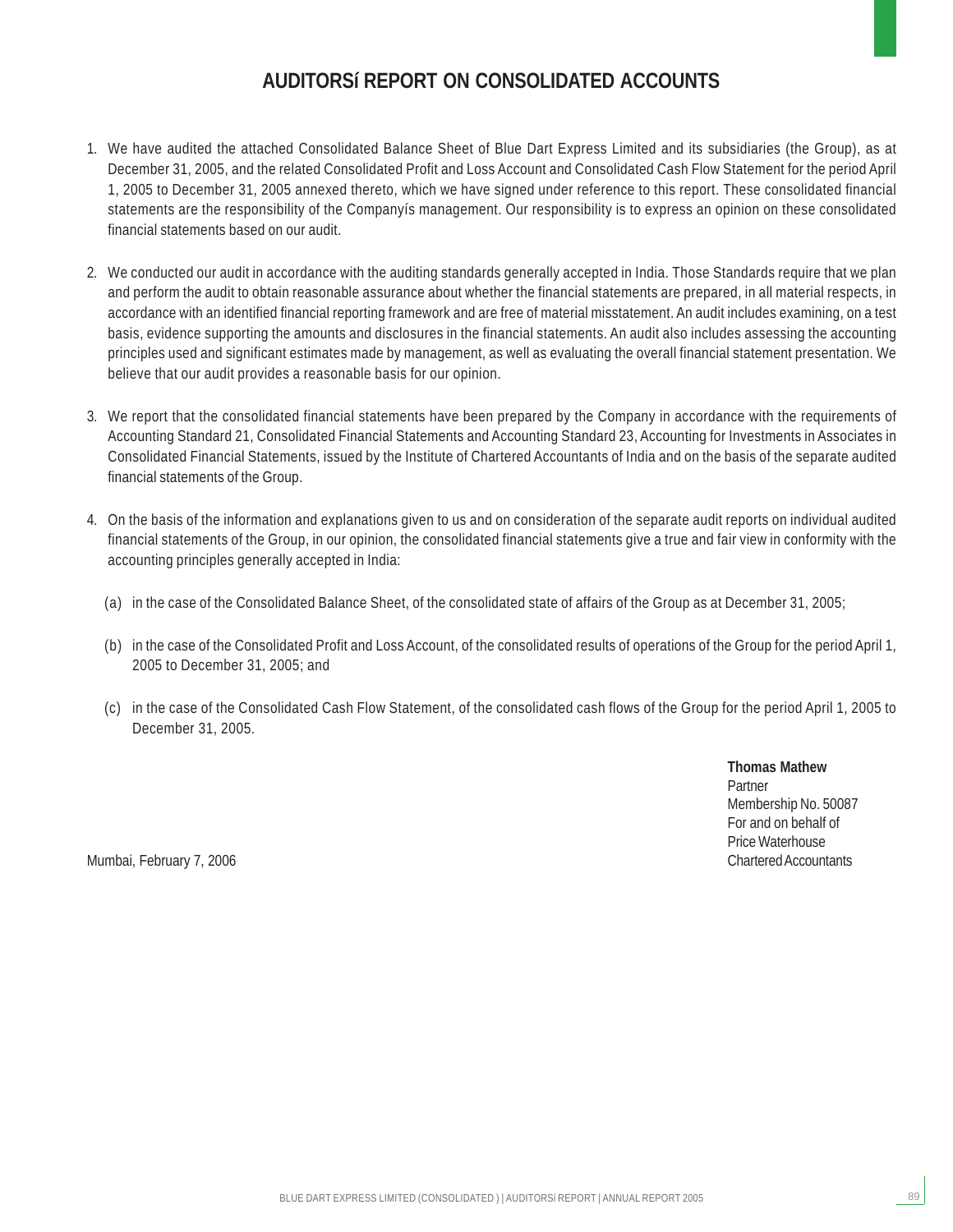### **Blue Dart Express Limited (Consolidated) Balance Sheet as at December 31, 2005**

|                                                       | <b>Schedule</b><br>No. | As at December<br>31, 2005<br>in Rs. (ë000) | As at March<br>31, 2005<br>in Rs. (ë000) |
|-------------------------------------------------------|------------------------|---------------------------------------------|------------------------------------------|
| <b>SOURCES OF FUNDS</b>                               |                        |                                             |                                          |
| Shareholderís Funds                                   |                        |                                             |                                          |
| Capital                                               | $\mathbf{1}$           | 237,628                                     | 237,628                                  |
| Reserves and Surplus                                  | $\overline{2}$         | 1,790,629                                   | 1,387,329                                |
|                                                       |                        | 2,028,257                                   | 1,624,957                                |
| <b>Minority Interests</b>                             |                        |                                             | 39                                       |
| Loan Funds                                            |                        |                                             |                                          |
| <b>Secured Loans</b>                                  | 3                      | 219,743                                     | 338,103                                  |
| <b>Unsecured Loans</b>                                | $\overline{4}$         | 200,000                                     | 200,000                                  |
|                                                       |                        | 419,743                                     | 538,103                                  |
| Deferred Tax Liability (Net)                          |                        |                                             |                                          |
| [Refer Notes 1(h) and 5 - Schedule 19]                |                        |                                             |                                          |
| <b>Deferred Tax Liabilities</b>                       |                        | 206,170                                     | 211,634                                  |
| Less: Deferred Tax Assets                             |                        | 9,037                                       | 32,239                                   |
|                                                       |                        | 197,133                                     | 179,395                                  |
| <b>TOTAL</b>                                          |                        | 2,645,133                                   | 2,342,494                                |
| <b>APPLICATION OF FUNDS</b>                           |                        |                                             |                                          |
| <b>Fixed Assets</b>                                   | 5                      |                                             |                                          |
| <b>Gross Block</b>                                    |                        | 2,436,383                                   | 2,353,716                                |
| Less: Depreciation / Amortisation                     |                        | 627,280                                     | 571,975                                  |
| Net Block                                             |                        | 1,809,103                                   | 1,781,741                                |
| Capital work in progress (including capital advances) |                        | 4,118                                       | 11,151                                   |
|                                                       |                        | 1,813,221                                   | 1,792,892                                |
| <b>Investments</b>                                    | 6                      | 156,870                                     | 109,359                                  |
| <b>Current Assets, Loans and Advances</b>             |                        |                                             |                                          |
| Inventories                                           | $\overline{1}$         | 16,124                                      | 17,796                                   |
| <b>Sundry Debtors</b>                                 | 8                      | 671,211                                     | 563,365                                  |
| <b>Cash and Bank Balances</b>                         | 9                      | 117,501                                     | 86,486                                   |
| Loans and Advances                                    | 10                     | 385,498                                     | 323,146                                  |
|                                                       |                        | 1,190,334                                   | 990,793                                  |
| <b>Less: Current Liabilities and Provisions</b>       |                        |                                             |                                          |
| Liabilities                                           | 11                     | 446,096                                     | 448,669                                  |
| Provisions                                            | 12                     | 73,010                                      | 107,329                                  |
|                                                       |                        | 519,106                                     | 555,998                                  |
| <b>Net Current Assets</b>                             |                        | 671,228                                     | 434,795                                  |
| Miscellaneous Expenditure                             | 13                     | 3,814                                       | 5,448                                    |
| (to the extent not written off or adjusted)           |                        |                                             |                                          |
| <b>TOTAL</b>                                          |                        | 2,645,133                                   | 2,342,494                                |
| <b>Notes to Accounts</b>                              | 19                     |                                             |                                          |

Schedules 1 to 13 and 19 referred to above form an integral part of the Balance Sheet. This is to the Balance Sheet reffered to in our report of even date.

| <b>Thomas Mathew</b><br>Partner | Air Marshal S. S. Ramdas (Retd.)<br>Chairman | Clyde C. Cooper<br>Managing Director | <b>Greg Tanner</b><br>Director | Suresh G. Sheth<br><b>Director</b> |
|---------------------------------|----------------------------------------------|--------------------------------------|--------------------------------|------------------------------------|
| Membership No.50087             |                                              |                                      |                                |                                    |
| For and on behalf of            |                                              |                                      |                                |                                    |
| Price Waterhouse                |                                              |                                      |                                |                                    |
| Chartered Accountants           |                                              |                                      |                                |                                    |
|                                 | Ross Allen                                   | Yogesh Dhingra                       | Tushar Gunderia                |                                    |
| Place: Mumbai                   | <b>Director</b>                              | Finance Director &                   | Company Secretary              |                                    |
| Dated: February 7, 2006         |                                              | Group Chief Financial Officer        |                                |                                    |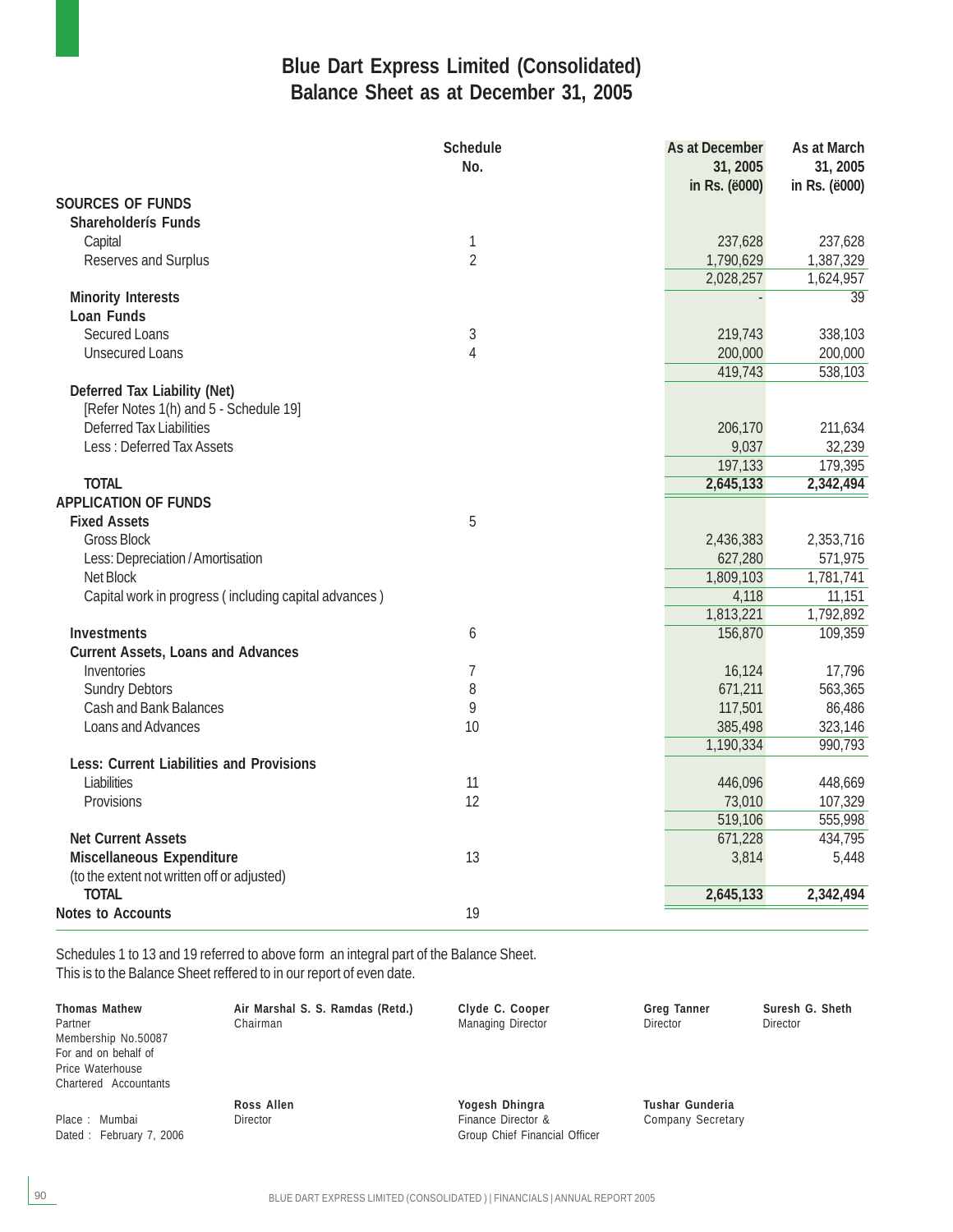### **Blue Dart Express Limited (Consolidated) Profit and Loss Account for the period April 1, 2005 to December 31, 2005**

|                                                           | <b>Schedule</b><br>No. | Period ended<br><b>December</b><br>31, 2005 | Year ended<br><b>March</b><br>31, 2005 |
|-----------------------------------------------------------|------------------------|---------------------------------------------|----------------------------------------|
|                                                           |                        | in Rs. (ë000)                               | in Rs. (ë000)                          |
| <b>INCOME</b>                                             |                        |                                             |                                        |
| Service Charges [Refer Note 1(e) - Schedule 19]           |                        | 4,166,401                                   | 4,598,211                              |
| Other Income                                              | 14                     | 75,897                                      | 53,238                                 |
|                                                           |                        | 4,242,298                                   | 4,651,449                              |
| <b>EXPENDITURE</b>                                        |                        |                                             |                                        |
| Freight, Handling and Servicing Costs                     | 15                     | 2,481,139                                   | 2,305,222                              |
| <b>Employee Costs</b>                                     | 16                     | 602,771                                     | 1,029,164                              |
| <b>Other Costs</b>                                        | 17                     | 333,044                                     | 437,561                                |
|                                                           |                        | 3,416,954                                   | 3,771,947                              |
| Profit before Interest, Depreciation and Taxation         |                        | 825,344                                     | 879,502                                |
| Interest Expense (Net)                                    | 18                     | 22,395                                      | 64,662                                 |
| Depreciation / Amortisation                               |                        | 132,951                                     | 193,032                                |
| <b>Profit before Taxation</b>                             |                        | 669,998                                     | 621,808                                |
| <b>Provision for Taxation</b>                             |                        |                                             |                                        |
| [Refer Notes 1(h) and 5 - Schedule 19]                    |                        |                                             |                                        |
| <b>Current Tax</b>                                        |                        | 206,624                                     | 228,650                                |
| Deferred Tax                                              |                        | 17,738                                      | 17,402                                 |
| <b>Fringe Benefits Tax</b>                                |                        | 6,527                                       |                                        |
| Taxation in respect of earlier years                      |                        | 65                                          | 169                                    |
|                                                           |                        | 230,954                                     | 246,221                                |
| Profit after Taxation, before Share of Associateís Profit |                        | 439,044                                     | 375,587                                |
| Share of Associateís Profit                               |                        | 4,811                                       | (12, 126)                              |
| <b>Profit before Minority Interests</b>                   |                        | 443,855                                     | 363,461                                |
| Share of Minority Interests                               |                        |                                             | (29)                                   |
| <b>Net Profit</b>                                         |                        | 443,855                                     | 363,432                                |
| Balance brought forward from previous year                |                        | 779,776                                     | 484,750                                |
| Adjustments on divestment in subsidiary                   |                        |                                             | 51,799                                 |
| <b>Available for Appropriation</b>                        |                        | 1,223,631                                   | 899,981                                |
| Proposed dividend                                         |                        | 35,592                                      | 71,184                                 |
| Tax on Proposed Dividend                                  |                        | 4,992                                       | 9,980                                  |
| <b>Transfer to General Reserve</b>                        |                        | 21,705                                      | 39,041                                 |
| Balance carried forward to the Balance Sheet              |                        | 1,161,342                                   | 779,776                                |
| <b>Earnings Per Share</b>                                 |                        |                                             |                                        |
| [Refer Note 4 - Schedule 19]                              |                        |                                             |                                        |
| Basic and diluted Earnings Per Share (in Rupees)          |                        | 18.71                                       | 15.32                                  |
| Nominal value per equity share (in Rupees)                |                        | 10.00                                       | 10.00                                  |
| Notes to Accounts                                         | 19                     |                                             |                                        |

Schedules 14 to 19 referred to above form an integral part of the Profit and Loss Account. This is the Profit and Loss Account referred to in our report of even date.

| <b>Thomas Mathew</b><br>Partner<br>Membership No.50087<br>For and on behalf of<br>Price Waterhouse<br>Chartered Accountants | Air Marshal S. S. Ramdas (Retd.)<br>Chairman | Clyde C. Cooper<br>Managing Director                                  | Greg Tanner<br><b>Director</b>       | Suresh G. Sheth<br><b>Director</b> |
|-----------------------------------------------------------------------------------------------------------------------------|----------------------------------------------|-----------------------------------------------------------------------|--------------------------------------|------------------------------------|
| Place: Mumbai<br>Dated: February 7, 2006                                                                                    | Ross Allen<br><b>Director</b>                | Yogesh Dhingra<br>Finance Director &<br>Group Chief Financial Officer | Tushar Gunderia<br>Company Secretary |                                    |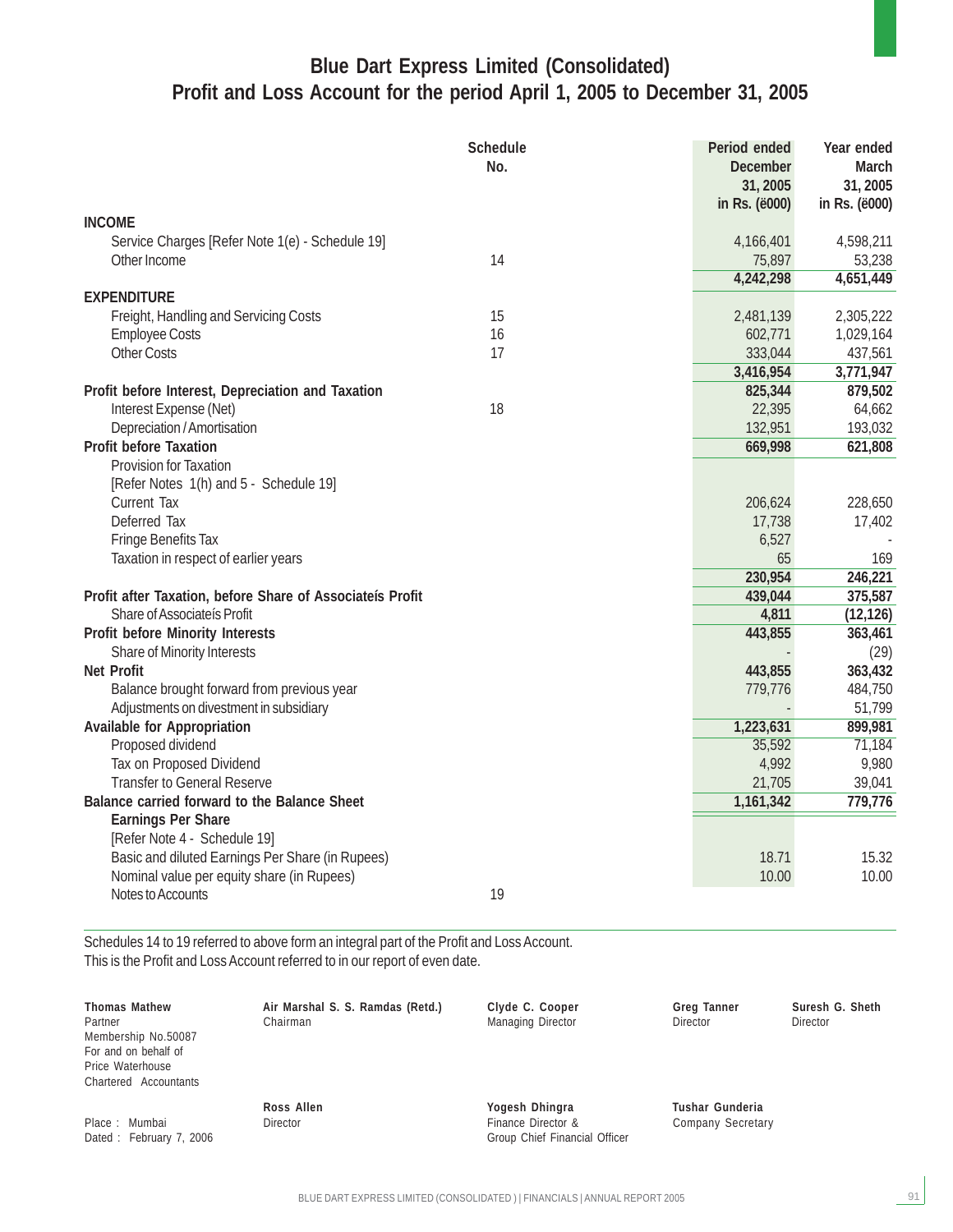### **Blue Dart Express Limited (Consolidated) CASH FLOW STATEMENT FOR THE PERIOD ENDED DECEMBER 31, 2005**

|    |                                                                                                  | Period ended<br><b>December</b><br>31, 2005<br>Rs.(ë000) | Year ended<br>March<br>31, 2005<br>Rs.(ë000) |
|----|--------------------------------------------------------------------------------------------------|----------------------------------------------------------|----------------------------------------------|
| A. | Cash flow from Operating activities :                                                            |                                                          |                                              |
|    | Profit before Taxation                                                                           | 669,998                                                  | 621,808                                      |
|    | Adjustments for:                                                                                 |                                                          |                                              |
|    | Depreciation / Amortisation                                                                      | 132,951                                                  | 193,032                                      |
|    | Interest expense                                                                                 | 23,563                                                   | 71,529                                       |
|    | Interest income                                                                                  | (1, 168)                                                 | (6, 867)                                     |
|    | Income from Investment - Dividends                                                               | (1, 211)                                                 | (722)                                        |
|    | Loss on sale/write off of Fixed Assets (Net)                                                     | 40,468                                                   | 11,358                                       |
|    | Miscellaneous expenditure written off                                                            | 1,634                                                    | 2,479                                        |
|    | Bad Debts / Advances written off                                                                 | 4,713                                                    | 10,611                                       |
|    | Unadjusted credits/liabilities no longer required written back                                   | (4,300)                                                  | (8, 557)                                     |
|    | Provision for Leave encashment                                                                   | 6,466                                                    | 6,065                                        |
|    | Provision for Gratuity/ Superannuation                                                           | 8,776                                                    | 18,393                                       |
|    | Retention amount payable to Managing Director                                                    |                                                          | 68,000                                       |
|    | Retention amount payable to Managing Director - written back<br>Foreign exchange rate difference | (68,000)                                                 | 218                                          |
|    | Profit on sale of investment in Blue Dart Aviation Ltd.                                          |                                                          | (41, 767)                                    |
|    | Net adjustments on account of investment/disinvestment in subsidiaries                           |                                                          | (5, 470)                                     |
|    | Loss on scrapping of Rotables                                                                    |                                                          | 16,026                                       |
|    | Provision for Directorsí commission                                                              | 9,020                                                    | 8,915                                        |
|    | Operating profit before working capital changes                                                  | 822,910                                                  | 965,051                                      |
|    | Adjustments for changes in working capital :                                                     |                                                          |                                              |
|    | (Increase) / Decrease in Inventories                                                             | 1,672                                                    | (11,061)                                     |
|    | (Increase) / Decrease in Sundry Debtors                                                          | (108, 259)                                               | (148, 493)                                   |
|    | (Increase) / Decrease in Other Receivables                                                       | (67, 299)                                                | (95, 142)                                    |
|    | Increase / (Decrease) in Trade and other payables                                                | 43,233                                                   | 80,909                                       |
|    | Net cash from / (used in) operating activites                                                    | 692,257                                                  | 791,264                                      |
|    | Taxes paid (net of Tax deducted at source)                                                       | (209, 751)                                               | (208, 945)                                   |
|    | Net cash from operating activities                                                               | 482,506                                                  | 582,319                                      |
|    | B. Cash flow from Investing activities :                                                         |                                                          |                                              |
|    | Purchase of fixed assets                                                                         | (197, 466)                                               | (518, 962)                                   |
|    | Changes in Capital Work in Progress                                                              | 7,382                                                    | 45,983                                       |
|    | Proceeds from Sale of Fixed Assets                                                               | 729                                                      | 1,274                                        |
|    | Interest received                                                                                | 2,222                                                    | 7,075                                        |
|    | Income received from Dividends                                                                   | 1,211                                                    | 722                                          |
|    | Proceeds from sale of shares of Blue Dart Aviation Limited                                       |                                                          | 216,000                                      |
|    | Investment in subsidiaries                                                                       |                                                          | (190)                                        |
|    | Investment in Mutual funds (Net)                                                                 | (44,000)                                                 |                                              |
|    | Proceeds from maturity of Investments                                                            | 1,300                                                    | 50                                           |
|    | Repayment of share capital to share holders                                                      | (10)                                                     |                                              |
|    | Net cash from / (used in) Investing activites                                                    | (228, 632)                                               | (248, 048)                                   |
|    | C. Cash flow from Financing activities :                                                         |                                                          |                                              |
|    | Proceeds from Long term borrowings                                                               |                                                          | 283,333                                      |
|    | Repayment of Long term borrowings                                                                | (113, 333)                                               | (346, 168)                                   |
|    | Repayment of Unsecured loans                                                                     |                                                          | (26, 738)                                    |
|    | Repayment of Short term borrowings (Net)                                                         | (5,027)                                                  | (40,000)                                     |
|    | Movement in bank overdrafts (Net)<br>Interest paid                                               | (23, 571)                                                | 2,334<br>(70, 411)                           |
|    | Borrowing cost - capitalised                                                                     |                                                          | (4, 554)                                     |
|    | Dividend paid                                                                                    | (70, 948)                                                | (106, 651)                                   |
|    |                                                                                                  |                                                          |                                              |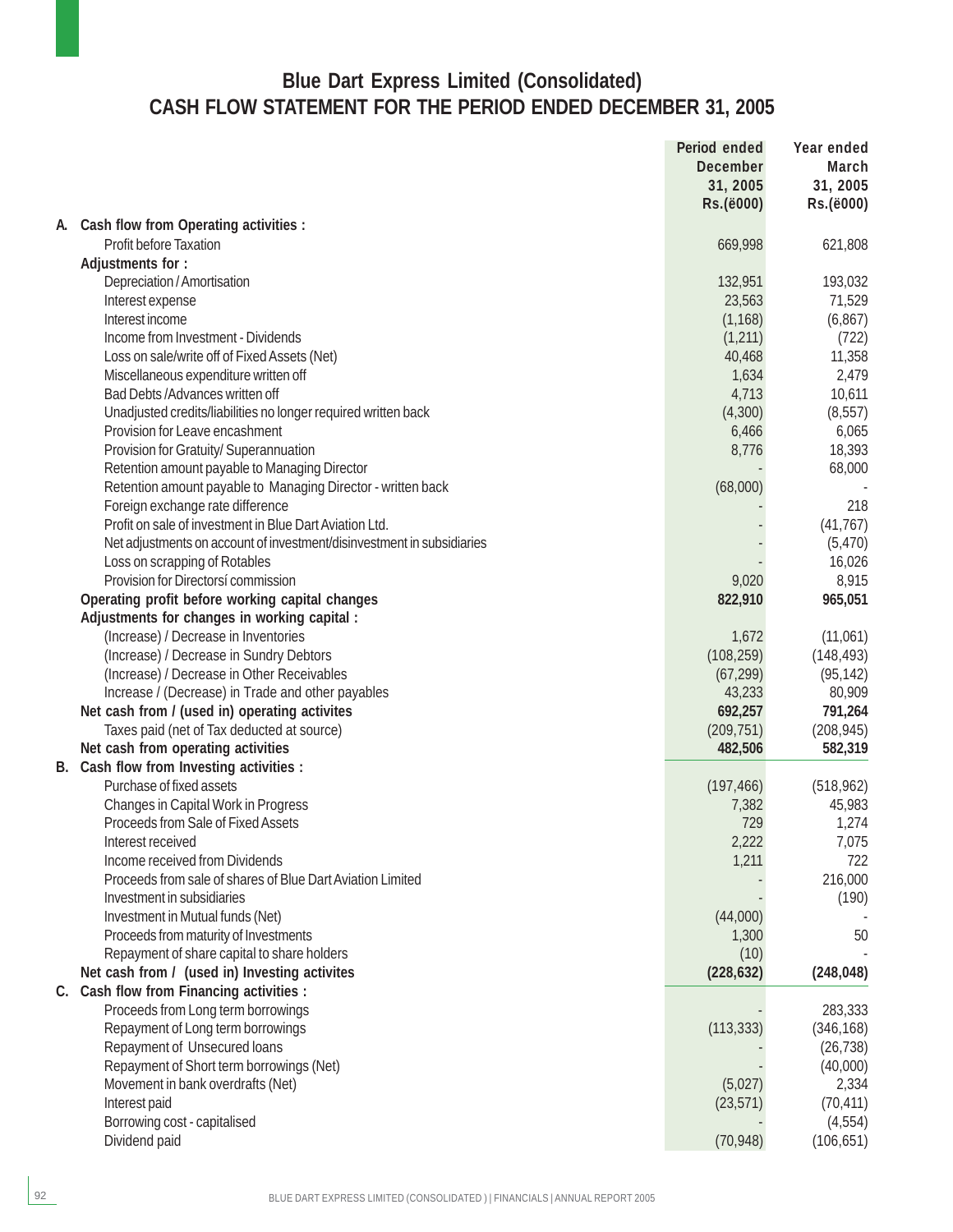|                                                                 | Period ended    | Year ended |
|-----------------------------------------------------------------|-----------------|------------|
|                                                                 | <b>December</b> | March      |
|                                                                 | 31, 2005        | 31, 2005   |
|                                                                 | Rs.(ë000)       | Rs.(ë000)  |
|                                                                 |                 |            |
| Dividend tax paid                                               | (9,980)         | (13,680)   |
| Foreclosure charges paid                                        |                 | (893)      |
| Net cash from/(used in) financing activities                    | (222, 859)      | (323, 428) |
| Net Increase/(Decrease) in Cash and Cash Equivalents            | 31,015          | 10,843     |
| Cash and cash equivalents at the beginning of the period / year | 86,486          | 75,643     |
| Cash and cash equivalents at the end of the period / year       | 117,501         | 86,486     |
|                                                                 |                 |            |
|                                                                 | As at           | As at      |
|                                                                 | <b>December</b> | March      |
|                                                                 | 31, 2005        | 31, 2005   |
|                                                                 | Rs.(ë000)       | Rs.(ë000)  |
| Cash and cash equivalents comprise of :                         |                 |            |
| Cash, cheques on hand and remittances in transit                | 30,667          | 38,575     |
| <b>Balance with Scheduled Banks:</b>                            |                 |            |
| on current accounts                                             | 77,151          | 40,236     |
| on deposit accounts                                             | 5,240           | 2,800      |
| on margin money accounts                                        | 215             | 980        |
| on unpaid dividend accounts                                     | 1,928           | 1,685      |
| Balance with non scheduled Bank                                 |                 |            |
| on current account                                              | 920             | 830        |
| on deposit account                                              | 1,380           | 1,380      |
|                                                                 | 117,501         | 86,486     |

#### **Notes :**

- 1 The above Cash Flow Statement has been prepared under the indirect method set out in Accounting Standard on Cash Flow Statements (AS-3) issued by the Institute of Chartered Accountants of India.
- 2 Cash flows in brackets indicate cash outgo.
- 3 Previous yearís figures have been regrouped and recasted wherever necessary to conform to the current periodís classification.
- 4 Following non cash transactions have not been considered in the Cash Flow Statement Tax deducted at source (on interest income) Rs.23 (ë000) [(Previous year - Rs.414 (ë000)].
- 5 Cash and cash equivalents includes Rs. 3,523 (ë000) [(Previous year Rs.4,045 (ë000)] which are not available for use by the Group. (Refer Schedule 9 in the Financial Statements)

|  |  | This is the Cash Flow Statement referred to in our report of even date |  |
|--|--|------------------------------------------------------------------------|--|
|  |  |                                                                        |  |

**Thomas Mathew Air Marshal S. S. Ramdas (Retd.) Clyde C. Cooper Greg Tanner Suresh G. Sheth** Membership No.50087 For and on behalf of Price Waterhouse Chartered Accountants

Partner **Chairman** Chairman Managing Director Director **Director** Director **Director** 

Place : Mumbai Director Finance Director & Company Secretary

Group Chief Financial Officer

**Ross Allen Nogesh Dhingra** Tushar Gunderia<br>
Director Company Secreta Pinance Director & Company Secreta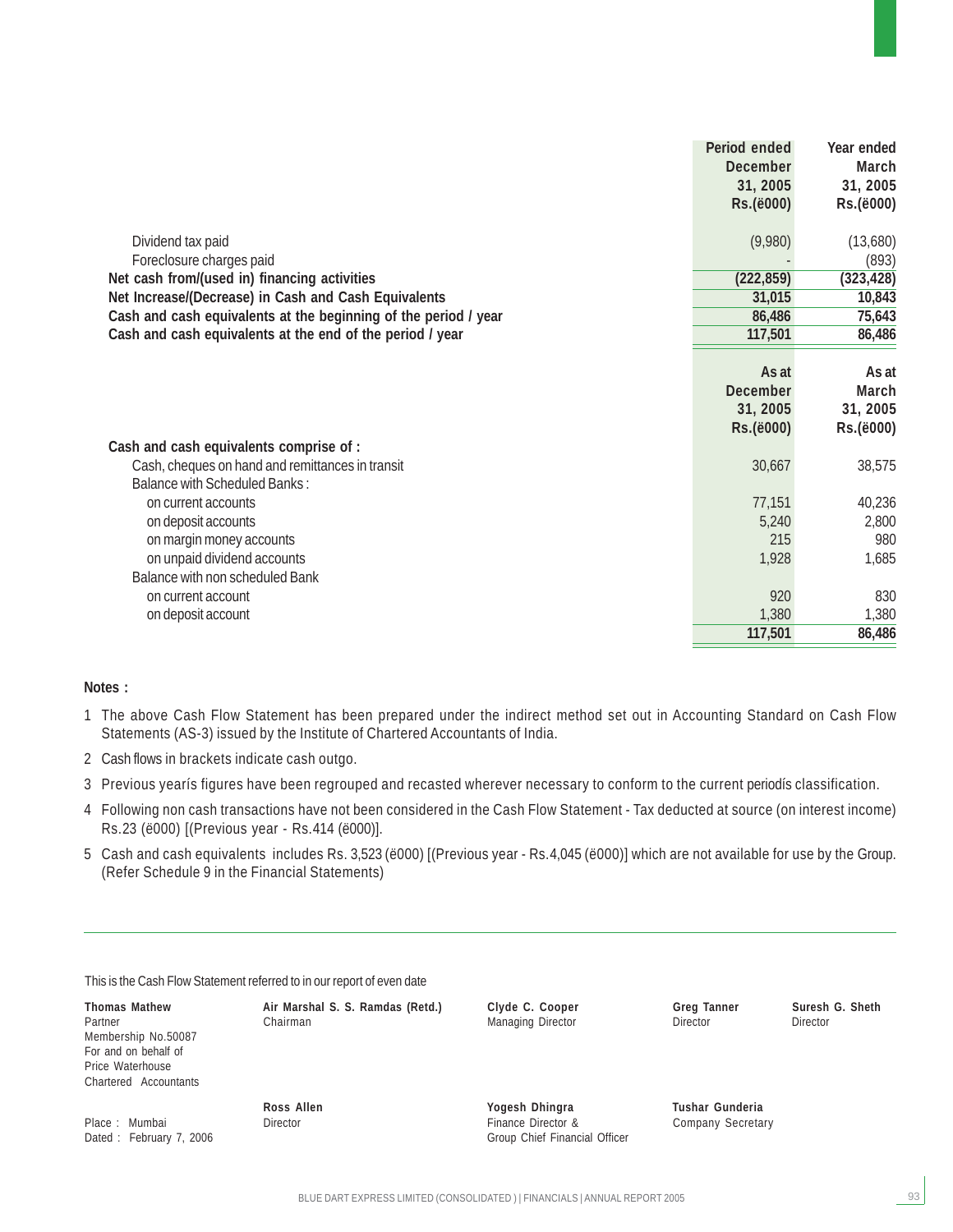#### **Schedules forming part of the Balance Sheet**

|                                                            | As at December<br>31, 2005<br>in Rs. (ë000) | As at March<br>31, 2005<br>in Rs. ( <i>ë</i> 000) |
|------------------------------------------------------------|---------------------------------------------|---------------------------------------------------|
| <b>SCHEDULE 1</b>                                          |                                             |                                                   |
| Capital                                                    |                                             |                                                   |
| Authorised                                                 |                                             |                                                   |
| 40,000,000 equity shares<br>of Rs. 10/- each               | 400,000                                     | 400,000                                           |
| <b>Issued and Subscribed</b>                               |                                             |                                                   |
| 23,727,934 equity shares<br>of Rs. 10/- each fully paid up | 237,280                                     | 237,280                                           |
| Add: Forfeited Shares                                      | 348                                         | 348                                               |
| Total                                                      | 237,628                                     | 237,628                                           |

#### **Note :**

Of the above, 11,863,967 shares were allotted as fully paid up Bonus shares by capitalisation of Securities Premium and 5,650,000 equity shares were allotted as fully paid up Bonus shares by capitalisation of General Reserve.

19,227,887 equity shares [constituting 81.03% of the equity share capital of the Company] are held by DHL Express (Singapore) Pte. Limited, the holding company. The ultimate holding company is Deutsche Post AG, Germany.

#### **SCHEDULE 2**

#### **Reserves and Surplus**

| <b>Securities Premium</b>                            | 394.057   | 394.057   |
|------------------------------------------------------|-----------|-----------|
| <b>General Reserve</b>                               |           |           |
| At the beginning<br>of the period / year             | 213,496   | 174,455   |
| Add: Transfer from<br><b>Profit and Loss Account</b> | 21.705    | 39,041    |
| Add: On purchase<br>of shares from minority          | 29        |           |
| At the end of the period / year                      | 235,230   | 213,496   |
| <b>Profit and Loss Account</b>                       | 1.161.342 | 779.776   |
| Total                                                | 1,790,629 | 1,387,329 |

|                                                                                                  | As at December<br>31, 2005<br>in Rs. (ë000) | As at March<br>31, 2005<br>in Rs. (ë000) |
|--------------------------------------------------------------------------------------------------|---------------------------------------------|------------------------------------------|
| <b>SCHEDULE 3</b>                                                                                |                                             |                                          |
| Secured Loans                                                                                    |                                             |                                          |
| <b>From Banks</b>                                                                                |                                             |                                          |
| Term Loans<br>[Refer Note (a) below]                                                             | 216,667                                     | 330,000                                  |
| {Amount payable with in<br>a year Rs. 116,668 (ë000)<br>[Previous Year -<br>Rs. 110,001 (ë000)]} |                                             |                                          |
| <b>Bank Overdrafts</b><br>[Refer Note (b) below]                                                 | 3,076                                       | 8,103                                    |
| Total                                                                                            | 219,743                                     | 338,103                                  |

#### **Notes :**

- a) Term Loans from banks are secured by pari passu first charge on movable and immovable properties of the Company.
- b) Bank Overdrafts are secured by hypothecation of book debts, collateral security on the Companyís property at Bhiwandi and second charge on the Companyís movable and immovable properties.

#### **SCHEDULE 4**

| Unsecured Loans                                                                                                  |         |         |
|------------------------------------------------------------------------------------------------------------------|---------|---------|
| Short term                                                                                                       |         |         |
| <b>Commercial Paper from Banks</b>                                                                               | 200,000 | 200,000 |
| {400 units of Rs. 500 (ë000)<br>each [Previous year - 400<br>Units of Rs. 500 (ë000) each]}                      |         |         |
| {Maximum amount<br>outstanding during the<br>period Rs. 200,000 (ë000)<br>[Previous year<br>Rs. 200,000 (ë000)]} |         |         |
| Total                                                                                                            | 200,000 | 200,000 |
|                                                                                                                  |         |         |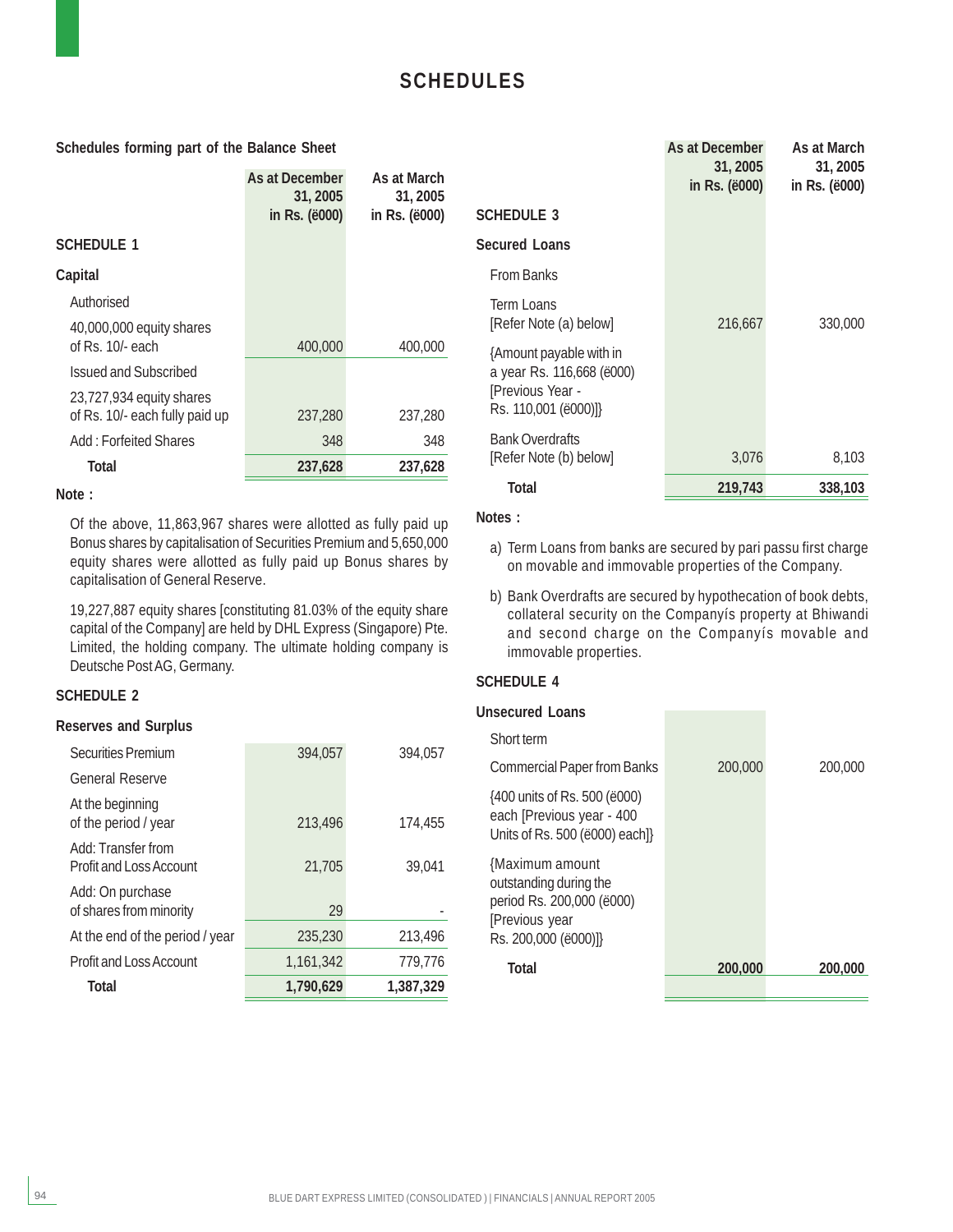#### **Schedule forming part of the Balance Sheet**

#### **SCHEDULE 5**

#### **Fixed Assets**

[Refer Notes  $1(b)$ ,  $1(g)$ ,  $1(k)$  and  $2 -$  Schedule  $19$ ]

|                                                    | <b>GROSS BLOCK (At Cost)</b> |                                                               |                  | DEPRECIATION/AMORTISATION |                                      |                        |                                                               | <b>NET BLOCK</b>  |                   |                               |                               |                            |
|----------------------------------------------------|------------------------------|---------------------------------------------------------------|------------------|---------------------------|--------------------------------------|------------------------|---------------------------------------------------------------|-------------------|-------------------|-------------------------------|-------------------------------|----------------------------|
| <b>Description of Assets</b>                       | As at April 1,<br>2005       | Adjustments<br>consequent to<br>acquisitions /<br>divestments | <b>Additions</b> | <b>Deductions</b>         | As at<br><b>December</b><br>31, 2005 | As at April<br>1, 2005 | Adjustments<br>consequent to<br>acquisitions /<br>divestments | For the<br>period | <b>Deductions</b> | As at<br>December<br>31, 2005 | As at<br>December<br>31, 2005 | As at<br>March<br>31, 2005 |
| Goodwill [Refer note (a) below]                    | 48,300                       |                                                               | $\sim$           | $\sim$                    | 48,300                               | 22,678                 |                                                               | 2,509             | $\sim$            | 25,187                        | 23,113                        | 25,622                     |
| Land - Freehold                                    | 396,283                      | $\sim$                                                        |                  |                           | 396,283                              |                        |                                                               |                   |                   |                               | 396,283                       | 396,283                    |
| <b>Buildings</b>                                   | 168,756                      | $\sim$                                                        | 78               | 66                        | 168,768                              | 17,690                 |                                                               | 2,050             | 9                 | 19,731                        | 149.037                       | 151,066                    |
| Office Equipment                                   | 68,948                       | $\sim$                                                        | 7.670            | 5,446                     | 71,172                               | 24,753                 |                                                               | 3,814             | 3,299             | 25,268                        | 45,904                        | 44,195                     |
| <b>Electrical Equipment</b>                        | 130,025                      | $\sim$                                                        | 11.785           | 12,185                    | 129,625                              | 44,050                 |                                                               | 6,900             | 8,739             | 42,211                        | 87,414                        | 85,975                     |
| Computers                                          | 264,648                      | $\sim$                                                        | 31,210           | 20,655                    | 275,203                              | 167,234                |                                                               | 22,768            | 20.610            | 169,392                       | 105.811                       | 97,414                     |
| Computer software                                  | 68,441                       | $\sim$                                                        | 9.189            | 1,259                     | 76,371                               | 45,442                 |                                                               | 7.160             | 1,201             | 51,401                        | 24,970                        | 22,999                     |
| Furniture and Fittings                             | 188,510                      | $\sim$                                                        | 35,746           | 10,853                    | 213,403                              | 56,078                 | ٠                                                             | 9,633             | 7,154             | 58,557                        | 154,846                       | 132,432                    |
| Vehicles                                           | 38,216                       | $\sim$                                                        | 2,854            | 3,074                     | 37,996                               | 20,555                 |                                                               | 2,464             | 2,856             | 20,163                        | 17,833                        | 17,661                     |
| Aircraft [Refer note (b)]                          | 527,246                      | $\sim$                                                        |                  |                           | 527,246                              | 32,057                 |                                                               | 26,814            |                   | 58,871                        | 468,375                       | 495,189                    |
| Aircraft Engines                                   | 166,379                      | $\sim$                                                        | 22,624           | 65,305                    | 123,698                              | 67,775                 | $\sim$                                                        | 18,243            | 33,778            | 52,240                        | 71.458                        | 98,604                     |
| Aircraft Components and Overhaul                   | 164,440                      | $\sim$                                                        | 40,208           |                           | 204,648                              | 53,287                 | ×.                                                            | 18,216            | $\sim$            | 71,503                        | 133,145                       | 111,153                    |
| <b>Aircraft Parts</b>                              | 18.680                       | $\sim$                                                        |                  | $\sim$                    | 18,680                               | 10,921                 |                                                               | 1.126             | $\sim$            | 12.047                        | 6,633                         | 7,759                      |
| D-check cost on aircraft<br>[Refer note (c) below] | 74,452                       |                                                               | 40.146           |                           | 114,598                              | 8,185                  |                                                               | 10,078            |                   | 18,263                        | 96,335                        | 66,267                     |
| Ground Handling Equipments                         | 30,392                       |                                                               |                  |                           | 30,392                               | 1,270                  |                                                               | 1,176             |                   | 2,446                         | 27,946                        | 29,122                     |
| Total                                              | 2,353,716                    | $\sim$                                                        | 201,510          | 118,843                   | 2,436,383                            | 571,975                | $\sim$                                                        | 132,951           | 77,646            | 627,280                       | 1,809,103                     | 1,781,741                  |
| Previous Year                                      | 2,403,517                    | (511, 767)                                                    | 505,062          | 43,096                    | 2,353,716                            | 652,920                | (241, 938)                                                    | 193,032           | 32,039            | 571,975                       | 1,781,741                     |                            |

**in Rs. (ë000)**

#### Notes :

a) The balance amount and period over which goodwill will be amortised is as follows :

Blue Dart Express Limited - Rs. 7,870 (ë000) - Five years and three months.

Concorde Air Logistics Limited - Rs. 12,411 (ë000) - Eight years and three months.

Skyline Air Logistics Limited - Rs. 2,832 (ë000) - Eight years and three months.

b) Borrowing Costs capitalised to the cost of aircraft purchased during the period is Rs. Nil [Previous year Rs. 4,554 (ë000)].

c) D-check cost on aircraft represents costs towards heavy maintenance mandatory checks.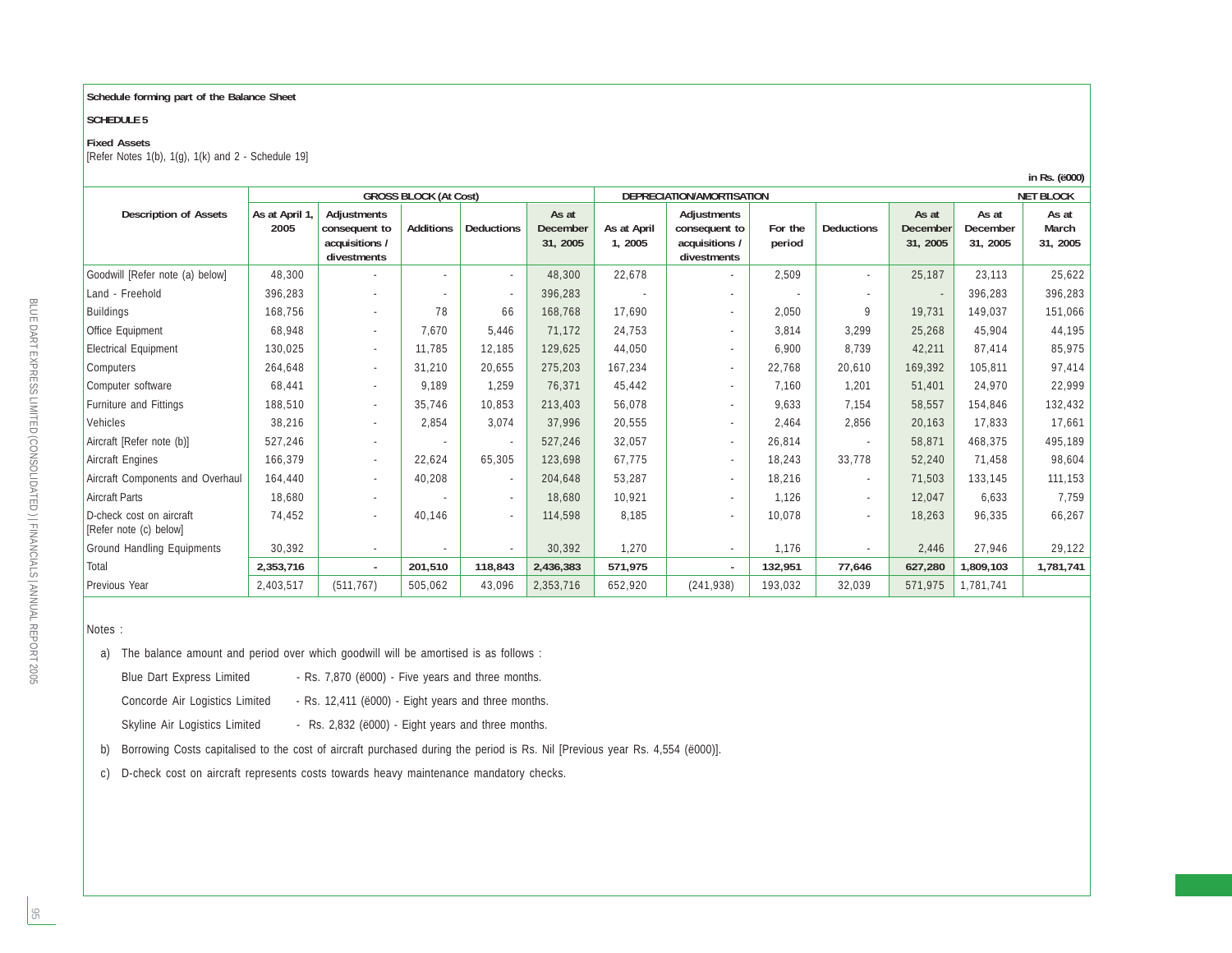|                                                                                         | As at December<br>31, 2005<br>in Rs. (ë000) | As at March<br>31, 2005<br>in Rs. (ë000) |                                                          | As at December<br>31, 2005<br>in Rs. (ë000) | As at March<br>31, 2005<br>in Rs. (ë000) |
|-----------------------------------------------------------------------------------------|---------------------------------------------|------------------------------------------|----------------------------------------------------------|---------------------------------------------|------------------------------------------|
| <b>SCHEDULE 6</b>                                                                       |                                             |                                          | 1,893,845 units (Previous                                |                                             |                                          |
| <b>Investments</b>                                                                      |                                             |                                          | year Nil) of SBI Magnum<br>Institutional Income Savings- |                                             |                                          |
| (Long Term, Unquoted, At Cost)<br>[Refer Note 1(c) - Schedule 19]                       |                                             |                                          | Dividend (145,626,713 units<br>purchased, 68,546         |                                             |                                          |
| <b>Trade</b>                                                                            |                                             |                                          | units cumulated and                                      |                                             |                                          |
| 1,000 (Previous Year - 1,000)                                                           |                                             |                                          | 143,801,414 units sold<br>during the period).            | 19,000                                      |                                          |
| equity shares of Rs. 50 each in<br>Thane Janta Sahakari<br><b>Bank Limited</b>          | 50                                          | 50                                       | 9,837 units (Previous year Nil)<br>of UTI Mutual Fund    |                                             |                                          |
| 1,000 (Previous Year - 1,000)                                                           |                                             |                                          | Institutional Dividend Plan                              |                                             |                                          |
| equity shares of Rs. 10<br>each in Saraswat                                             |                                             |                                          | (41,807 units purchased,<br>8 units cumulated            |                                             |                                          |
| Co-operative Bank Limited                                                               | 10                                          | 10                                       | and 31,978 units sold                                    |                                             |                                          |
| 9,600,000 (Previous Year -                                                              |                                             |                                          | during the period).                                      | 10,000                                      |                                          |
| 9,600,000) equity shares                                                                |                                             |                                          | <b>Total</b>                                             | 156,870                                     | 109,359                                  |
| of Rs 10 each in Blue Dart<br>Aviation Limited -                                        |                                             |                                          | <b>SCHEDULE 7</b>                                        |                                             |                                          |
| Associate Company                                                                       | 120,000                                     | 120,000                                  | <b>Inventories</b><br>[Refer Note 1(i) - Schedule 19]    |                                             |                                          |
| Add: Groupís share of                                                                   |                                             |                                          | Packing and Stationery                                   |                                             |                                          |
| Profit / (Loss) upto<br>December 31, 2005                                               | (7, 315)                                    | (12, 126)                                | Consumables                                              | 6,757                                       | 6,041                                    |
| Net Investments                                                                         | 112,685                                     | 107,874                                  | <b>Spares</b><br><b>Total</b>                            | 9,367<br>16,124                             | 11,755<br>17,796                         |
| Non - Trade                                                                             |                                             |                                          | <b>SCHEDULE 8</b>                                        |                                             |                                          |
| In Government Securities                                                                |                                             |                                          | <b>Sundry Debtors</b>                                    |                                             |                                          |
| <b>National Savings Certificates</b>                                                    | 125                                         | 1,425                                    | (Unsecured, considered good)                             |                                             |                                          |
| (6 year NSCs - VIII issue)                                                              |                                             |                                          | Debts outstanding for a period                           |                                             |                                          |
| Others (Current)                                                                        |                                             |                                          | exceeding six months                                     |                                             |                                          |
| Units in Mutual Funds                                                                   |                                             |                                          | Other debts                                              | 671,211                                     | 563,365                                  |
| 1,500,000 units (Previous                                                               |                                             |                                          | <b>Total</b>                                             | 671,211                                     | 563,365                                  |
| year Nil) of PRUDENTIAL<br><b>ICICI Mutual Fund Liquid Plan</b>                         |                                             |                                          | <b>SCHEDULE 9</b>                                        |                                             |                                          |
| Insitutional and Institutional                                                          |                                             |                                          | <b>Cash and Bank Balances</b>                            |                                             |                                          |
| Plus-Daily Dividend Plan<br>(104,932,905 units purchased,<br>42,203 units cumulated and |                                             |                                          | Cash, cheques on hand and<br>remittances in transit      | 30,667                                      | 38,575                                   |
| 103,475,108 units sold                                                                  |                                             |                                          | Balance with scheduled banks:                            |                                             |                                          |
| during the period)                                                                      | 15,000                                      |                                          | on current accounts                                      | 77,151                                      | 40,236                                   |
| Nil units of HDFC Liquid Fund<br>Dividend Plan (6,440,149 units                         |                                             |                                          | on deposit accounts                                      | 5,240                                       | 2,800                                    |
| purchased, 3,203 units                                                                  |                                             |                                          | on margin money accounts                                 | 215                                         | 980                                      |
| cumulated and 6,443,352 sold<br>during the period).                                     |                                             |                                          | on unpaid dividend accounts                              | 1,928                                       | 1,685                                    |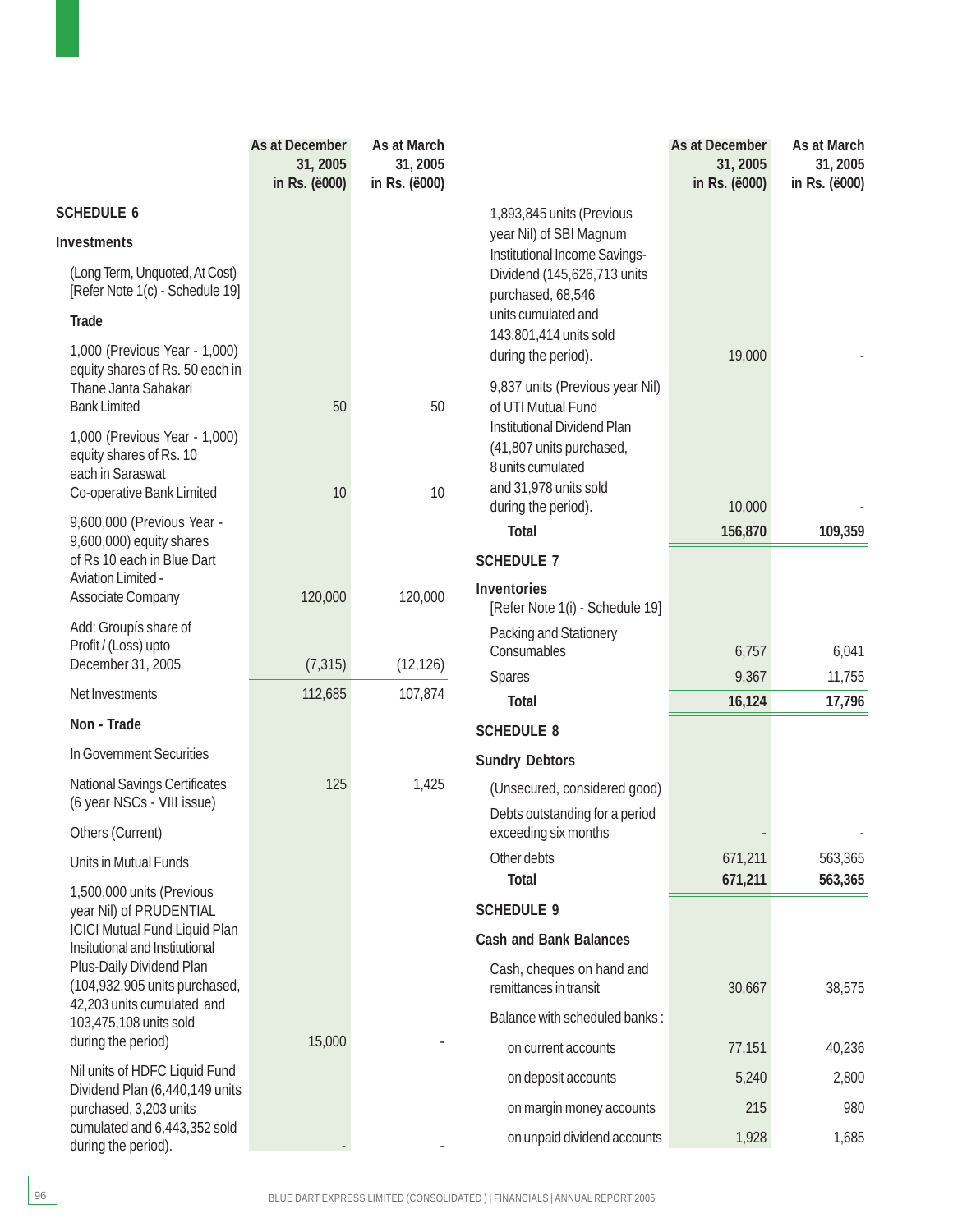|                                                                                                                                                                                                             | <b>As at December</b><br>31, 2005<br>in Rs. ( <i>ë</i> 000) | As at March<br>31, 2005<br>in Rs. ( <i>ë</i> 000) |
|-------------------------------------------------------------------------------------------------------------------------------------------------------------------------------------------------------------|-------------------------------------------------------------|---------------------------------------------------|
| Balance with non -<br>scheduled bank:<br>(Municipal Co-operative Bank)                                                                                                                                      |                                                             |                                                   |
| on current account                                                                                                                                                                                          | 920                                                         | 830                                               |
| on deposit account                                                                                                                                                                                          | 1,380                                                       | 1.380                                             |
| {Maximum amount outstanding<br>during the period in current<br>account Rs. 1,497 (ë000)<br>[Previous year Rs. 830 (ë000)]<br>and in deposit account<br>Rs. 1,380(ë000) [Previous<br>year Rs. 1,380 (ë000)]} |                                                             |                                                   |
| <b>Total</b>                                                                                                                                                                                                | 117,501                                                     | 86,486                                            |

#### **Note :**

The balances in the margin money accounts are given as security against guarantees issued by banks. The balances in the deposit accounts are given as security against overdraft facilities from bank.

|                                                                            | As at December<br>31, 2005<br>in Rs. (ë000) | As at March<br>31, 2005<br>in Rs. (ë000) |
|----------------------------------------------------------------------------|---------------------------------------------|------------------------------------------|
| <b>SCHEDULE 10</b>                                                         |                                             |                                          |
| <b>Loans and Advances</b>                                                  |                                             |                                          |
| (Unsecured, considered good)                                               |                                             |                                          |
| Advances recoverable in<br>cash or in kind or for<br>value to be received: |                                             |                                          |
| Prepaid expenses                                                           | 17,945                                      | 19,517                                   |
| Deposits                                                                   | 93,231                                      | 88,388                                   |
| Advance Tax (Net of provision)                                             | 39,548                                      | 43,418                                   |
| <b>Aircraft Payload Deposit</b>                                            | 154,085                                     | 129,000                                  |
| Interest accrued on Investments                                            | 304                                         | 1,381                                    |
| Other Advances                                                             | 80,385                                      | 41,442                                   |
| <b>Total</b>                                                               | 385,498                                     | 323,146                                  |
| <b>SCHEDULE 11</b>                                                         |                                             |                                          |
| Liabilities                                                                |                                             |                                          |
| <b>Sundry Creditors:</b>                                                   |                                             |                                          |
| Small Scale Industrial<br>Undertakings<br>(Refer Note 9 - Schedule 19)     | 3,136                                       | 3,432                                    |
| Others                                                                     | 152,472                                     | 316,722                                  |

|                                          | As at December<br>31, 2005<br>in Rs. (ë000) | As at March<br>31, 2005<br>in Rs. (ë000) |
|------------------------------------------|---------------------------------------------|------------------------------------------|
| Unclaimed dividend *                     | 1,928                                       | 1,693                                    |
| Other liabilities                        | 288,560                                     | 126.814                                  |
| Interest accrued but not<br>due on loans | -                                           | 8                                        |
| <b>Total</b>                             | 446.096                                     | 448,669                                  |

\* There are no amounts due and outstanding to be credited to Investor Education and Protection Fund.

#### **SCHEDULE 12**

#### **Provisions**

| <b>Provision for Gratuity</b><br>[Refer Note 1(f) - Schedule 19]                  | 1,077   | 853            |
|-----------------------------------------------------------------------------------|---------|----------------|
| <b>Provision for Leave Encashment</b><br>[Refer Note 1(f) - Schedule 19]          | 31,349  | 24,883         |
| <b>Proposed Dividend</b>                                                          | 35,592  | 71,184         |
| Tax payable on<br><b>Proposed Dividend</b>                                        | 4,992   | 9,980          |
| Provision for Taxation (Net)<br><b>Total</b>                                      | 73,010  | 429<br>107,329 |
| <b>SCHEDULE 13</b>                                                                |         |                |
| Miscellaneous Expenditure                                                         |         |                |
| (to the extent not written<br>off or adjusted)<br>(Refer Note 1(d) - Schedule 19) |         |                |
| Long-term Contract<br>Negotiation costs                                           |         |                |
| At the beginning of the<br>period / year                                          | 5,448   | 7,627          |
| Additions during the<br>period / year                                             |         |                |
| Amortised during the<br>period / year                                             | (1,634) | (2, 179)       |
| At the end of the<br>period / year                                                | 3,814   | 5,448          |
| <b>Air Crew Augmentation</b><br>expenses                                          |         |                |
| At the beginning of the<br>period / year                                          |         | 4,766          |
| Additions during the<br>period / year                                             |         |                |
| Amortised during the<br>period / year                                             |         |                |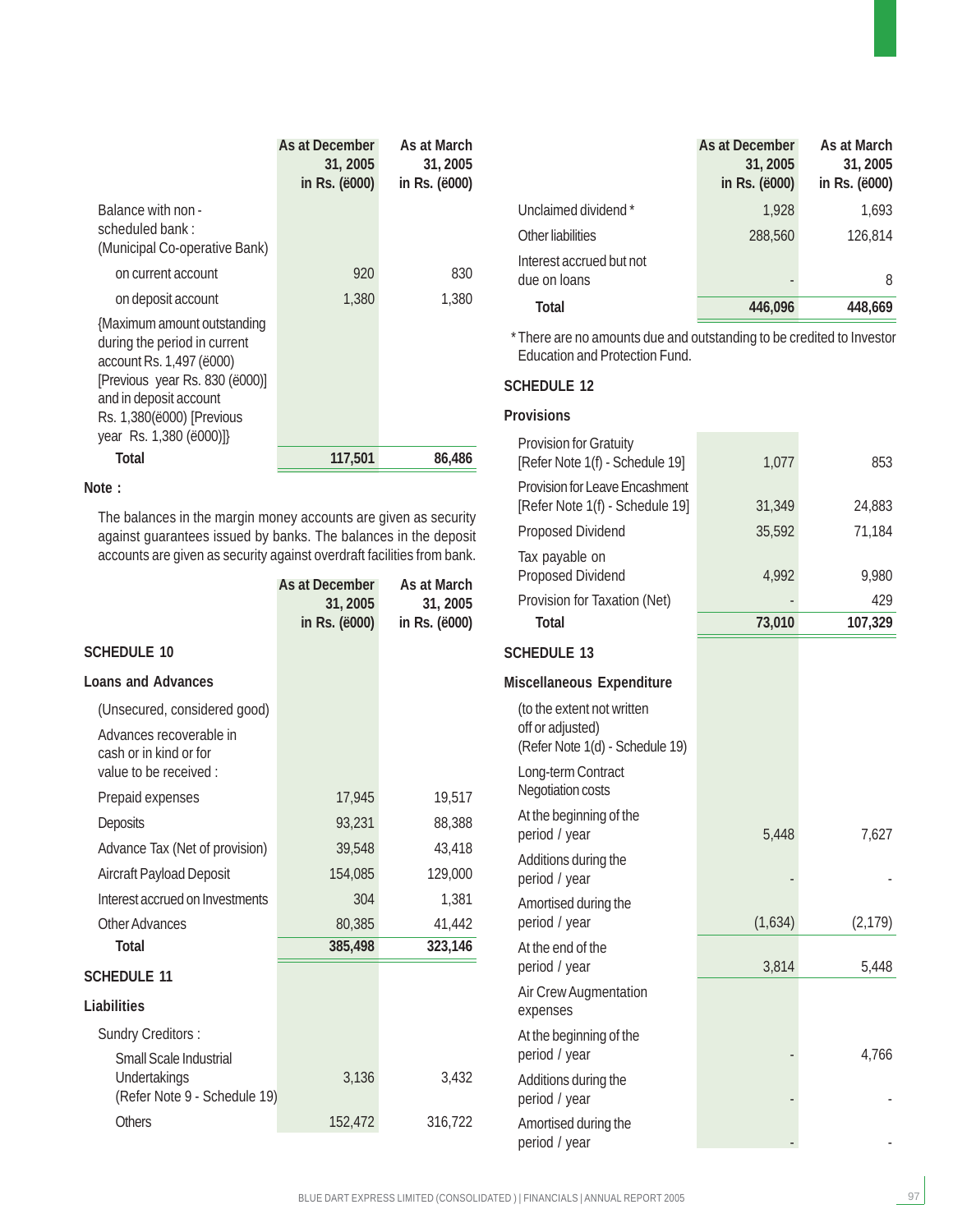|                                                                                                     | As at December<br>31, 2005<br>in Rs. (ë000) | As at March<br>31, 2005<br>in Rs. (ë000) |                                                            | Period ended<br><b>December</b><br>31, 2005<br>in Rs. (ë000) | Year ended<br><b>March</b><br>31, 2005<br>in Rs. (ë000) |
|-----------------------------------------------------------------------------------------------------|---------------------------------------------|------------------------------------------|------------------------------------------------------------|--------------------------------------------------------------|---------------------------------------------------------|
| Adjusted on divestment<br>of subsidiary                                                             |                                             | (4,766)                                  | Domestic excess baggage                                    | 145,294                                                      | 167,143                                                 |
| At the end of the<br>period / year                                                                  |                                             |                                          | Printing, stationery and<br>consumables                    | 54,456                                                       | 63,662                                                  |
| Share Issue Expenses                                                                                |                                             |                                          | Handling and clearing charges                              | 45,071                                                       | 68,805                                                  |
| At the beginning of the                                                                             |                                             |                                          | <b>Total</b>                                               | 2,481,139                                                    | 2,305,222                                               |
| period / year                                                                                       |                                             | 900                                      | <b>SCHEDULE 16</b>                                         |                                                              |                                                         |
| Additions during the<br>period / year                                                               |                                             |                                          | <b>Employee Costs</b>                                      |                                                              |                                                         |
| Amortised during the<br>period / year                                                               |                                             | (300)                                    | Salaries, bonus and leave<br>encashment                    | 466,033                                                      | 802,940                                                 |
| Adjusted on divestment                                                                              |                                             |                                          | Contribution to provident<br>and other funds               |                                                              | 87,504                                                  |
| of subsidiary                                                                                       |                                             | (600)                                    |                                                            | 43,664                                                       |                                                         |
| At the end of the period / year                                                                     |                                             |                                          | Staff welfare expenses                                     | 93,074                                                       | 138,720                                                 |
| <b>Total</b>                                                                                        | 3,814                                       | 5,448                                    | <b>Total</b>                                               | 602,771                                                      | 1,029,164                                               |
|                                                                                                     | Period ended<br><b>December</b>             | Year ended<br><b>March</b>               | <b>SCHEDULE 17</b>                                         |                                                              |                                                         |
|                                                                                                     | 31, 2005                                    | 31, 2005                                 | <b>Other Costs</b>                                         |                                                              |                                                         |
|                                                                                                     | in Rs. (ë000)                               | in Rs. (ë000)                            | Rent                                                       | 84,495                                                       | 106,199                                                 |
| <b>SCHEDULE 14</b>                                                                                  |                                             |                                          | Electricity charges                                        | 28,796                                                       | 39,445                                                  |
| Other Income                                                                                        |                                             |                                          | Repairs and maintenance                                    |                                                              |                                                         |
| Profit on Sale of Shares                                                                            |                                             |                                          | - others                                                   | 26,242                                                       | 31,598                                                  |
| (Refer Note 11 - Schedule 19)                                                                       |                                             | 41,767                                   | Insurance                                                  | 5,980                                                        | 9,375                                                   |
| Dividend income                                                                                     | 1,211                                       | 722                                      | Rates and taxes                                            | 10,971                                                       | 13,822                                                  |
| Unadjusted credits/<br>Liabilities no longer<br>required written back<br>[Refer Note 7(c)(iv)(ii) - | 72,300                                      | 8,490                                    | Lease rentals<br>(Refer Notes 1(j) and<br>8 - Schedule 19) | 6,652                                                        | 8,830                                                   |
| Schedule 19]                                                                                        |                                             |                                          | Bad debts/advances<br>written off                          | 4,713                                                        | 10,611                                                  |
| Miscellaneous income                                                                                | 2,386                                       | 2,259                                    | Communication expenses                                     | 35,061                                                       | 44,591                                                  |
| <b>Total</b>                                                                                        | 75,897                                      | 53,238                                   | Legal and Professional charges                             | 20,036                                                       | 35,751                                                  |
| <b>SCHEDULE 15</b>                                                                                  |                                             |                                          | Office expenses                                            | 21,711                                                       | 26,058                                                  |
| Freight, Handling and<br><b>Servicing Costs</b>                                                     |                                             |                                          | Travelling and conveyance                                  | 11,263                                                       | 39,623                                                  |
| Aircraft Charter costs                                                                              | 1,391,057                                   | 971,013                                  | Sales promotion and<br>advertising                         | 13,829                                                       | 27,255                                                  |
| Aircraft lease rentals<br>[Refer Notes 1(j) and<br>8 - Schedule 19]                                 |                                             | 74,241                                   | Miscellaneous expenditure<br>written off                   | 1,634                                                        | 2,479                                                   |
| Domestic network<br>operating costs                                                                 | 513,813                                     | 574,275                                  | Loss on sale / scrapping of<br>fixed assets (net)          | 40,468                                                       | 11,358                                                  |
| International servicing                                                                             |                                             |                                          | Miscellaneous expenses                                     | 21,193                                                       | 30,566                                                  |
| charges                                                                                             | 331,448                                     | 386,083                                  | <b>Total</b>                                               | 333,044                                                      | 437,561                                                 |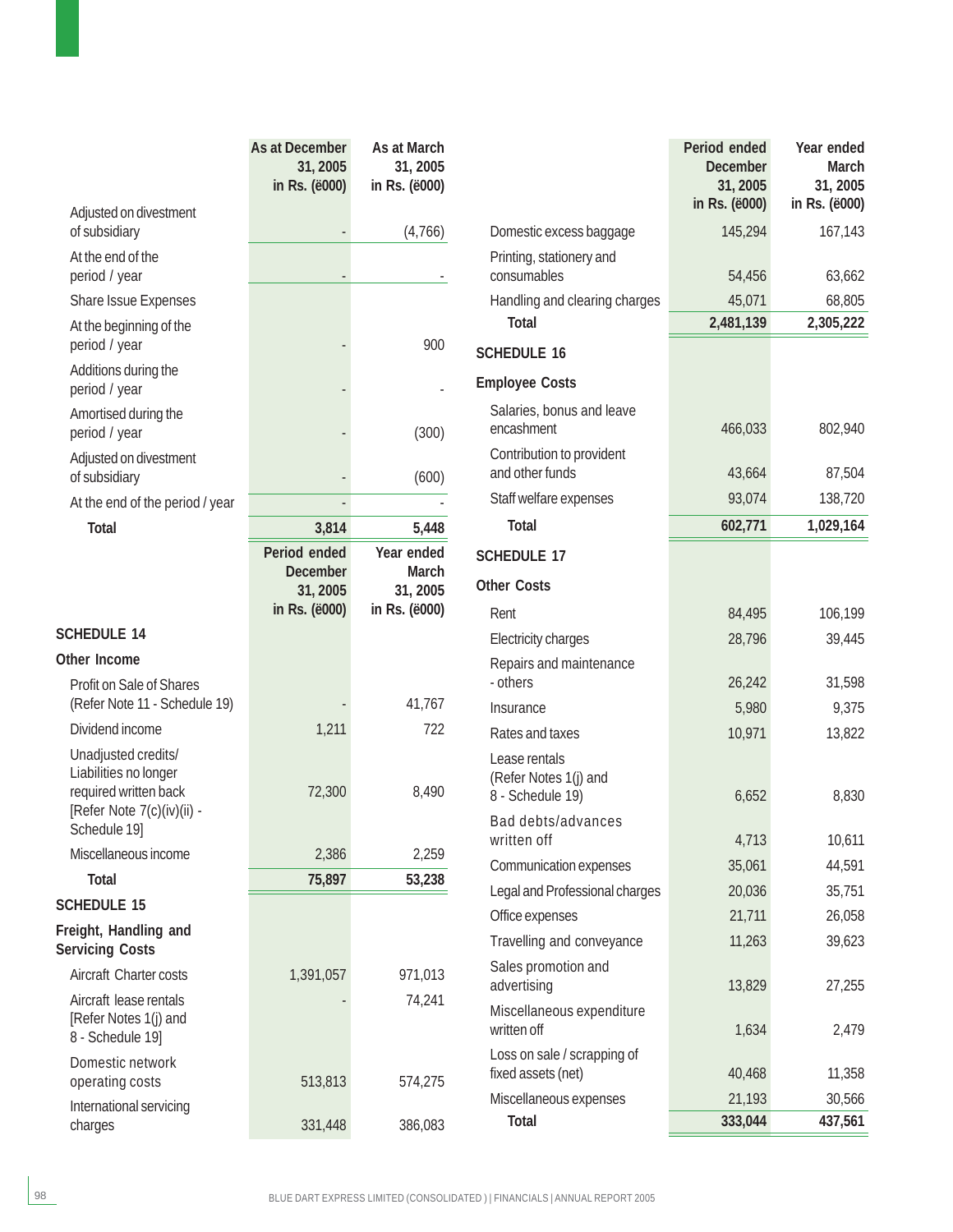|                                                                             | Period ended<br><b>December</b><br>31, 2005<br>in Rs. (ë000) | Year ended<br><b>March</b><br>31, 2005<br>in Rs. (ë000) |
|-----------------------------------------------------------------------------|--------------------------------------------------------------|---------------------------------------------------------|
| <b>SCHEDULE 18</b>                                                          |                                                              |                                                         |
| <b>Interest Expense (Net)</b>                                               |                                                              |                                                         |
| On Term Loans from Banks                                                    | 14,653                                                       | 44,706                                                  |
| On Commercial Paper                                                         | 8,441                                                        | 9,900                                                   |
| On Bank Overdraft                                                           | 469                                                          | 9,180                                                   |
| On Non - Convertible<br>Debentures/ Short Term Loans                        |                                                              | 5,896                                                   |
| On Others                                                                   |                                                              | 1,847                                                   |
|                                                                             | 23,563                                                       | 71,529                                                  |
| Less: Interest income from<br>Income Tax refunds                            | 558                                                          | 5,282                                                   |
| Interest on deposits with<br>banks and others                               | 610                                                          | 1,585                                                   |
| {Tax deducted at source<br>Rs. 23(ë000)<br>[Previous Year - Rs. 414(ë000)]} |                                                              |                                                         |
| <b>Total</b>                                                                | 22,395                                                       | 64,662                                                  |

#### **Notes to Accounts**

#### **1. Significant Accounting Policies**

#### **(a) Basis of preparation of Financial Statements**

The consolidated financial statements are prepared to comply in all material aspects with the applicable accounting principles in India and the Accounting Standards issued by the Institute of Chartered Accountants of India.

#### **(b) Fixed Assets and Depreciation/Amortisation**

Fixed assets are stated at cost less accumulated depreciation/amortisation. The Company capitalises all costs relating to the acquisition, installation and substantial modifications to fixed assets.

Modifications that enhance the operating performance or extend the useful lives of fixed assets used but not owned by the Company are also capitalised, where there is a certainty of deriving future economic benefits from the use of such assets.

Depreciation on fixed assets is provided under the straight line method at the rates specified in Schedule XIV to the Companies Act, 1956, except in respect of the following assets, where such rates are higher than the prescribed Schedule XIV rates, so as to ensure that such assets are written off over their estimated useful lives :

| <b>Description of Assets</b> | Depreciation Rate per annum<br>% |
|------------------------------|----------------------------------|
| Office Equipment             | 6.33                             |
| <b>Electrical Equipment</b>  | 6.33                             |
| Aircraft                     | 6.75                             |
| <b>Aircraft Parts</b>        | 8.00                             |
| D-check cost on aircraft     | 12.50                            |
| <b>Aircraft Engines</b>      | 13.55                            |

Aircraft Components and Overhaul represent the cost of engines overhaul, components and modifications of airframes owned and contractually liable to be incurred by the Company. Such costs are depreciated/amortised on the basis of hours flown or the life cycle of the overhaul program, as applicable.

Computer software is amortised under the straight line method at the rates specified in Schedule XIV to the Companies Act, 1956, as prescribed for computers.

Goodwill represents the excess of the value of the erstwhile partnership business as a whole over its net asset value as at the date of registration and is stated at cost less accumulated amortisation. Goodwill is amortised using the straight line method as mentioned below based upon the respective brands and the consequential impact it has on the future business of the Company.

| <b>Blue Dart</b> | 20 years |
|------------------|----------|
| Concorde         | 10 years |
| Skyline          | 10 years |

#### **(c) Investments**

Long Term Investments are stated at cost. Provision is made to recognise a diminution other than temporary, in the value of investments. Current Investments are valued at lower of cost and market value. Investments in Associate is accounted for using the equity method.

#### **(d) Miscellaneous expenditure**

Long-term contract negotiation costs incurred upto March 31, 2003 are deferred and amortised under the straight line method over the period of the contract, which is five years.

#### **(e) Service charges**

Service charges for transportation of shipments are recognised as income when shipments are manifested and represent amounts invoiced, net of service tax, exchange fluctuations and all discounts and allowances.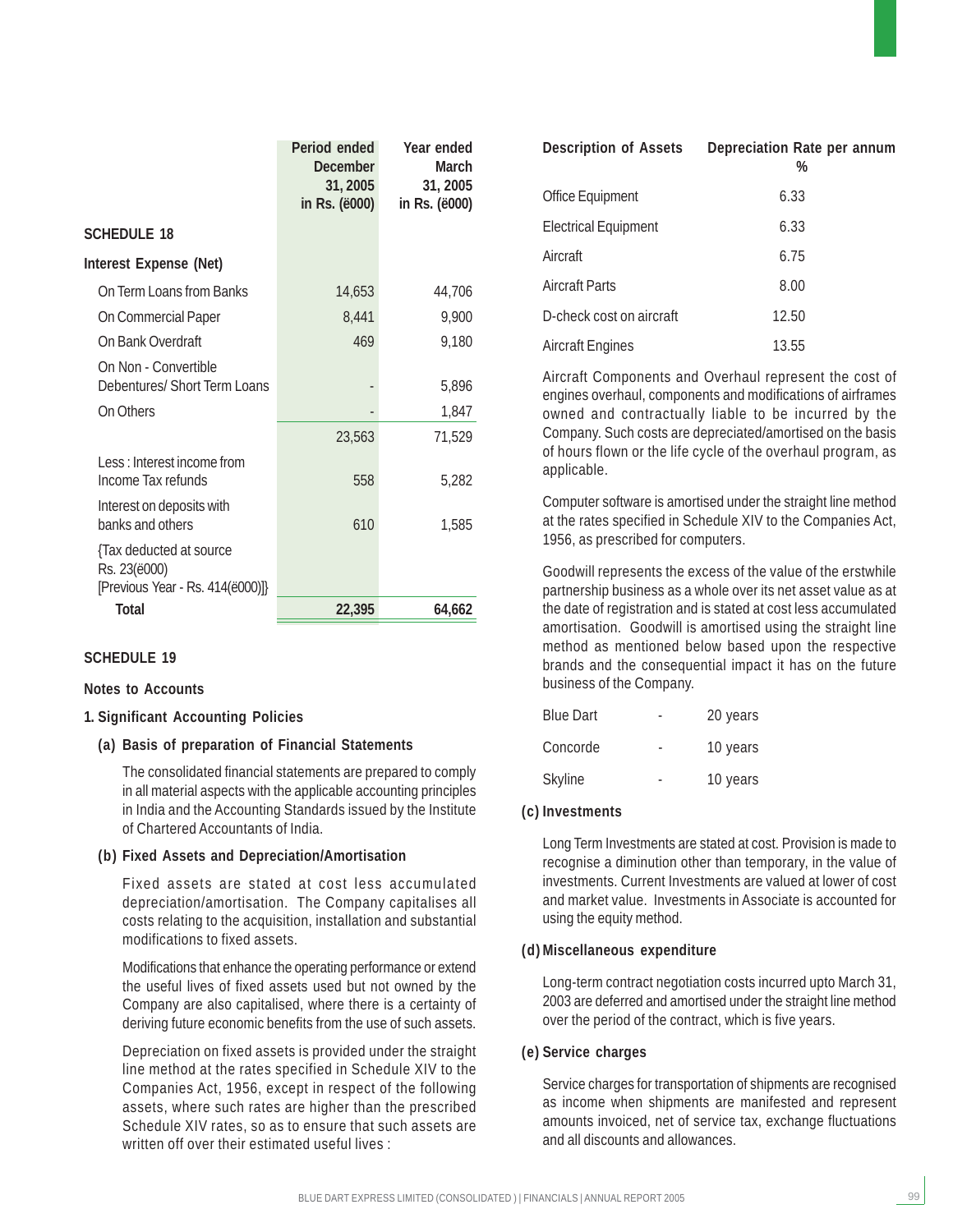#### **(f) Retirement benefits**

Retirement benefits to employees comprise of payments towards gratuity, superannuation and provident fund in accordance with the approved schemes of the Company and leave encashment entitlements, in accordance with the policies of the Company. Contributions to the above funds/schemes are charged to the Profit and Loss Account.

The employees of Blue Dart Express Limited, as per policy, are covered under the group gratuity scheme with the Life Insurance Corporation of India (ëLICí). The group gratuity scheme is funded in line with LICís actuarial valuation carried out during the year. Liability in respect of gratuity is provided for Skyline Air Logistics Limited and Concorde Air Logistics Limited based on the actuarial valuation carried out by an independent actuary as at the year end.

The employees of Blue Dart Express Limited, as per policy, are covered under Superannuation scheme with LIC.

The liability in respect of leave encashment is provided, based on an actuarial valuation carried out by an independent actuary as at the year end.

#### **(g) Foreign currency transactions**

Foreign currency transactions are recorded at the exchange rates prevailing on the date of the transaction. Foreign currency denominated assets and liabilities are translated into rupees at the exchange rates prevailing at the date of the Balance Sheet. All exchange differences are dealt with in the Profit and Loss Account, except those relating to the acquisition of fixed assets, which are adjusted to the cost of such assets.

#### **(h) Taxes on Income**

Provision for tax for the year is made on the assessable income at the tax rate applicable to the relevant assessment year.

Deferred tax is recognised, subject to prudence, on timing differences, being the difference between taxable income and accounting income that originate in one period and are capable of reversal in one or more subsequent periods. Deferred tax assets are recognised for unabsorbed depreciation and carry forward of losses to the extent that there is virtual certainty that sufficient future taxable income will be available against which such deferred tax assets can be realised.

#### **(i) Inventories**

Inventories primarily consist of packing and stationery consumables and spares. These are valued at lower of cost and net realisable value. Cost is calculated at purchase price and expenditure directly attributable to the acquisition of such inventories for bringing it to its present location.

#### **(j) Lease Rentals**

All lease rentals are accounted for on accrual basis over the term of the lease and charged to the Profit and Loss Account under the straight line method.

#### **(k) Borrowing Costs**

Borrowing costs that are attributable to the acquisition, construction or production of qualifying assets are capitalised as part of the cost of such assets. A qualifying asset is an asset that necessarily takes a substantial period of time to get ready for its intended use. All other borrowing costs are recognised as expense in the period in which they are incurred.

|                                                                                                                              | As at December<br>31, 2005<br>in Rs. (ë000) | As at March<br>31, 2005<br>in Rs. (ë000) |
|------------------------------------------------------------------------------------------------------------------------------|---------------------------------------------|------------------------------------------|
| 2. Capital Commitments                                                                                                       |                                             |                                          |
| Estimated amount of<br>contracts remaining to be<br>executed on capital<br>account and not provided<br>for (net of advances) | 21,169                                      | 52,324                                   |
| 3. Contingent Liabilities<br>not provided for :                                                                              |                                             |                                          |
| (a) Corporate Guarantees<br>given on behalf of<br><b>Blue Dart Aviation Limited</b>                                          | 478,000                                     | 368,000                                  |
| (b) Bank Guarantees                                                                                                          | 2.670                                       | 33,197                                   |

Note : Future cash outflows can be determined only when guarantees are invoked by parties to whom given.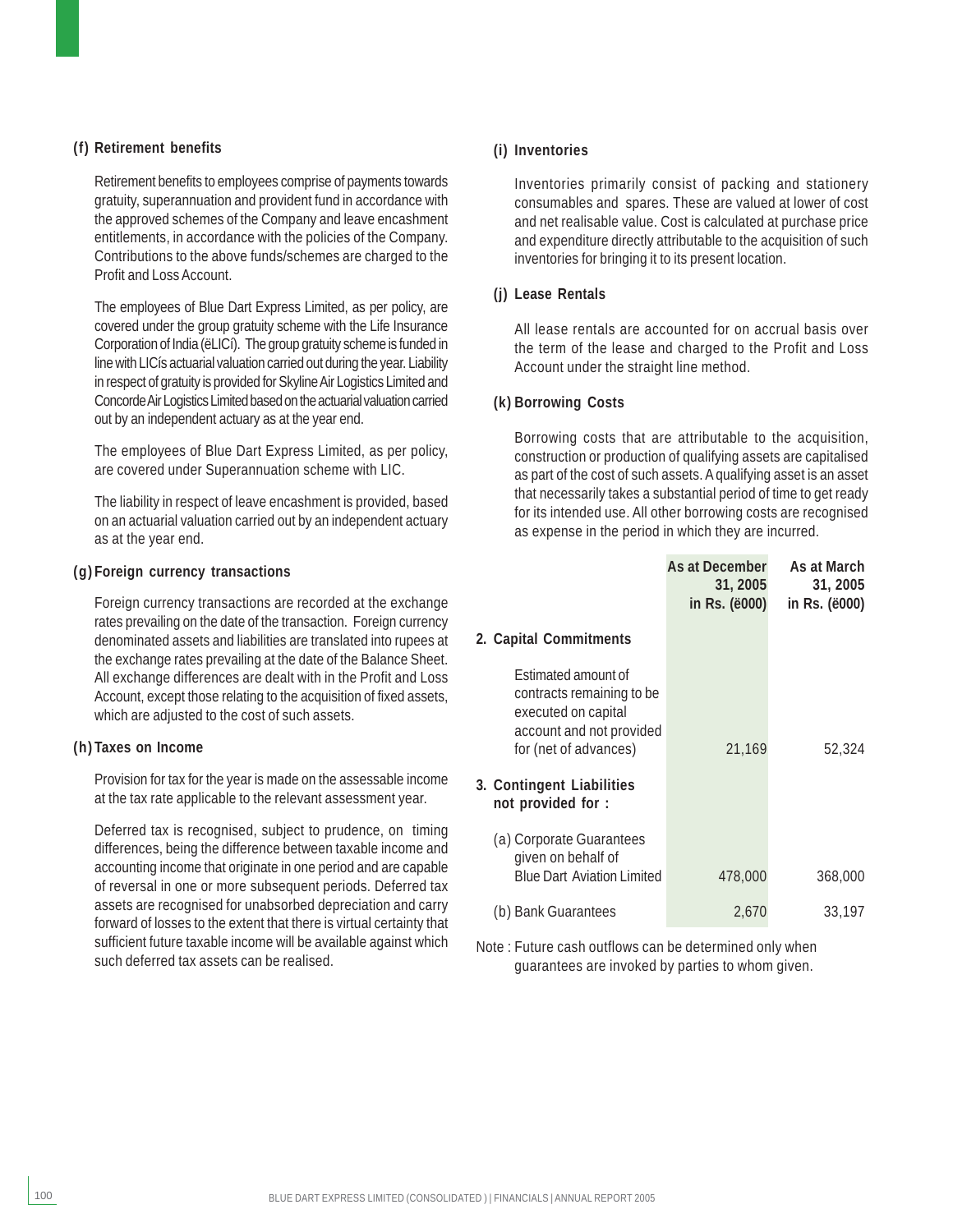|                                                        | Period ended<br>December<br>31, 2005<br>in Rs. (ë000) | Year ended<br>March<br>31, 2005<br>in Rs. ( <i>ë</i> 000) |
|--------------------------------------------------------|-------------------------------------------------------|-----------------------------------------------------------|
| 4. Earnings per share :                                |                                                       |                                                           |
| (a) Net Profit after taxation<br>for the period / year | 443.855                                               | 363,432                                                   |
| (b) Weighted average<br>number of shares               | 23.727.934                                            | 23.727.934                                                |
| (c) Basic and diluted<br><b>Earnings Per Share</b>     | Rs. 18.71                                             | Rs. 15.32                                                 |
| (d) Nominal value of shares<br>outstanding             | Rs. 10                                                | Rs. 10                                                    |

#### **5. Deferred Tax Balances :**

The components of deferred tax liabilities and assets arising on account of timing differences between taxable income and accounting income are as follows :

|                                                                      | <b>As at December</b><br>31, 2005<br>in Rs. (ë000) | As at March<br>31, 2005<br>in Rs. (ë000) |
|----------------------------------------------------------------------|----------------------------------------------------|------------------------------------------|
| (a) Liabilities                                                      |                                                    |                                          |
| Depreciation/Amortisation                                            | 204,887                                            | 208,787                                  |
| Heavy maintenance<br>expenditure                                     |                                                    | 854                                      |
| Long term contract<br>negotiation costs                              | 1,283                                              | 1,993                                    |
| <b>Total</b>                                                         | 206,170                                            | 211,634                                  |
| (b) Assets                                                           |                                                    |                                          |
| Provision for leave<br>encashment / gratuity                         | 8,303                                              | 6,578                                    |
| Bonus payable                                                        | 716                                                | 778                                      |
| Retention compensation<br>payable to the<br><b>Managing Director</b> |                                                    | 24,883                                   |
| Preliminary expenses                                                 | 18                                                 |                                          |
| <b>Total</b>                                                         | 9,037                                              | 32,239                                   |
| <b>Net Deferred Tax Liability</b>                                    | 197,133                                            | 179,395                                  |

#### **6. Segment Information**

The Group is primarily engaged in a single segment business of integrated air and ground transportation and distribution of time sensitive packages and is managed as one entity, for its various service offerings and is governed by a similar set of risks and returns.

#### **7. Related party disclosures**

#### **(A) Enterprises where control exists :**

(i) Holding Company

DHL Express (Singapore) Pte. Limited

(ii) Ultimate Holding Company

Deutsche Post AG, Germany.

#### **(B)Related party relationships where transactions have taken place during the period /year :**

(i) Holding Company

DHL Express (Singapore) Pte. Limited

(ii) Fellow subsidiary

DHL Express India Private Limited

(iii) Associate

Blue Dart Aviation Limited (with effect from March 11, 2005)

#### (iv) Key Management Personnel

Air Marshal S.S. Ramdas (Retd.) Chairman

| Clyde C. Cooper    | <b>Managing Director</b>          |
|--------------------|-----------------------------------|
| Suresh G. Sheth    | Director                          |
| Tushar K. Jani     | Director (upto<br>March 11, 2005) |
| Khushroo M. Dubash | Director (upto<br>March 11, 2005) |

(v) Relatives of Key Management Personnel

Farida Cooper Johann Cooper Ayesha Cooper Bhairavi Jani Anjani Jani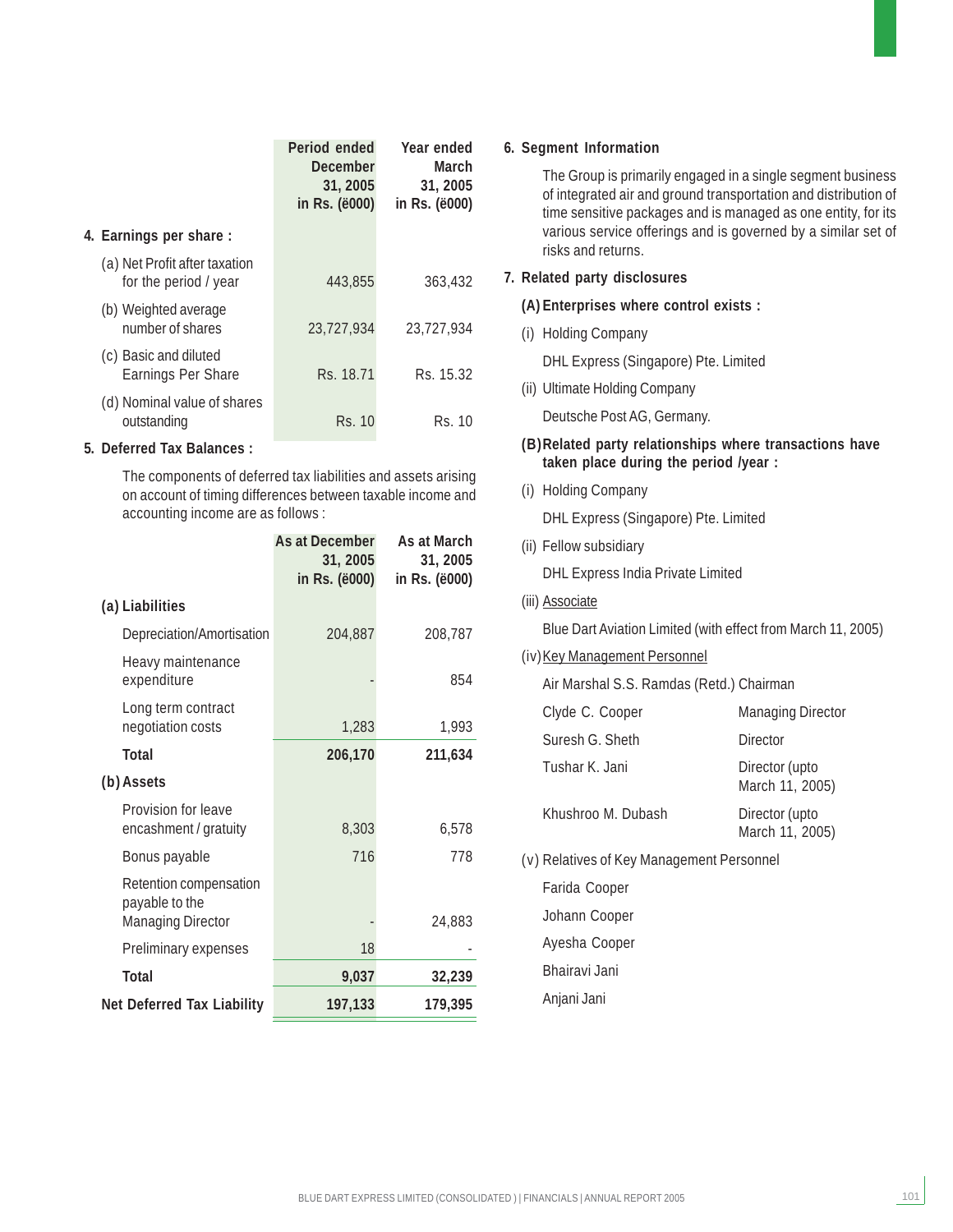|                                                      | Period ended<br><b>December</b> | Year ended<br>March       | Commission                                                                                                                                                                                                                                                                             | 9,020                                        | 8,915                                     |
|------------------------------------------------------|---------------------------------|---------------------------|----------------------------------------------------------------------------------------------------------------------------------------------------------------------------------------------------------------------------------------------------------------------------------------|----------------------------------------------|-------------------------------------------|
|                                                      | 31, 2005<br>in Rs. (ë000)       | 31, 2005<br>in Rs. (ë000) | <b>Contribution to Provident</b><br>and Other Funds                                                                                                                                                                                                                                    | 842                                          | 1,369                                     |
| (C)Transactions with                                 |                                 |                           | Gratuity paid                                                                                                                                                                                                                                                                          |                                              | 1,454                                     |
| related parties during                               |                                 |                           | Leave Encashment paid                                                                                                                                                                                                                                                                  |                                              | 144                                       |
| the period / year :                                  |                                 |                           | Perquisites                                                                                                                                                                                                                                                                            | 2,565                                        | 4,648                                     |
| (i) Holding Company:                                 |                                 |                           | Directorsí sitting fees                                                                                                                                                                                                                                                                | 460                                          | 480                                       |
| <b>DHL Express (Singapore)</b><br><b>Pte Limited</b> |                                 |                           |                                                                                                                                                                                                                                                                                        | 23,821                                       | 110,897                                   |
| Dividend paid                                        | 57,684                          |                           | Incurred for:                                                                                                                                                                                                                                                                          |                                              |                                           |
| (ii) Fellow subsidiary :                             |                                 |                           | - Clyde C. Cooper                                                                                                                                                                                                                                                                      | 21,361                                       | 99,352                                    |
| <b>DHL Express India</b>                             |                                 |                           | - Tushar K. Jani                                                                                                                                                                                                                                                                       |                                              | 5,589                                     |
| <b>Private Limited</b>                               |                                 |                           | - Khushroo M. Dubash                                                                                                                                                                                                                                                                   |                                              | 5,476                                     |
| <b>International Servicing Cost</b>                  | 331,336                         | 384,792                   | - Air Marshal S. S. Ramdas                                                                                                                                                                                                                                                             |                                              |                                           |
| Linehaul Income                                      | (61, 708)                       | (57, 121)                 | (Retd.)                                                                                                                                                                                                                                                                                | 1,000                                        |                                           |
| (iii) With Associate Company:                        |                                 |                           | - Suresh G. Sheth                                                                                                                                                                                                                                                                      | 1,000                                        |                                           |
| <b>Blue Dart Aviation Limited</b>                    |                                 |                           | - Others                                                                                                                                                                                                                                                                               | 460                                          | 480                                       |
| Aircraft charter cost                                | 1,386,769                       | 84,436                    |                                                                                                                                                                                                                                                                                        | 23,821                                       | 110,897                                   |
| Payment for D check<br>carried out on aircraft       | 29,525                          |                           | (i) Provision for/ Contribution to employee retirement / post<br>retirements which are based on actuarial valuations done on a                                                                                                                                                         |                                              |                                           |
| Additional aircraft payload<br>deposit paid          | 25,085                          |                           | overall company basis are excluded above.<br>(ii) Liability no longer required represents reversal of one-time<br>retention compensation of Rs.68,000 (ë000) payable to the<br>Managing Director due to rejection by the Central Government<br>of the application made by the Company. |                                              |                                           |
| Reimbursement of capital<br>expenditure              | 1,030                           |                           |                                                                                                                                                                                                                                                                                        |                                              |                                           |
| Courier charges income                               | 3,264                           |                           |                                                                                                                                                                                                                                                                                        | Period ended                                 | Year ended                                |
| Recoveries towards<br>Agency charges                 | 1,941                           |                           |                                                                                                                                                                                                                                                                                        | <b>December</b><br>31, 2005<br>in Rs. (ë000) | <b>March</b><br>31, 2005<br>in Rs. (ë000) |
| Reimbursements towards<br>air freight, etc           | 14,895                          |                           | (b) Professional fees paid to<br>Air Marshal S. S. Ramdas                                                                                                                                                                                                                              |                                              |                                           |
| (iv) With Key Management<br>Personnel:               |                                 |                           | (Retd.)                                                                                                                                                                                                                                                                                | 1,000                                        | 1,000                                     |
| a) Managerial remuneration                           |                                 |                           | (c) Professional fees paid to<br>Suresh G. Sheth                                                                                                                                                                                                                                       | 1,000                                        | 1,000                                     |
| Salary                                               | 10,934                          | 25,887                    | (d) Purchase of investments                                                                                                                                                                                                                                                            |                                              |                                           |
| One time Retention<br>Compensation                   |                                 | 68,000                    | Clyde C. Cooper                                                                                                                                                                                                                                                                        |                                              | 51                                        |
| [ Refer (ii) below ]                                 |                                 |                           | Tushar K. Jani                                                                                                                                                                                                                                                                         |                                              | 6                                         |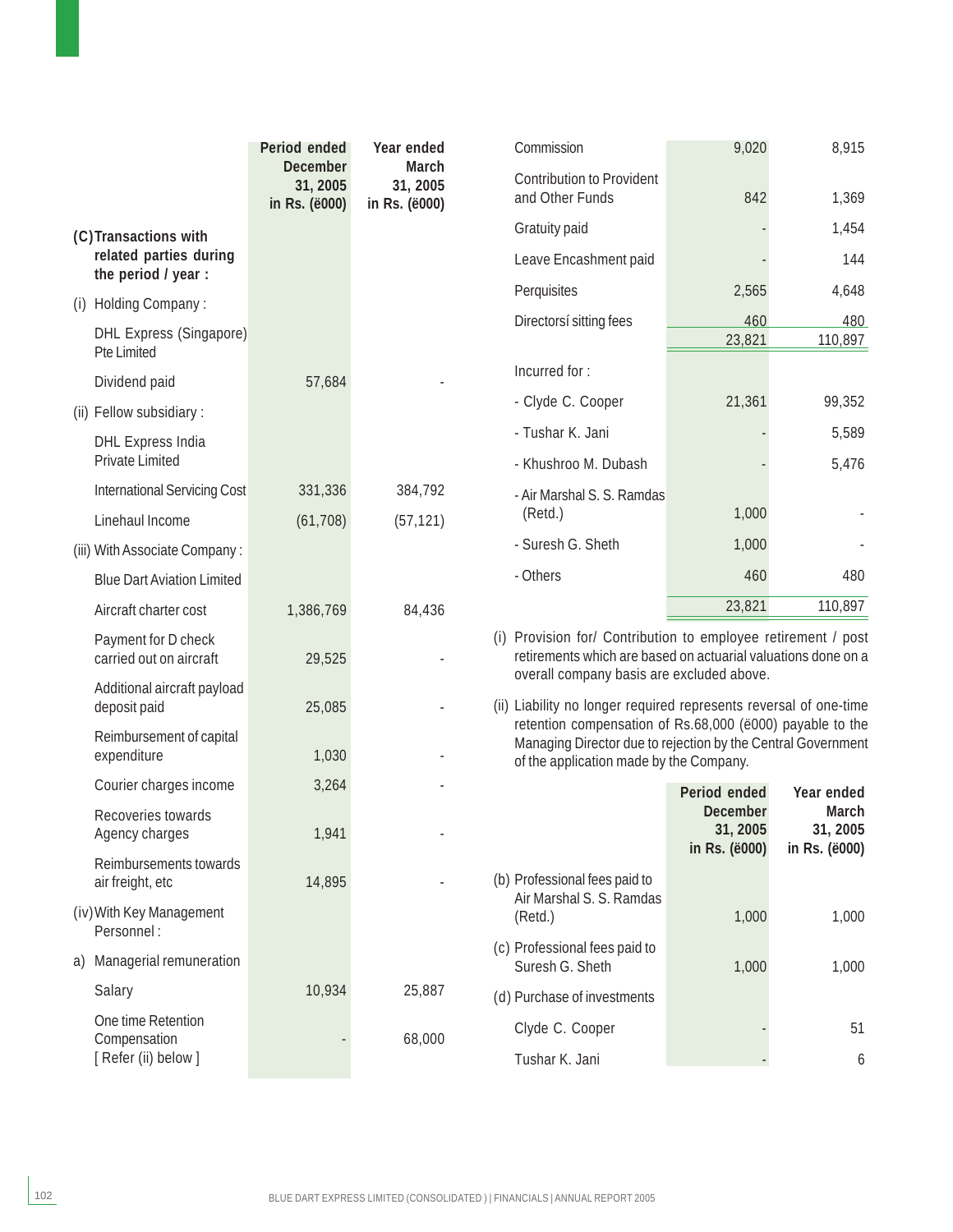|                                                   | Period ended<br><b>December</b><br>31, 2005<br>in Rs. ( <i>ë000</i> ) | Year ended<br><b>March</b><br>31, 2005<br>in Rs. (ë000) | (d) Related party                                                                                                                | As at December<br>31, 2005<br>in Rs. (ë000) | As at March<br>31, 2005<br>in Rs. (ë000)  |
|---------------------------------------------------|-----------------------------------------------------------------------|---------------------------------------------------------|----------------------------------------------------------------------------------------------------------------------------------|---------------------------------------------|-------------------------------------------|
| (e) Repayment of Current<br><b>Account Loans</b>  |                                                                       |                                                         | balances at the<br>year end                                                                                                      |                                             |                                           |
| Clyde C. Cooper                                   |                                                                       | 7,400                                                   | Receivable / (payable)                                                                                                           |                                             |                                           |
| Tushar K. Jani                                    |                                                                       | 826                                                     | from / to Fellow subsidiary/<br>Associate                                                                                        |                                             |                                           |
| Subscription in<br>(f)<br><b>Share Capital</b>    |                                                                       |                                                         | <b>DHL Express India</b><br><b>Private Limited</b>                                                                               | (74, 053)                                   | (68, 788)                                 |
| Clyde C. Cooper                                   |                                                                       | 56                                                      | <b>Blue Dart Aviation Limited</b>                                                                                                | 147,669                                     | 128,296                                   |
| Tushar K. Jani                                    |                                                                       | 8                                                       | Corporate Guarantee                                                                                                              |                                             |                                           |
| (v) With Relative of Key<br>Management Personnel: |                                                                       |                                                         | given on behalf of<br><b>Blue Dart Aviation Limited</b><br>(as at period / year end)                                             | 478,000                                     | 368,000                                   |
| (a) Consultancy charges -<br>Farida Cooper        |                                                                       | 216                                                     | Remuneration payable<br>to Key Management                                                                                        |                                             |                                           |
| (b) Repayment of Current<br><b>Account Loans</b>  |                                                                       |                                                         | Personnel:<br>- Clyde C. Cooper                                                                                                  | 7,020                                       | 75,233                                    |
| Anjani Jani                                       |                                                                       | 4,116                                                   | - Air Marshal S. S. Ramdas                                                                                                       |                                             |                                           |
| Johann Cooper                                     |                                                                       | 2,646                                                   | (Retd.)                                                                                                                          | 1,000                                       |                                           |
| Bhairavi Jani                                     |                                                                       | 2,607                                                   | - Suresh G. Sheth                                                                                                                | 1,000                                       |                                           |
| Farida Cooper                                     |                                                                       | 2,068                                                   | 8. Commitments under lease agreements                                                                                            |                                             |                                           |
| Ayesha Cooper                                     |                                                                       | 1,865                                                   | The Company has entered into a non-cancellable operating                                                                         |                                             |                                           |
| (c) Subscription in<br><b>Share Capital</b>       |                                                                       |                                                         | lease agreement for rental of vehicles for a period of five years<br>and commitments as at December 31, 2005 are as under:       |                                             |                                           |
| Anjani Jani                                       |                                                                       | 24                                                      | Upto one year                                                                                                                    | 3,662                                       | 2,091                                     |
| Ayesha Cooper                                     |                                                                       | 20                                                      | One to five years                                                                                                                | 12,209                                      | 8,364                                     |
| Bhairavi Jani                                     |                                                                       | 16                                                      | 9. Outstanding dues to Small Scale Industrial (SSI)                                                                              |                                             |                                           |
| Johann Cooper                                     |                                                                       | 15                                                      | undertakings                                                                                                                     |                                             |                                           |
| Farida Cooper                                     |                                                                       | 10                                                      | The small scale industrial undertakings to whom amounts are<br>outstanding for more than 30* days at December † 31, † 2005 are : |                                             |                                           |
| (d) Purchase of Investments                       |                                                                       |                                                         | Alpha Carbonless Manufacturing Co.                                                                                               |                                             |                                           |
| Anjani Jani                                       |                                                                       | 24                                                      | Products                                                                                                                         |                                             | Sago Paper                                |
| Ayesha Cooper                                     |                                                                       | 20                                                      | Meghna Laminates                                                                                                                 |                                             | Sago Printing                             |
| Bhairavi Jani                                     |                                                                       | 16                                                      | <b>Systems</b>                                                                                                                   |                                             |                                           |
| Johann Cooper                                     |                                                                       | 15                                                      | Pioneer Packaging                                                                                                                |                                             | Supac Packaging<br><b>Private Limited</b> |
| Farida Cooper                                     |                                                                       | 10                                                      | Royal Art                                                                                                                        |                                             |                                           |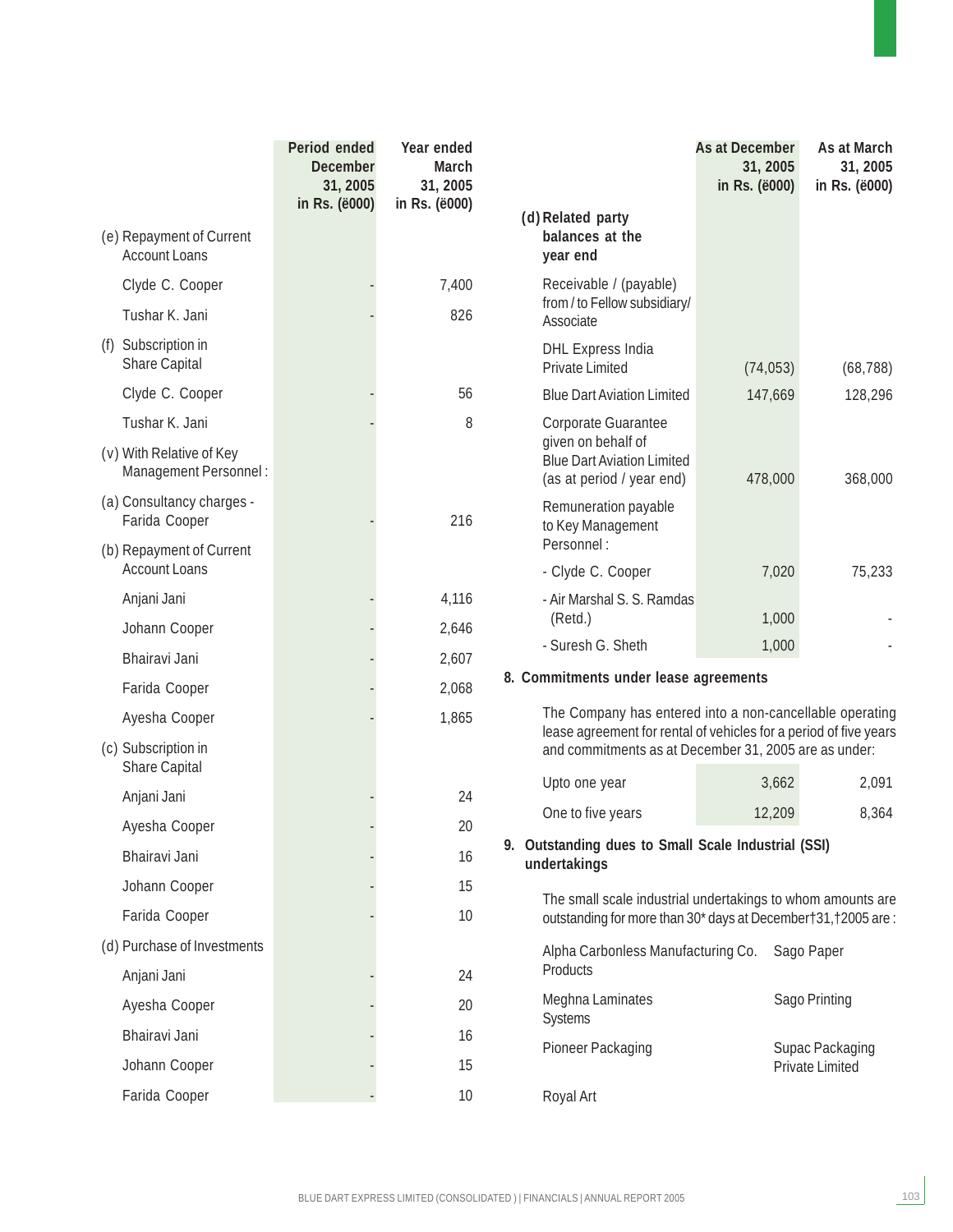The above information and as provided under Schedule 11 ëLiabilitiesí regarding Small Scale Industrial Undertakings has been determined to the extent such parties have been identified on the basis of information available with the Company. This has been relied upon by the Auditors.

\* In accordance with the terms of contracts, the credit period is generally upto 60 days.

- **10.** The Consolidated Financial Statements have been prepared in accordance with Accounting Standard 21 (AS 21) ìConsolidated Financial Statementsî and Accounting Standard 23 (AS 23) - ìAccounting for Investments in Associates in Consolidated Financial Statementsî, issued by the Institute of Chartered Accountants of India.
	- (a) The subsidiaries (which along with Blue Dart Express Limited, the parent, constitute the Group) considered in the consolidated financial statements are :

| Name of the Company                                                        | Country of<br>Incorporation | % voting power<br>held as at 31st<br>December, 2005 |
|----------------------------------------------------------------------------|-----------------------------|-----------------------------------------------------|
| Concorde Air Logistics<br>Limited (with effect from<br>May 11, 2004)       | India                       | 100%                                                |
| Skyline Air Logistics<br>Limited (with effect from<br>May 11, 2004)        | India                       | 100%                                                |
| <b>Blue Dart Aviation Limited</b><br>(upto March 10, 2005)                 | India                       | 100%                                                |
| (b) Investment in Associate                                                |                             |                                                     |
| <b>Blue Dart Aviation Limited</b><br>(with effect from March)<br>11, 2005) | India                       | 40%                                                 |

- **11.** Profit on sale of shares in the previous year represents surplus on disinvestment of its 60% [14,400 (ë000) equity shares] holding in Blue Dart Aviation Limited at a price of Rs.15 per share, being a fair value of Blue Dart Aviation Limited in accordance with the valuation report of an independent firm of chartered accountants.
- **12.** The figures of the current period are not comparable to those of the previous year as the figures of the current period are for a period of nine months from April 1, 2005 to December 31, 2005. Further, Concorde Air Logistics Limited and Skyline Air Logistics Limited became subsidiaries with effect from May 11, 2004 and Blue Dart Aviation Limited ceased to be a subsidiary with effect from March 11, 2005.
- **13.** Previous yearís figures have been regrouped / reclassified / restated wherever necessary to conform to the current periodís classification.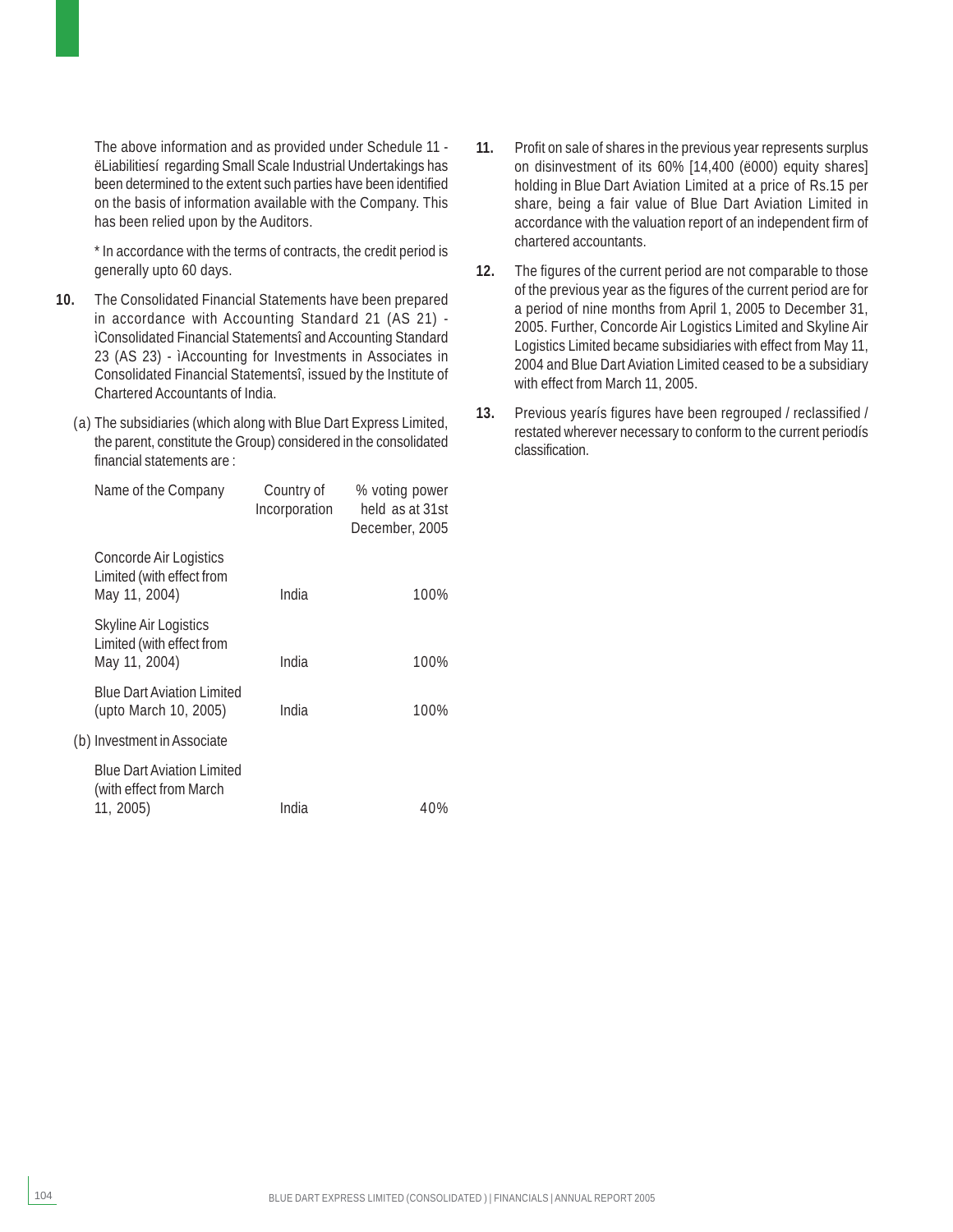

**Blue Dart Centre, Mumbai**

## Fact Sheet

| <b>Description</b>                   |    | South Asia's premier courier and integrated air<br>express package distribution company.                |              |              |  |
|--------------------------------------|----|---------------------------------------------------------------------------------------------------------|--------------|--------------|--|
| <b>Began Operations</b>              | ÷. | November, 1983                                                                                          |              |              |  |
| <b>Headquarters</b>                  | ÷. | Mumbai, India                                                                                           |              |              |  |
| <b>Revenues</b><br>(Apr - Dec -2005) |    | <b>Rs. 4,226 million</b>                                                                                |              |              |  |
| <b>Destinations Serviced</b>         | ÷  | Domestic - Over 13,880 locations                                                                        |              |              |  |
|                                      |    | International - More than 220 countries and<br>territories worldwide through a sales alliance with DHL. |              |              |  |
| <b>Air Support</b>                   | ÷. | 5 Boeing 737 freighters                                                                                 |              |              |  |
| <b>Ground Support</b>                |    | 3,429 vehicles                                                                                          |              |              |  |
| <b>Number of Shipments</b>           |    |                                                                                                         | Jan-Dec 2005 | Apr-Dec 2005 |  |
| Handled (in millions)                |    | <b>Domestic</b>                                                                                         | 48.73        | 37.25        |  |
|                                      | t  | <b>International</b>                                                                                    | 0.58         | 0.42         |  |
| Tonnage handled:                     |    |                                                                                                         | 125,000      | 96,000       |  |
| (In tonnes)                          |    |                                                                                                         |              |              |  |
| People Force                         | ÷. | Over 4,100                                                                                              |              |              |  |
| World Wide Web address:              |    | http://www.bluedart.com                                                                                 |              |              |  |